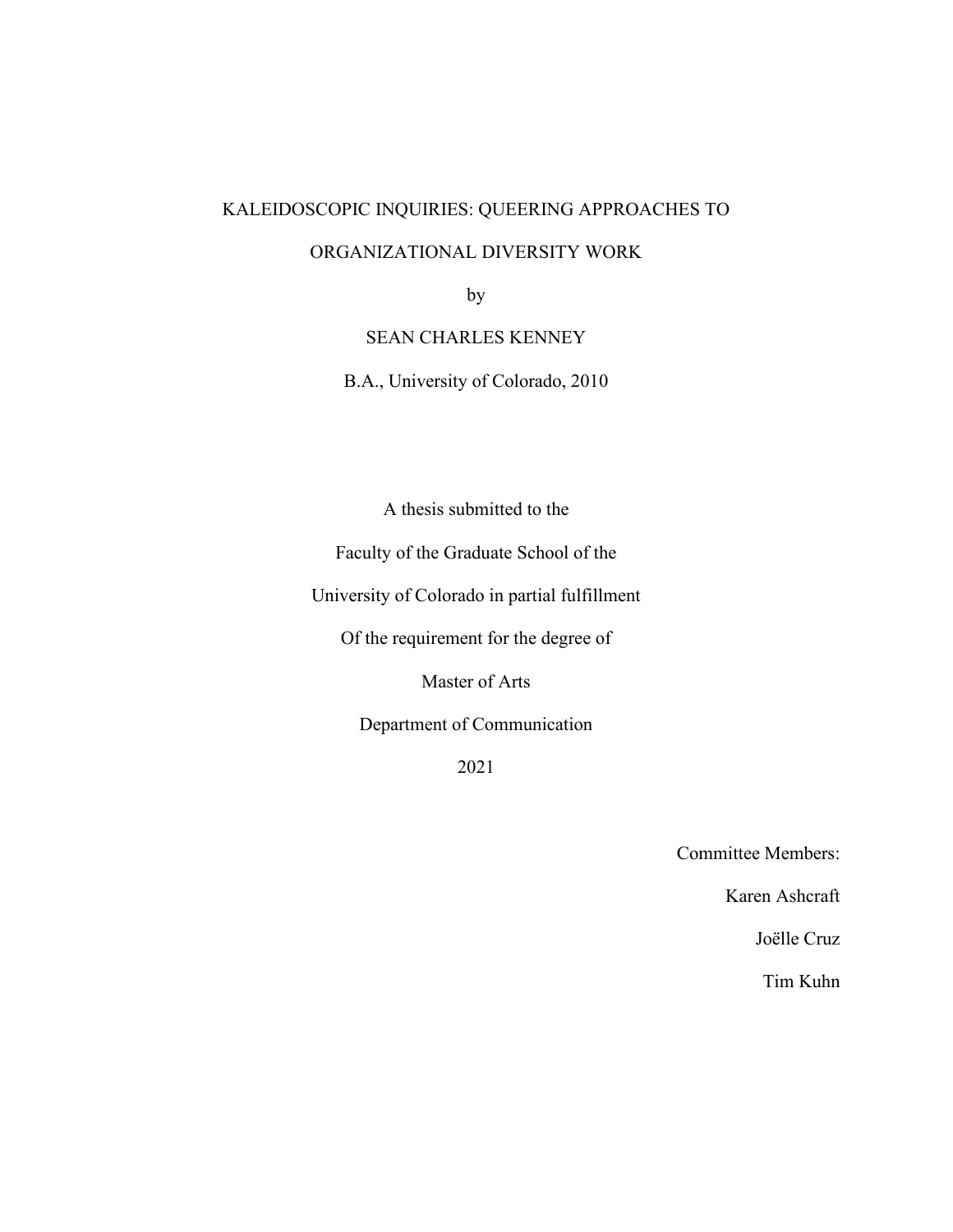Kenney, Sean Charles (MA, Communication)

Kaleidoscopic inquiries: Queering approaches to organizational diversity work Thesis directed by Professor Karen Lee Ashcraft

This multi-site qualitative research project situates *organizational diversity work* as its object of study. I utilize a queer theoretical framework that centers attention on the role of *normativity* in diversity work, which I subsequently frame through the use of *kaleidoscopic methodology*. I find that diversity work assists in producing an ontological bifurcation of the individual and organization that ultimately emphasizes the individual and frames the organization as primarily an accessory to personal development. My analysis traces three metaphors related to diversity work – *journey, container*, and *table* – and considers them alongside the practices of *training, data collection*, and *positional leadership* as a means of understanding how this bifurcation arises in diversity work and its potential effects. The pernicious bifurcation of organization and individual serves to reinstate the very inequities that diversity work seeks to address, necessitating a more durable disruption of both diversity work and organizing.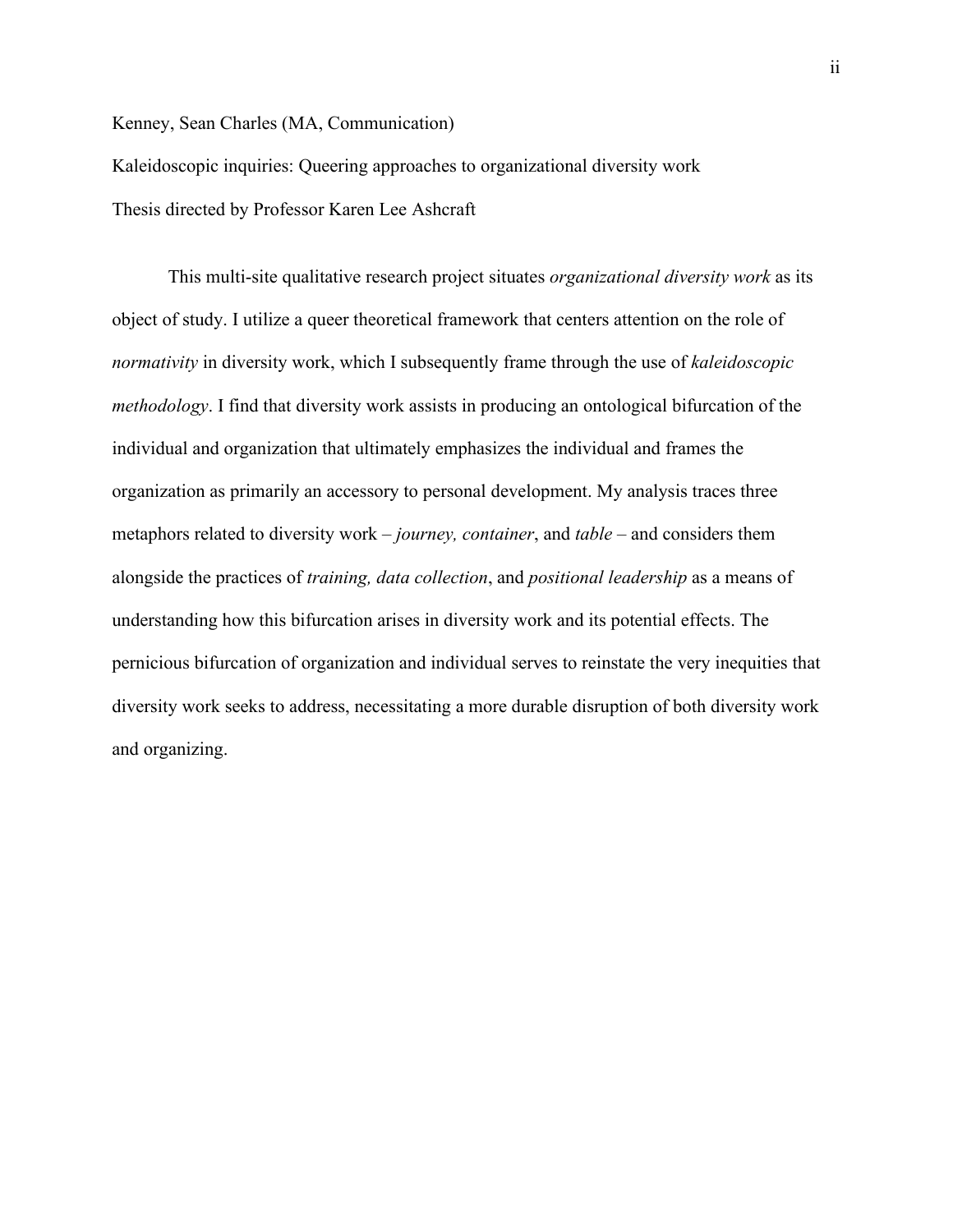# **CONTENTS**

|                                                                        | $\overline{7}$ |
|------------------------------------------------------------------------|----------------|
|                                                                        |                |
|                                                                        |                |
| Shifting from Managing Diversity to the Work of Diversity  11          |                |
|                                                                        |                |
|                                                                        |                |
|                                                                        |                |
|                                                                        |                |
| Developing a Queer Norm-Critical Stance towards Diversity Work  25     |                |
|                                                                        |                |
|                                                                        |                |
|                                                                        |                |
|                                                                        |                |
|                                                                        |                |
|                                                                        |                |
|                                                                        | 45             |
| On the Journey: Trainings and the Personalization of Diversity Work 48 |                |
|                                                                        |                |
|                                                                        |                |
|                                                                        |                |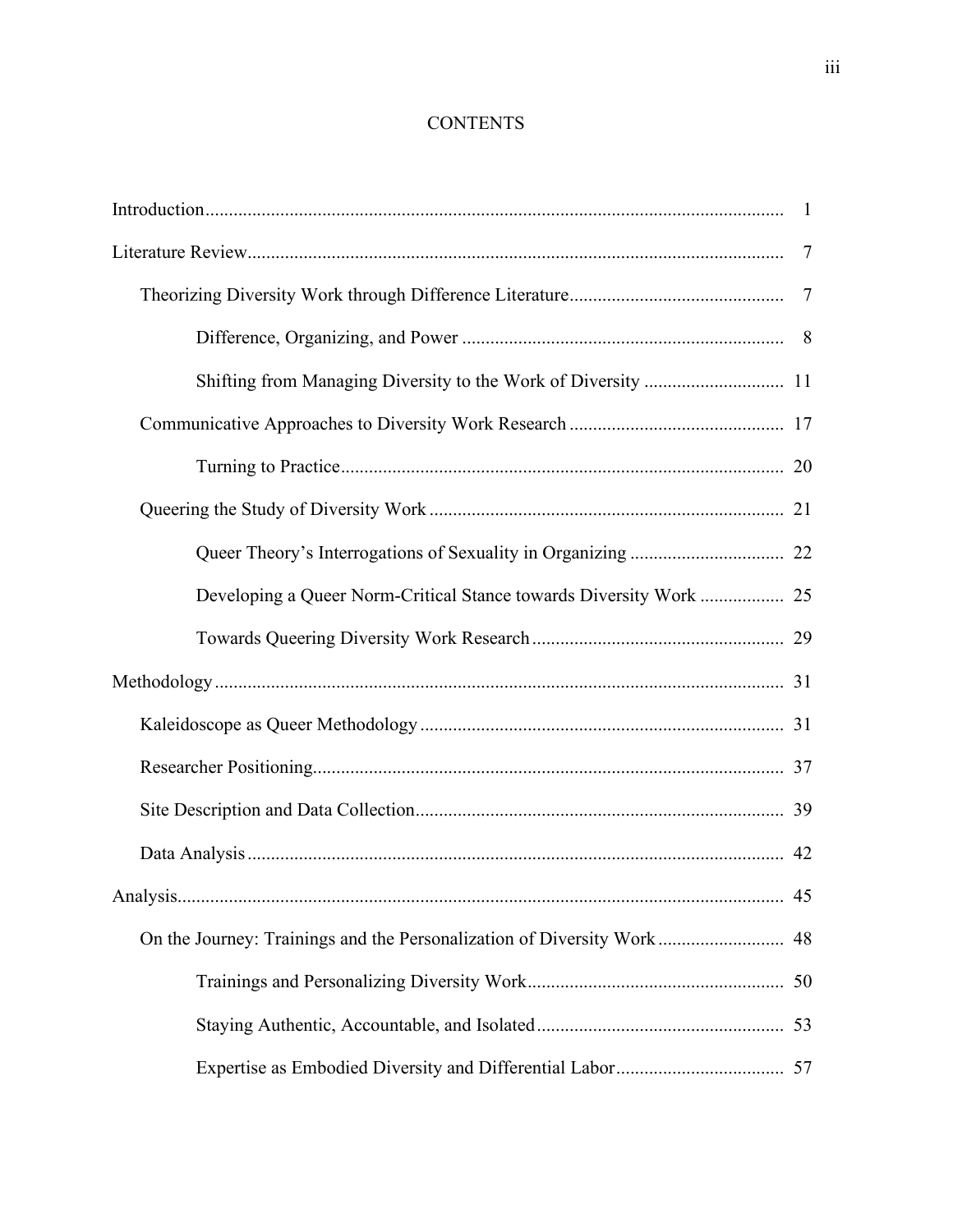| Organization as Container: Data Collection and a Politics of Measurement 63 |  |
|-----------------------------------------------------------------------------|--|
| Making a Difference with Data Collection: A Politics of Measurement 65      |  |
| Data-Driven Activities and a Compartmentalization of Diversity Work  69     |  |
|                                                                             |  |
| Leadership at the Table: Dependency and Agency in Diversity Work  76        |  |
|                                                                             |  |
|                                                                             |  |
| Orienting to Leadership at the Table: Agency and Dependency  84             |  |
|                                                                             |  |
|                                                                             |  |
|                                                                             |  |
|                                                                             |  |
|                                                                             |  |
|                                                                             |  |
|                                                                             |  |
|                                                                             |  |
| Appendix                                                                    |  |
|                                                                             |  |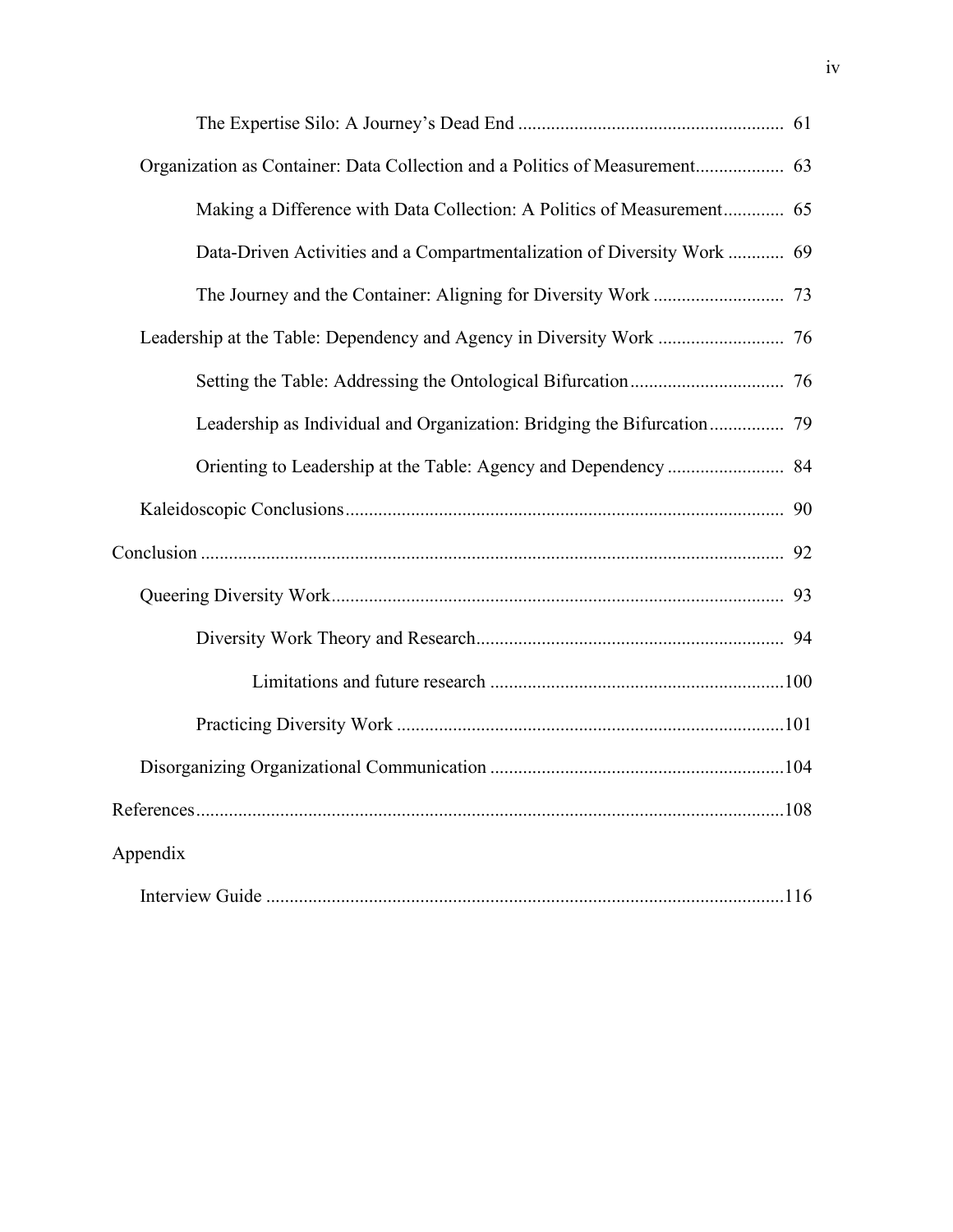## **Introduction**

To engage in organizational diversity, equity, and inclusion work in the United States (hereafter referred to as "diversity work") is to contend with the historical and ongoing interweaving of white supremacy, coloniality, management, and organizing (Nkomo & Al Ariss, 2014). The urgency of diversity work, at least in terms of visibility and organizational attention, has only increased in recent years, made painfully evident in the continued institutional violence enacted by the criminal justice system onto Black and African American communities (Mallick, 2020, September 11). Despite this exigence, and a preoccupation with diversity work in the US among practitioners, scholars, and the public at large for well over 60 years (Nkomo & Hoobler, 2014), achieving diversity work's stated aim of equality remains illusory. Over the past decades, discourses of nationalism and xenophobia have also risen alongside diversity work's organizational ascendance (Nadiv & Kuna, 2020), in addition to a social climate awash with racist violence: "In 2017 there were over 7,000 hate crimes reported to the FBI, and in 2018 hate crimes rose to their highest figure in twenty years" (Nkomo et al., 2019, p. 505).

Amidst this social backdrop, organization members, and leadership in particular, have increasingly framed issues of diversity, inclusion, and equity (DEI) as an organizational priority. Diversity work can be traced back to the 1960s, when early trainings on cultural sensitivity "aimed to change people's attitudes towards marginalised groups" (Brewis, 2017, p. 520). Today, U.S. companies spend an estimated \$8 billion each year on diversity and inclusion initiatives (Lipman, 2018, January 25), with technology companies alone investing \$1.2 billion from 2013-2017 on recruiting diverse employees (Stangel, 2017, February 13). The work of diversity is big business.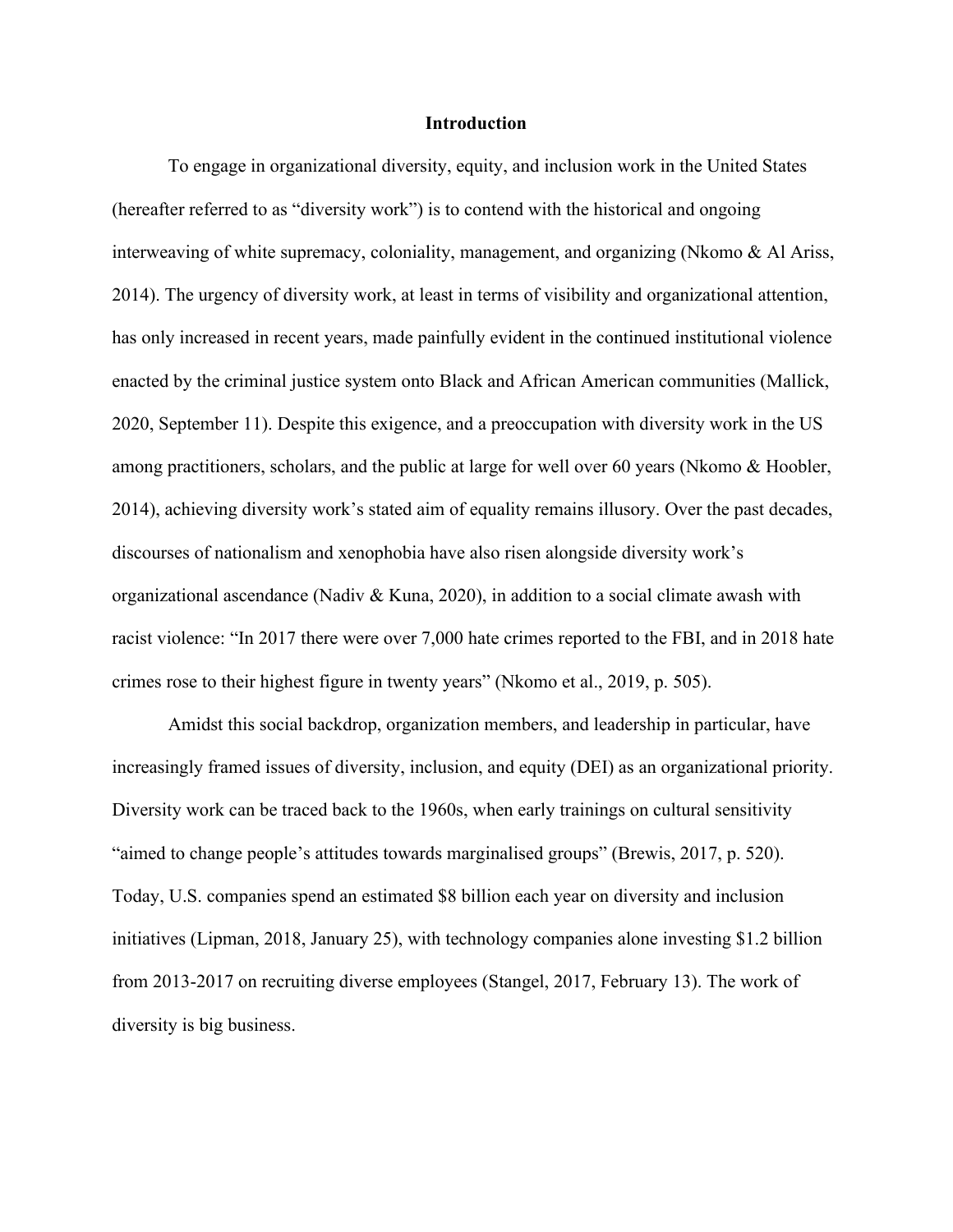Scholarship on diversity work has also steadily increased in organization studies since the 1990s. The bulk of this literature has largely come from the subfield of diversity management, defined as "the practical application of how differences are and should be managed in organizations, and to what ends" (Holck et al., 2016, p. 2). Scholars note that diversity management has come to dominate conceptualizations of difference in organizational contexts in the United States and beyond, given that "diversity management has become an increasingly dominant way in which differences among people are understood and governed within western organizations" (Brewis, 2017, p. 519).

Despite significant effort, financial investment, and academic research on diversity work to address societal inequities, the results of such practices are ambiguous: "many organizational change initiatives focused on diversity fall short of goals, have unintended negative effects, or are short-lived" (Groggins & Ryan, 2013, p. 265). In a review of organizational diversity work in the United States, Nkomo and Hoobler (2014) conclude that "after well over a century of research and practice, researchers still appear unsure of how to achieve social cohesion and equality and how to sell the need to continue the effort" (p. 255). Training has grown in popularity as a significant activity related to diversity work, yet its effectiveness in prompting positive and sustained organizational change remains suspect and may even have a deleterious effect on diversity work's stated aims (Dobbin & Kalev, 2018; Kalev et al., 2006; Wilton et al., 2019).

Perhaps most troubling, workplace inequities persist in spite of diversity work efforts. Ferguson and Konig (2018) found that racial segregation in U.S. workplaces is currently higher than it was in the 1970s, despite notable increases in the racial diversity of the workforce. Quillian and others (2017) found that between 1989 and 2015 racial discrimination in hiring did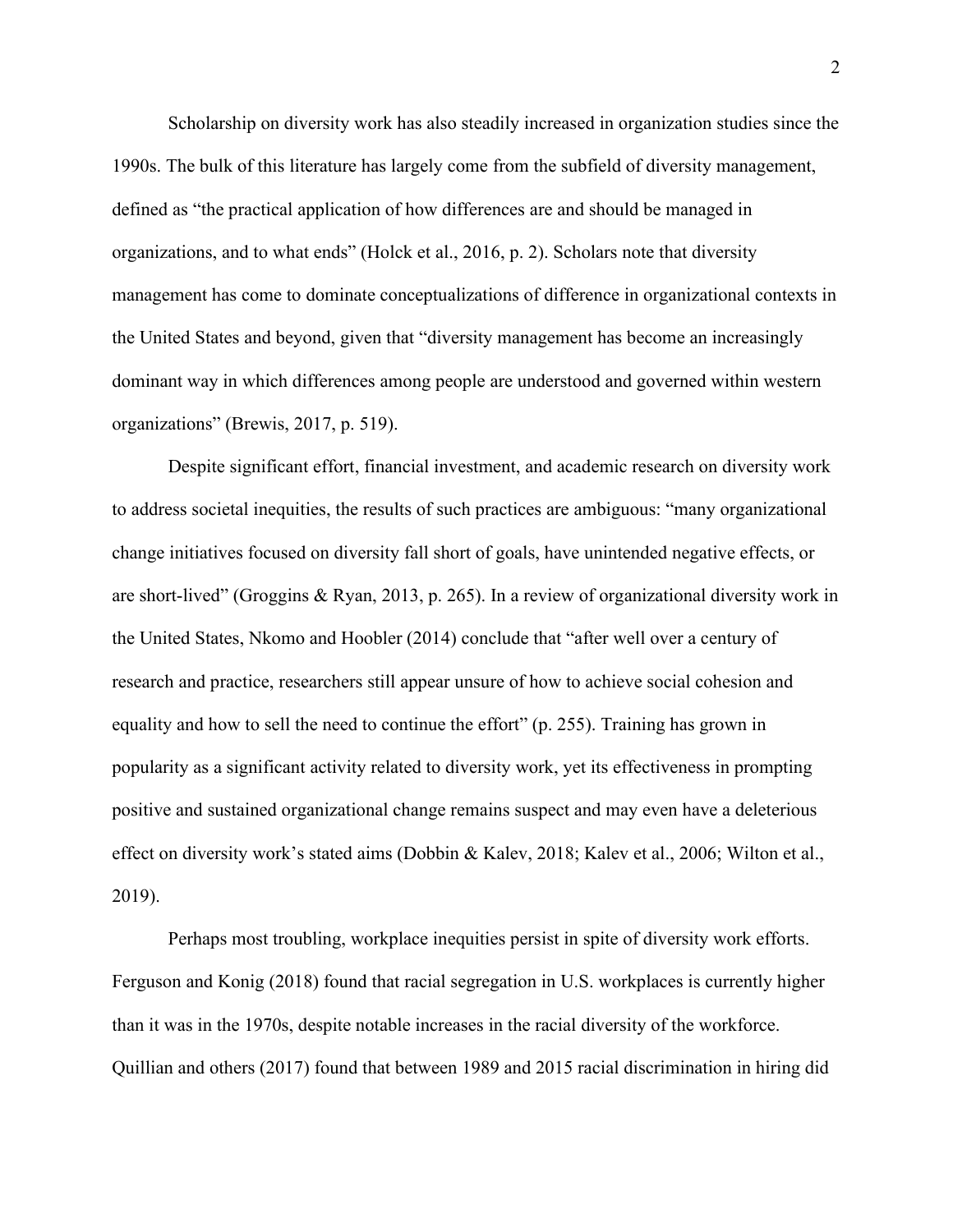not meaningfully decrease, holding steady over the 25-year time frame. Such literature indicates that logics of white privilege and white supremacy persist in management and organizational activity (Nkomo & Al Ariss, 2014). While slavery, anti-Black racism, and colonialism were foundational to modern management and organizational practices, management and organization scholars have yet to fully acknowledge and reckon with the implications of this history and its continuing legacies (Cooke, 2003; Frenkel & Shenhav, 2006; Rosenthal, 2019). As Opie and Roberts (2017) succinctly surmise: "Overwhelming evidence suggests that black lives do not matter in the American workplace" (p. 707). Given the urgency of this moment, the status quo that operates in service to logics of whiteness and coloniality must be disrupted. Despite the values of social justice and human rights that historically undergirded diversity work efforts (Tomlinson & Schwabenland, 2010), diversity work does not appear to be achieving meaningful change in its stated aims of making organizations more diverse, inclusive, and equitable.

In order to address entrenched organizational white supremacy and achieve aims of equity, justice, and belonging, diversity work must institute a fundamental and sustained disruption of the status quo. Queer theorizing provides a generative starting point for such an intervention, as an important and underutilized mode of inquiry capable of addressing both the material and empirical concerns of enacting and studying diversity work. Rumens (2018) discusses queer theory as an analytic that extends beyond an interrogation of heteronormativity to examine normativity writ large: "the practice of queering is a mode of critique that aims to work within, work against and transcend normative regimes and processes of normalization" (Rumens, 2018, p. 1). Scholars have sought to more intentionally theorize feminist, intersectional, anti-racist, and transnational frameworks in their analyses of organizational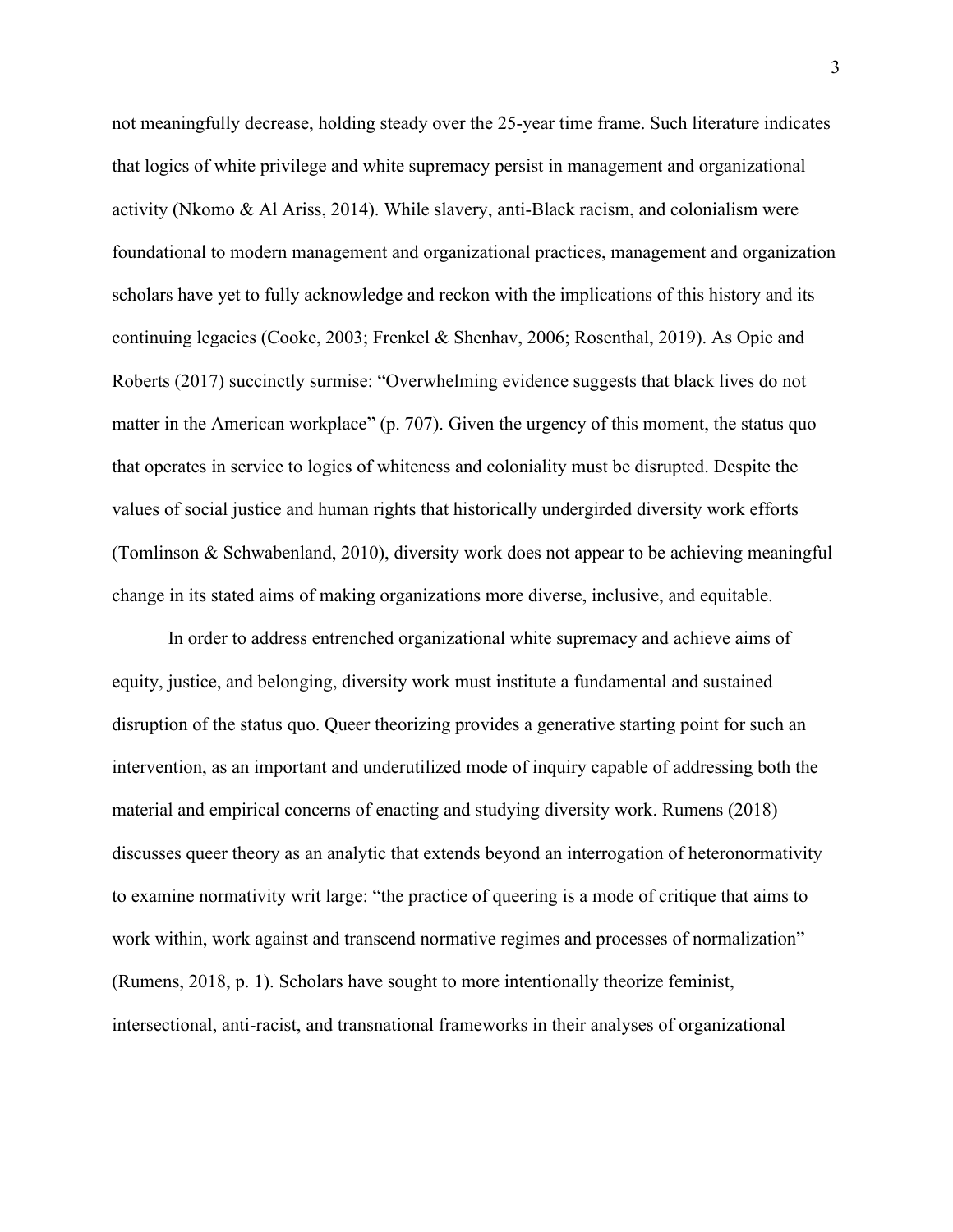diversity (Zanoni et al., 2010), though among this critical scholarship queer theorizing has had a minimal presence in diversity management literature (Bendl & Hofmann, 2015).

A queer approach provides a nuanced understanding of how norms shape enactments of diversity work and possibilities for what can and cannot count as diversity work. In the context of queering, norms "enact a certain organizational reality" (Holck & Muhr, 2017, p. 9) that can reify inequalities and limit ways of identifying, making norms a crucial site of critical inquiry. Nascent efforts to apply a queer approach to diversity work have largely focused on deconstructing categories and binaries at play in diversity work and the workplace (Christensen, 2018; Gedro & Mizzi, 2014). Building from the important initial steps that this literature has made, I argue that queer theorizing's potential to durably disrupt the organizational status quo remains unrealized.

This research project therefore applies a queer theoretical lens to the study of diversity work, as a means of disrupting and decentering current conceptualizations of diversity work in management and organization studies. In so doing, I frame diversity work as both a discursive formation and embodied practice that functions in much the same way as other conceptions of work in organizational communication. In a call for a revised agenda of research in difference studies, Ashcraft (2011) notes that work can be conceived of "as a discursive formation that evolves across many sites of cultural activity" (p. 15). I suggest that scholars might usefully think of diversity work in a similar fashion, wherein empirical studies provide the opportunity to understand diversity work's "cultural (re)production... in and across multiple sites" as well as its variegated "representations, negotiations, and enactments" (Ashcraft, 2011, p. 15).

Given the relative dearth of empirical studies that seek to understand diversity work as it is enacted and experienced in organizational contexts (Mutsaers & Trux, 2015), this project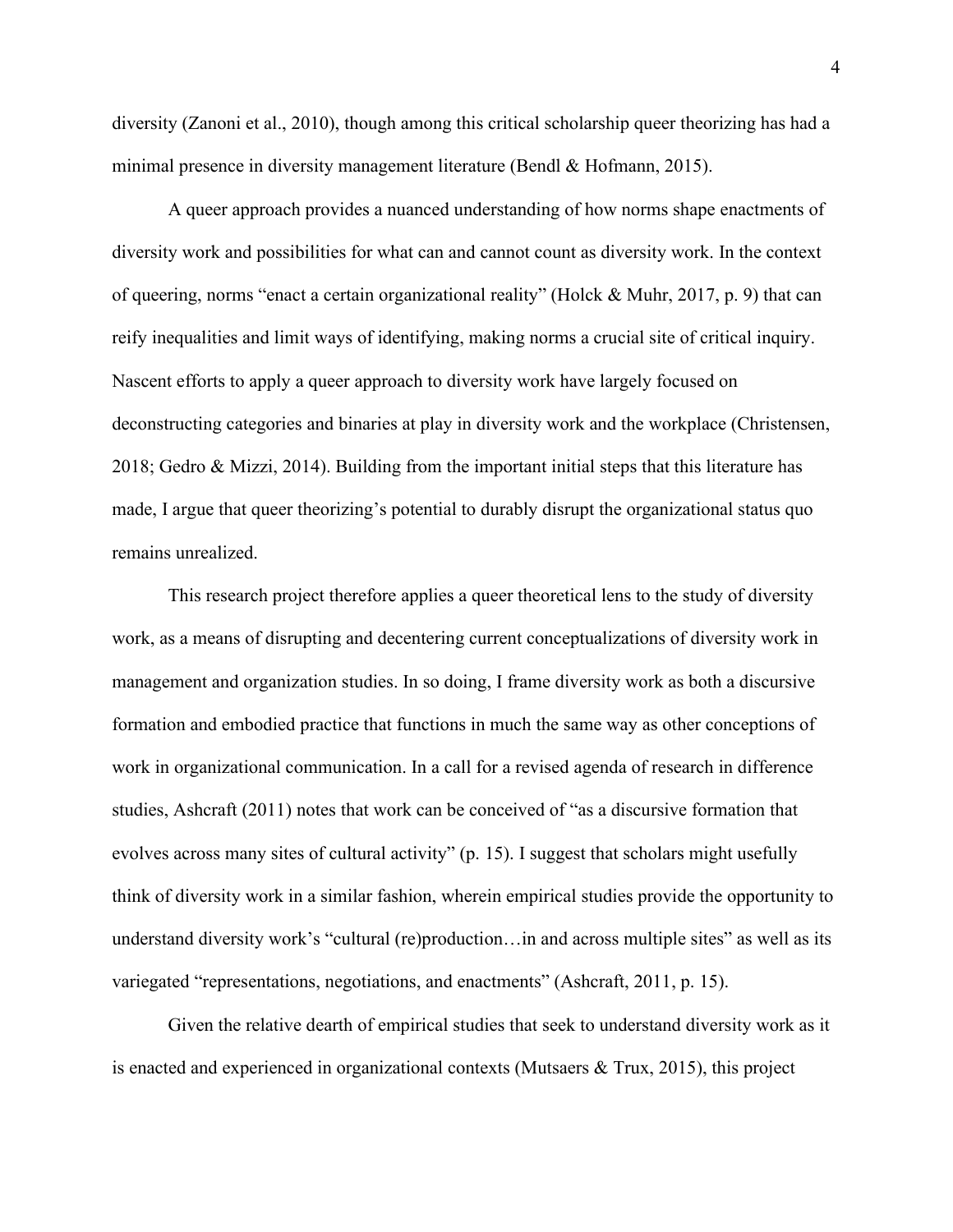mobilizes a multi-sited qualitative research approach that weaves together data from participant observation, document analysis, semi-structured interviews, and autoethnographic accounts of diversity work in a variety of organizational contexts. A rise in critical scholarship has provided important work in interrogating the positivist foundations of diversity management studies rooted in capitalism and managerialism, though this work has largely operated at the theoretical, rather than empirical, level (Zanoni et al., 2010). A mobilization of queer sensibilities in my methodological framework, which I explicate through the metaphor of kaleidoscope, provides a means of utilizing a critical approach to an empirical study of diversity work. Kaleidoscope as queer methodology seeks to identify and interrogate norms as they arise in organizational practice, while also critically situating normativity among broader sociohistorical contexts of organizing. For this project, I engage kaleidoscope as a means of understanding how norms arise in organizational members' sensemaking and practice of diversity work, and in what ways normative constructions might disrupt or reify inequities in organizing. I therefore weave kaleidoscope as a queer approach to qualitative research throughout the analysis of data and explication of findings in this thesis.

In reviewing literature relevant to empirical research on organizational diversity work, I first turn to difference literature in the field of organizational communication, as a means of grounding this study in communication theorizing that contends with power, work, and identity. This framing assists in my examination of both critical diversity management literature and communication-centered literature on diversity work. The limitations of extant diversity work scholarship, particularly in struggling to provide a nuanced interrogation of power, inequity, and daily practice, suggest that queer theorizing and a critical attention to normativity is uniquely suited to contend with diversity work as an object of study. Through a discussion of my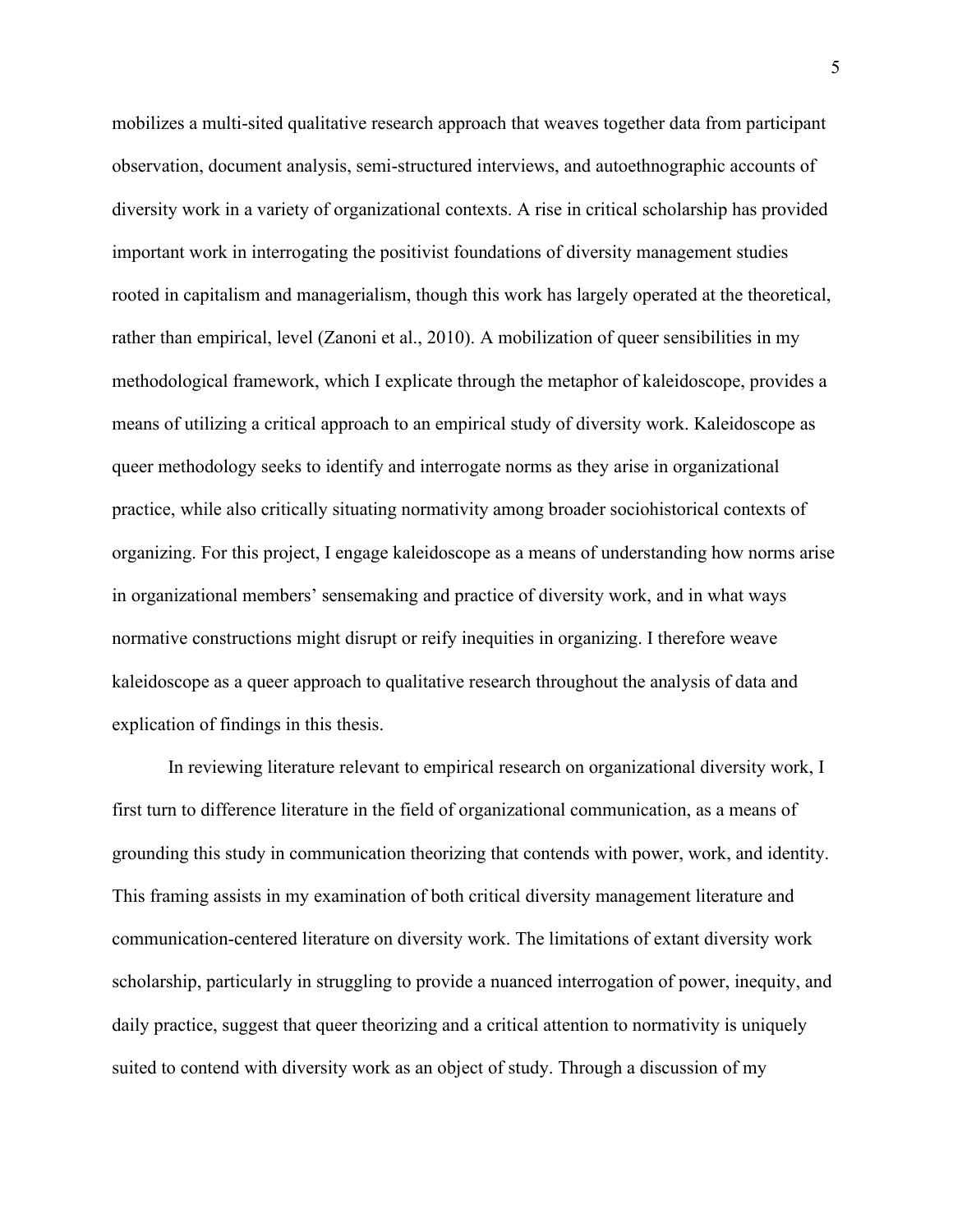methodological approach, I situate kaleidoscope as a means of further addressing the dearth of queer methods in organizational research (McDonald, 2017).

My analysis of the qualitative data suggests that norms arising in diversity work sensemaking and practice help to instantiate a bifurcation of the individual and organization, a kind of ontological cleaving that foregrounds the individual and relegates the organization to the background as relatively inconsequential. This persistent separation of organization and individual helps to isolate diversity work apart from other organizational activity, and results in greater scrutiny and labor for people with marginalized identities. Leadership emerges as an important figure capable of spanning the individual-organization divide and translating individual action to meaningful organizational change. However, the enshrinement of and dependence upon positional leadership limits opportunities for organizational members to affect change at the level of daily practice, leaving the bifurcation of individual and organization, and the inequities it produces, intact.

I conclude with a discussion of the implications of this study for diversity work scholars and practitioners, arguing that norms emerging in daily practice and accounts of diversity work often operate in service to broader ideological and structural systems of whiteness and coloniality. Ultimately, a queer approach to organizational research troubles notions of organization and organizing as apolitical or neutral entities, revealing logics of whiteness and coloniality that undergird organizational practice. "Organization" and "organizing" as modern concepts and practices might therefore be thought of as technologies of whiteness and coloniality that ensure inequities persist, and fields of study like organizational communication are inevitably implicated in these dynamics. Diversity work must be otherwise, and its disruption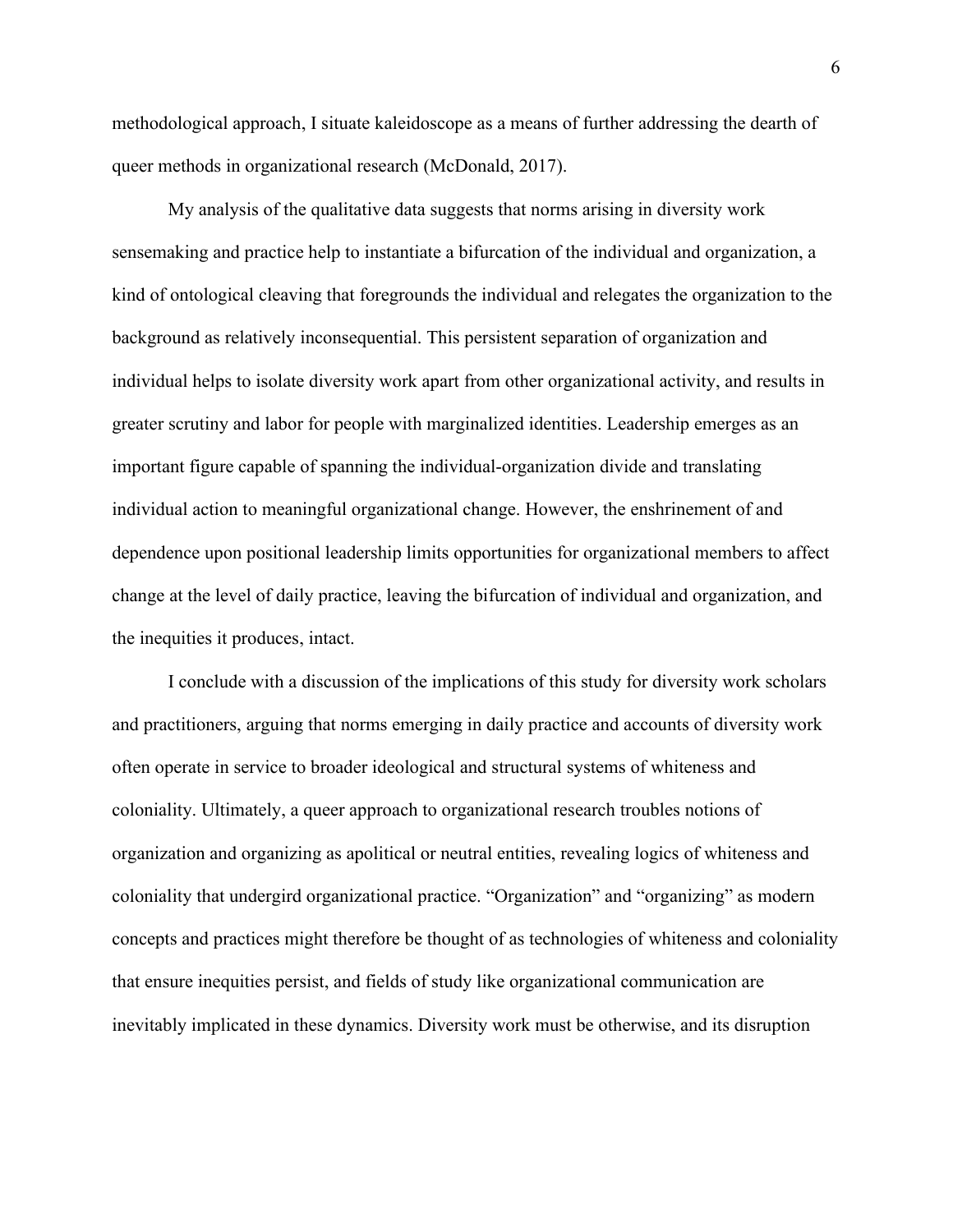might signify the productive undoing of organization itself, and the bountiful otherwise that lies beyond normative ways of being and doing together.

# **Literature Review**

In grounding my understanding of diversity work, I first turn to difference literature in the field of organizational communication, which provides vital frameworks for conceptualizing organizing, communication, and power in relation to difference. I argue that such a framing can serve as a necessary reconceptualization of diversity work proffered in diversity management literature, which tends to struggle in extending research beyond the bounds of the business case and managerialism. Next, I provide a review of the limited scholarship that utilizes an explicitly communicative approach to diversity work, suggesting that such work can be augmented by a practice-based lens that more adequately contends with power. Finally, I present queer theorizing as a means of more durably interrogating the organizational status quo in the context of diversity work.

### **Theorizing Diversity Work through Difference Literature**

Difference theorizing in the field of organizational communication provides a vital conceptual framework for understanding diversity work as an object of study that takes seriously how difference structures organizing and is constituted through communication. By and large, difference literature has not focused on diversity work per se, in terms of explicit organizational enactments of diversity, equity, and inclusion values (Mease, 2016). I therefore draw upon a communicative approach to difference as a foundational and relatively underutilized framing for research on diversity work. Most research on diversity work has stemmed from the field of diversity management, and I argue that a communicative approach extends this literature in important ways.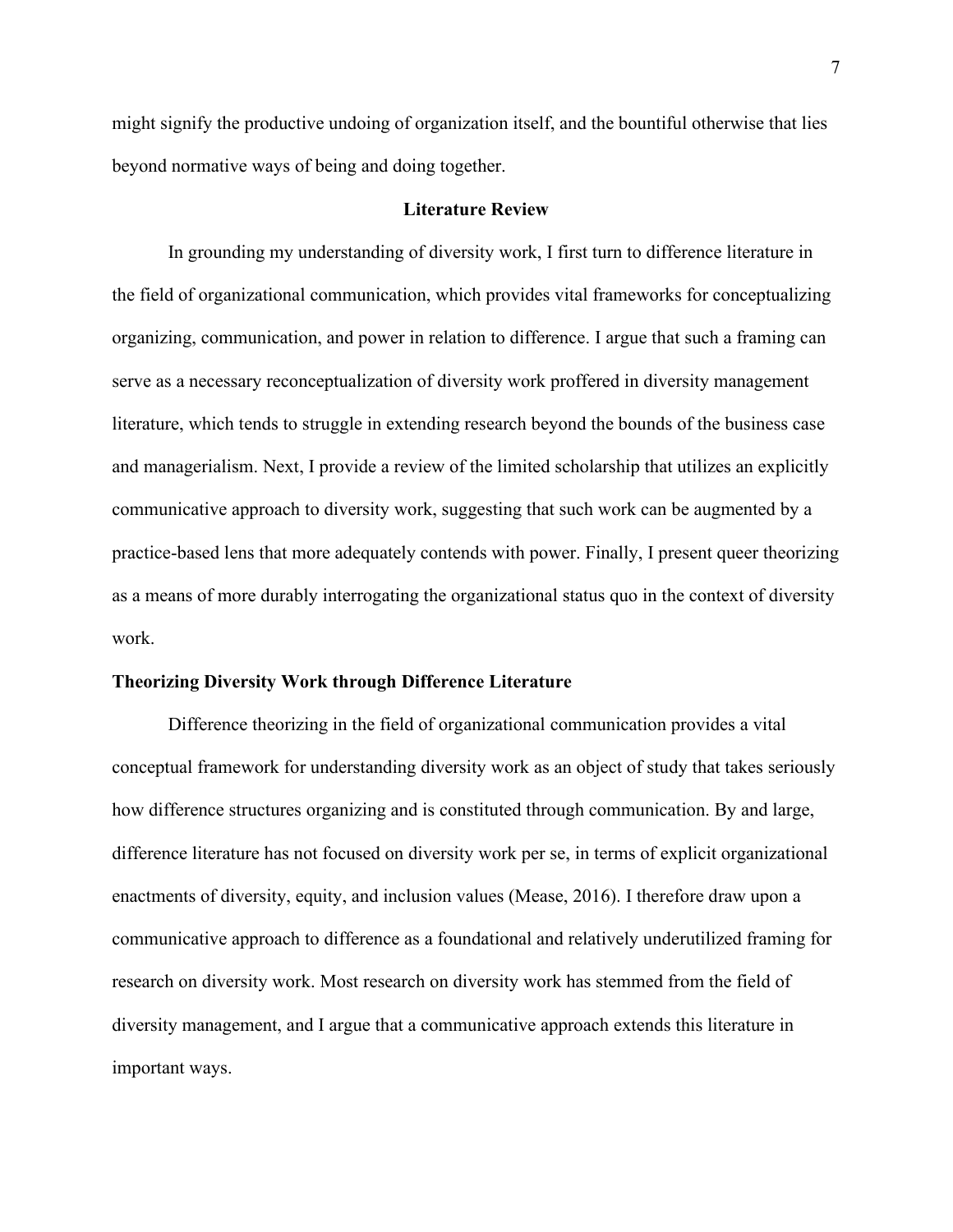Scholars broadly define diversity management as how and why diversity ought to be, or currently is, managed organizationally (Holck et al., 2016, p. 2). Both instrumental and critical approaches to diversity management tend to problematically foreground managerialism and the "business case" for diversity. Difference literature's perspectives on organizing, communication, and power provide an important means of reframing *diversity management* as *diversity work*, in a way that allows for scholarship to move beyond debating the business case for diversity and to extend the point of inquiry outside of management. What follows is therefore not intended to be an exhaustive review of diversity work literature, as other scholars have conducted (Nkomo et al., 2019; Zanoni et al., 2010). Rather, I outline the key aspects of a communicative approach to difference and elucidate how such a framing assists in reconceptualizing diversity work as it is theorized in diversity management.

# *Difference, Organizing, and Power*

Difference literature in organizational communication motivates a necessary reconceptualization of difference as an organizing principle that shapes work and the workplace, rather than an organizational variable held by people. Traditionally, the field of organizational communication understood differences such as race, gender, and sexuality as an aspect of individuals or groups within organizations, or as a property of organizations themselves (Ashcraft, 2011). For example, Compton (2016) studies how organizational policies and interactions with coworkers impact how gay and lesbian employees manage their sexual identities within an organization. The focal point of the study remains on a subset of sexual identity minorities and their behaviors within specific organizations.

As a departure from this approach, Ashcraft (2011) argues for reframing difference not as something existing in organizations, but rather as "an organizing principle of the meaning,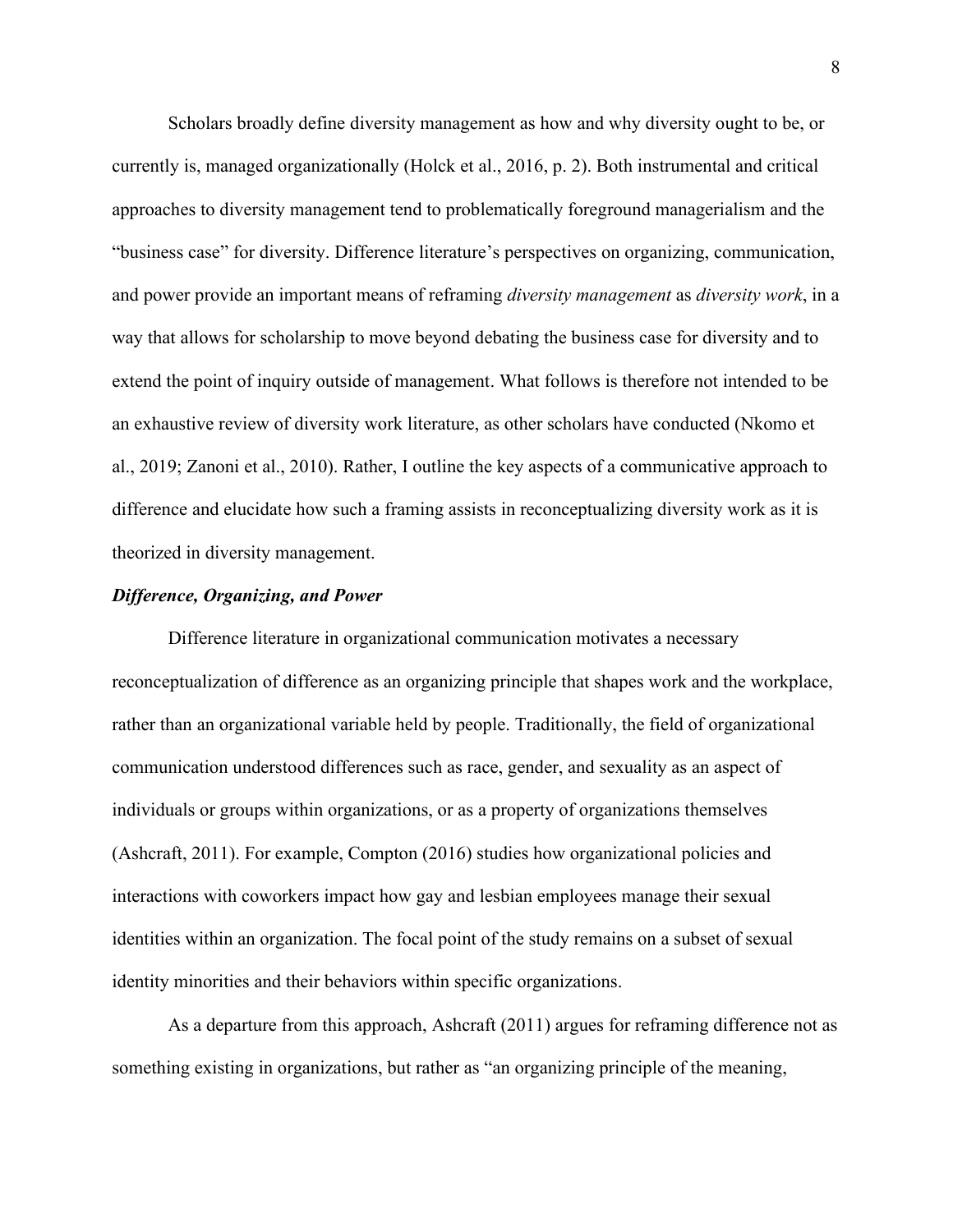structure, practice, experience, and economy of work itself" (p. 8). This framing of difference helps to unseat organization as a fixed and stable container for elements such as difference and diversity, instead opting for a view of organizing "as a multisited process that unfolds beyond the bounds of discrete, formal organizations" (Mumby & Ashcraft, 2017, p. 590). Defining and theorizing difference as an organizing principle complicates the study of diversity work, challenging researchers to extend inquiry beyond difference as merely a stable characteristic held by individuals.

Communication plays a central role in how organizational communication scholars engage difference and organizing. Within an understanding of difference as an organizing principle, communication signifies an "ongoing, situated, and embodied process" that accounts for "the dynamic interweaving of material and ideational worlds" (Ashcraft et al., 2009, p. 34- 35). A communicative explanation of diversity work acknowledges both the discursive and material as fundamentally entangled realms, situating communication as the dynamic site of entanglement where lived realities are (re)produced (Ashcraft, 2011). Concepts often taken for granted as self-evident in relation to work, such as the organization as a stable entity, are revealed to be in a state of flux and contestation constituted by communication. This communicative framing necessarily destabilizes organizing as a diffuse and dynamic process, rather than a static and neatly bounded affair. Communication in the context of work is therefore inherently political, in that "it facilitates representational and material conditions in which certain economic, institutional, and physical realities are more likely to find footing" (Ashcraft, 2011, p. 18). Difference, through communication, makes some realities possible while foreclosing others, meaning that communication and difference lend themselves to an inherently critical approach to organizing.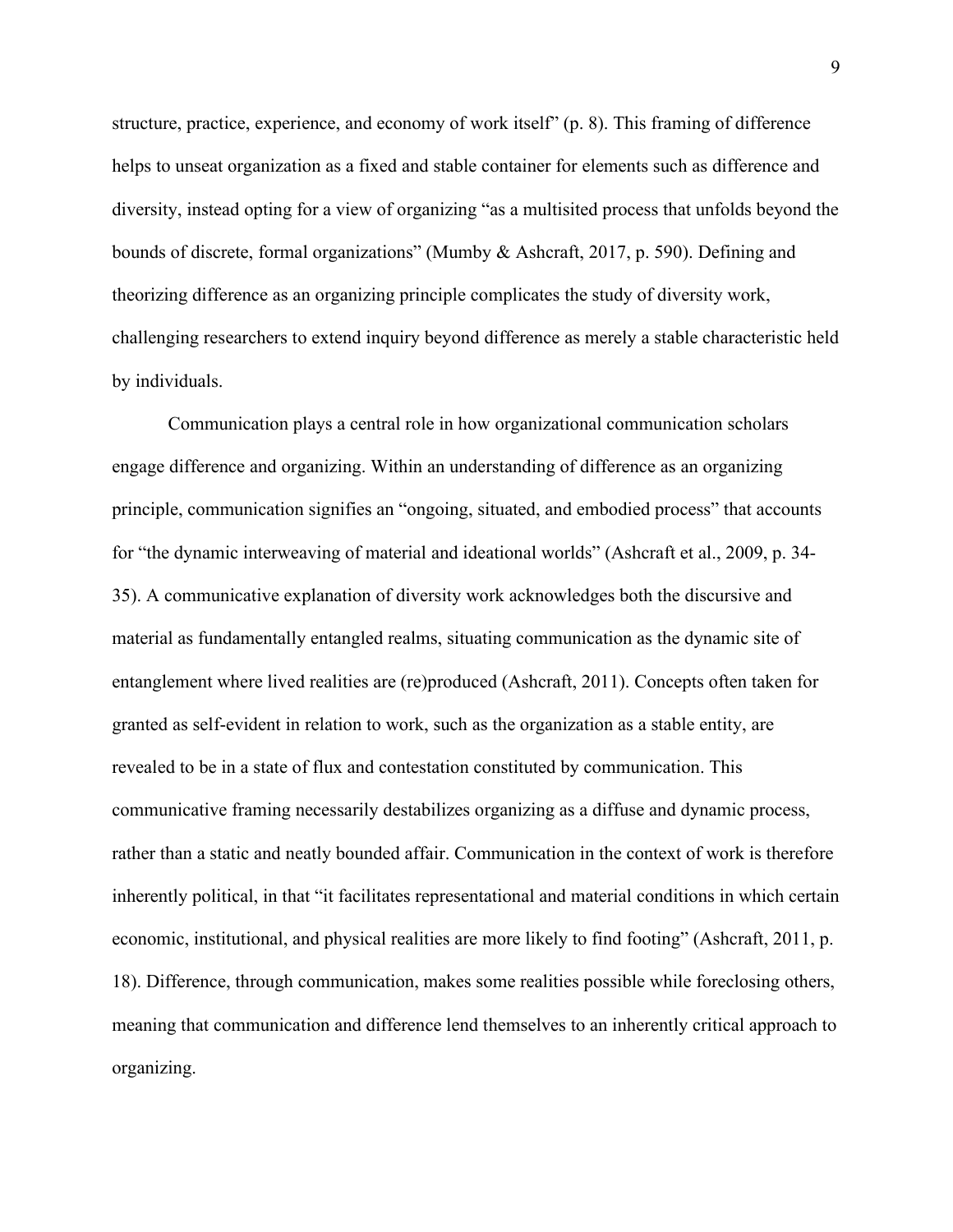Such an understanding of communication as, in part, "a mode of explaining the formations and practices of power that constitute the organizing process" (Mumby & Ashcraft, 2017, p. 590) allows for nuanced discussions of differences such as gender, race, and coloniality that structure the status quo in organizing. For example, in examining messages about race in foundational communication texts, Ashcraft and Allen (2003) note a tendency for diversity management literature to individualize issues related to diversity and race: "racial discrimination is characterized as an unfortunate practice of people within organizations, not as a uniquely organizational product" (p. 20). More specifically in the realm of leadership, Parker and ogilvie [sic] (1996) reveal that discussions of organizational concepts like leadership are fundamentally incomplete without a discussion of race. In a later study on African American women in leadership roles, Parker (2001) uncovers whiteness as an often unacknowledged norm at the heart of theorizing in organizational studies: "the exercise of power in theory making is also 'raced'…Scholars tend to conceptualize organizations as race neutral, taking a dominant few (White middle-class men and women) as the inclusive group and the ideal for humankind" (p. 50). This scholarship reveals how theories that draw upon organizations as unproblematic containers for diversity reify whiteness as the norm by leaving race unacknowledged as a constitutive feature of both organizing and theorizing about organizing.

Postcolonial theorists in organizational communication have also made important efforts to "bring the marginalized Other…closer to the center of academic theorizing" (Broadfoot & Munshi, 2007, p. 254). Broadfoot and Munshi (2007), among other scholars in the field, point to the role of colonialism and Western hegemony in scholarship about organization and organizing: "When we as scholars unthinkingly adopt the discourse and knowledge of mainstream Euro-American organizational communication scholarship, we potentially absorb, without reflection, a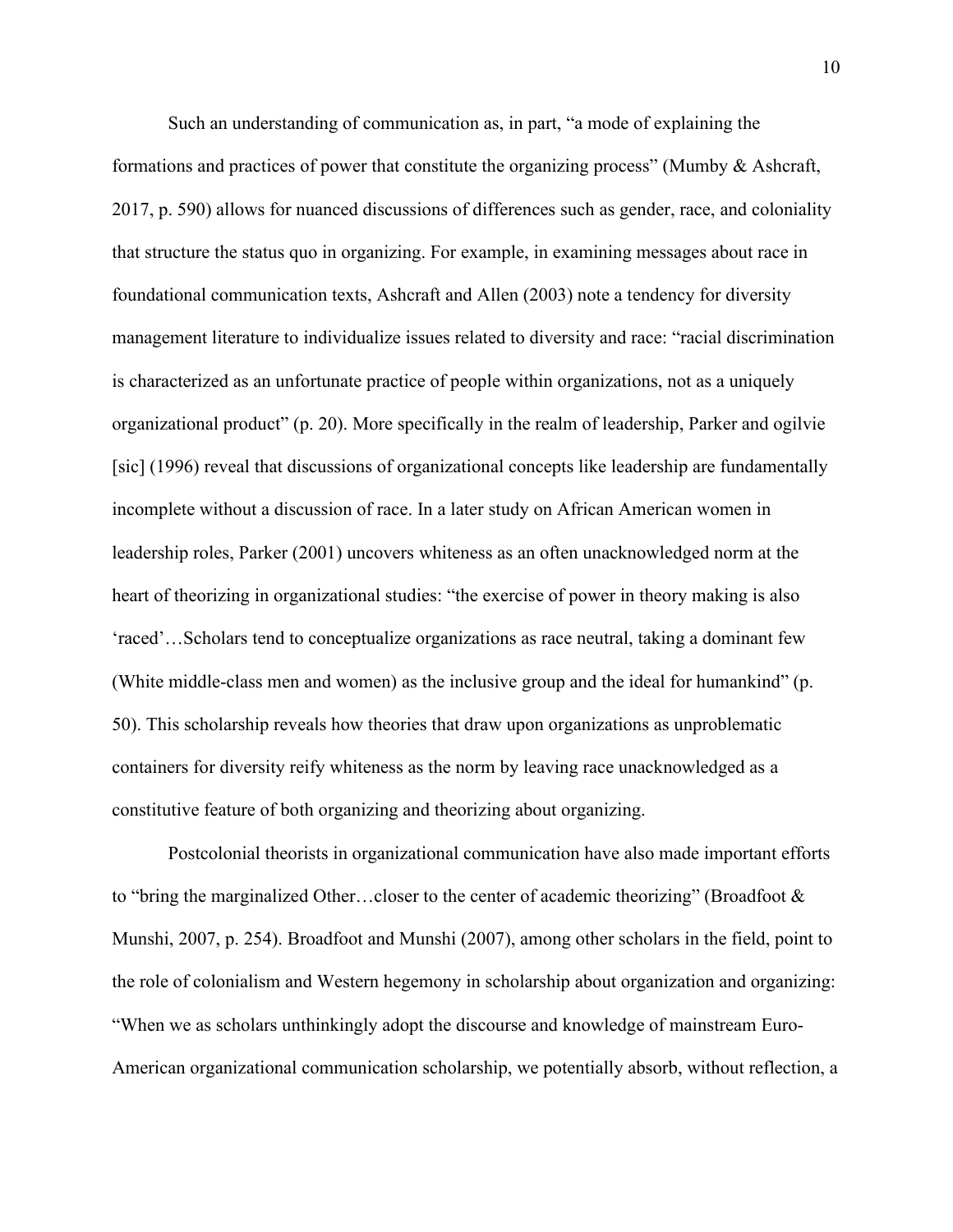particular way of understanding the world" (p. 264). Postcolonial scholarship helps to reveal what might be productively understood as the coloniality of organization, which speaks to how organizations not only reflect and bear the imprint of colonial logics and activities like slavery and imperial rule (Cooke, 2003; Frenkel & Shenhav, 2006; Prasad, 2003; Rosenthal, 2019), but also perpetuate ongoing acts of settler colonialism and racism. The study and practice of organizing that emerges from Western logics is inevitably and indelibly imbricated with coloniality and whiteness. Further, non-Western forms of organizing that do not abide by such logics become unrecognizable as being organizational (Cruz & Sodeke, 2020). Such scholarship on difference, organizing, and power acknowledges how the organizational status quo both arose and is consistently maintained, illuminating the ways issues of coloniality, gender, race, and sexuality are woven throughout organizational processes and concepts like management and organizational diversity.

## *Shifting from Managing Diversity to the Work of Diversity*

A communicative approach to difference outlined above provides valuable frameworks for organizing, communication, and power capable of troubling and extending existing diversity work scholarship, which largely resides in the field of diversity management. Scholars generally trace diversity management's inception to the late 1980s and early 1990s in the United States, when the undercutting of equal opportunity measures under the Reagan administration necessitated an alternative framing of diversity work (Mease, 2016). Nkomo and colleagues (2019) identify this as an epochal shift away from justice, anti-discrimination, and equal opportunity principles of the 1960s Civil Rights era, and their accompanying practices of legal regulations and affirmative action measures. Instead, diversity management foregrounds a business case approach to diversity, as well as managerialism, which carry a host of problems for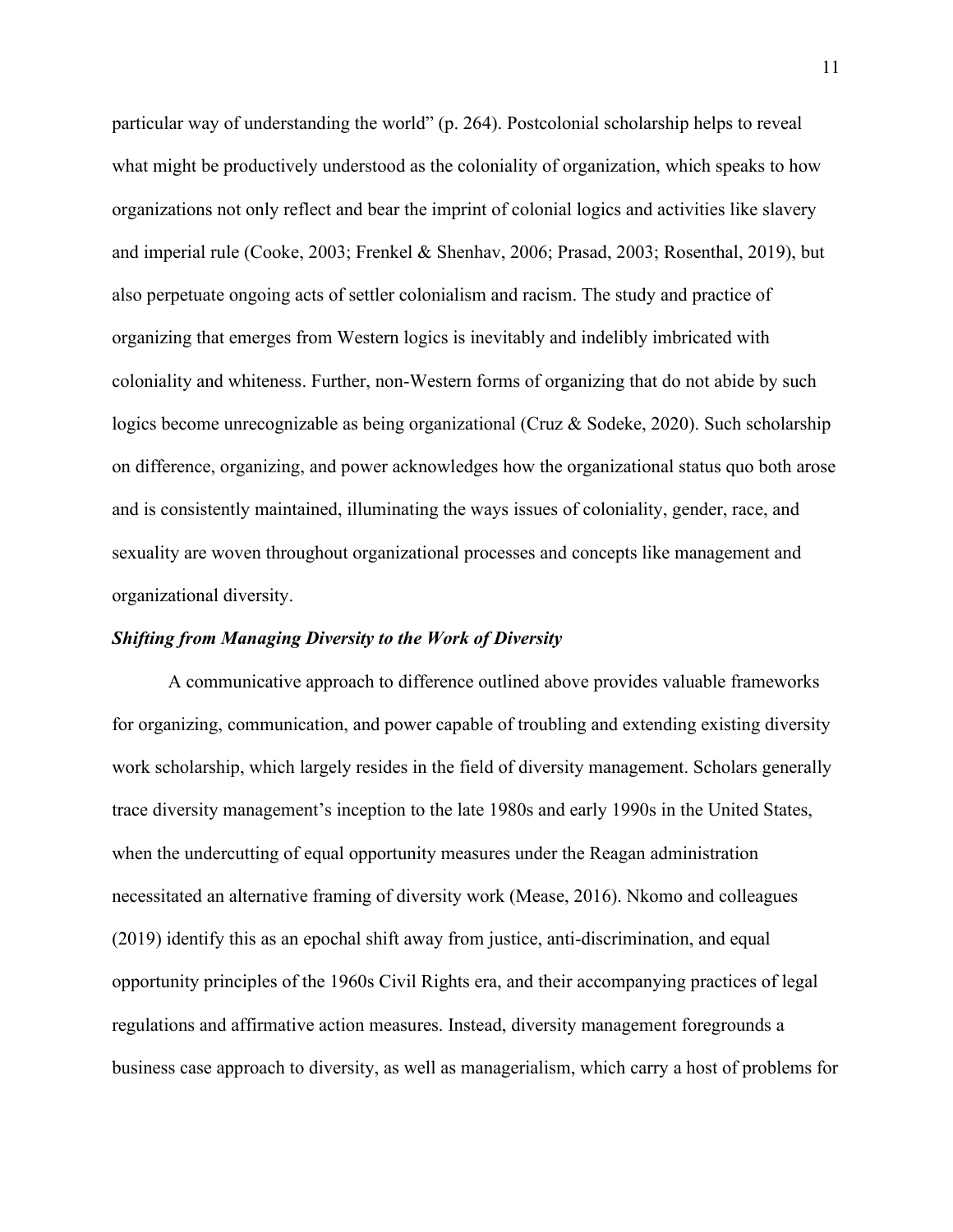theorizing and mobilizing diversity work in a way that dismantles oppressive practices and opens up more ways of being and thriving in organizing. Difference literature can provide a helpful means of moving beyond the business case and managerialism, productively refashioning diversity *management* as diversity *work*.

Diversity management as a professional and academic field of interest traditionally encapsulates a "business case" discourse of diversity, wherein organizations increase the number of underrepresented minorities in an organization as a means of achieving greater organizational profit and performance (Holck & Muhr, 2017). The business case therefore signifies a fundamental disjuncture in the treatment of difference discussed above. Rather than signifying an organizing principle of work, difference becomes a means of categorizing and managing humans in service to "an organization's bottom line" (Mease & Collins, 2018, p. 665). Such an approach frames difference as a static property of individuals existing in, and managed under the purview of, a bounded organization.

Critical diversity management scholarship over the past 25 years has sought to challenge the primacy of the business case, though such efforts tend to ironically ensure that the business case remains the focal point of the field. For example, Sharp and others (2012) utilize a feminist critical lens to dissect the way the business case constitutes "an economically instrumental approach which obscures gender relations and the sexual politics involved in achieving diversity" (p. 567). Such scholarship provides critical contributions to undoing dominant discourses of diversity in organizing. Yet, Mutsaers and Trux (2015) lament that the business case has effectively defined the landscape of diversity management studies: "the field remains dominated by academic quarrels over who has the best, preferably meta-analytic, evidence for or against the business case of diversity and its social implications" (p. 318).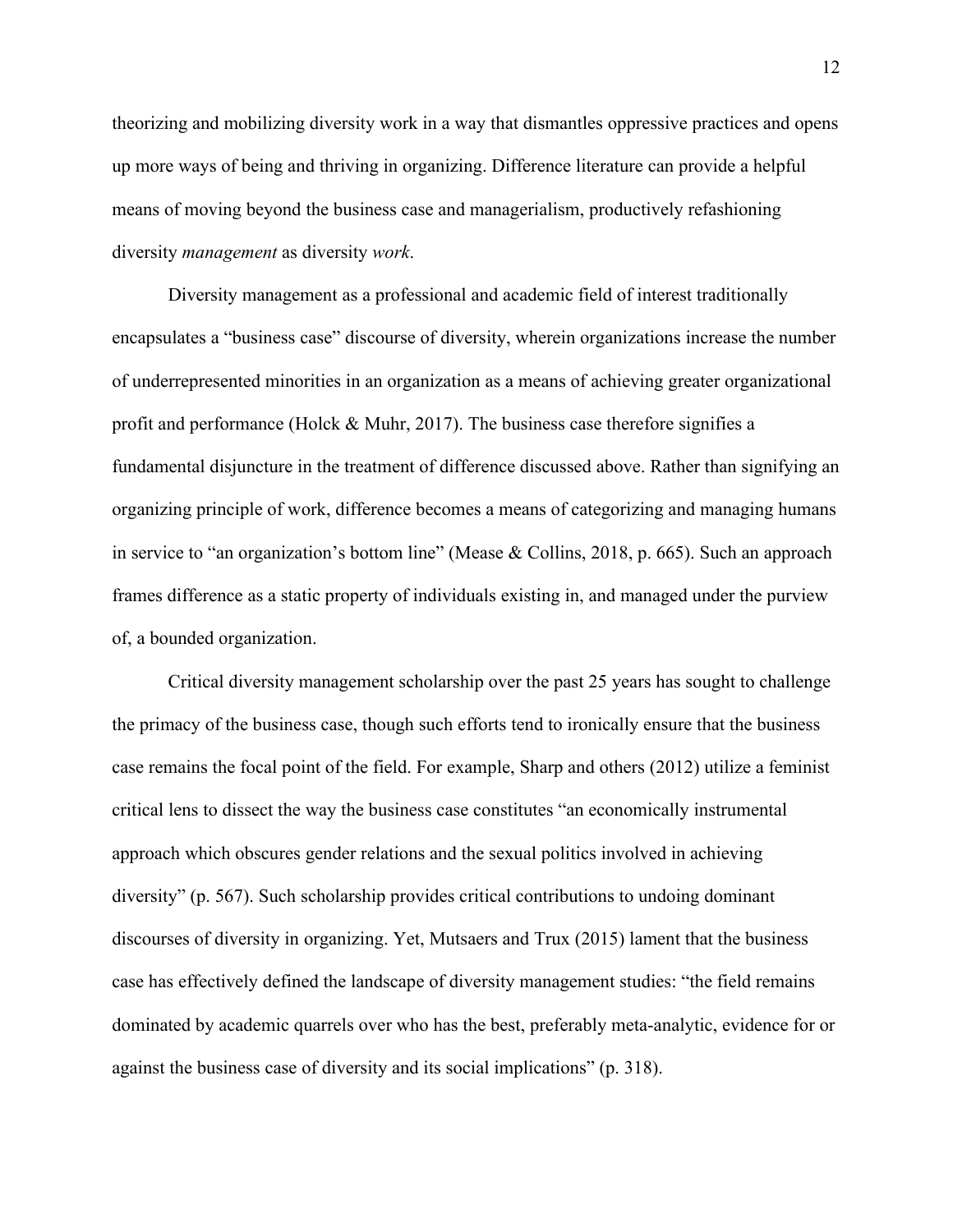Given how much business rationales and priorities have prompted and influenced academic research on diversity (Sharp et al., 2012; Zanoni et al., 2010), critical scholars would be remiss to leave the business case uninterrogated. As Mease and Collins (2018) note, "Given the widespread use of the business case, assumptions about human difference embedded in it have the power to constitute difference and fundamentally shape organizational and social contexts" (p. 666). Understanding how the business case influences understandings of difference provides valuable insights to scholars and practitioners on how to name and address such discourses. However, theoretical infighting surrounding the business case contributes to disciplinary solipsism that produces a host of problems for the field. Theoretical work debating the business case sets the informal agenda of the subfield and influences the kind of scholarship and arguments that gain airtime in scholarly conversations and journal articles, discouraging other forms of scholarship in the process. The resulting dynamic rewards broader theory discussions over uncharted critical empirical work that might also be more time consuming and riskier to conduct (Holck et al., 2016). Indeed, in their survey of critical diversity management literature, Zanoni and others (2010) point out the need for "more empirical investigations of diversity in organizational settings" (p. 17), in order to more productively extend diversity work scholarship.

In this context, sustained focus on the business case may stunt other opportunities for diversity work research and theorizing that emerges from difference as an organizational principle. More recently, scholars have begun to address the dearth of empirical research with critically-minded studies in settings that range from city governments to police forces (Holck & Muhr, 2017; Holck, 2018; Holck, 2016a; Holck, 2016b). Rather than interrogate whether or not it is morally just to mobilize diversity work for organizational profit, much of this work focuses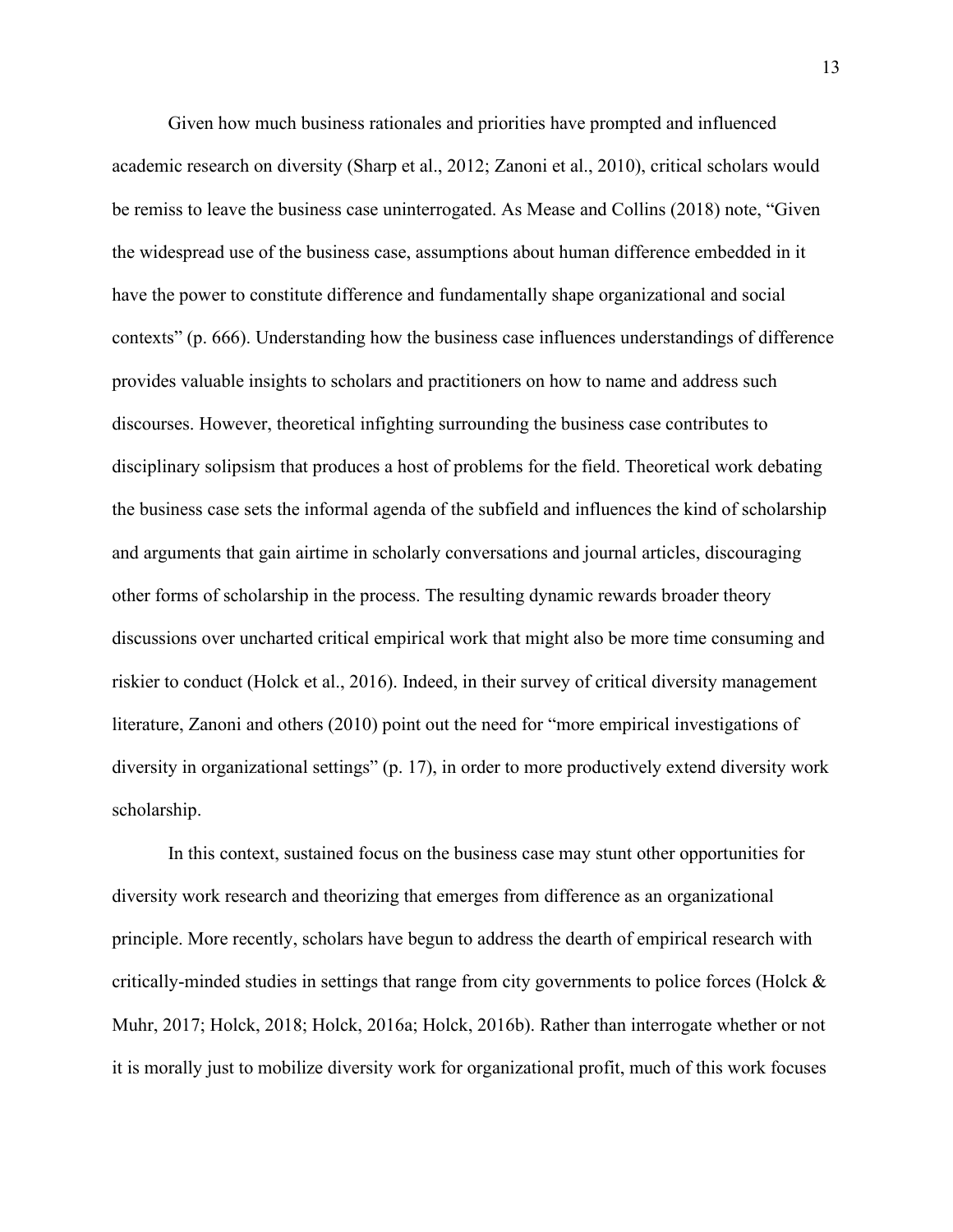on "a stronger engagement with everyday practice" (Holck et al., 2016, p. 13). Moving beyond the theoretical traction of the business case provides further opportunities to not only conduct empirical research, but also engage difference as an organizing principle. Such a reframing can help scholars gain novel insights into what other discourses and normative logics might be at play in the enactment of organizational diversity work.

One such normative construction is management and managerialism, which diversity management literature often explicitly or implicitly centers. Due in part to the instrumentalism of the business case that has come to dominate the field, managerialism is thoroughly embedded in diversity management literature. Of course, "management" is itself in the name of the subfield, yet managerialism also appears indirectly in various forms that reify normative social identities and modes of being in organizing. As discussed above, organizational scholars have identified that particular social identities and ways of being operate as the unacknowledged norms in organizing, and particularly in discussions of management and managers. Collinson and Hearn (1996) note how "the association of men and management persists both in 'theory' and 'practice'" (p. 2), and Carrim and Nkomo (2016) further assert that "Not only is the experience of becoming and being a manager gendered, it has also been shown to be racialized, ethnicized, and classed across a number of different national contexts" (p. 263). Under a postcolonial framework, attempts to manage diversity, or even view diversity as manageable, reveal a totalizing worldview undergirded by Western conceptualizations of subjectivity and objectivity, whereby certain bodies are positioned as "Other" in comparison to the Western managerial subject.

By continuing to center management and managers in studies of diversity work, even critically oriented diversity management scholarship can unintentionally reify organizational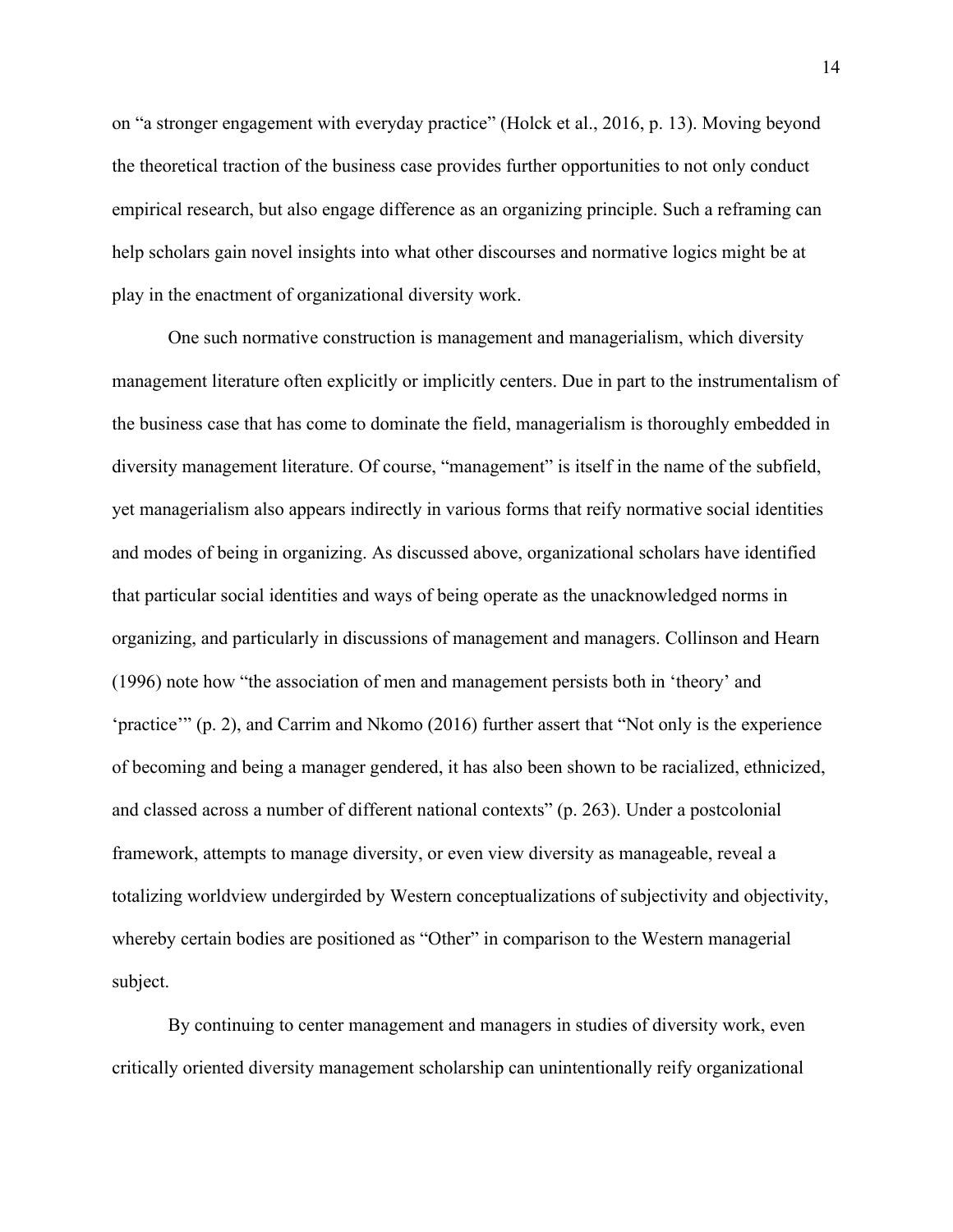norms of whiteness, masculinity, and ability, among others. For example, Just and Christiansen (2012) note that "diversity management is the set of practices by which organizations aspire to make room for and profit from diversity" (p. 323), in part referencing the business case for diversity. By speaking of organizational aspirations related to diversity, the authors implicitly invoke existing managerial leadership, presumably older, white, heterosexual, able-bodied men, as the part of the organization that aspires to and enacts diversity work. Just and Christiansen (2012) continue by saying that diversity management efforts "seek to open up organizations to new employees, creating diversity in organizations" (p. 323). This passage frames management – in the form of whiteness, able-bodiedness, and patriarchy existing outside of diversity – as the central creator and organizer in diversity work. Unseating managerialism therefore allows for an interrogation of whiteness, among other normative organizing principles, in diversity work. Put another way, allowing managerialism to remain uninterrogated in diversity work ensures that whiteness, colonialism, and patriarchy will continue to organize the work of diversity.

An explicit or implicit focus on organizational managers and leaders erases the agency of members outside of leadership, leading to oversimplified conceptualizations of diversity work. Studies that purport to focus on organizational members outside of management can still inadvertently position management as the primary enactor of diversity work. Mutsaers and Trux (2015), in their study of how organizational members respond to diversity work discourses, stress the need for "looking at diversity afresh and studying what it means to people by looking through the eyes of the beholder; that is, by centralizing the addressees of [diversity management] initiatives" (Mutsaers & Trux, 2015, p. 318). Here, organizational members outside of management are framed only as people who can behold, or receive diversity work, not as dynamic actors who play a part in constituting it. In their review of critical diversity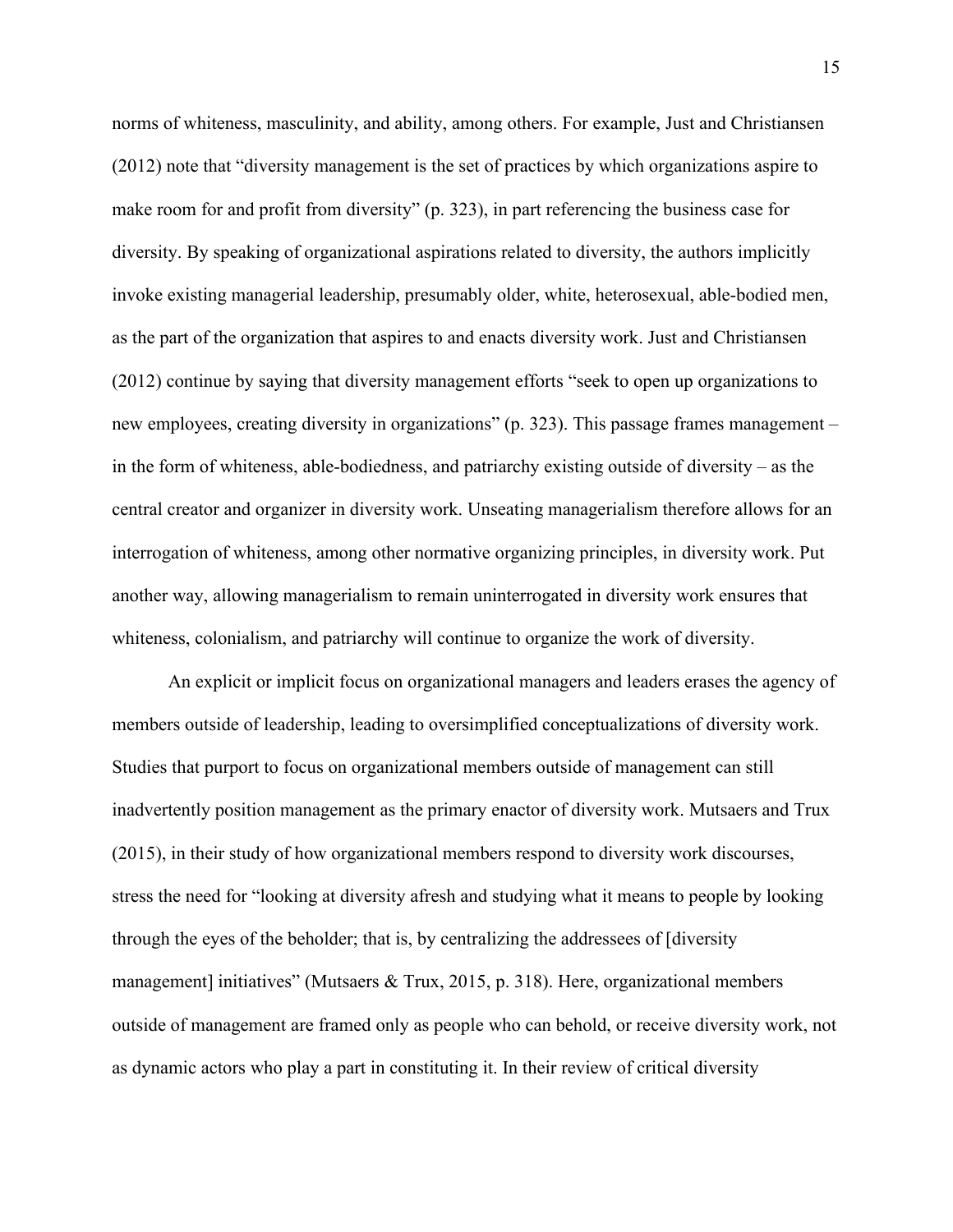management literature, Zanoni and others (2010) comment on studies that "examined how diversity practitioners constantly negotiate the meaning of diversity in their jobs, struggling to balance the business case and equality rationales in order to be heard by key stakeholders, effectively advance equality, and maintain a meaningful professional identity" (p. 15). Reference to "diversity practitioners" once again highlight the work of trained practitioners and the managers that presumably hire them, rather than situating all organizational members as taking part in constituting diversity work. This elevation of managerialism does not reflect the coconstructed reality of organizational engagement in diversity work.

The focus on managerialism in diversity work is understandable. In the context of federal regulations and non-discrimination policies, members of organizational leadership are held accountable for diversity work, making diversity work the responsibility, and therefore the purview, of organizational managers and trained practitioners. Yet scholarship must push past this centralized, managerial view of diversity work to both more accurately depict diversity work's complex enactments in organizing, and to disrupt the organizational status quo that operates in service to white supremacy, patriarchy, and coloniality. A communicative approach to difference de-centers management as the locus of power and agency, calling attention to a more fundamental, diffuse, and complex political reality of organizing. In sum, highlighting the *work* of diversity, rather than the *management* of diversity, provides an opportunity to intentionally decenter managerialism in the subfield and uncover difference as an organizing principle of work.

Through its nuanced understandings of organizing, communication, and power, difference literature provides an invaluable foundation for interrogating diversity work and challenging diversity management's foregrounding of the business case and managerialism.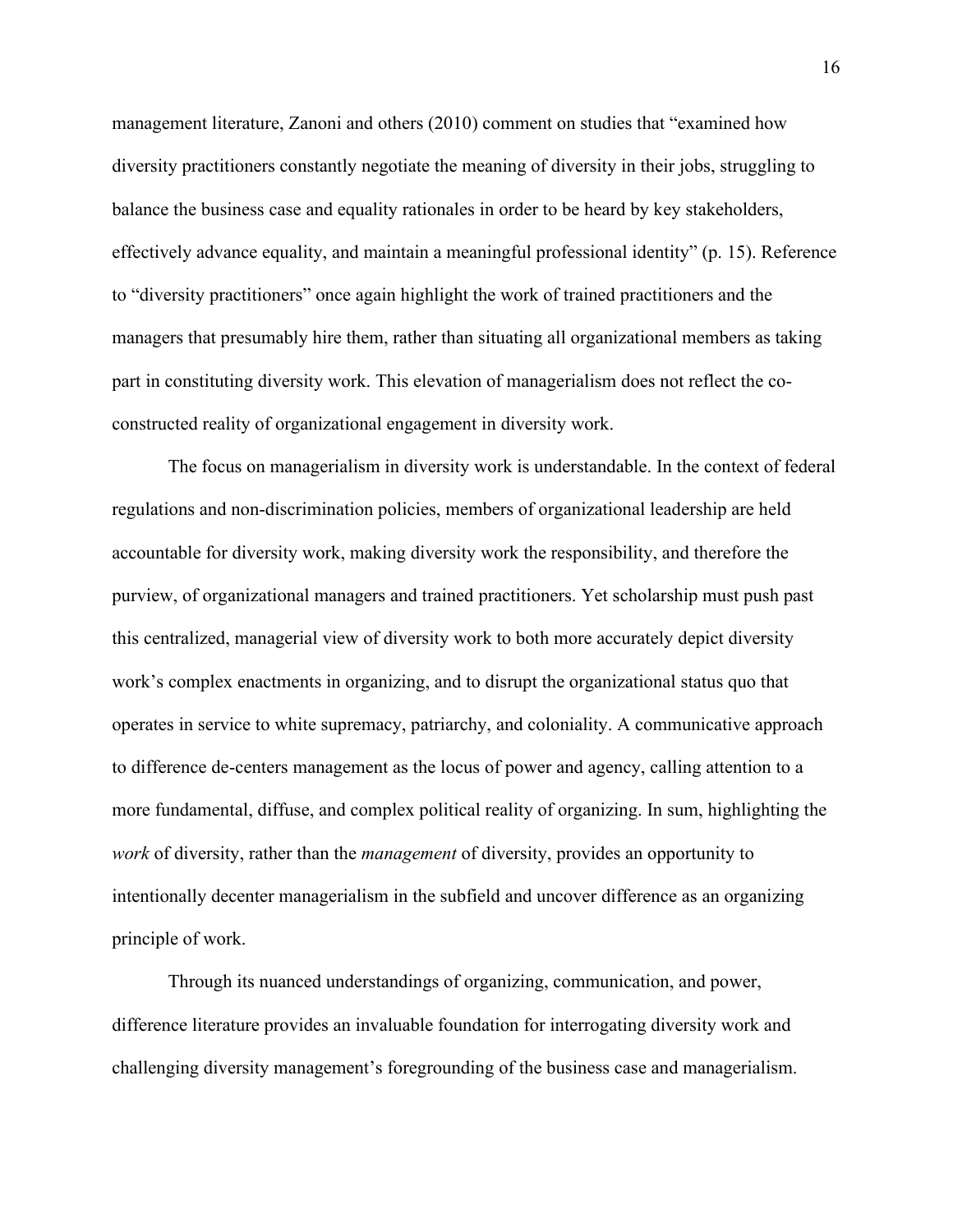Rather than pertaining to fixed identity categories, difference signifies an organizing principle. Communication serves as the dynamic constitutive site of organizing, wherein certain differences are made to matter over others. Attending to power via communication reveals that many normative regimes structure organizational activity, including patriarchy, whiteness, and coloniality. These insights are invaluable to investigations of diversity work. And yet, communication literature largely does not empirically engage diversity work, save for a few exceptions (Caidor & Cooren, 2018; Mease 2012, 2016; Mease & Collins, 2018). I now turn to this small body of work to understand its contributions to complicating and extending diversity work as an object of study.

# **Communicative Approaches to Diversity Work Research**

Communication is undertheorized in both the instrumentalist and critical streams of diversity work literature, which generally does not account for the constitutive nature of communication in relation to both organization and diversity (Trittin & Schoeneborn, 2017). As my discussion of difference literature above demonstrates, a constitutive understanding of communication has the potential to lend itself to nuanced analyses of power and difference in diversity work. The nascent efforts to bring an explicitly communicative approach to diversity work signify an important step in this direction. However, opportunities remain to move beyond what tends to be an exclusive emphasis on discourse in this literature, to provide a more in-depth interrogation of power and materiality through empirical communication research.

In an attempt to bring communication theorizing to the fore in diversity work, Tritten and Schoeneborn (2017) draw upon a communication constitutes organizing (CCO) approach to diversity work. The authors' theoretical analysis finds that diversity management literature conceptualizes diversity as pertaining to "individually-bound criteria" such as gender, race, and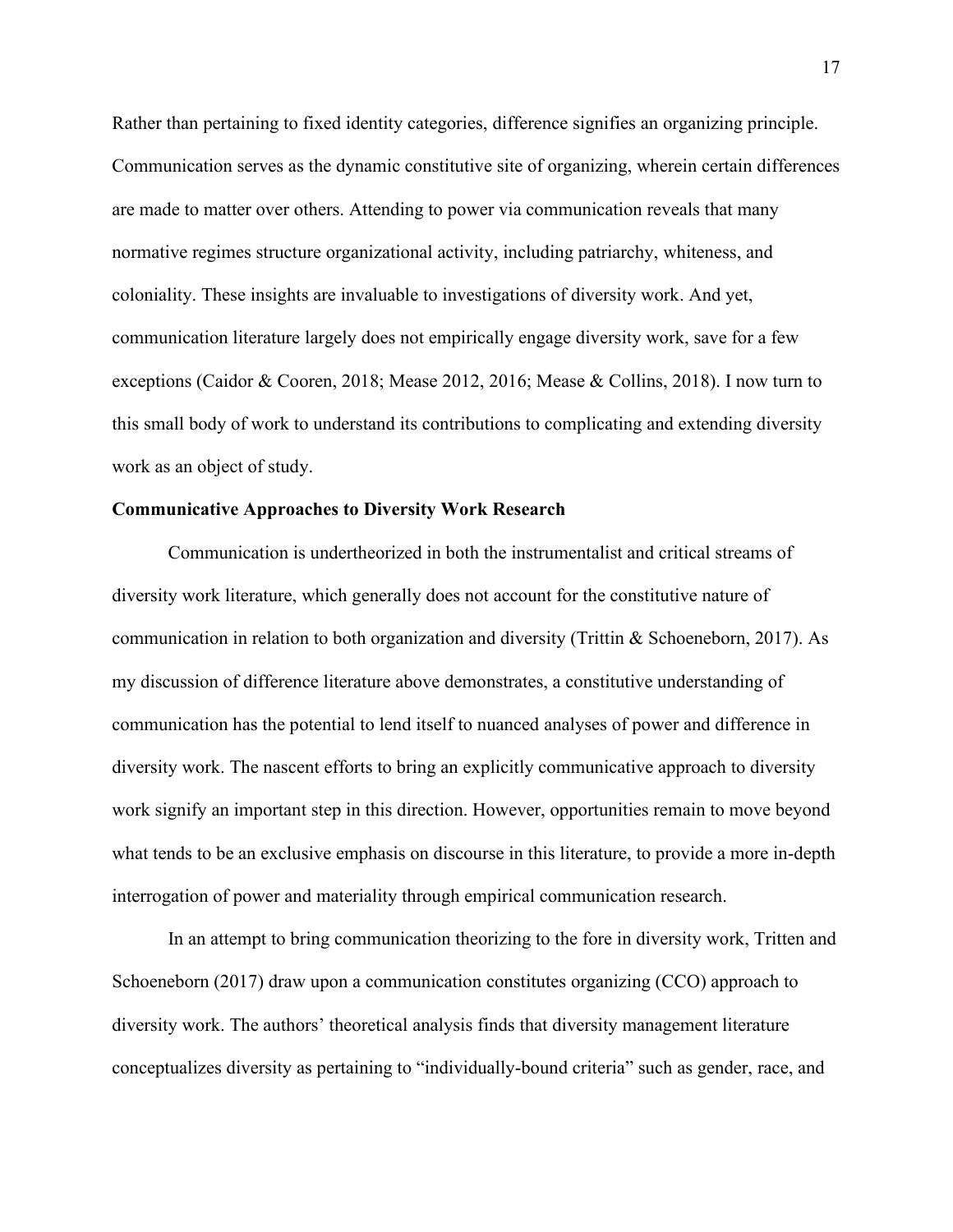sexuality, which ultimately leaves unaddressed the ontological questions of organization and diversity (Tritten & Schoeneborn, 2017, p. 305). To this end, the authors reconceptualize diversity as a plurality of voices that accounts for "discursive diversity," rather than a concept that encapsulates sociodemographic differences (Trittin & Schoeneborn, 2017, p. 306). This work makes important moves to recognize the gap in diversity work literature with regards to a communicative approach. And yet, this reorientation of diversity and the aims of diversity work towards "the maximization of voices and viewpoints in organizational settings" (p. 317) potentially leads to a flattening of the ways in which difference, inflected by power, history, and context, comes to matter in organizing (Allen, 2011). Diversity work theorized in such a way hinders an ability to interrogate normative regimes like whiteness in organizing, ensuring their survival and continued organizational influence. The limitations of such efforts underscore the importance of providing nuanced understandings of communication while also attending to an interrogation of how difference and normative constructions like whiteness shape organizing and diversity work (Nkomo et al., 2019).

Other communication studies provide a more concerted effort to attend to the way difference and power are imbricated in diversity work, though they tend to rely solely on communication as discourse. In a qualitative study interviewing diversity consultants, Mease (2012) finds that diversity work practitioners engage in an effort to interweave economic and social justice discourses in their efforts to achieve institutional change. This contrasts with scholarly critiques of the business case, which often operate from the assumption that economic and social justice discourses are discrete binary categories. Rather than discounting critiques of the business case, Mease (2012) argues that "scholars must continue to consider the conditions that elicit use of the business case" (p. 398), in order to better equip practitioners to name and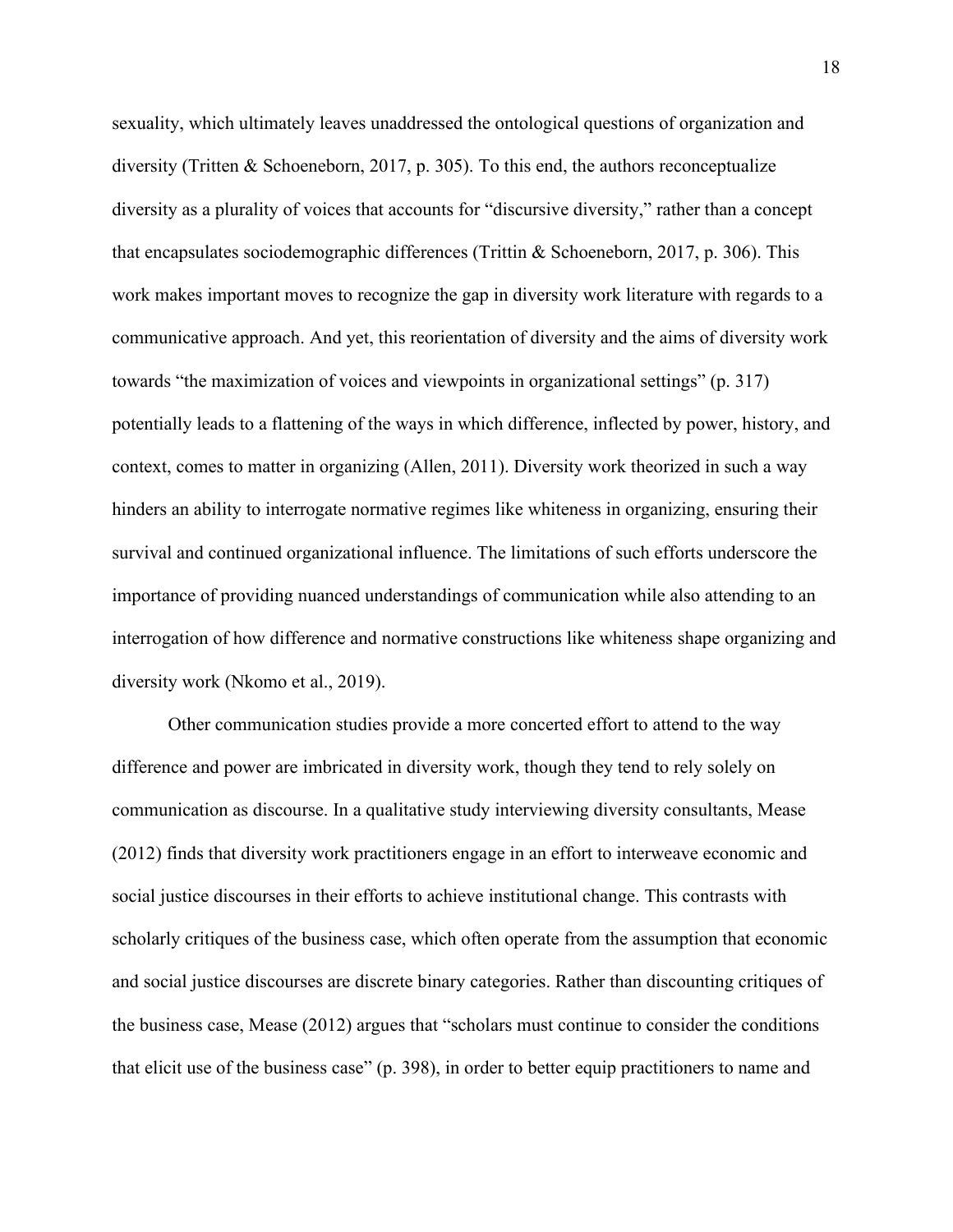address the negative impacts of such a discourse on diversity work and organizing. Building from this research, Mease (2016) applies the CCO four flows framework to identify key discursive tensions that diversity consultants experience as part of their work, noting that consultants must constantly negotiate "the competing demands of social justice and organizational priorities" (p. 78). Mease and Collins (2018) extend this study of diversity professionals by also analyzing corporate diversity statements, in order to understand how business case arguments for diversity work discursively draw upon three distinct metaphors of difference: asset, liability, and possibility.

Taken together, this literature discursively disrupts stable constructions of the business case in both instrumentalist and critical diversity management literature while also foregrounding communication in the analysis. Notably, the business case provides the central framing for this scholarship, suggesting that communication research on diversity work might usefully explore other points of inquiry outside of the business case. Analysis in these studies remains exclusively focused on discourse via interviews and document analysis, leaving questions of materiality largely unaddressed and suggesting opportunities for participant observation research to further extend this work. Caidor and Cooren (2018) make an effort to understand how diversity work is practiced in situ, as they extend a CCO ventriloquial approach to analyzing a diversity work meeting at a company. The authors find that organizational members appropriate or disappropriate organizational norms surrounding colorblind or multicultural approaches to diversity in interactions with one another. These discursive appropriations or disappropriations shape organizational realities and contribute to the success or failure of diversity initiatives. While data collection involved attending and observing meetings, Caidor and Cooren's (2018)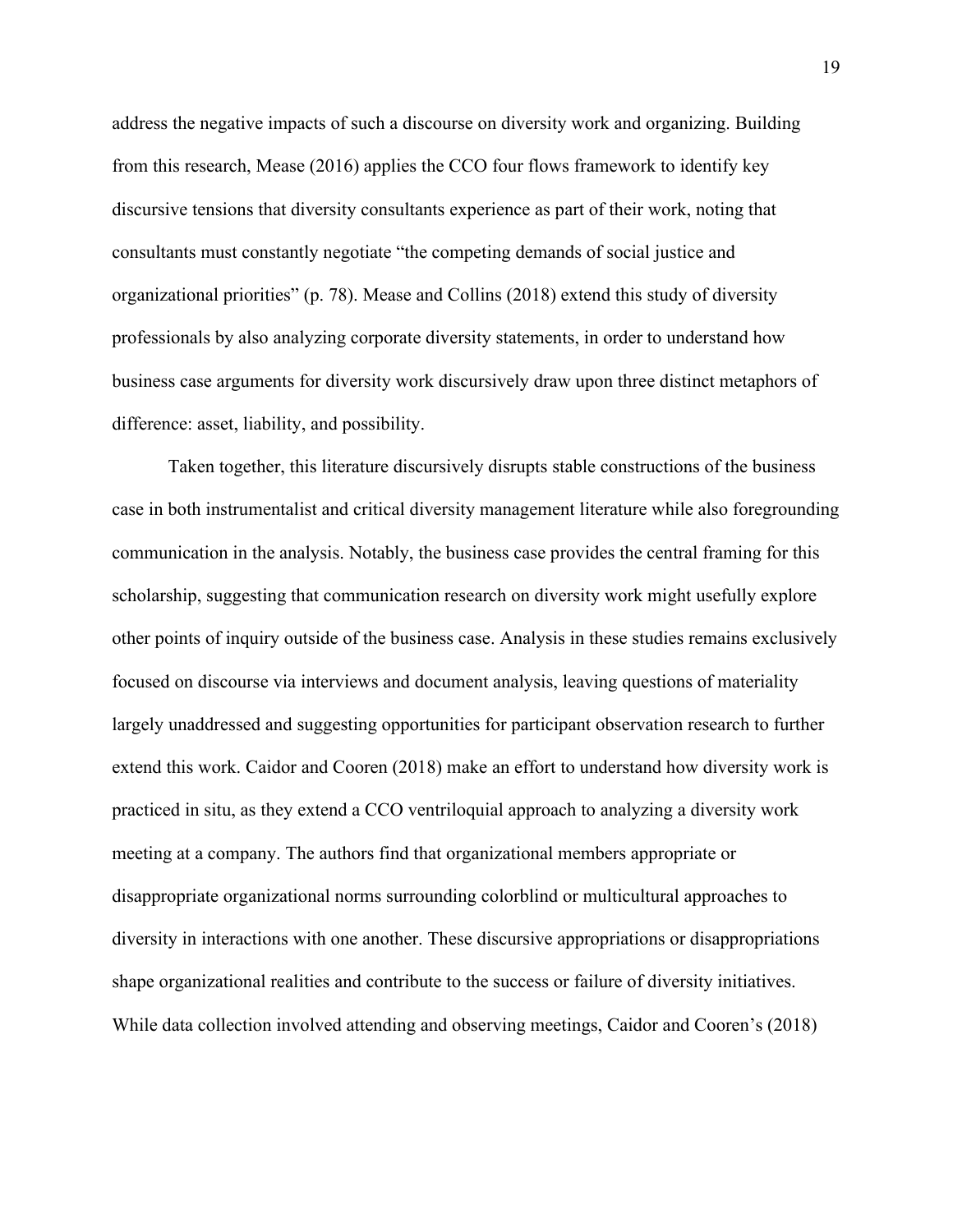analysis relies exclusively on discourse gleaned from a meeting transcript, indicating opportunities to more intentionally trace materiality and discourse as interwoven in research.

Communication scholarship has made important gains in investigating diversity work with more nuanced theorizations of communication and discourse. And yet, a sometimes undertheorization of power and a focus on discourse over materiality suggests that a turn towards practice will extend this work's ability to more comprehensively theorize and interrogate diversity work.

### *Turning to Practice*

Practice provides a critical means of foregrounding discourse while also attending to materiality and embodiment in diversity work. This analytical interweaving is crucial for reasons both theoretical and empirical. For example, Tatli (2011) argues for the importance of "exploring the role of discourse as one of the components of the diversity management field alongside material practices and social agents" (p. 248). Doing so allows Tatli (2011) to uncover a disjuncture between discourses and practices associated with diversity work: while many practitioners espouse a view of diversity work that acknowledges all humans as diverse, legal requirements largely drive organizational practices to focus on historically marginalized social identities.

Attention to practice also provides a means of addressing an ontological divide in research on diversity work precipitated by the diversity management approach. Nkomo and colleagues (2019) note that the shift towards diversity management in the late  $20<sup>th</sup>$  century prompted a focus on individuals and individual experience within the assumed stable container of the organization. As a result, the authors argue that the managing diversity perspective "has left the field underprepared and ill-equipped to theorize about the proliferation of categorical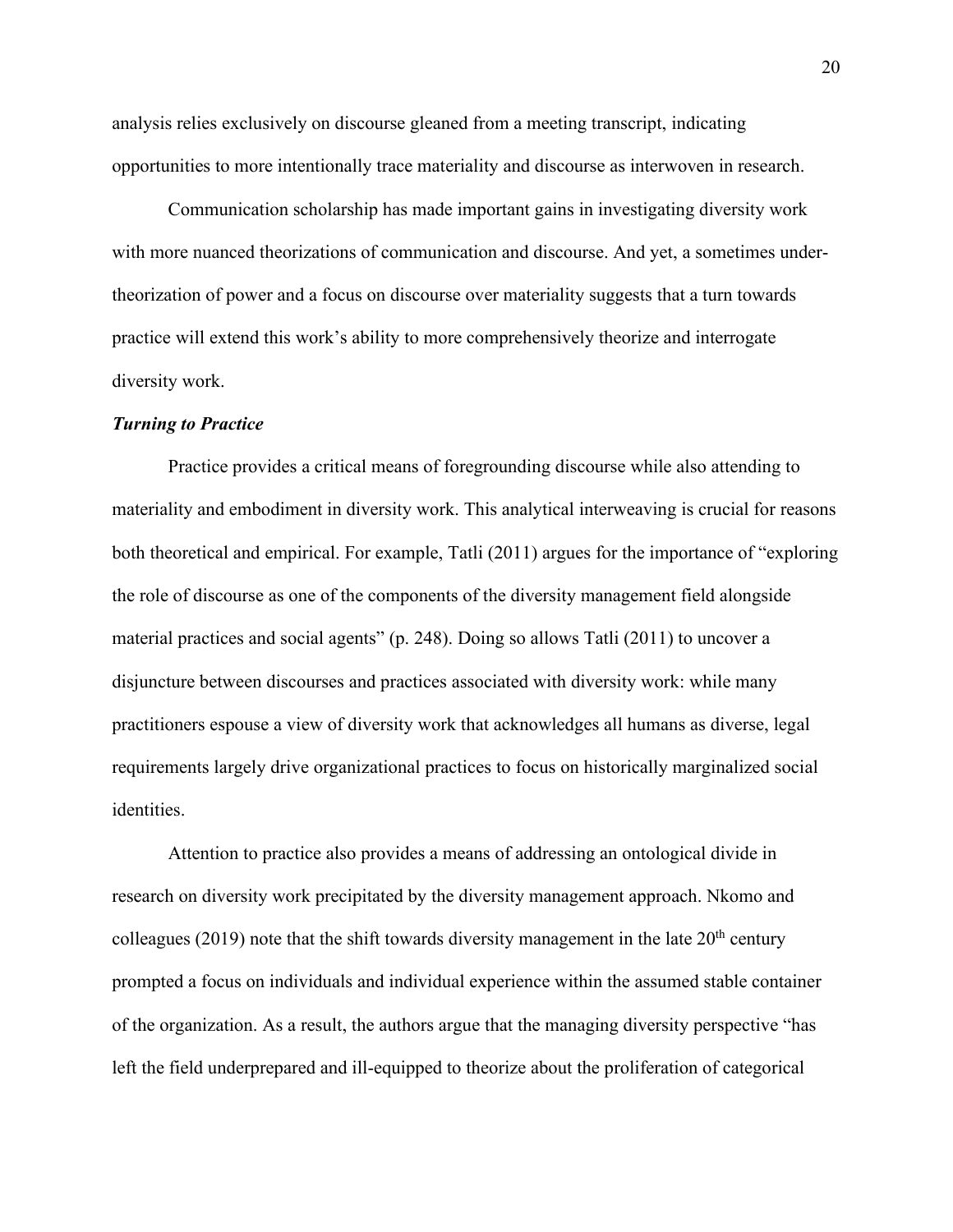exclusion, dehumanizing biases and discrimination, and retrenchment of status-leveling policies" (Nkomo et al., 2019, p. 512). Janssens and Steyaert (2019) suggest that this "individualist stance" in functionalist approaches to diversity work has prompted critical scholarly responses that take on a "societist stance" which largely interrogates discourse at the expense of attending to embodiment and materiality (p. 518). The resulting ontological dualism inhibits more complex understandings of diversity work, leading Janssens and Steyaert (2019) to argue for a practicebased approach that attends to discourse, materiality, and embodiment as deeply entangled in a process of constituting organizational social orders.

Alongside Janssens and Steyaert (2019), some scholars have already acknowledged the importance of turning to practice and situated action in order to better understand diversity work. A practice-centered study of organizational enactments of diversity, equity, and inclusion centers "the *doing* of diversity work" (Mease, 2016, p. 61) in its many dispersed and distributed formulations in the context of organizing. This approach allows diversity work scholars to contribute to the political and justice-oriented roots of diversity work by "examining the processes and practices that give an initiative content and shape, the politics of 'doing,' as it is such 'doings' that are key sites for social change" (Zanoni et al., 2010, p. 20). I argue that queer theory provides a generative and useful framework for research and analysis that can both attend to embodied practice while also interrogating normative regimes in organizing.

### **Queering the Study of Diversity Work**

Queer theory is uniquely suited to build upon extant difference scholarship in organizational communication, address the current gaps and limitations of diversity management scholarship, and draw from a practice-based approach to research. McDonald (2015) suggests that queer theory seeks to interrogate and disrupt normativity while simultaneously orienting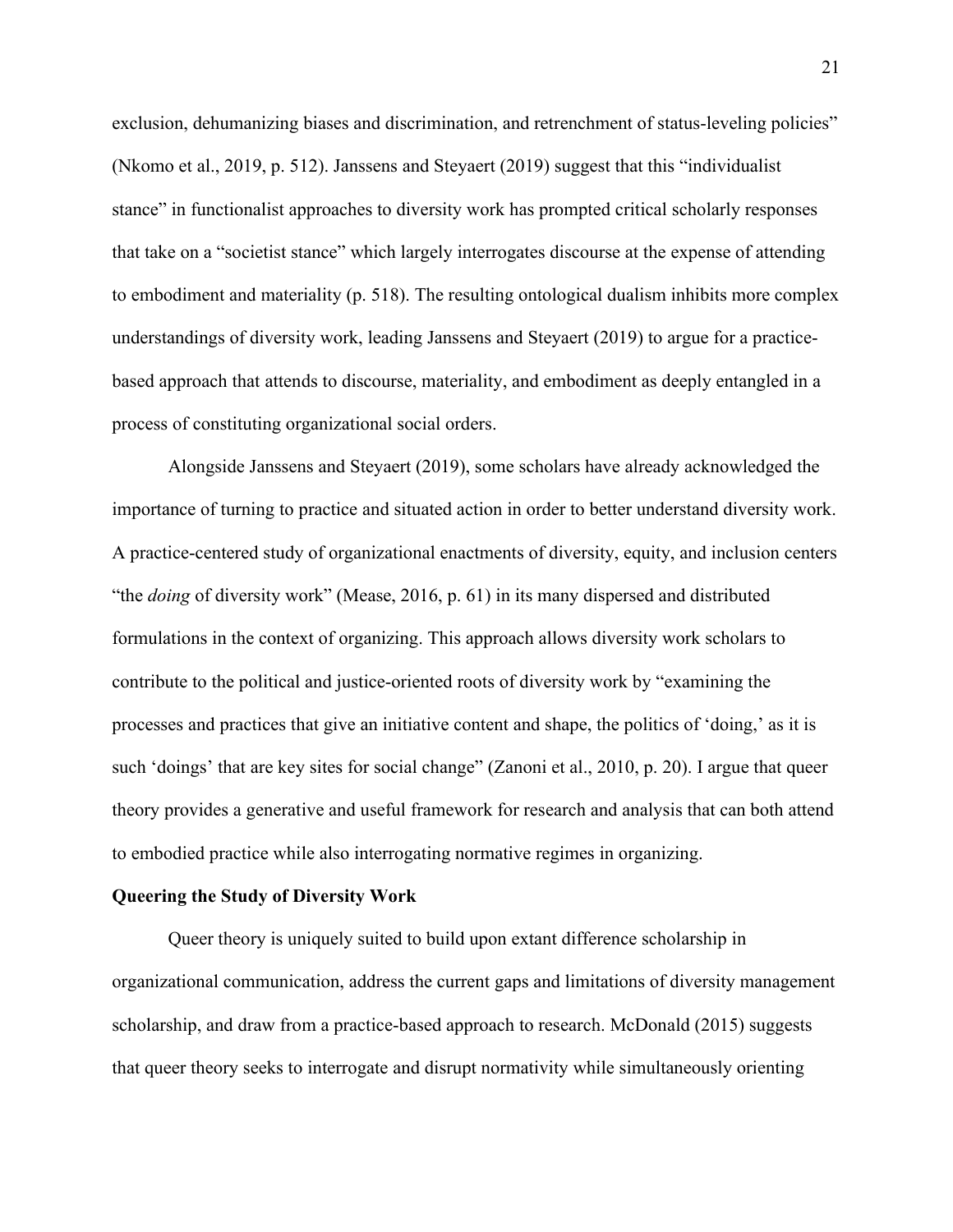towards political aims of addressing historical and ongoing inequities, oppressions, and injustices. Rather than interrogate sexuality, gender, race, or ability as an entry point, examining normativity writ large through a queer approach opens up expansive and unexpected possibilities for engaging diversity work. In this section I highlight nascent queer theorizing in organizational and management studies as a starting point for generatively disrupting diversity work scholarship. Queer approaches can fruitfully decenter managerialism in diversity work and attendant normative organizing principles that adhere to constructions of management, including whiteness, colonialism, and able-bodiedness. Further, queer theory can lend a more incisive framing for communication- and practice-centered research on diversity work, ensuring analytical attention to power, discourse, and materiality while also orienting towards new possibilities for identifying, working, and belonging in organizing.

# *Queer Theory's Interrogations of Sexuality in Organizing*

In their review of queer theorizing in organization studies, Pullen and colleagues (2016) admit that the field's engagement with queer theories is "sporadic, marginal and ambivalent" (p. 1). Within the study of organizational diversity work, queer theorizing is even harder to come by, with only a handful of scholars seeking to explicitly draw upon queer theorizing (Bendl et al., 2008; Bendl et al., 2009; Bendl & Hoffmann, 2015). Bendl and others (2008) provide an initial foray into queering diversity work, arguing that diversity management research and practices perpetuate organizational heteronormativity and binary thinking by relying upon essentialist and stable identity categories. Broadly, Rumens and colleagues (2018) note that queer theorizing provides a necessary corrective to normative tendencies in diversity management discourses, serving as a "deconstructive mode of critique that enables difference and diversity to be rearticulated and, potentially, lived in alternative ways that undermine the essentialist logic of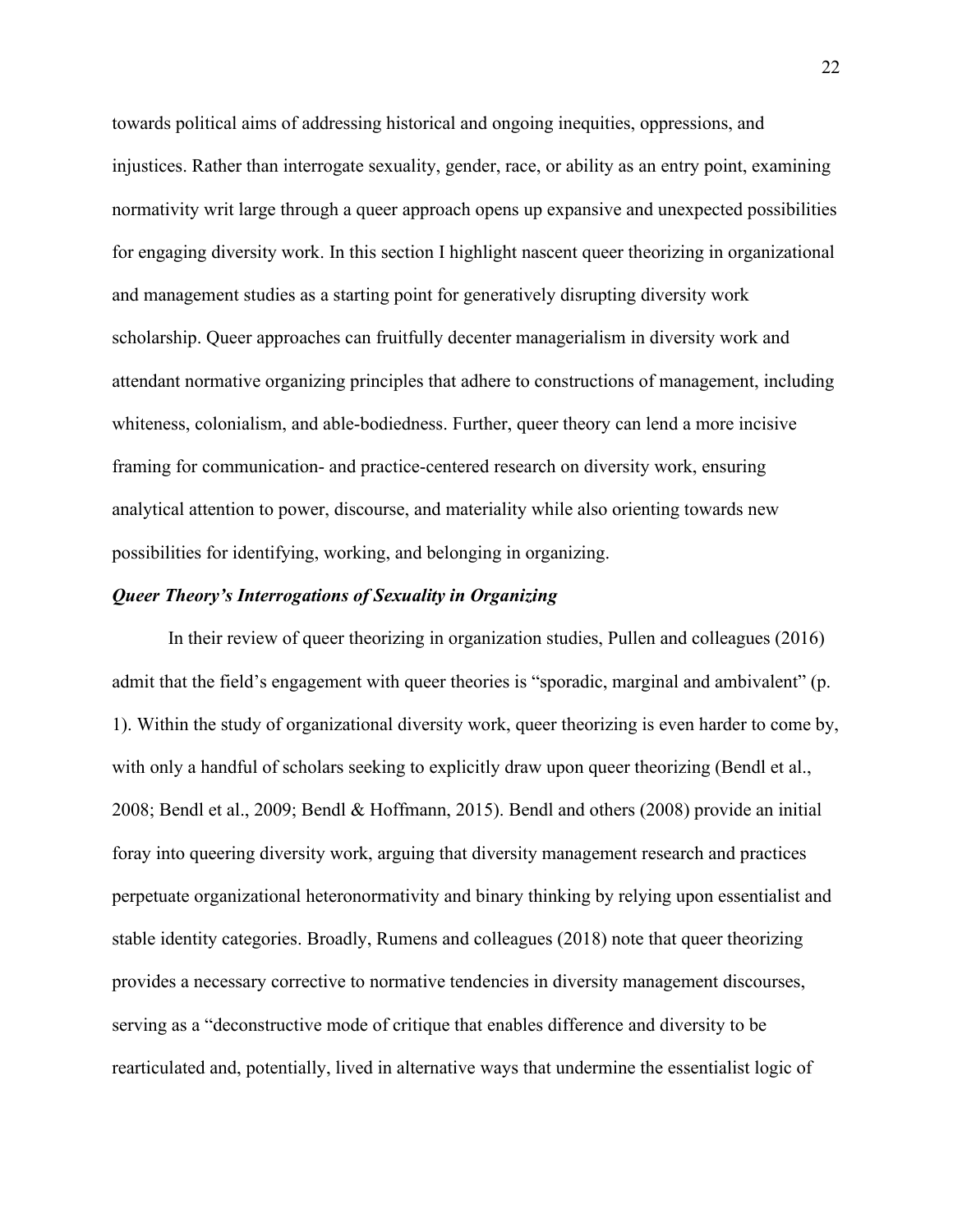diversity management discourse" (p. 59). For the authors, this entails shifting attention away from marginalized sexual identities in diversity work and towards an interrogation and queering of heterosexuality, in part by recuperating non-normative forms of heterosexuality in organizing as a means of further critiquing heteronormativity (Rumens et al., 2018).

Other organizational scholars have used similarly deconstructive approaches to identity in their queer analyses of diversity work. Document analysis provides a primary mode of investigation for such inquiry, revealing that codes of conduct maintain and reinforce organizational heteronormativity (Bendl et al., 2009; Bendl & Hofmann, 2015) and diversity statements often erase queer subjectivities altogether (Morrish & O'Mara, 2011). Utilizing qualitative data collection to examine discursive practices in Italian organizations, Priola and others (2018) find that heteronormativity prevails in organizations, despite discourses of inclusion and legal protection for sexual identities: "LGBTQ employees who regulate themselves to fit in the normative standards are included, while those who fail in self-censuring their diversity remain under-included or even excluded" (p. 748). In these cases, heteronormativity serves to regulate organizational identities, and provides an oppressive environment for LGBTQ organizational members.

Notably, the queer diversity work literature reviewed above, scant as it is, largely focuses on examining norms and identities related to sexuality. This is indicative of the subfield of diversity work, wherein the limited studies that do take up queer theory tend to focus on either "individual experiences and identity of sexual minorities within organizations" or "how organizations are dealing with 'sexual orientation' and 'sexual identities'" (Bendl & Hofmann, 2015, p. 200). In either case, queer theory's contributions as an analytic remain harnessed on interrogating questions of sexual identity and heteronormativity in diversity management (Bendl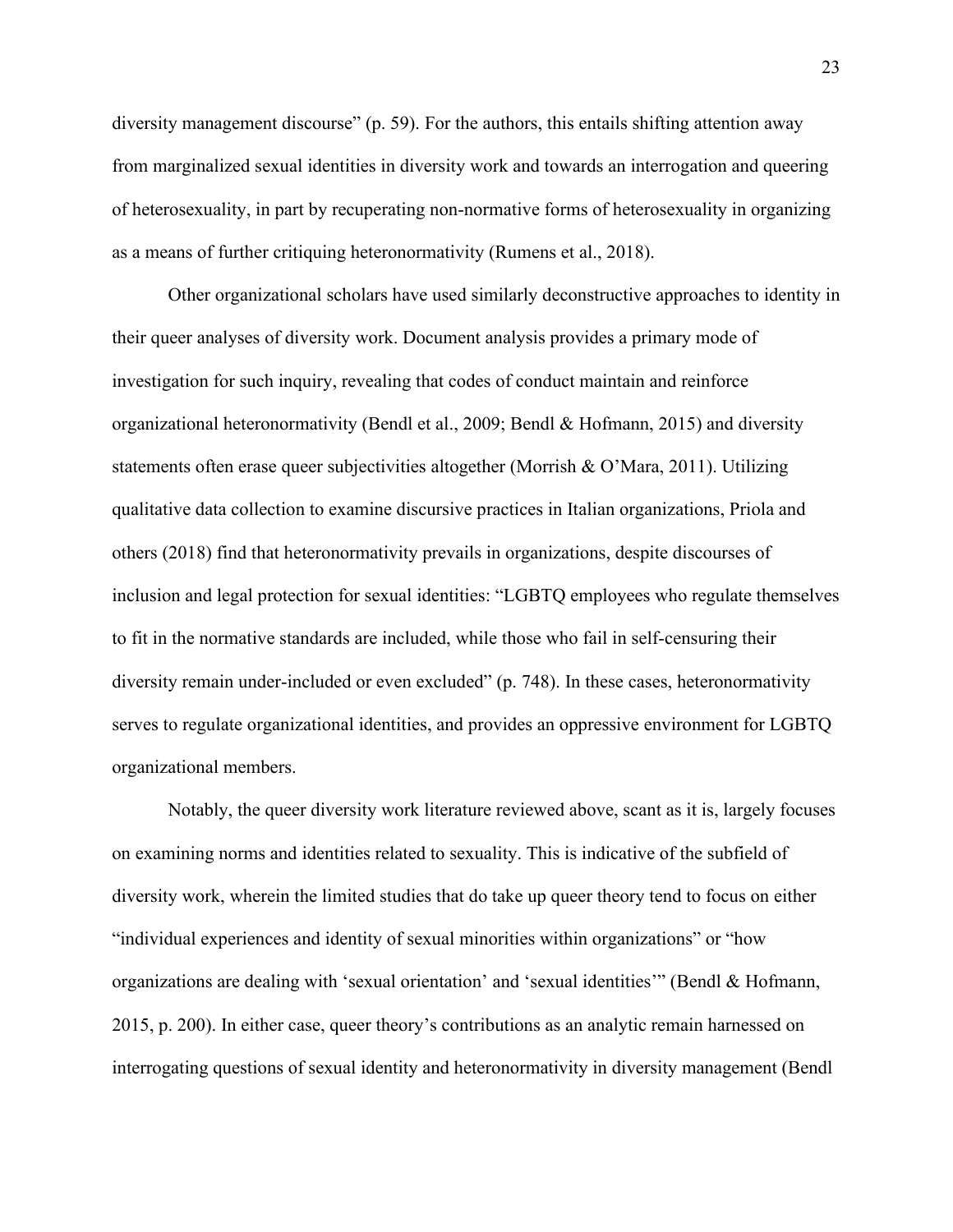et al., 2008). More recently, Nkomo and others (2019), in their reflections on future directions of diversity research in the field of management, only mention queer theorizing once, and solely in relation to gender, sexuality, and heteronormativity: "Queer theory assists in moving past binary conceptions of gender and allows theorizing on the constitutive connection between and among sex, gender, and sexuality in manifesting heteronormativity in the workplace" (p. 511).

To be sure, queer theorizing focused on minoritized identities is critically important given the dearth of nonheterosexual subjectivities, and the near total absence of gender identity, in diversity work literature (Ozturk & Tatli, 2016). The impacts of such erasures in the organizational imaginary of researchers and practitioners cannot be dismissed. Such absences lead to scholarship and theories of organizing and diversity work that reinstate erasures or violent misreadings of the people implicated in work: "[diversity management] discourse shows that theoretical concepts and strategies often neglect issues of 'sexual orientation' or 'sexuality', and unwittingly reinforce patterns of exclusion in organizational practice" (Bendl & Hofmann, 2015, p. 196). Bringing sexuality to the fore, including queer, non-normative sexual subjectivities, can serve as an important corrective to this silence.

And yet, the absence of queer theorizing in diversity work that extends beyond interrogating sexual identity is conspicuous given how scholars in the field readily discuss queer theorizing as an important means of interrogating normativity writ large. To this end, I argue that queer theory's potential as an analytic lies in moving beyond interrogating sexuality and heteronormativity. In calling for a queer approach to ethnographic methodologies in organization studies, McDonald (2017) argues that "much more than identity categories can be queered," and that queering should encompass "a whole host of normative societal constructs" (p.134). Normative logics like whiteness, coloniality, able-bodiedness and cisnormativity, and their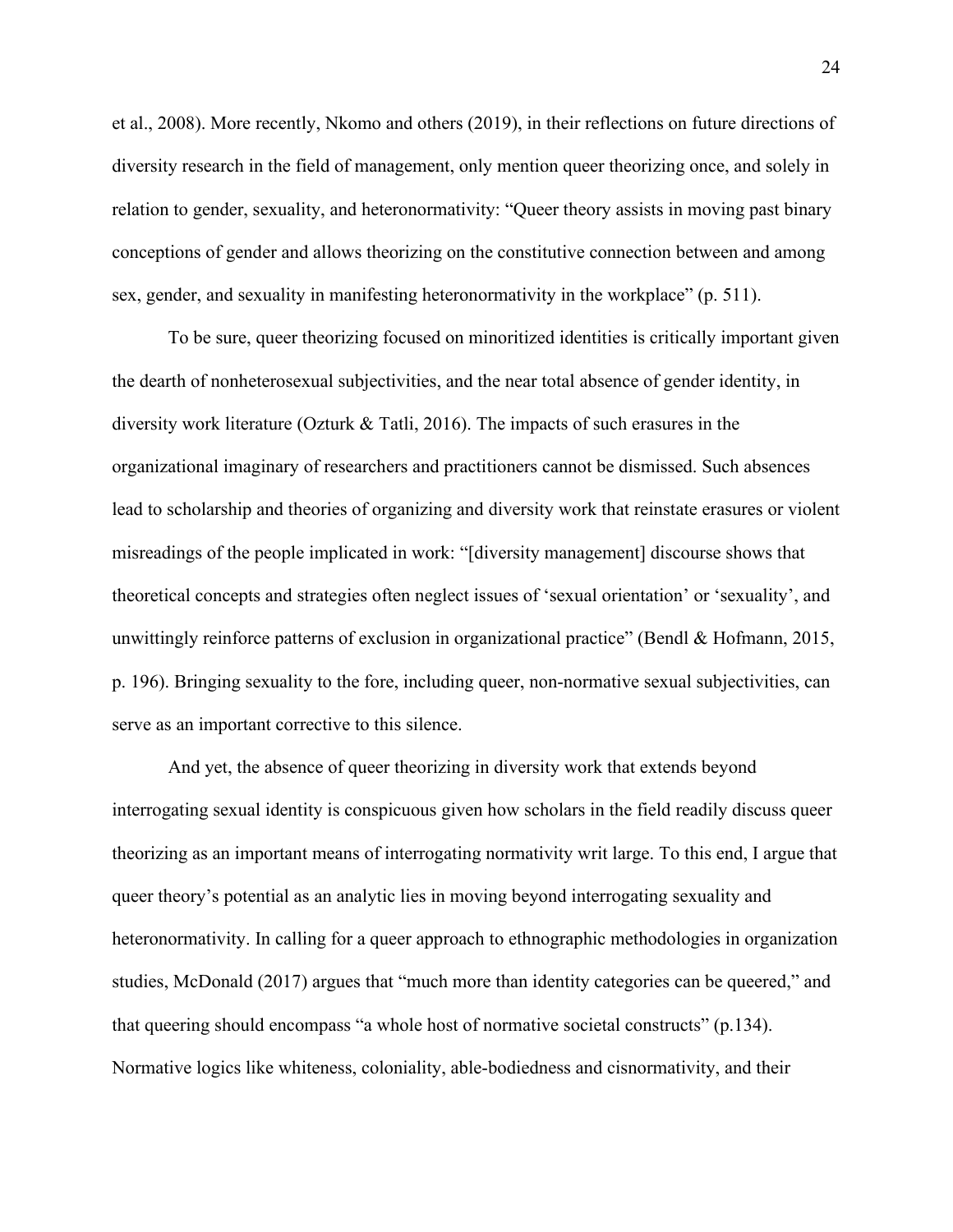dynamic interweaving with heteronormativity, undoubtedly punctuate work and organizational life, and constitute important areas for inquiry for queer theorizing. The relative dearth of diversity work literature mobilizing queer theorizing's anti-normative approach beyond sexuality therefore suggests an urgent opportunity for extending queer interventions in the subfield.

## *Developing a Queer Norm-Critical Stance towards Diversity Work*

In shifting queer analysis away from sexual minority identities, McDonald (2015) highlights queer theory's analytical strengths of foregrounding normativity for inquiry rather than identity, using an anticategorical approach, and embracing a politics of change. In reviewing the limited queer literature on diversity work, I build upon McDonald's (2015) framework in arguing that queer approaches to diversity work can productively 1) draw upon *normativity* as a site of critical organizational inquiry, 2) examine how norms emerge *in practice*, rather than assume a priori that norms necessarily arise and act upon a scene in identical ways, and 3) engage in *coalitional* work with critical approaches outside of queer theory in order to contend with history and context in organizing. Taken together, this queer framework has an ability to both deconstruct harmful normalizing logics while also attending to material concerns and changes, making good on Zanoni and others' (2010) "plea for diversity studies that actively search for new, emancipating forms of organizing" (p. 19).

Several studies pursuing a vein of broader norm-critique in diversity work provide hopeful directions for queer theorizing that stretch beyond interrogating heteronormativity. Just and Christiansen (2012) explore how diversity work discourses in organizational diversity statements shape opportunities for agency and identity in constituting subject positions. The authors find that such discourses single out particular organizational members as "subjects of diversity" who are positioned outside of the norm, with limited opportunities for agency and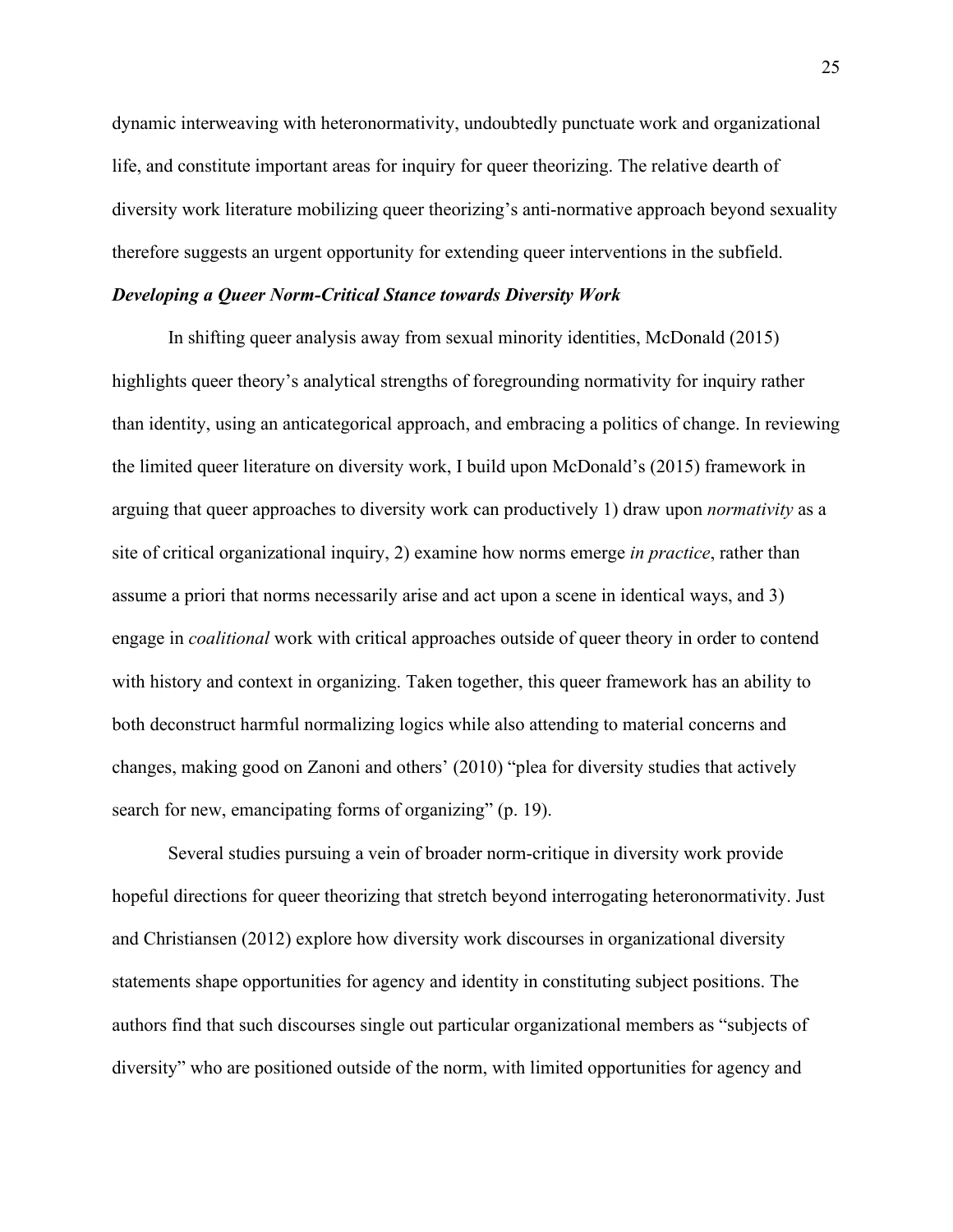identity within diversity management discourses (Just & Christiansen, 2012, p. 322). Holck and Muhr (2017) extend this work in proposing a norm-critical approach to diversity work, which "seeks to move beyond and transcend both diversity management praise of differences and the critical stance advocating the pre-imposed hierarchical relationship between ethnicities, sexes, etc." (p. 10). For the authors, a norm-critical approach involves questioning taken for granted assumptions and creatively transcending binaries in "a continuous act of norm-critical resistance" (Holck & Muhr, 2017, p. 10). Instead of fixing attention to organizational members coded as diverse, a norm-critical approach interrogates and unravels normative ways of working that establish particular social hierarchies: "By broadening the norms of competencies and allowing multiple identities to counter societal understandings of ethnic minorities, the majority norm of the ideal worker in the organization can be confronted and destabilized" (Holck & Muhr, 2017, p. 10). In this context, critical inquiry shifts to norms of workplace competencies rather than identities coded as "diverse," disrupting constructions of a diverse/non-diverse binary and the values that adhere to them in the process.

Building off of the norm-critique framework proposed by Holck and Muhr (2017), Christensen (2018) argues that queer organizing must be resolutely anti-normative in "continuously challenging the explicit and implicit norms that underlie organisational practices and that structure social relations, standards and expectations" (p. 106). Accordingly, Christensen (2018) calls for researchers to "move beyond objectifying categories and, in their place, explicate the social relations – the norms – that rule people's knowing and doing in organisational settings" (p. 106). In this context, norms are "rules and expectations that become precepts for behaviour… They come to function as self-evident ways of doing things in particular situations and have implications for identity construction" (Christensen, 2018, p. 111).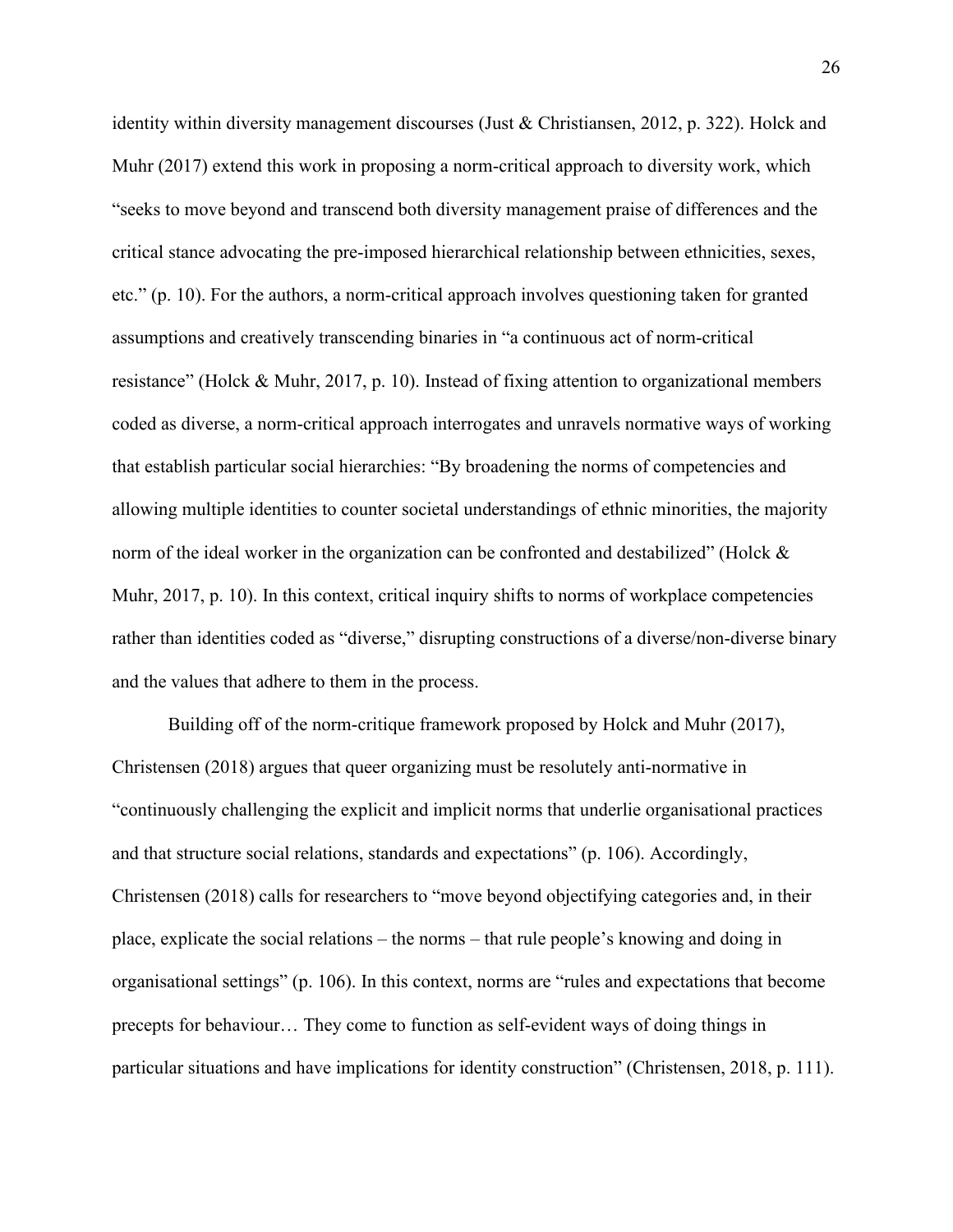Crucially, in the context of organizing, norms have the power to operate as "structuring mechanisms of organization" (Christensen, 2018, p. 111).

Grounded in this anti-normative approach, Christensen (2018) theorizes queer as a performative mode of doing that has the ability to unseat norms from their naturalized position of "business as usual." Queering practices therefore provides an opportunity to alter existing organizational power relations. Note how Christensen (2018) specifically frames normativity and queer in terms of practice, emphasizing embodiment in a way that implies both the discursive and the material. In the context of a diversity training session, this can include discussing terminology that points to normative identities rather than marginalized ones, as well as reflecting on self-identity markers and how they do, or do not, align with participants' personal experiences and self-conceptualizations (Christensen, 2018). An anti-normative approach therefore has the capacity to move beyond and extend existing queer theorizing related to diversity work, calling a researcher's attention to the ways in which naturalized norms structure organizing via practice.

The norm-critical work above provides insights into how a queer approach might help interrogate normative regimes in organizing while also attending to practice. However, this work seems to operate in isolation from other critical analytical and contextual frameworks that might make a queer anti-normative analysis more incisive. For example, Nkomo and Al Ariss (2014) identify white privilege, colonialism, and racialization as an integral part of the development of modern organizing and managerialism. Faria (2015) utilizes decolonial theory to understand how Eurocentric modes of organizing proliferate an organizational status quo that forecloses other ways of doing and being, and Cruz and Sodeke (2020) note that organizational actors in the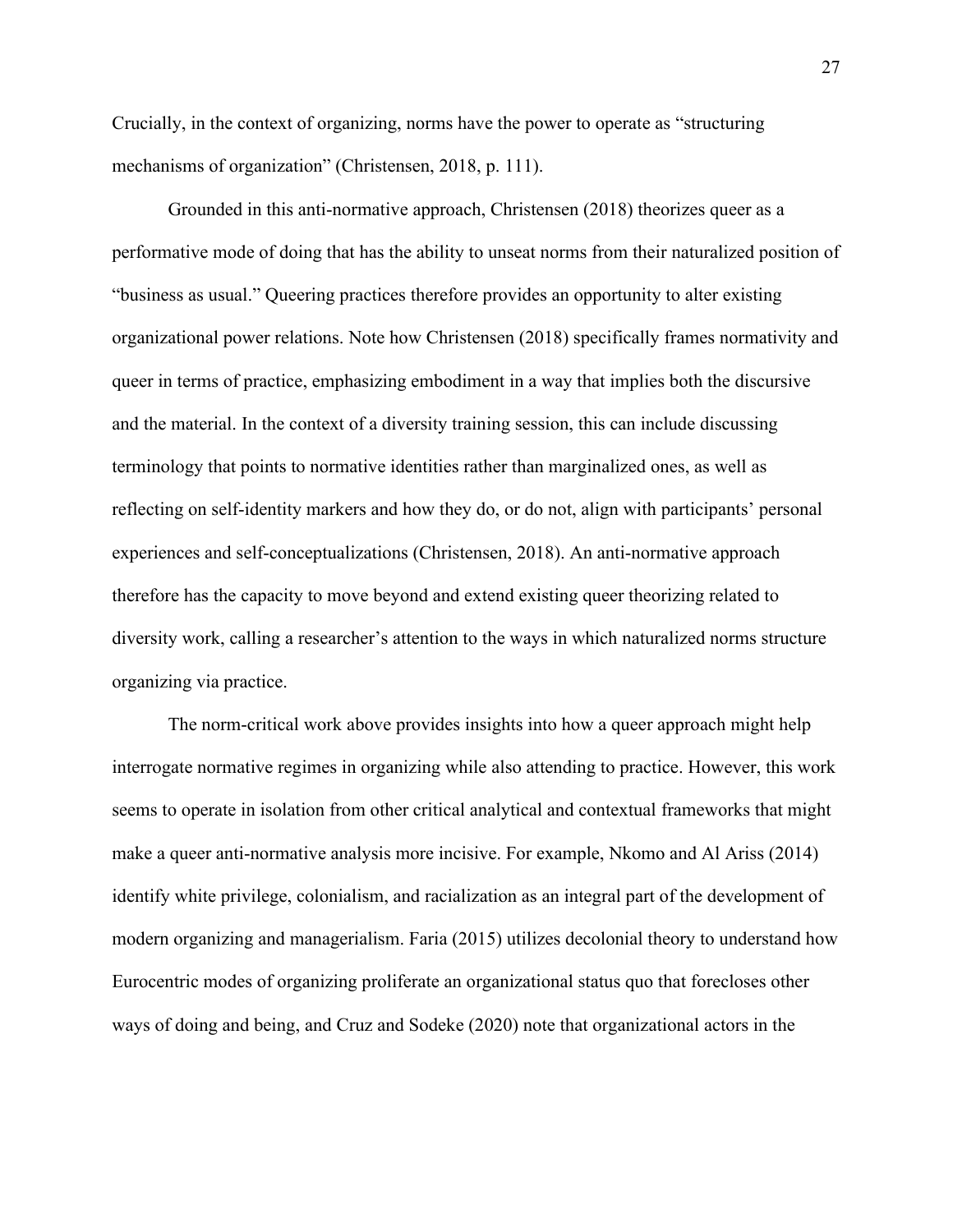Global South are often "framed as being 'outside of organization' or incapable of organizing" (p. 2).

Queer theorizing in diversity work, a literature that explicitly seeks to address organizational inequities and oppression, ignores existing critical frameworks for understanding normative organizational logics like whiteness and coloniality at its own peril. Otherwise, normativity becomes such a large frame of inquiry that queer theorizing might unintentionally perpetuate normative logics while attempting to mobilize norm critique. Scholars have noted that the normalizing regime of whiteness, for example, is often reified in queer theorizing when not explicitly named and addressed (McDonald, 2015). To this end, Cohen (1997) provides important critiques of queer omissions of race, class, and other vectors of oppression that arise from normativity and proximities to power. Rather than sacrificing the "purity" of a queer critique, Pereira (2019) contends that queer theory's ability to travel and find opportunities of confluence with other critical frameworks renders queering productively "impure and improbable" (p. 404). For Pereira (2019), this includes tracing the generative encounter of decolonial and queer theorizing that speaks specifically from the positionality of the Global South.

I argue that such confluences sharpen queer possibilities for normative critique in organizational diversity work. An emphasis on heteronormativity in diversity work literature suggests that normativity at large remains underexplored in interrogating diversity work. In taking on an anti-normative stance, queer theorizing must actively counteract theoretical solipsism and orient towards a coalitional approach with other critical frameworks that allows for interrogations of normative regimes like whiteness, coloniality, cisheteropatriarchy, and ablebodied privilege. Norm-critique approaches that do not specifically engage existing critical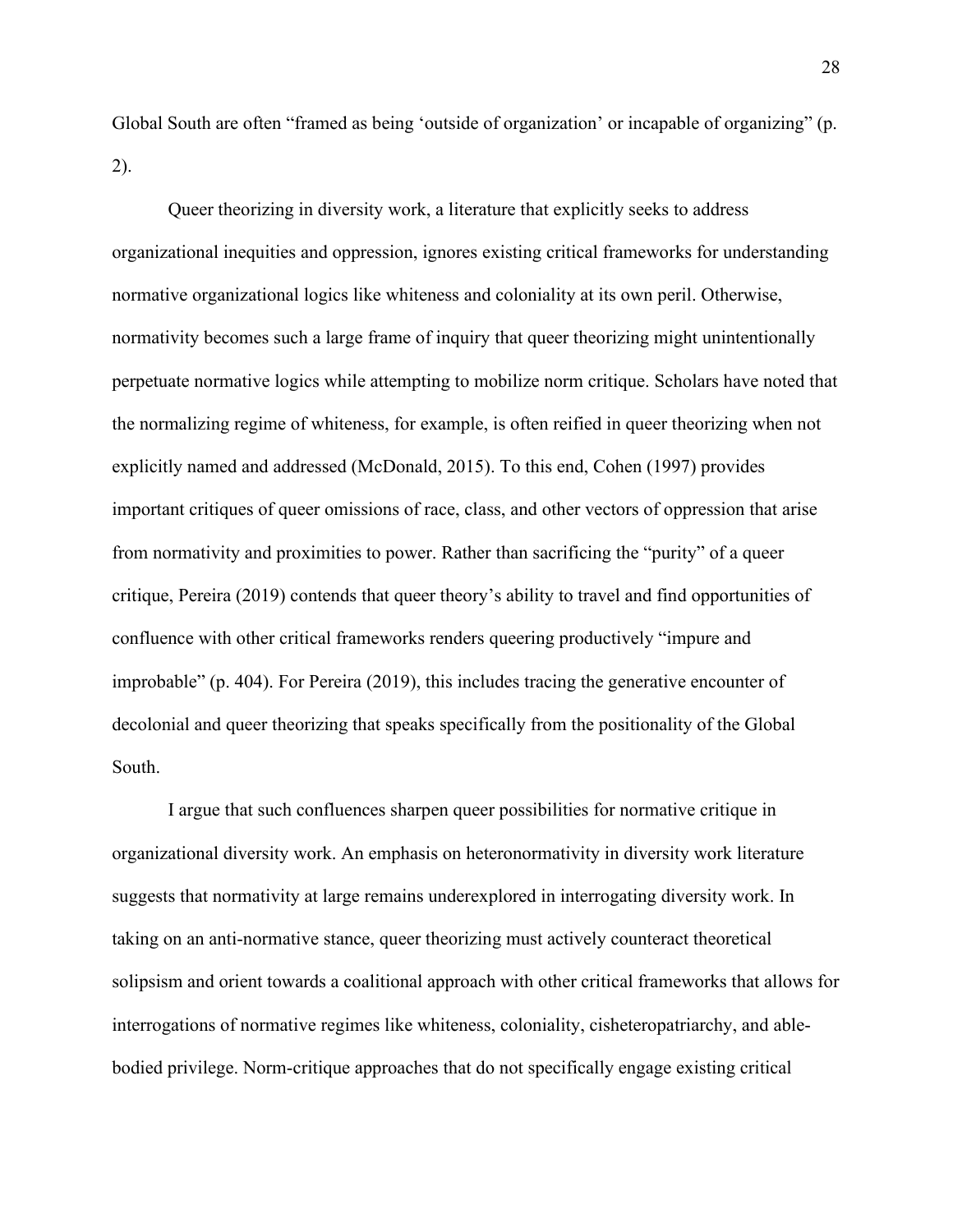analytics and normative regimes like whiteness and coloniality may risk attending to organizational normativity as though it existed in a historical and contextual vacuum. Queer theory's insistence on radical and perpetual critique implicates apprehending norms as a means of stretching the possibilities for queering diversity work, and by extension, organizing itself.

Some of these coalitional paths are well-worn, while others remain nascent, particularly within organizational studies. For example, while not necessarily referencing queer theory, Liu (2017) nonetheless takes a norm-critical approach in conducting a qualitative interview study of cisgender Chinese men living in Australia. Liu's (2017) empirical research uncovers how Chinese professionals subvert normative and hegemonic constructions of masculinity through notions of sensuality. By centering norms of masculinity as a crucial part of her analytical inquiry, Liu (2017) troubles familiar normative discourses of white and "Asian" masculinities to uncover new possibilities for subjectivity in the embodied realm of the working professional.

In response to existing literature in organizational communication and diversity management, I therefore mobilize a queer lens that 1) takes up normativity as a site of critical inquiry in organizing, 2) attends to norms as they arise in practice, so as to avoid applying a totalizing worldview that assumes how norms emerge and shape organizational activity in situ, and 3) engages coalitionally with other critical approaches as a means of more adequately contending with organizational histories and contexts.

### *Towards Queering Diversity Work Research*

Taken together, this review of literature reveals that a queer orientation towards normativity in diversity work, one that attends to practice and engages coalitional critiques of normative regimes, has the potential to radically disrupt diversity work as it is currently conceptualized as an object of study in management and organization studies. Difference studies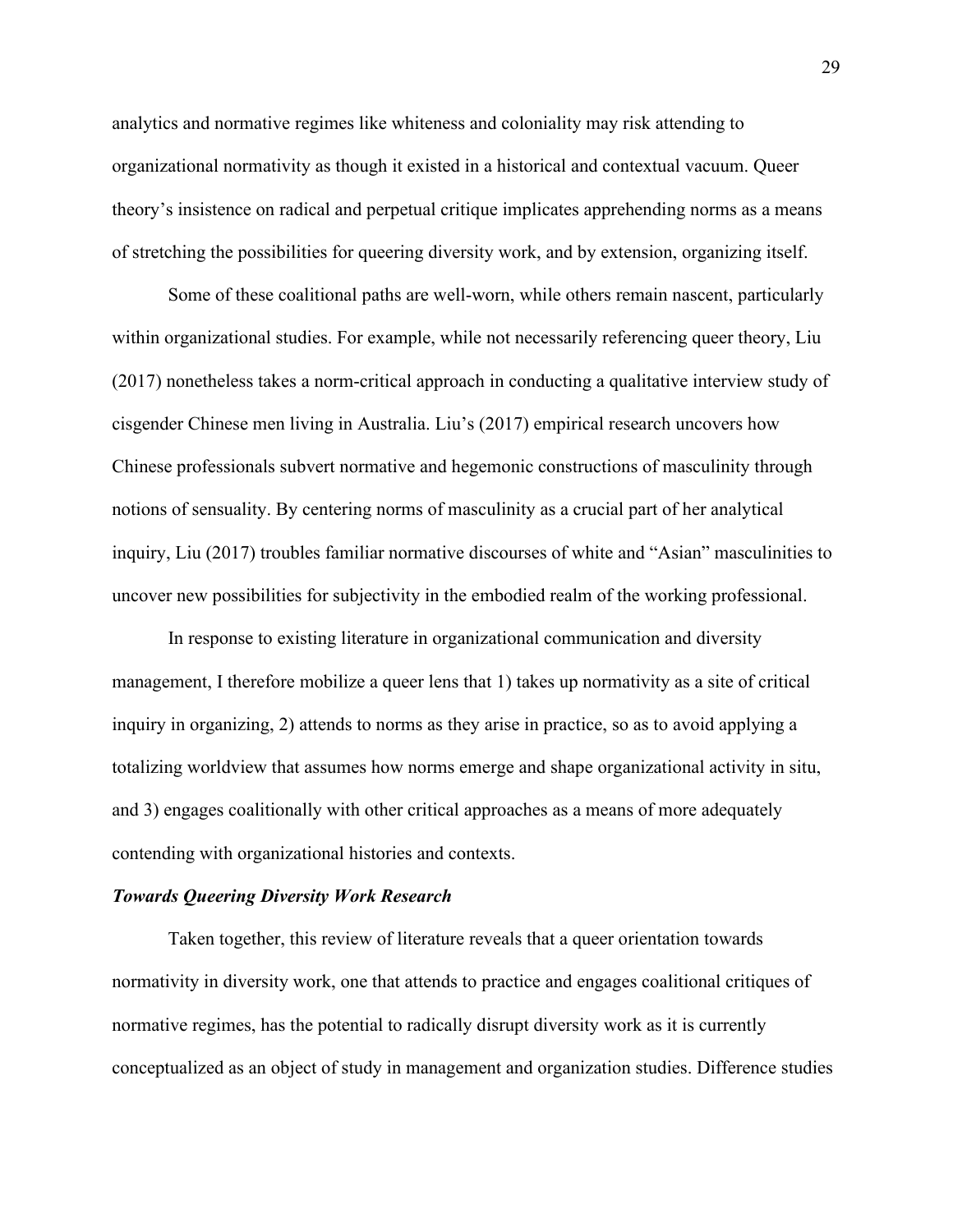in organizational communication provides a helpful framing of communication, organizing, and power that assists in reorienting diversity management efforts, which tend to struggle in moving beyond an analytical focus on the business case of diversity and managerialism. Organizational communication's limited inroads into diversity work suggest opportunities exist to interrogate more intentionally power and the complex interweaving of both the discursive and material at play in the embodied practice of diversity work. Queer theorizing, nascent in the field of organizational communication, provides an analytical approach that is up to the task of attending to power and practice in diversity work, particularly in its ability to address and interrogate organizational norms.

Queering diversity work means unseating taken for granted assumptions about management's central role in diversity work, for example. It means understanding whiteness, colonialism, patriarchy, and able-bodiedness as organizing norms that shape what diversity work can and cannot be in organizational contexts. Ultimately, queering diversity work means rupturing assumptions that undergird existing worldviews so that new subjectivities, new ways of organizing, and new enactments of diversity, equity, and inclusion might be given the opportunity to take root, and flourish. In the spirit of seeking to surface and interrogate taken for granted norms that adhere to enactments of diversity work, I grounded this study in the following research questions:

RQ1: How do participants of organizational diversity work make sense of what counts as normative in diversity work?

RQ2: What norms of practice emerge in the enactment of diversity work? RQ3: How do normative practices influence diversity's work ability to alter relations of oppression and inequality in organizing?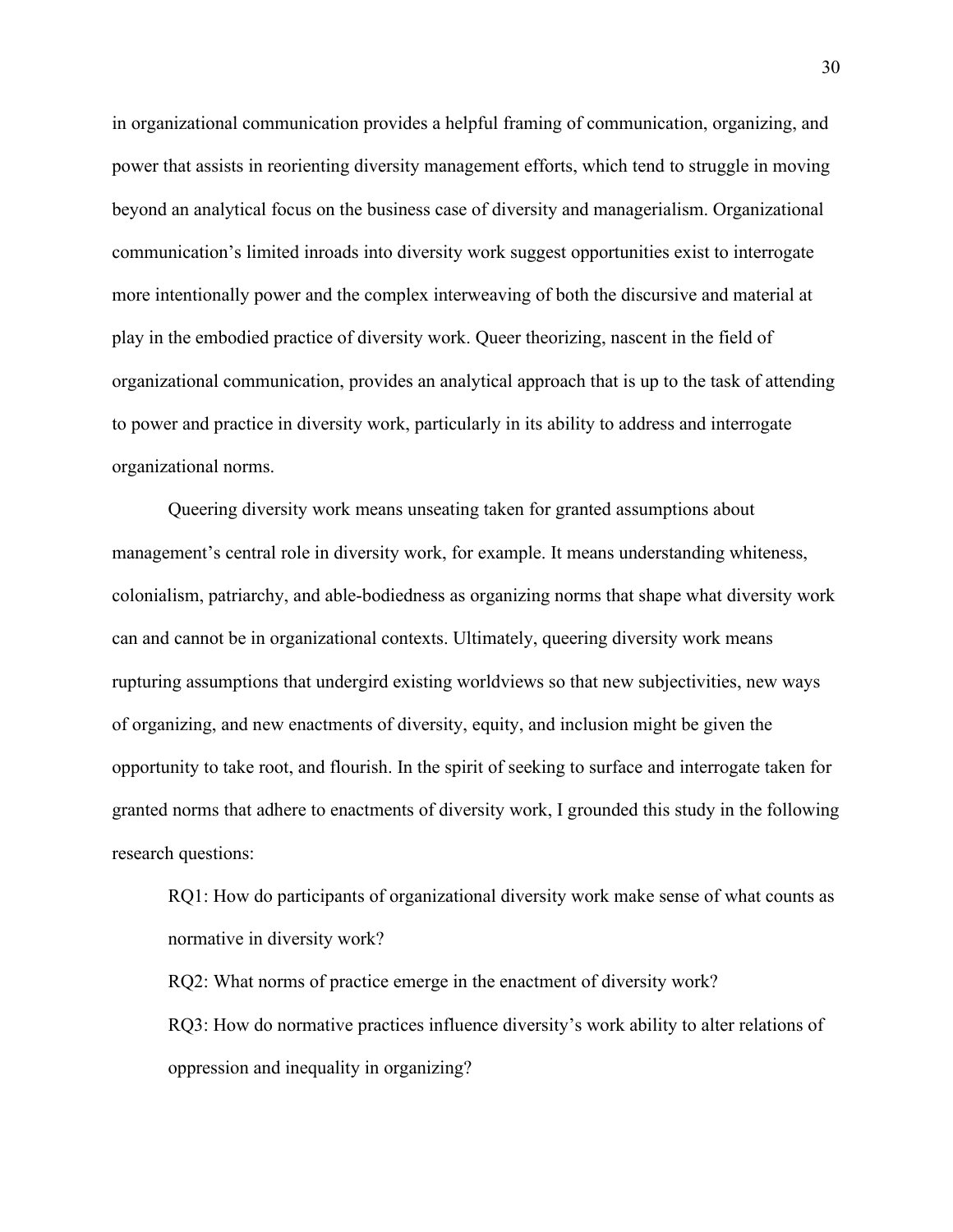# **Methodology**

In keeping with a queer approach to diversity work, this project mobilizes queer theorizing as a methodological orientation in conducting a qualitative study of organizational diversity work. Similar to Mutsaers and Trux (2015), I draw upon ethnographic sensibilities as a means to best capture the ways in which organizational members take up, respond to, resist, and morph material and discursive constructions of diversity work. An ethnographic impulse that is sensitive to contextual variance and participants' understandings can help drive a researcher to learn "What diversity (management) actually means to people" (Mutsaers & Trux, 2015, p. 321).

Within organizational ethnographic research, scholars have begun to outline the importance of queer methods, and participant observation in particular, though few empirical studies exist to test these approaches (McDonald, 2017). McDonald (2017) argues that queering organizational ethnographic approaches includes "questioning normative research practices, illustrating the fluidity of identities and experiences, [and] adopting an anticategorical approach to identity" (p. 141). I address this dearth in queer methodologies by drawing upon the metaphor of a kaleidoscope as a generative heuristic that centers a norm-critical approach to qualitative research.

## **Kaleidoscope as Queer Methodology**

In this section I outline kaleidoscope as a means of mobilizing the queer approach to diversity work outlined above in the literature review. Kaleidoscope as a queer research methodology encourages fixing attention to *norms and normativity* in organizing via the study of *situated practices*, to understand how norms emerge in situ and interpenetrate with *historical and contextual* normative regimes like whiteness and coloniality to shape organizational realities.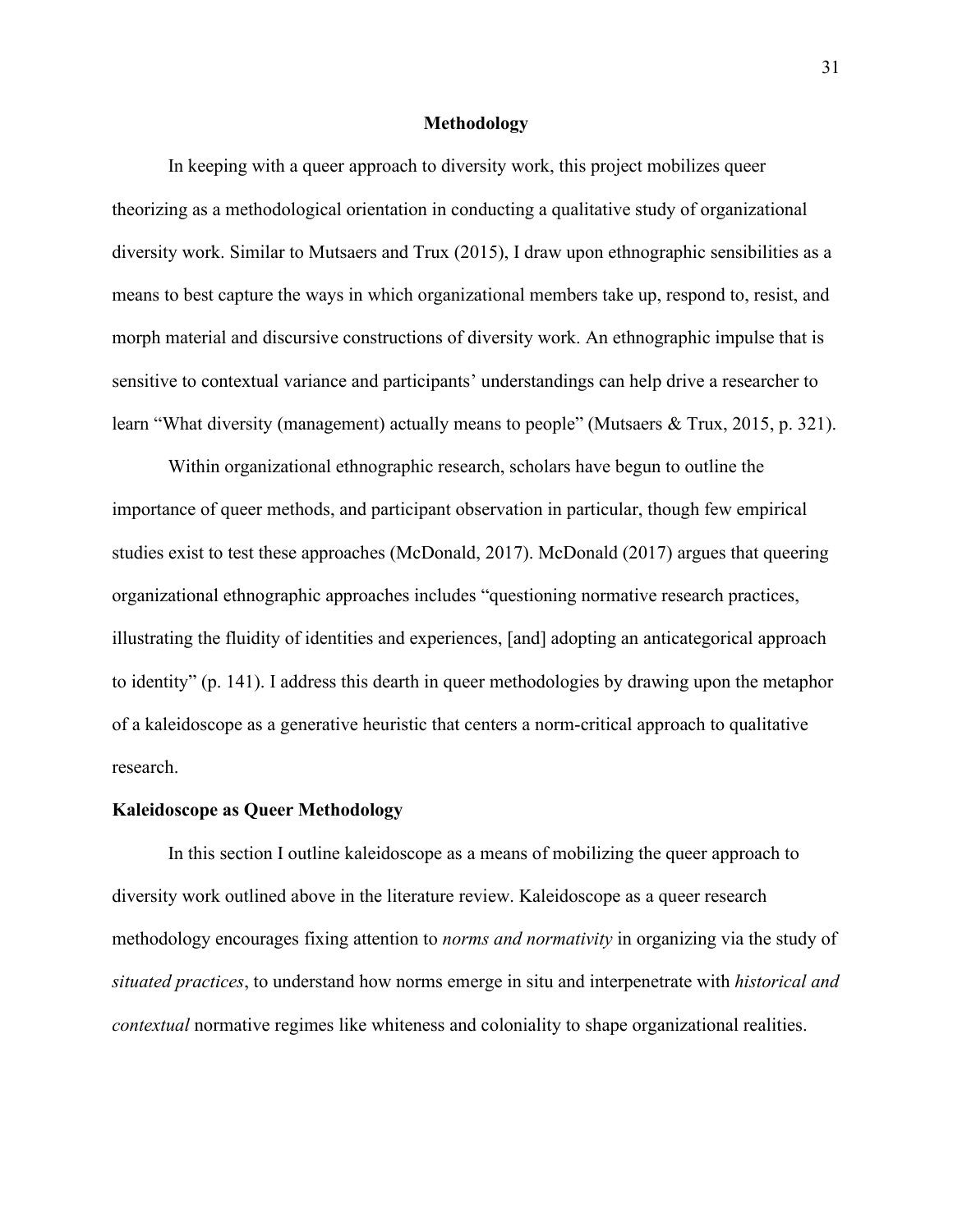As a metaphor for queer approaches to research, kaleidoscope in part builds off of Ellingson's (2014) notion of crystallization, which she describes as "a framework for conducting qualitative and mixed-method research that invites researchers to examine relational topics using multiple lenses and a variety of genres" (p. 442). Spanning across epistemological paradigms, crystallization produces complex understandings of an object of study through multiple modes of qualitative research, presenting data in varied representational forms that prompt researcher reflexivity and reject singular, "true" readings of a phenomenon (Ellingson, 2014). Whereas the post-positivist notion of triangulation seeks "to use multiple types and sources of data, diverse methods of collection, various theoretical frames, and multiple researchers in order to settle upon what is 'really' happening" (Tracy, 2013, p. 40), crystallization makes important advances by eschewing the possibility of ever "finding convergence on a single reality" (Tracy, 2013, p. 236).

The facets of a crystallization framework are amenable to queer sensibilities, particularly in how crystallization emphasizes the many ways of not just collecting data, but also presenting research to a variety of audiences. Yet, crystallization's focus on varied types of data collection and presentations foregrounds modes of *representation*, while potentially leaving the dynamic relations at play in organizing under addressed. Kaleidoscope as queer methodology principally seeks to foreground *norms and their relations* in constituting organizing, rather than modes of representing organizational data. Rather than treating all norms as inherently oppressive, kaleidoscope treats norms as a critical site of inquiry, and a means of uncovering how expectations, assumptions, and naturalized ways of being and working become "precepts for behavior" and "structuring mechanisms" in organizing (Christensen, 2018, p. 111). Such an investigation may reveal some norms as productive of fostering equitable and anti-oppressive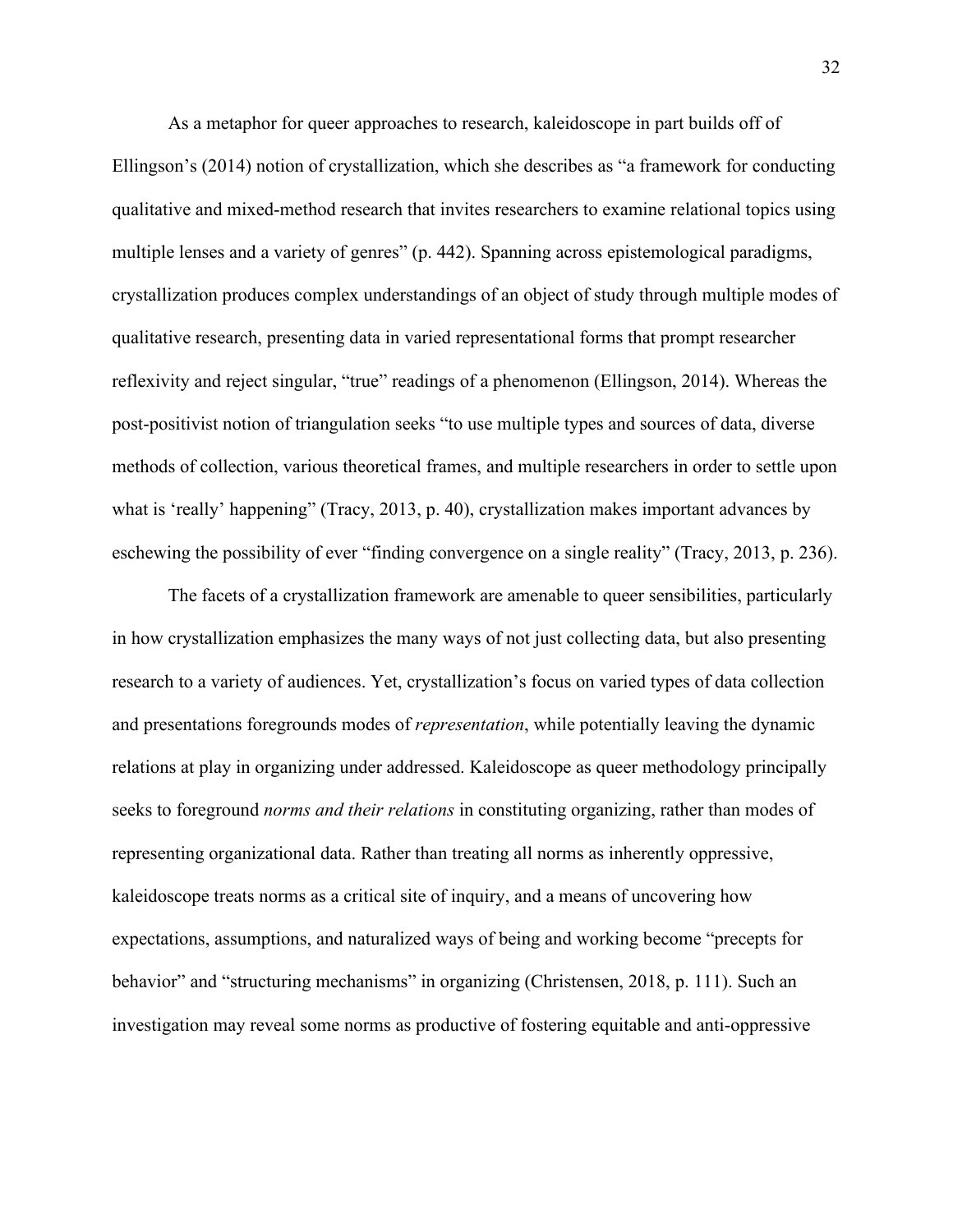organizing practices, even as it finds others that collude with logics of whiteness and coloniality to limit and crowd out other ways of being.

In doing so, kaleidoscope shifts inquiry to ever-evolving practices and the localized understandings to which they adhere, in order to better trace how norms emerge and shape organizational reality as "a complex and ongoing accomplishment" (Kuhn, 2020, p. 2). Here, I understand practices to be "real-time doings and sayings, mediated by the way discourse, materiality, and our bodies are entangled" (Janssens & Steyaert, 2019, p. 530). These situated ways of doing and saying comprise social worlds, forming particular social orders that can always be made otherwise. In utilizing a kaleidoscope methodology, the researcher is therefore acutely attuned to the way norms provide a point of focus, while also holding in tension a larger field of organizing dynamics and interpenetrating normative regimes like whiteness and coloniality. A single point of entry therefore leads to a fractured, dynamic, and contextualized view of organizing, one that lends itself to sustained inquiry into how norms arise out of and shape daily practice in ways that materially impact organizational members.

Communication plays a fundamental role in a kaleidoscopic approach that attends to norms inherent in organizational practices. Kuhn (2020) argues that practice itself might be productively reframed as communication, wherein communication becomes "the practice through which a variety of elements enter into relationship, and it is from such relations that realities materialize" (p. 4). A kaleidoscopic approach can therefore serve as a communicative methodological lens for qualitative research, and a means for understanding how norms arise out of communication in ways that shape the material and representational configurations of organizational realities. As a result, norms are understood to be situated; that is, norms act upon a scene via communication in varied and contingent ways that must necessarily eschew definitive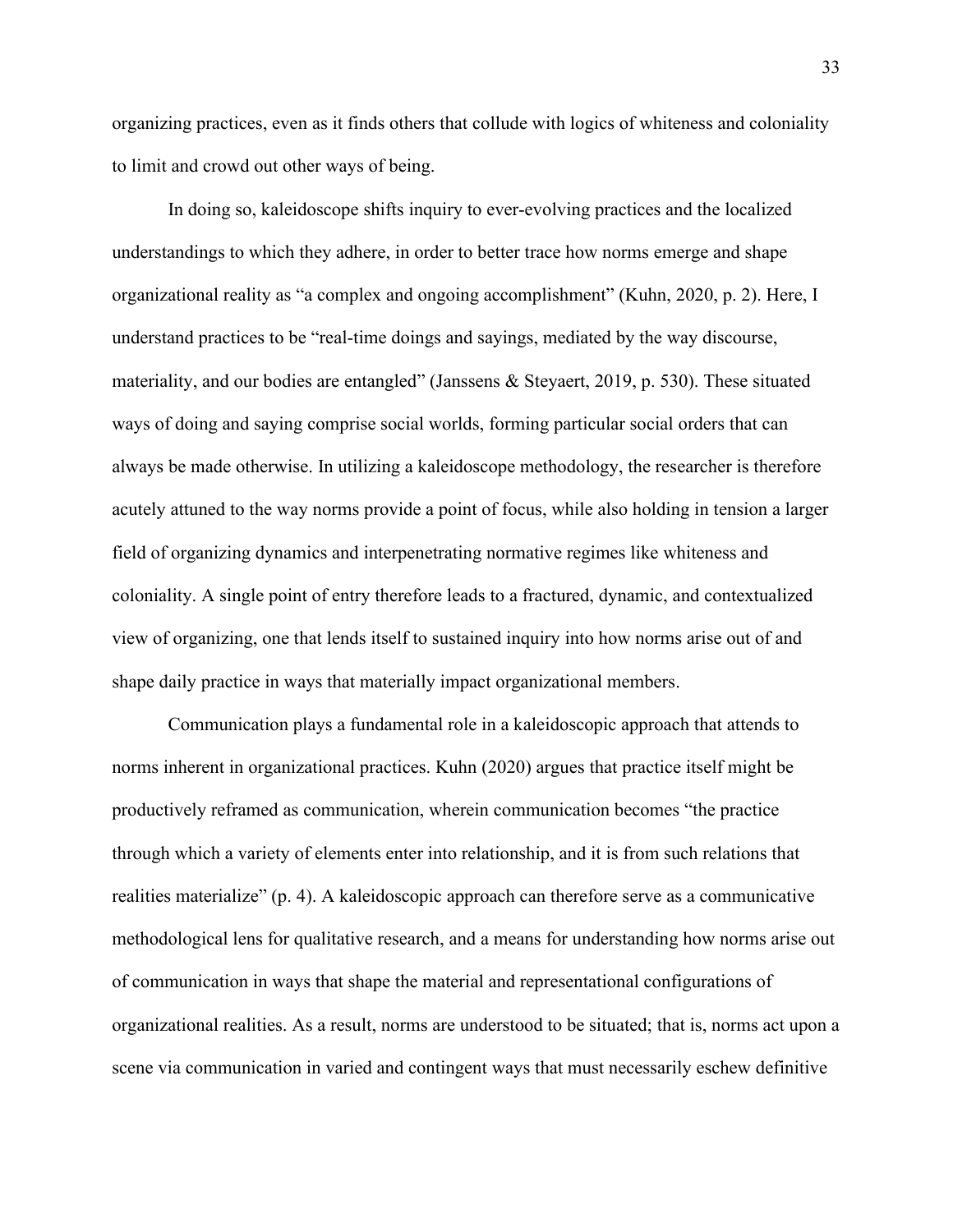maxims, even as the researcher looks for resonances with historical and contextual logics like whiteness and coloniality. Norms do not necessarily arise and function organizationally in the same way to challenge or reify normative logics, and their valence cannot be taken for granted a priori by a researcher.

The metaphor of kaleidoscope, with its focus on norms, relational practices, and attention to historical and contextual logics like whiteness and coloniality, facilitates an approach to qualitative research that is uniquely amenable to queer sensibilities, and can even help to address potential limitations that researchers might encounter when mobilizing queer theory as methodology. Kaleidoscope is particularly well-suited to interrogating normativity in organizational diversity work. A queer approach entails a "resolutely anti-normative mode of politics" that "interrogates and seeks to transform social norms and relations of power" (Rumens et al., 2018, p. 594). The metaphor of kaleidoscope involves a commitment to interrogating the political consequences of social orders produced via practice, with an orientation towards a queer otherwise that disrupts normative attempts to foreclose other ways of being. Kaleidoscope as queer methodology allows researchers to see norms not as something immutable, but as a part of a shifting plane capable of providing "powerful insight to what it means to live, love, think, and act outside constructions of the norm" (Madison, 2012, p. 80). Holding onto this capacity for surprise and dynamism helps a researcher orient towards a queer "ontological multiplicity" comprised of "infinite becomings of difference" in the research process (Ashcraft & Muhr, 2018, p. 217). Such an approach pushes researchers to delay conclusions about things as they appear during data collection, and persistently challenge ontological assumptions and entified constructions that arise in the research process.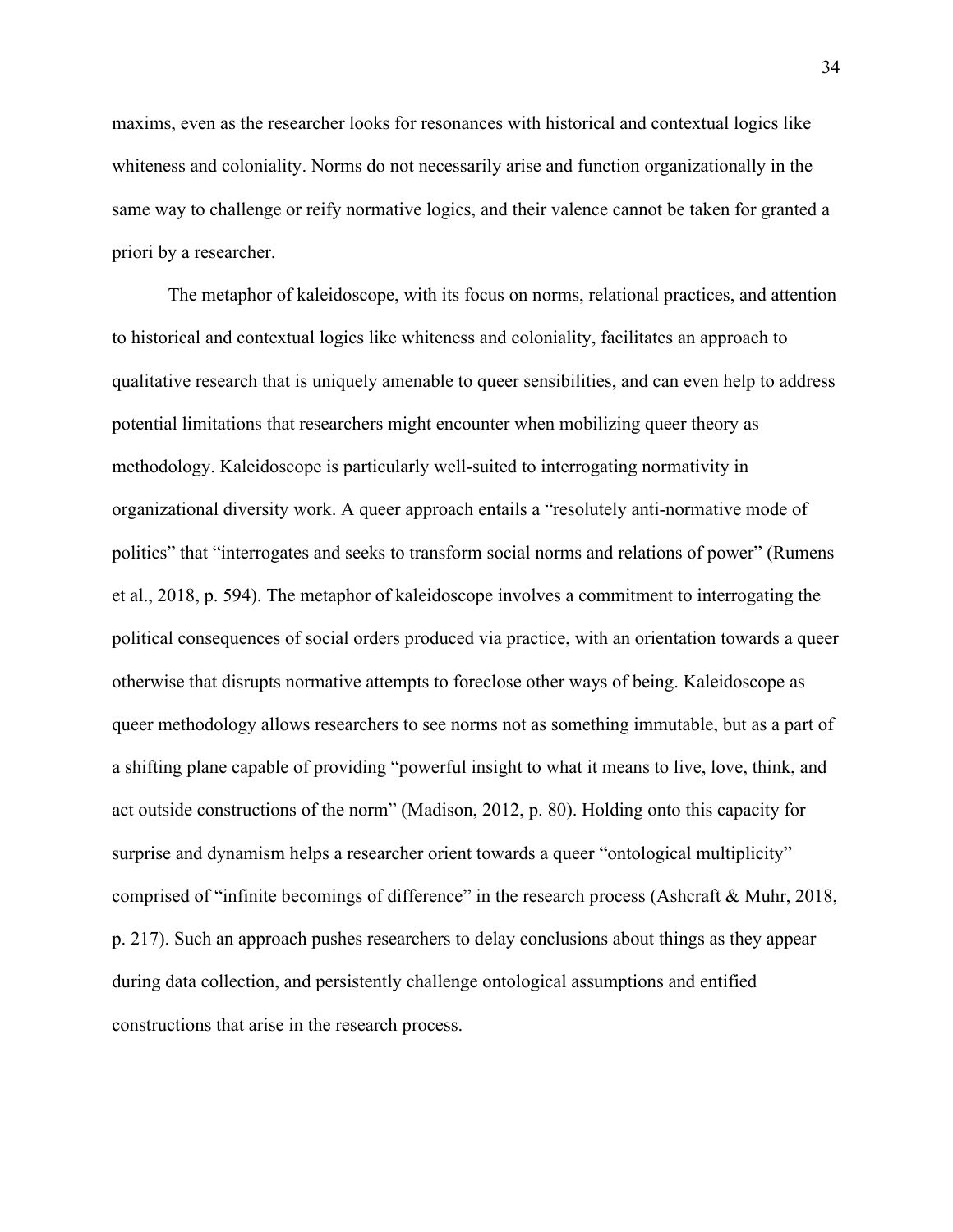An ability to interrogate normativity via practice provides an opportunity to extend and address potential limitations in nascent queer approaches to qualitative research. As mentioned in the literature review above, when queer theorists say they are engaging in an anti-normative stance, normativity becomes such a large category of analysis that scholars leave themselves open to reenacting their own biases and ways of seeing (i.e., only addressing certain forms of normativity in certain contexts and in certain ways). Kaleidoscope introduces a means of interrogating normativity that can address the sometimes ambiguous or overly general status of normativity as a locus of study. Rather than lose specificity, a kaleidoscope approach reaches a precise and granular level of inquiry, focusing on and toggling between points of precision in order to trace relational dynamics. Further, an ability to widen this lens to identify resonances with other harmful normative logics provides an approach that is incisive and generative in its ability to communicatively examine normative social orders.

A critical part of these organizational entanglements is the research process itself. Acknowledging researcher positionality is an important part of critical approaches to qualitative research, including those informed by queer sensibilities. McDonald (2013) introduces the notion of queer reflexivity in qualitative research, which entails an anticategorical, dynamic, and contextual approach to identity. McDonald (2013) argues that the identities of researchers and participants alike should never be taken for granted in a study. Attention to practice under a kaleidoscopic approach similarly cautions against taking for granted the positionalities of researchers, participants, and objects of study, which are understood as constantly shifting and constituted through research practices. Such research practices themselves become a part of the organizational scene, requiring a researcher to inquire as to how their own presence, practices, and associated nonhuman actors (e.g., audio recorders, field journals, laptop computers)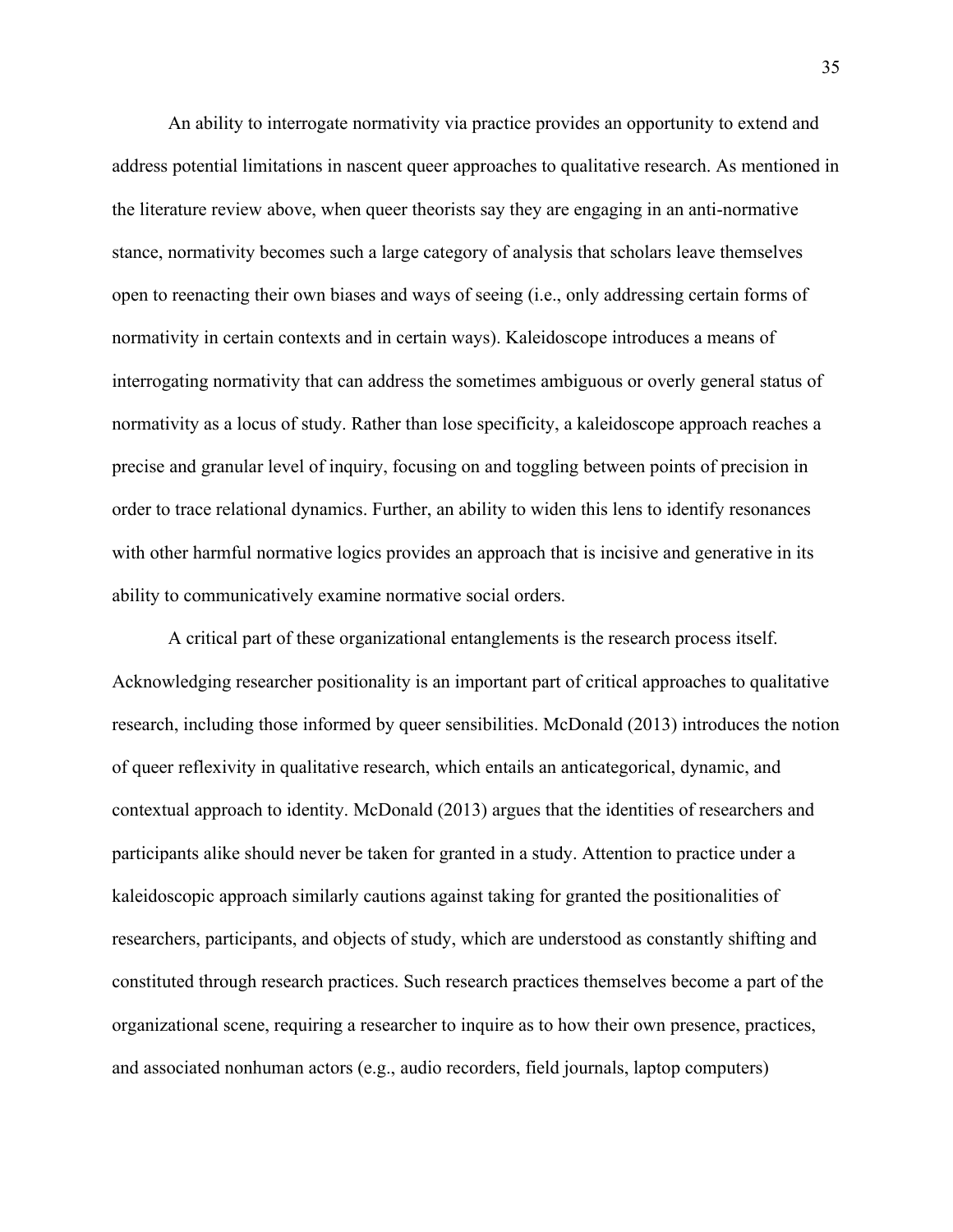influence what unfolds in terms of data collection and analysis. A practice and relational viewpoint via kaleidoscope reveals that researchers are called into relation just as much as an object of study. When imagining a kaleidoscope as a metaphor for research, one might construct a dispassionate observer training a viewing instrument upon a scene. Instead, kaleidoscope as queer methodology positions the researcher as a part of the relational kaleidoscopic scene, enmeshed in the doings and sayings that abound there.

Certainly, an approach centering around the metaphor of kaleidoscope is not without limitations of its own. Kaleidoscope as a metaphor evokes vision and sight, and as Kavanagh (2004) argues, western philosophies have traditionally vaulted a vision-centric approach to epistemology and ontology which has come to dominate organizational discourses. Ocularcentrism has played a distinct role in the dualistic construction of subject-object, wherein sight "helps create the belief that objects are distant from and neutrally apprehended by sovereign subjects" (Kavanagh, 2004, p. 448). While any metaphor and methodological approach is inherently partial and limited, I mobilize kaleidoscope from a queer and relational perspective as a means of directly challenging such subject-object dualism. Kaleidoscope as queer methodology can, and must, be turned on itself to critically engage how researchers and their analytical instruments are a part of the shifting relations at work in the research process. My hope is that kaleidoscope's foregrounding of practice and a relational ontology makes it capable of, and uniquely suited to, dismantling dualisms, allowing for an ability to unlearn and make strange normative constructions that act upon the research process, including researchers and organizations.

In utilizing queer theories that resist definition and categorization, Pascoe (2018) notes that queer ethnography "is a method in tension with itself" (p. 302), favoring multiplicity over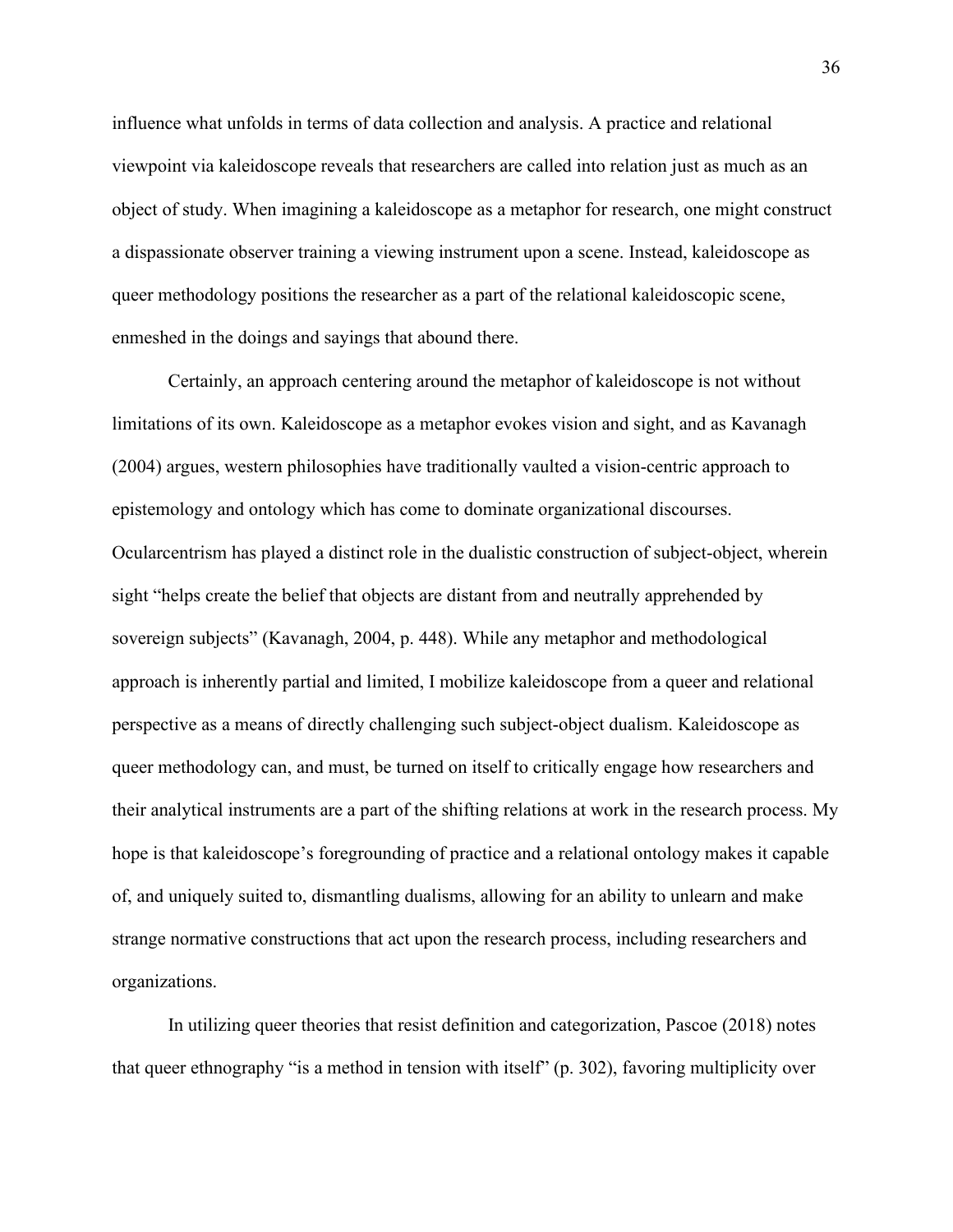static processes. Rumens (2018) further argues that "...there are no fixed prescriptions about how we might go about queering methodologies and conceive of certain methods and methodologies as queer" (p. 94), and my efforts in this research project in no way suggest categorically how queer ethnographic research ought to be "correctly" done. Instead, I present kaleidoscope as a dynamic heuristic attuned to practice, normativity, and queer reflexivity that is up to the task of addressing the relational complexities of the field and the research process. In the following section, I attempt to put into practice a kaleidoscopic perspective by interweaving autoethnographic, self-reflexive, and scholarly representations in a discussion of my own methodological positionalities and decisions for this research project.

## **Researcher Positioning**

*"We don't want to waste the Chancellor's time," a committee member ventures, "I think we should cancel the meeting since we don't have anything to ask of him." I can feel a tightness rise in my throat at hearing this. We are co-chairs of "Chancellor's advisory committees" representing various social identities – on race and ethnicity, gender and sexuality, women, and accessibility – and while many at the table believe we merely advise the Chancellor's office, I have come to think of our work more as guerrilla institutional advocacy. I feel like I'm becoming the angry, self-righteous queer in the room as I respond, "I have a laundry list of issues that my committee needs the Chancellor's office to address, and I don't feel bad about taking up his time with them. If we can't get our concerns addressed by administrators, then they're the ones wasting our time, not the other way around." Flustered, I quiet down after saying this, sensing I've somehow become too passionate for the conversation.*

Prior to graduate school, I worked in both the nonprofit sector and higher education for eight years. During that time, I was engaged in volunteer committees that addressed issues of diversity and inclusion. This experience has given me certain levels of insider knowledge about existing diversity work in organizations and allowed me to build relationships with staff and administrators who specifically address diversity work in their roles. As the above personal account suggests, these experiences have also carried with them feelings of exasperation, frustration, and hopelessness related to diversity work. This intimate knowledge and experience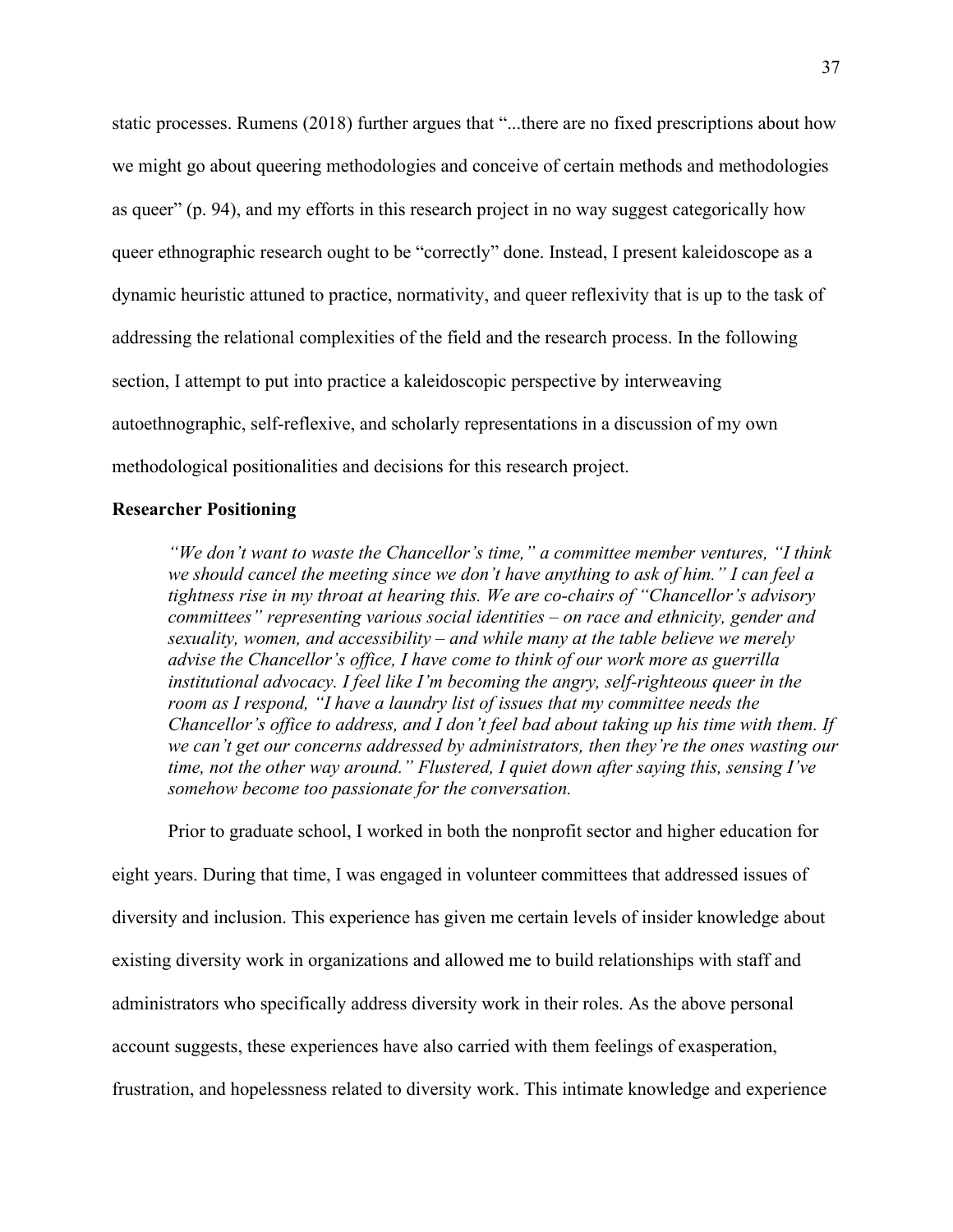with diversity work means that my ethnographic research could be viewed as a kind of "at-home" ethnography," wherein the researcher is already an active participant in the field site (Alvesson, 2009), with the attendant benefits (e.g., negotiating access, contextual knowledge) and challenges (e.g., sufficient distance from the research subject) that such ethnographic work entails.

*Walking with my friend down Pearl Street, I'm in the middle of animatedly recounting a story to him when a man standing outside of a bar, someone who appears to be a current university student, shouts "fag" at me as I pass. I feel my face blush deeply with embarrassment and surprise, but immediately brush it off as nothing and attempt to continue my story. Luckily, the man says nothing more and doesn't follow us, but the word he spouted does pursue me, lingers in my mind long after we've left the shopping center, after I left the university with my undergraduate degree, after I left Boulder to live elsewhere, after almost 15 years. Here, of all places, the "liberal bastion" of the state, is where I learned that anyone could make me feel small, could make me feel like a target, could make me want to escape back into myself with a single word.*

As a queer-identified white cisgender male with US citizenship, I find myself constantly

navigating issues of the closet, privilege, and oppression in the context of organizational settings. Given my own personal struggles with belonging, identity, and community, I have chosen to meaningfully engage in diversity work myself for over ten years. Learning more about diversity work was an impetus for me to return to graduate school, and I have had a consulting business that provides me the opportunity to receive payment for conducting diversity work since 2013. In other words, my identity, personally and professionally, is wrapped up in diversity work, and I am wary of the potential for managerial bias and monetary gain to obscure and cloud my ability to critically engage in ethnographic research.

*I can't believe how heavy the award is: a big glass rectangle with a buffalo etched inside of it. Below it, the plaque recognizes my efforts in diversity work at the university. Like the weight of the award, the fact that I'm receiving it feels absurd. I'm supposed to say a few words, so I speak into the microphone, in front of the audience that includes my supervisor, my dean, and so many other people I have worked with in the college and the university. "Sometimes I think that this work would be so much easier to do if my identity wasn't implicated in it, if in arguing for diversity issues I didn't have to feel like I was*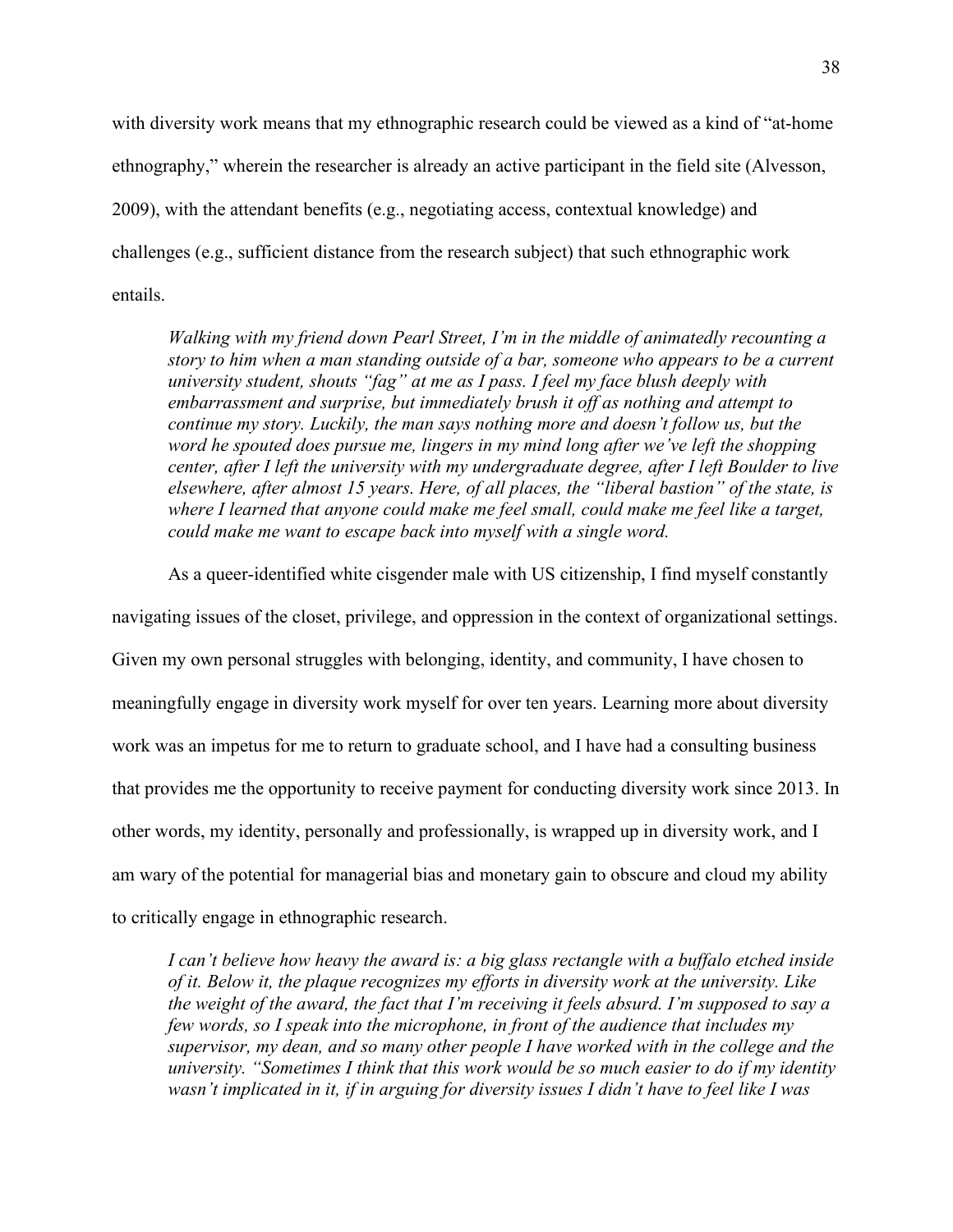*also having to argue for my humanity to be seen and recognized as valuable." I feel so much in this moment, all at once: grateful, lucky, undeserving, humbled, frustrated, but mostly just tired.*

Diversity work continuously cracks me open; I encounter it as alternatively invigorating and exhausting. I reflexively view this connection to my object of study as a bias, certainly, and also as a heuristic born out of embodied critical attunement. In this sense, I cannot separate myself from the organizational phenomenon I seek to study, nor do I believe I should. Rather, I remain deeply invested in sensing how my shifting identities as researcher and practitioner dynamically relate to the study and enactment of diversity work. From a kaleidoscopic perspective, I find myself continually asking: how am I and the varied actors involved made and unmade by engaging in diversity work, inside and outside of a research capacity? My body is therefore an important element of a queered research process that reflects "an understanding of the power and limitations of our own situated identities and partial perspectives as researchers…[and] attention to the affective dimension of experience and knowledge" (Pfeffer, 2018, p. 324).

# **Site Description and Data Collection**

In conducting a multi-sited qualitative research study that examined diversity work, I included activities, roles, and documents defined by organizations themselves as engagements in diversity, equity, and inclusion. My research sites encompassed a variety of organizational contexts, including for profit, nonprofit, and public institutions, with the intention that a greater diversity of institutional forms (i.e., size, industry, and structure) would lend itself to identifying normative practices that emerge across organizational contexts. This multiple-case sampling approach provided a means of examining a range of organizational activities, documents, and positions that were both similar in form and contrasting in context (Miles et al., 2020). In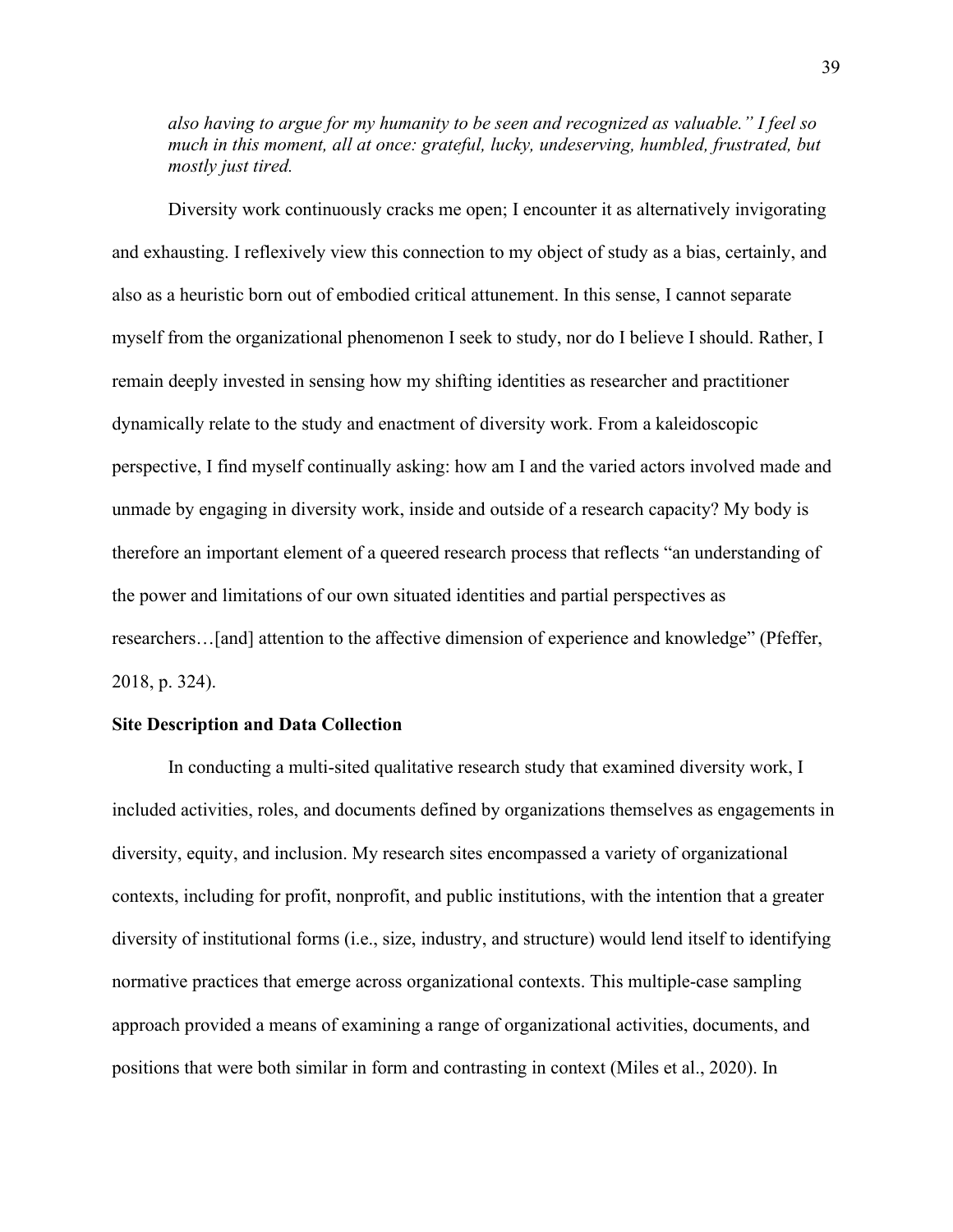locating documents, sites for participant observation, and participants for interviews, I utilized my existing contacts in diversity work in Colorado and the United States. Specifically, I used social media and email to solicit participation, and later used snowball sampling (Lindlof & Taylor, 2019) to locate additional participants, documents, and diversity activities. My own engagements in diversity work, current and past, served to knit my relational ties into the research process, inevitably a reflection of my own work as it was of diversity work as an object of study.

As an attempt to gain varied insights and perspectives into the practices and relations that constitute diversity work, I collected the following types of data: fieldnotes taken during participant observations of diversity events, interviews with people whose organizational work was formally tied in some way to diversity work, organizational documents related to diversity work, and autoethnographic accounts of my own experiences engaging in organizational diversity work as a consultant. Participant observations included attending a total of ten events: two diversity work planning committee meetings, four open forums aiming to solicit feedback, and four diversity trainings. The duration of events ranged from 75 minutes to an eight-hour (full day) diversity training, with the average event time being two hours and 45 minutes. Three events were with a nonprofit, two with government institutions, and five at a public higher education institution. While attending these events, I took "scratch notes" (Lindlof & Taylor, 2019) as preliminary written notes in a field journal or laptop, depending on what would be the least conspicuous based on what other participants' actions. These scratch notes provided an opportunity to not only log the proceedings of the diversity activities, but also note the texture of the experience, including tone, mood, affective reactions, and personal responses. I later used these scratch notes to write more detailed field notes that I used for analysis.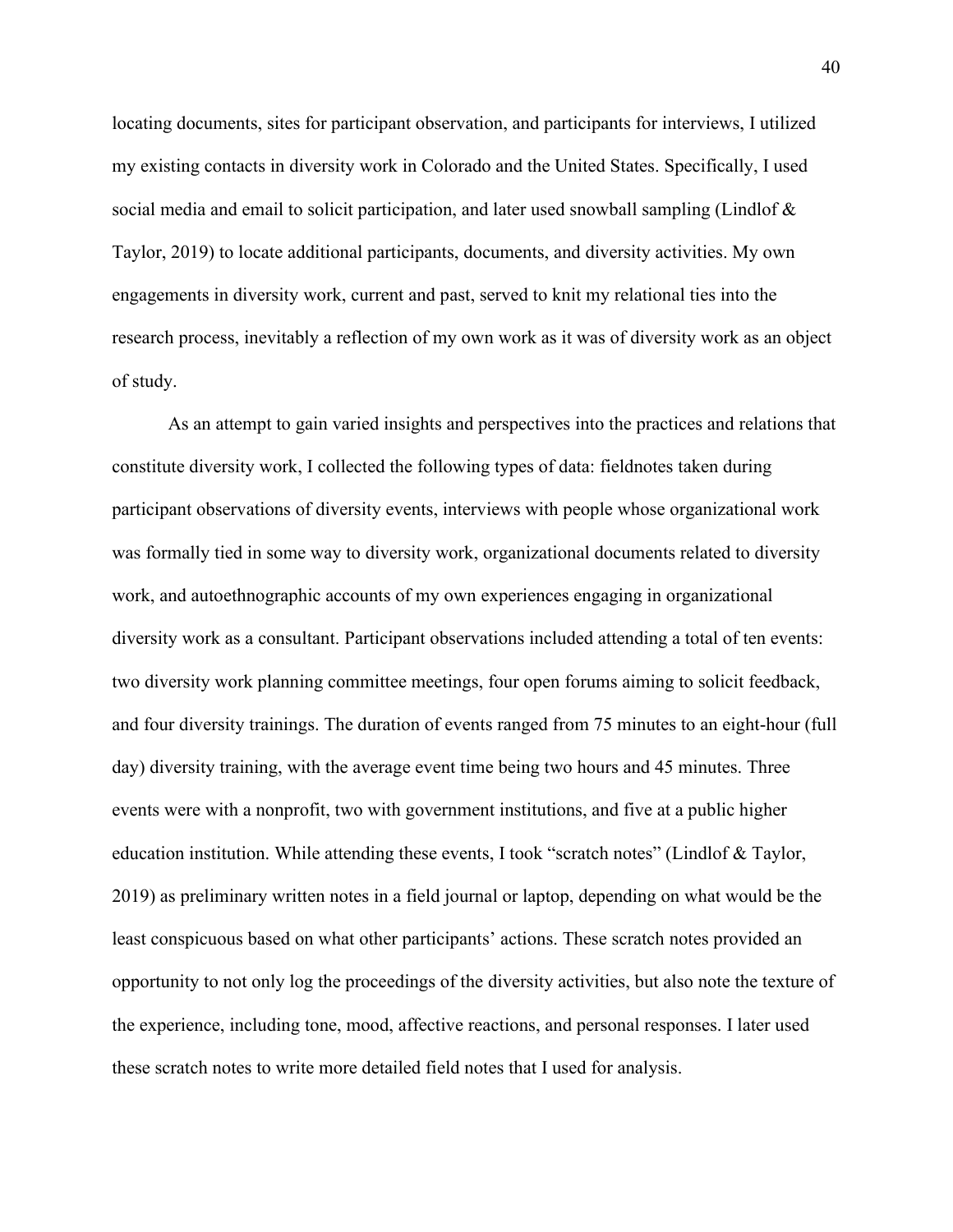I conducted nine one-on-one semi-structured (Lindlof & Taylor, 2019) interviews ranging from 48 minutes to 86 minutes, with the average interview lasting 64 minutes. Four interviewees worked at government institutions, three at for-profit companies, one at a nonprofit, and one at a charter school organization. With the participants' permission, I recorded and later transcribed the interviews, in addition to taking scratch notes during our conversations to write down initial themes or impressions. I asked participants at the beginning of the interview to share what identities were most and least salient for them, as a means of situating the conversation within positionalities stemming from social identities. My interview questions asked participants to identify how they defined diversity work, and how they saw diversity work enacted in their own organizational contexts. I encouraged participants to reflect not just on the definitions and associated practices of diversity work, but also their embodied experience with diversity work, for example asking participants "When you think of DEI work, what do you feel, and where do you feel it on your body?" In keeping with a kaleidoscopic approach, I asked interview questions that attended to the discursive, material, and embodied elements of diversity work practices. See Appendix for the full interview guide that I used to conduct interviews with participants.

Alongside field observations and interviews, I collected 36 documents related to organizational diversity work for analysis. These ranged from planning documents, strategic plans, training information handouts and worksheets, guides related to carrying out diversity work, reports, diversity statements, and organizational announcements of new positions specifically geared towards diversity work. The audiences and settings for these documents similarly ranged from government, nonprofit, education, and for-profit contexts. Finally, during the research process I wrote a total of eight autoethnographic accounts that stemmed from my own consulting business working with organizations on diversity, equity, and inclusion issues.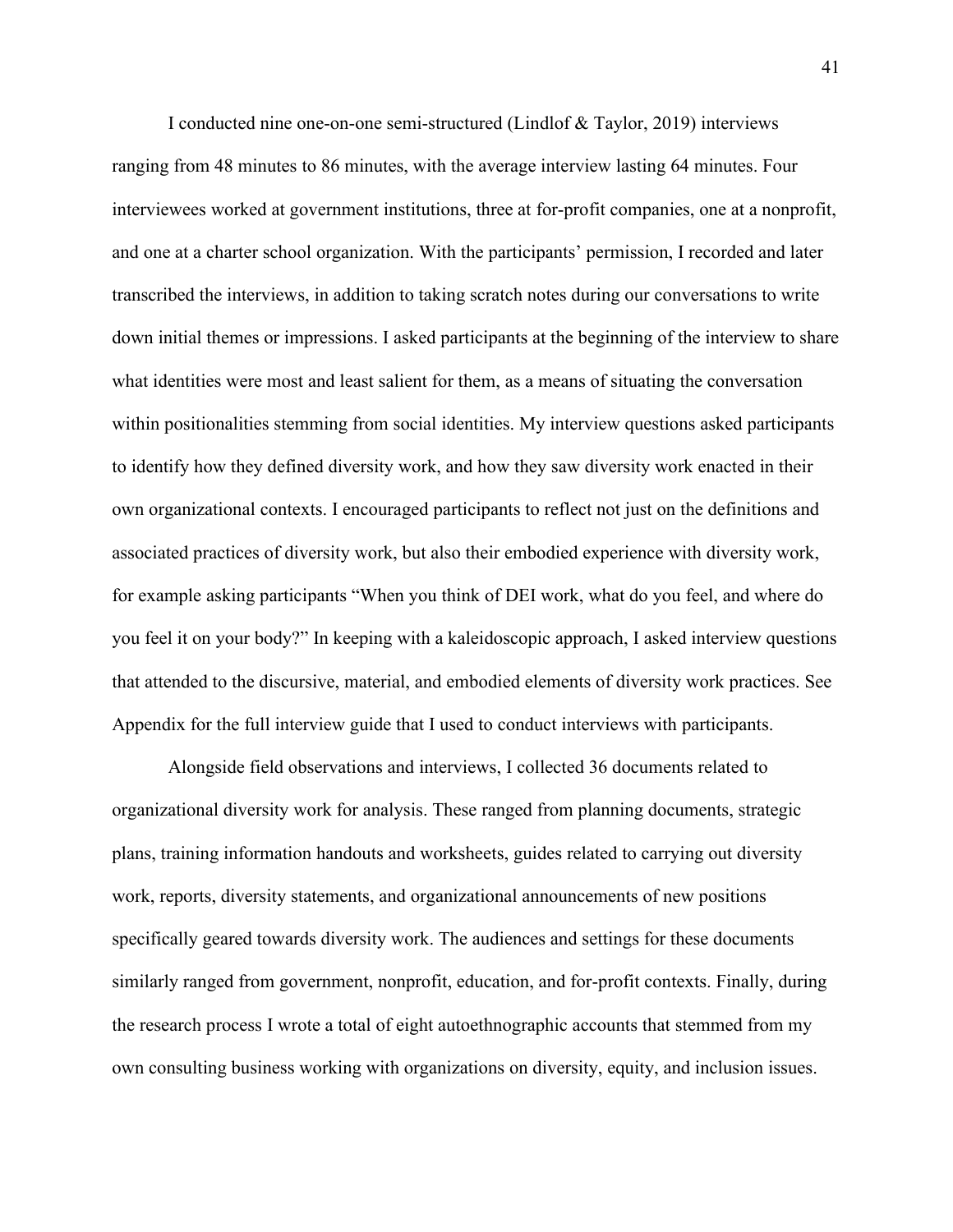These accounts were particularly attuned to my own embodied reactions, observations, and emotions that arose as I personally engaged in organizational diversity work.

The resulting data allowed for multiple points of inquiry, not for the sake of representing or seeking know diversity work as a stable entity, but rather in order to better trace relational dynamics at play in diversity work in an attempt understand normative social orders they constructed. In total, the data analyzed for this project included approximately 61 pages of field notes, 151 pages of transcribed interviews, and 10 pages of autoethnographic accounts (single spaced, one-inch margins, Times New Roman font, size 12). The organizational diversity documents varied in terms of format and font, and totaled 186 pages, for a total of 408 pages of qualitative data.

## **Data Analysis**

For the analysis of my data, in my first read-through of the data I conducted a more "traditional" form of coding that included an iterative analysis that "alternates between emic, or emergent, readings of the data and an etic use of existing models, explanations and theories" (Tracy, 2013, p. 184). Such an approach allowed for an open exploration of the data that also attended to how normativity might be at play in diversity work. This included an initial open coding process informed by my research questions, wherein I coded accounts and practices of diversity work. I followed this open coding with axial coding that attempted to trace connections between code categories (Lindlof & Taylor, 2019), particularly as they related to normative social relations produced through enactments of diversity work. I created an organic network model (Miles et al., 2020) of these axial codes on blank sheets of paper, using different colors and arrows to denote relationships between codes. This provided an initial, and admittedly crude, means of conducting a kaleidoscopic reading of the data, in terms of identifying norms as points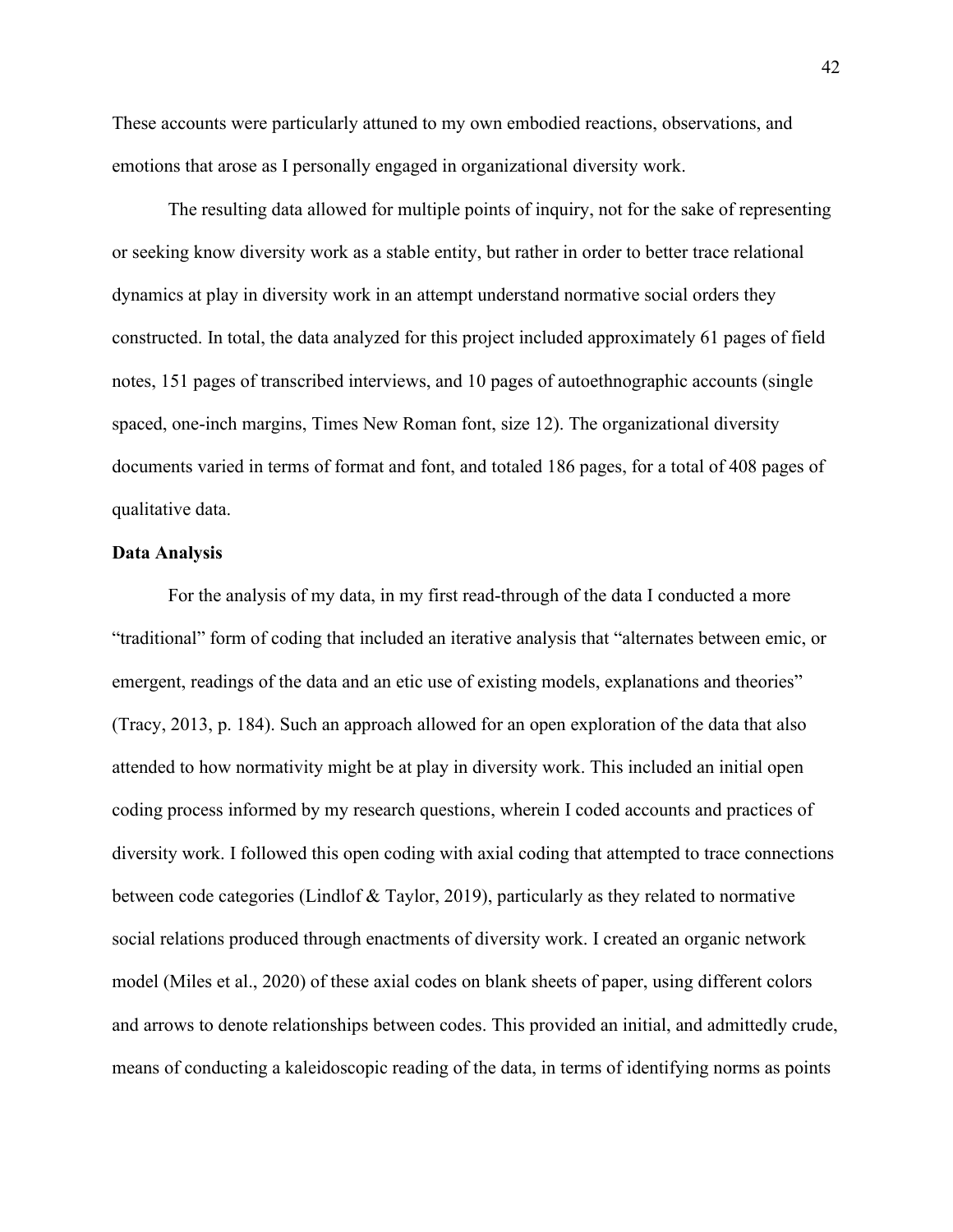of inquiry related to diversity work accounts and practices, and tracing the relationships at play in the axial codes. Given that queer methods embrace "an ambivalent stance toward categories" (Pascoe, 2018, p. 298), this organic mapping process allowed me to question and deconstruct codes even as I tentatively and strategically utilized them to further my analysis.

During this first read-through and initial analysis of the data, I also kept brief memos as a means of tracking my "analytic thinking," which included noting surprising or unexpected examples from the data that did not seem to easily map to the coding I had done thus far (Lindlof & Taylor, 2019, p. 314). This was, in part, an attempt to enact the queer practice of promiscuous coding (Ashcraft & Muhr, 2018), which includes embodied attunement, relentless curiosity that can "nurture unsettling surprises" (p. 221), and "a search for multiple, unusual partners, especially those once deemed off limits" (p. 221) among the data. These memos also allowed me to track notable silences that might indicate "that which cannot be said" in an organizational context, which Harding and others (2011) position as a queer practice in data analysis.

In my second full reading of the data, I developed a "codebook" that allowed me to better flesh out the axial coding I had identified in my first reading and the coding map I had created (Lindlof & Taylor, 2019, p. 322). My second read-through allowed me to note specific examples from the data that adhered to codes in the codebook. Even at this stage, I attempted to stave off providing comprehensive definitions for axial codes, preferring to further trace the tentative threads I had outlined in my coding map as they added texture to my research questions.

Throughout this second reading of the data, I frequently referred back and added to my initial analysis memos. Alongside this, conversations with my advisor, Dr. Karen Ashcraft, gave me invaluable opportunities to verbally process the data and my initial analyses, in order to better identify more concrete findings that might provide novel contributions to my inquiry of diversity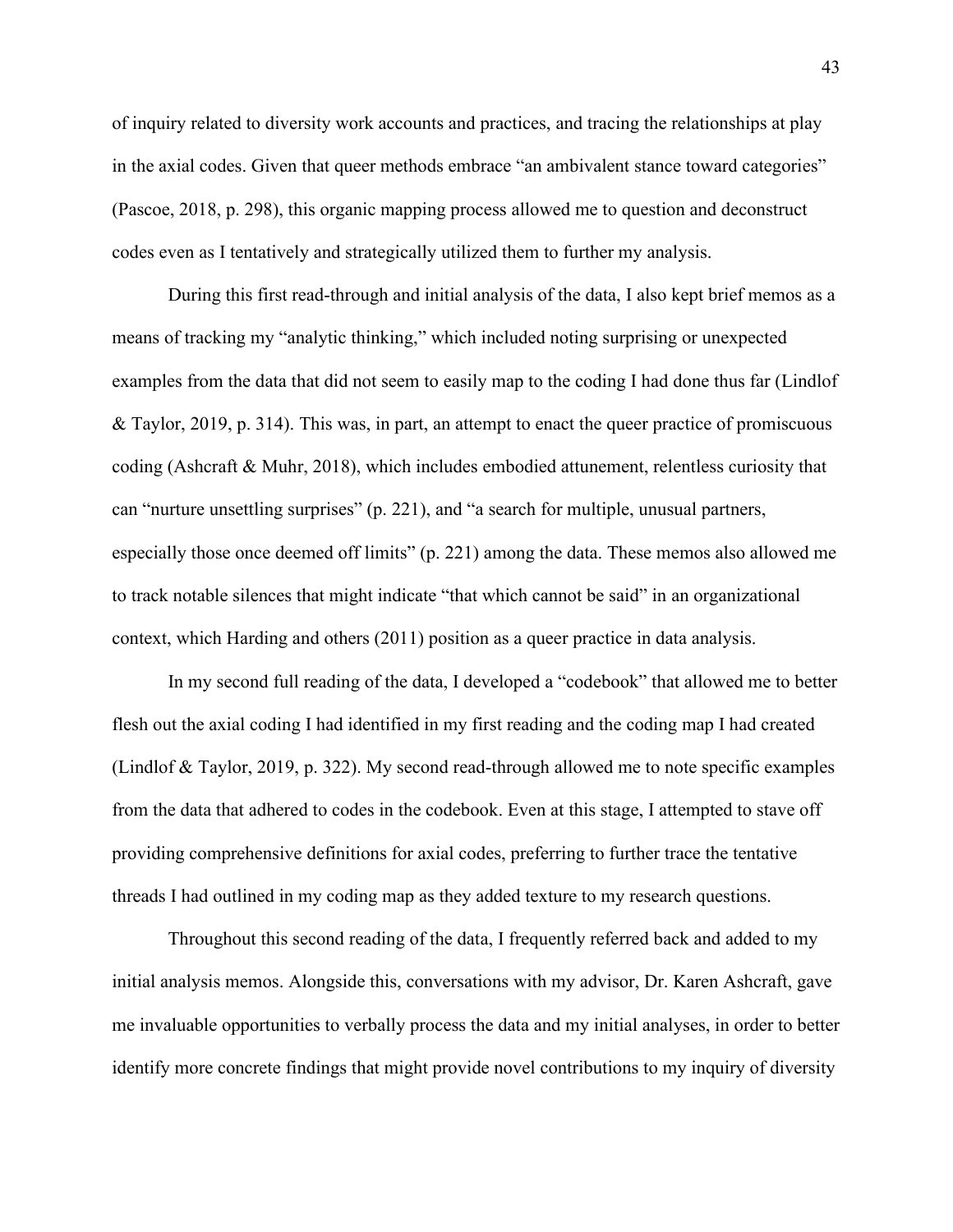work. I then conducted a third full reading of the data, paying specific attention to how the data and my coding thus far related to the emergent findings around which my analyses were beginning to coalesce. A kaleidoscopic approach proved to be a valuable heuristic as I conducted this third read-through of the data and transitioned to outlining my analysis section, in particular allowing me to identify specific norms as points of inquiry that seemed foundational to my research questions, and then tracing the varied relations at play among the data from these points. As I progressed in writing my analysis section, I frequently returned to the codebook and the original data itself, adding to and amending the codebook in bulleted format when I identified new and relevant examples and insights from the data. By the end of writing my analysis section, the codebook totaled a little over 101 pages (single spaced, Times New Roman font, size 12).

Finally, I coordinated member reflection dialogues ranging from 45-60 minutes with five of my interview participants, which served as opportunities for "reflexive elaboration" on my initial findings (Tracy, 2010, p. 844). All participants expressed that their experiences were accurately reflected in my analysis and then added additional examples of how they saw my findings showing up in their own work. These conversations also unexpectedly renewed my affective connections with the participants, with one suggesting that I present my findings to the organization at a later date. In this sense, kaleidoscopic reflexivity prompts me to continually inquire after who I am becoming as a researcher, practitioner, and even participant in relation to my research project, writing, and evolving relationships with others.

Taken together, this process of data collection and analysis attempted to enact queer organizational qualitative research, integrating a queer sensibility in the practice of conducting and analyzing my research. The metaphor of kaleidoscope served as an important means of mobilizing such queer sensibilities while also attending to norms and practices associated with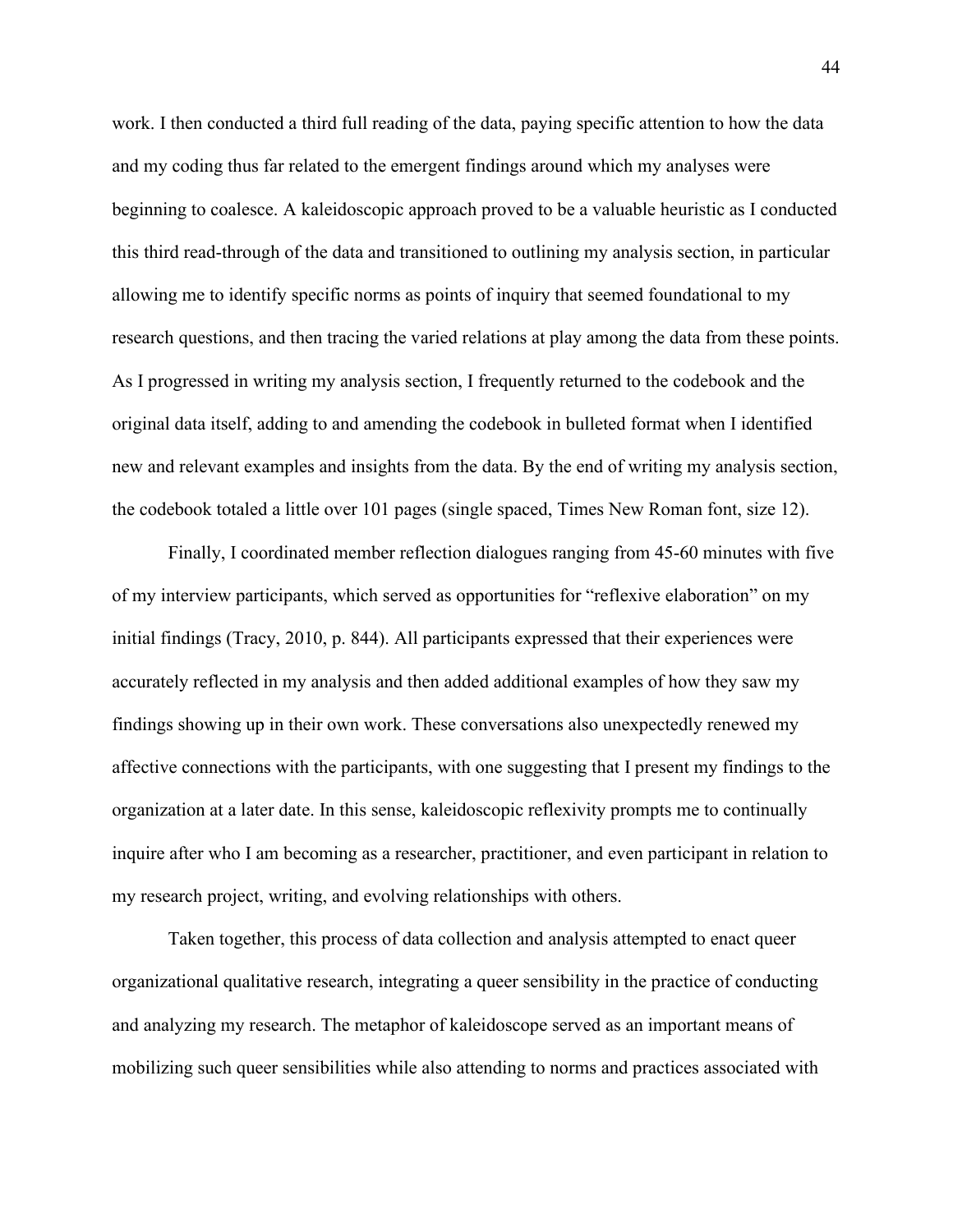diversity work. As I explain in the following section, the metaphor of kaleidoscope also informs the mode of writing and conveying my analysis.

#### **Analysis**

Motivated by a queer inclination towards interrogating normativity, the research questions animating this analysis center around 1) how participants of diversity work make sense of what counts as normal in diversity work, 2) what norms of practice emerge in enactments of diversity work, and finally 3) how normative practices influence diversity work's ability to alter relations of oppression and inequity. As a research method, mode of data analysis, and means of explication, I draw upon a kaleidoscopic approach to address these questions not in turn, but rather in concert. Doing so allows for an understanding of sensemaking, practice, and social relations in diversity work as deeply interwoven and co-constitutive.

Each analysis section therefore begins by drawing upon a different metaphor normatively associated with diversity work that emerged from the data as an important sensemaking device for participants: journey, container, and table (RQ1). I draw upon metaphors here as meaningmaking abstractions that implicate "deep-level assumptions and ideological roots" underlying approaches to diversity work (Putnam & Boys, 2006, p. 543). As Putnam and Boys (2006) argue, metaphors "establish figure-ground relationships" that can provide an important window into organizing, and in this case, diversity work (p. 542). Fixing kaleidoscopic attention to metaphors as an entry point, I extend analytic attention to norms of practice in diversity work that adhere to the three metaphors, respectively: trainings, data collection, and positional leadership (RQ2). Similar to Janssens and Steyaert (2019), I move beyond a commonsensical approach in understanding practices to be a way of doing that is "simultaneously discursive, embodied, and material" (p. 523). Rather than attempting to define the substance of each practice as a stable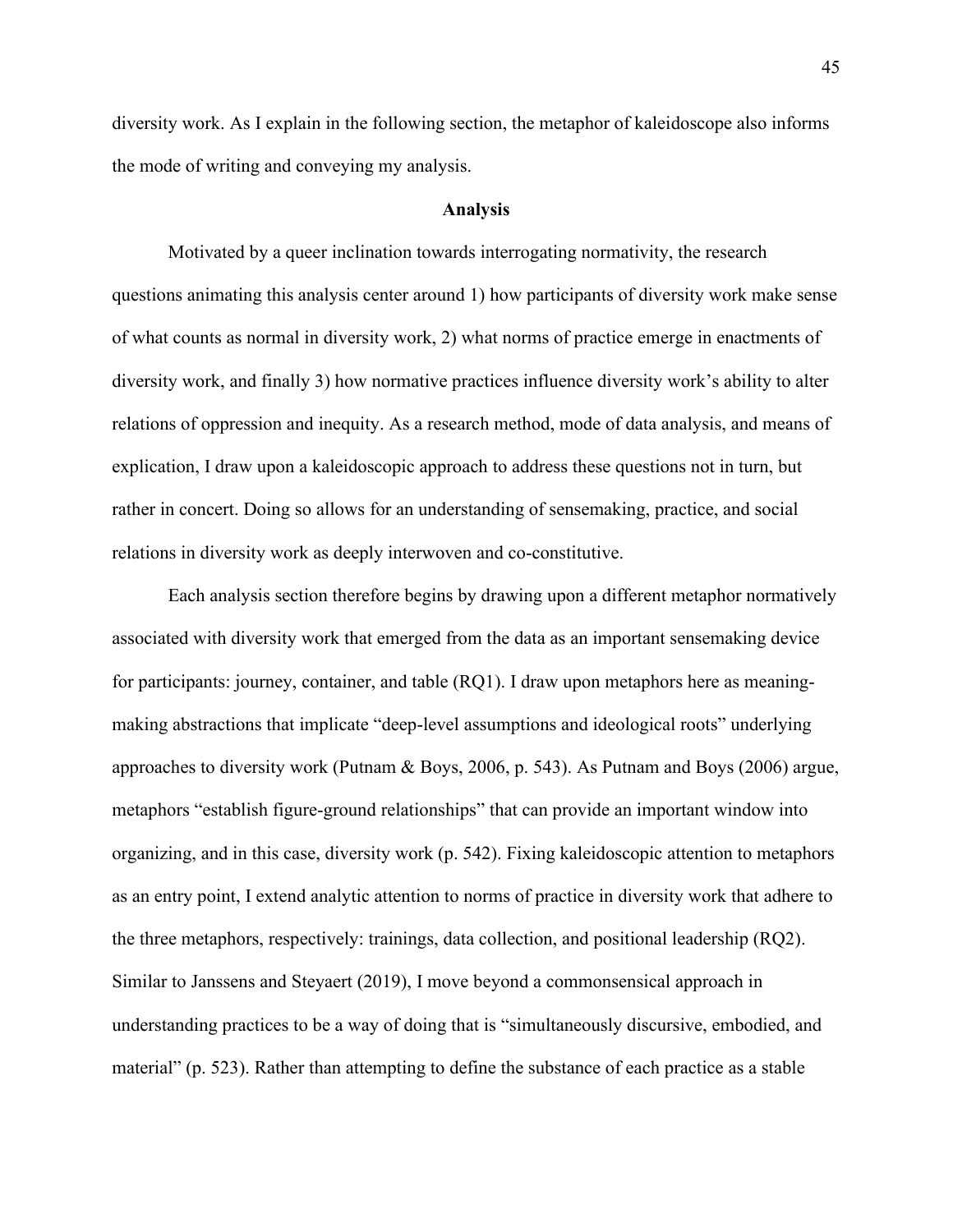entity, the analysis instead seeks to understand practices as a mode or way of doing that is dynamic, and that can always be otherwise (Janssens & Steyaert, 2019). While many diversity work practices coalesce around the metaphors of journey, container, and table, I focus on a particular practice that exhibited a strong adherence to each metaphor as a means of achieving a finer-grained tracing of the relationships between normative sensemaking and practice in diversity work. I then explore how the intertwining of sensemaking and practice contribute to particular social relations in diversity work that may challenge or reinforce relations of inequity in organizing (RQ3).

As I present the three metaphorical foci, tracing their associated practices and social relations in each section, I also attempt to gradually widen the kaleidoscopic lens in progressing across the analysis sections. The resulting analysis interrogates the relationships between metaphorical objects and the relational clusters they activate – how the journey, container, and table orient to each other – and examines how the resulting dynamic configurations themselves produce particular social relations in diversity work. To be clear, I analyze the relationships between metaphors, practices, and social relations as a means of analysis, not of determining causality. Metaphors do not themselves cause practices and social orders, but rather serve as an analytical entry point for identifying and tracing relations at play in diversity work.

Overall, I argue that diversity work normatively situates the organization and individual as discrete and separate entities, inscribing various divisions between the two that limit a capacity for agency and therefore reify existing inequitable social relations in organizing. I first turn to the metaphor of the journey and training practices, which cleave humans from nonhuman actors in such a way that diversity work becomes an individualized and personal endeavor. I next outline the metaphor of container and practices of data collection, which relegate the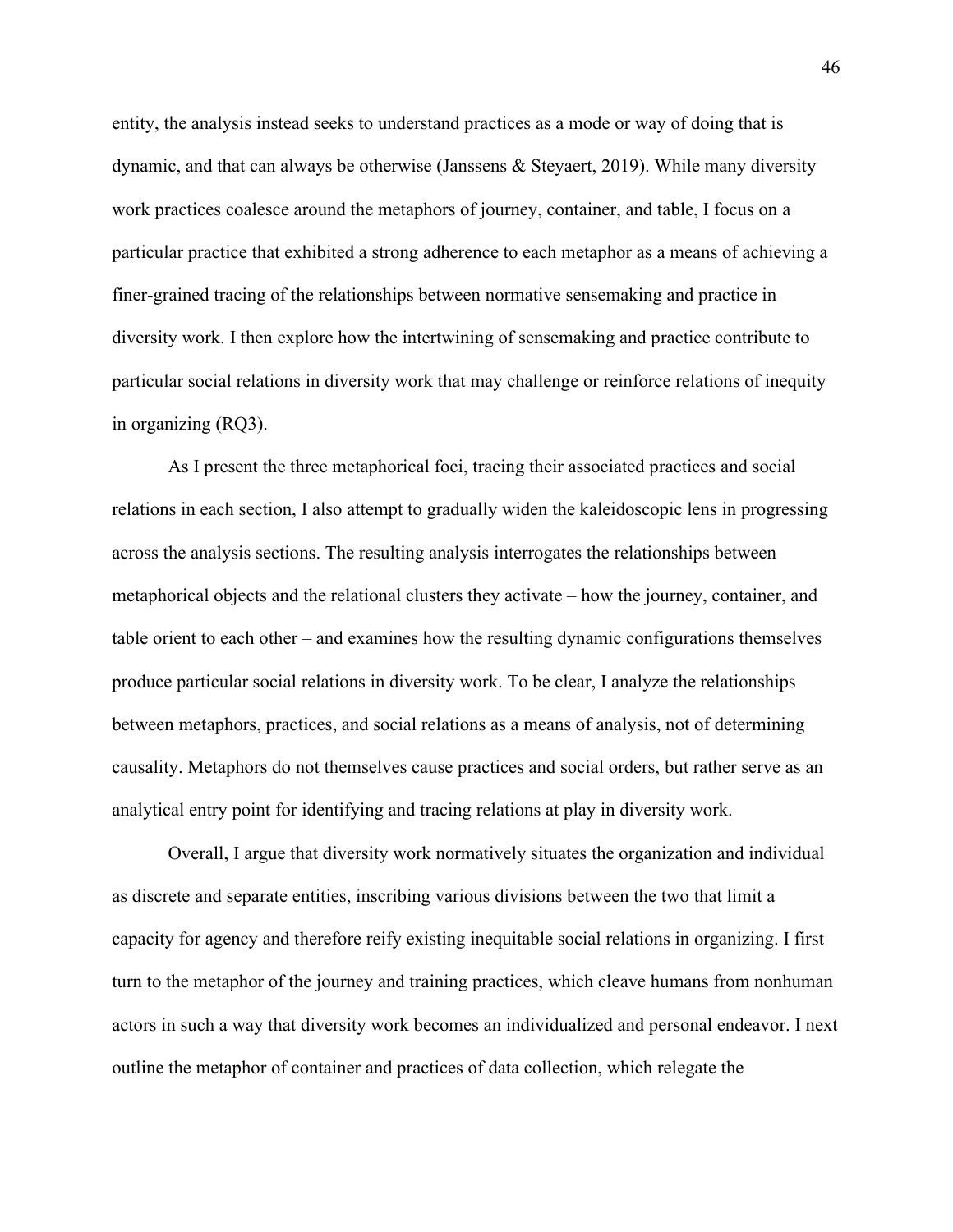organization to the background, responsible for providing the ideal conditions for the personal journey. The notion of a designed container foregrounds a need for continuous assessment in diversity work, enacting a politics of measurement that differentially scrutinize organizational members based on diversity categories. Finally, I argue that the metaphorical table operates as an attempted meeting point between organization and human actor: an organizational imaginary that uncovers the ways diversity work enshrines leadership and fosters inequitable relations of dependency and access.

Taken together, these kaleidoscopic insights portray diversity work as spotlighting the individual and framing the organization as an accessory to personal development. This bifurcation of the organization and individual, and the various ways in which it arises and produces emerging effects in diversity work, ensures that diversity work remains "inside" the container that is considered the organization, but also outside what is considered organizational in terms of day-to-day work. This compartmentalization of diversity work and a preoccupation with positional leadership limits opportunities for organizational engagement in diversity work and places the onus of diversity work squarely on organizational members, a labor that differentially falls upon bodies marked as diverse. In such an arrangement, the organization and other agential forces implicated in organizing fall away from view as consequential but still secondary to the primary task of changing people's hearts and minds. Relations enacted in diversity work therefore limit agential possibilities implicated in organizing and stymie lasting organizational change towards equity and anti-oppression.

The aim of this analysis is not to critique diversity work out of existence (as if such a thing were possible), or to frame diversity work as hopelessly doomed to perpetuate the very inequities it seeks to address. Diversity work's operation from an individualistic stance hardly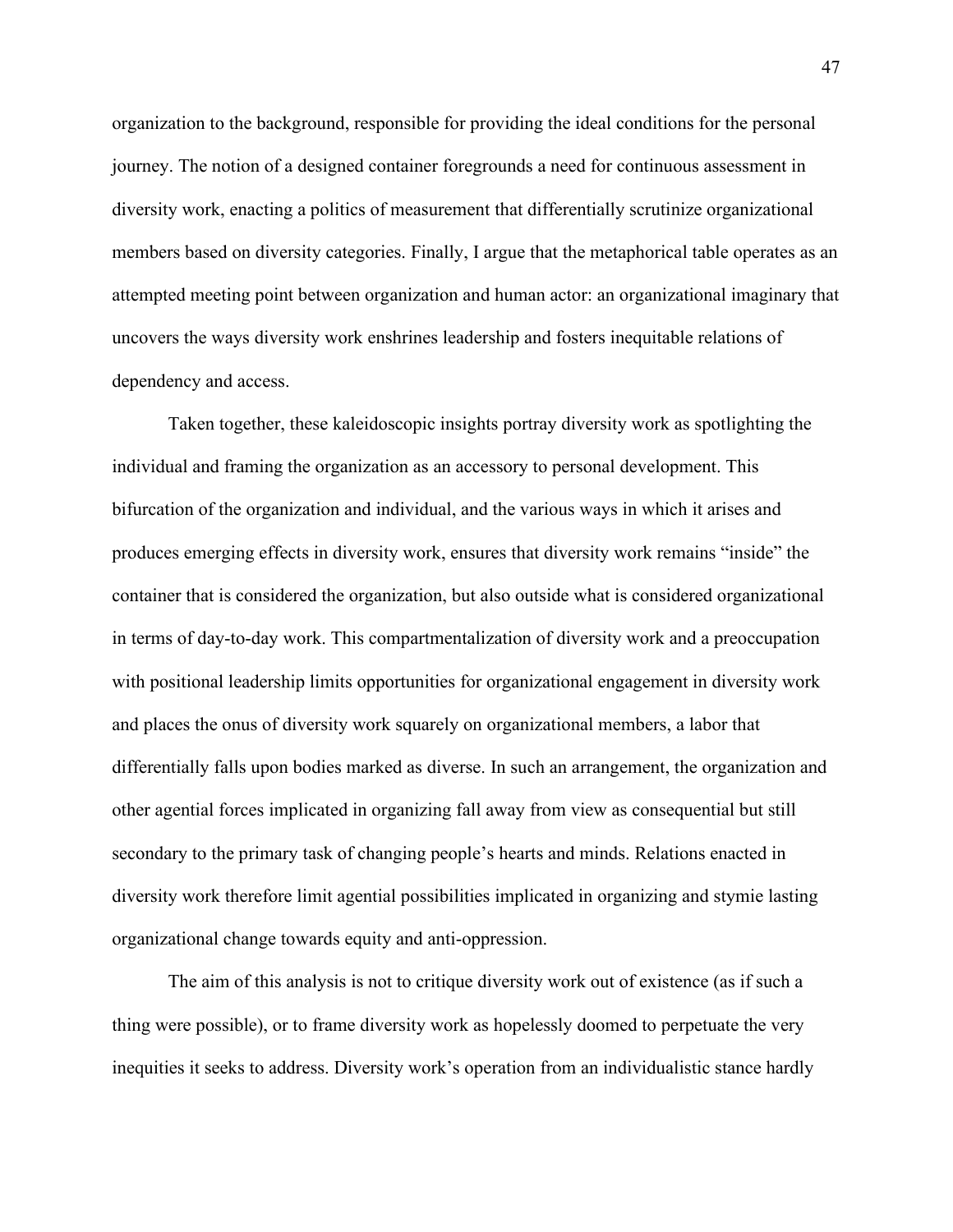makes the practice unique in a world dominated by capitalism and modernism, where western epistemological and ontological logics foreground the human subject while also situating that subject under "the supremacy of the Organization" (Mignolo, 2007, p. 505). As Ibarra-Colado (2006) argues, such logics operate as often unchallenged organizational norms, and enact their own disciplinary politics: "we forget too easily that the operation of organizing and governing, their rules and instrumentation, has serious practical consequences. They are disciplinary mechanisms producing certain effects that promote specific forms of social distribution" (p. 473). The following analysis reveals that diversity work must more consciously name and address such normative individualizing logics, in order to expand notions of agency and better strive for an equitable and anti-oppressive politics. Diversity work can, and must, be otherwise.

### **On the Journey: Trainings and the Personalization of Diversity Work**

Following traces of the metaphorical journey and training practices reveals how diversity work separates humans from nonhuman actors, ultimately spotlighting organizational members as the main event. This ontological bifurcation produces diversity work as an individual, personalized, and often internal endeavor, the implications of which spill out into a range of emergent effects and additional divisions in organizing. In particular, a personalization of diversity work 1) helps to produce a bifurcation of work, wherein diversity work is compartmentalized and set apart from other organizational activities, and 2) shapes expertise in ways that adhere to the embodiment of identities understood as "diverse," contributing to a bifurcation of expertise that separates embodied expertise from organizational expertise. Such divisions in work and expertise help to ensure that embodied diversity remains largely segmented and siloed from other organizing activities, and that organizational inequities based on identity persist in organizing.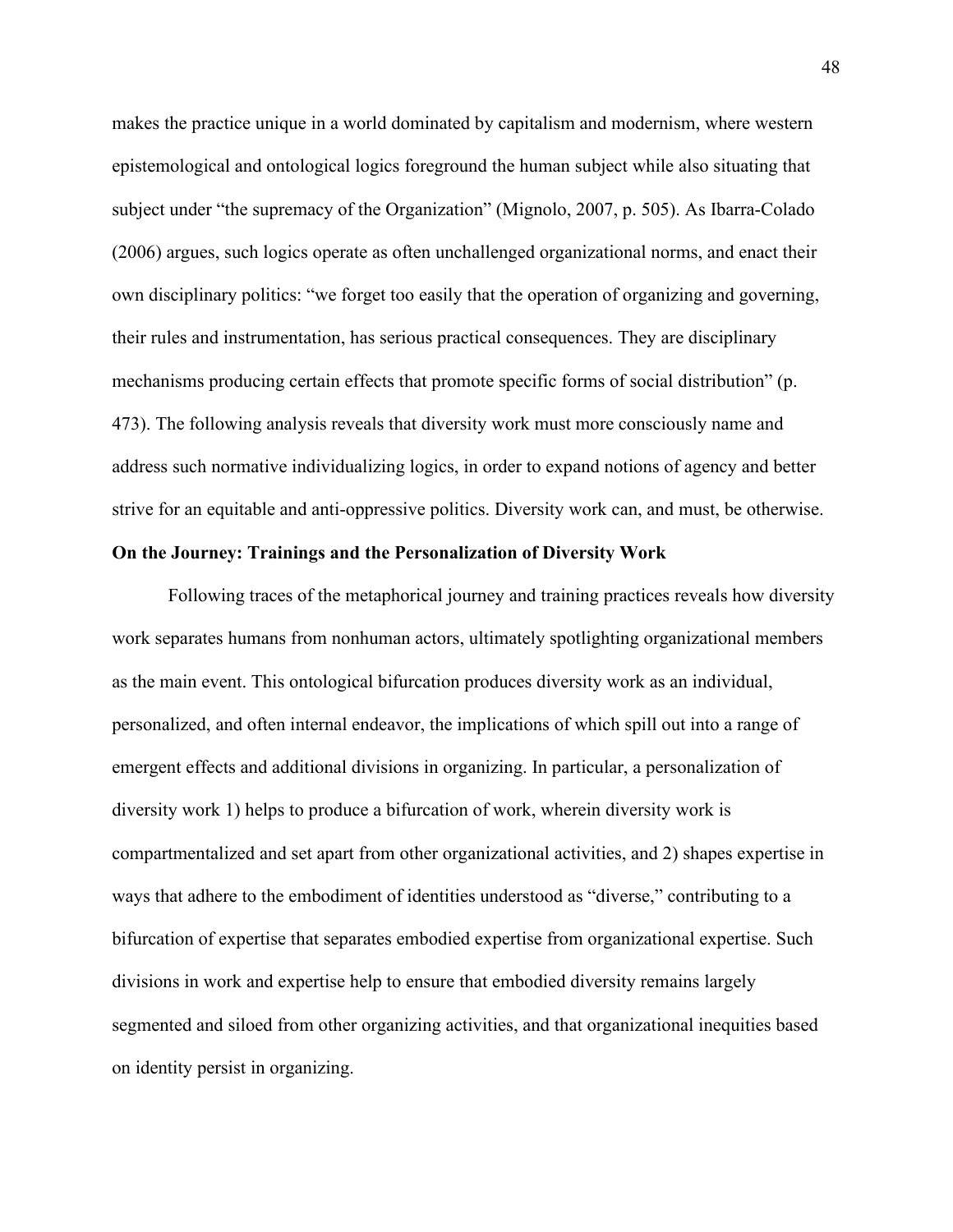The journey appears as a conceptual reference point for making sense of diversity work, one that instills consequential "figure-ground relationships" in organizing (Putnam & Boys, 2006, p. 542). In my interview with Marilyn, a senior program manager for inclusion recruiting at a large multinational company, she draws upon notions of a journey in talking about the best parts of diversity work:

**Sean:** From your perspective, what's the best part of DEI work? **Marilyn:** It's watching the change happen, right? It's watching people hit different levels in their journey and say, I get it now, like I actually get it...it's those light bulb moments of authentic buy-in that I find most rewarding because when people get it, like, really get it, then the work, you know, the work is advancing. (I6-9)

Marilyn's portrayal of diversity work evokes the journey as a developmental process, one that instigates personal change in an upward trajectory. In this portrayal, diversity work itself, invoked as "the work," advances through individual human achievements along this journey, and requires "authentic buy-in." By zeroing in on individual advancement along an evolutionary path, the journey helps to reveal how diversity work foregrounds human actors, producing an ontological bifurcation that separates humans from nonhuman actors in organizing. The foregrounding of human actors relegates nonhuman entities to the background, and ensures human actors remain the primary locus of concern. The journey therefore illuminates a mode of diversity work that is individual, personal, and ultimately a story of human development.

Diversity training alights around the metaphorical journey as a practice that operates from and furthers an individualizing logic in diversity work. As one multinational consulting firm specializing in diversity work notes in a 2018 publication, trainings are a ubiquitous hallmark of organizational engagement in diversity work: "Training is the most popular solution to increase workforce diversity. Research shows that nearly one-half of the midsize companies in the United States mandate diversity training, as do nearly all the Fortune 500" (D18-9). As a common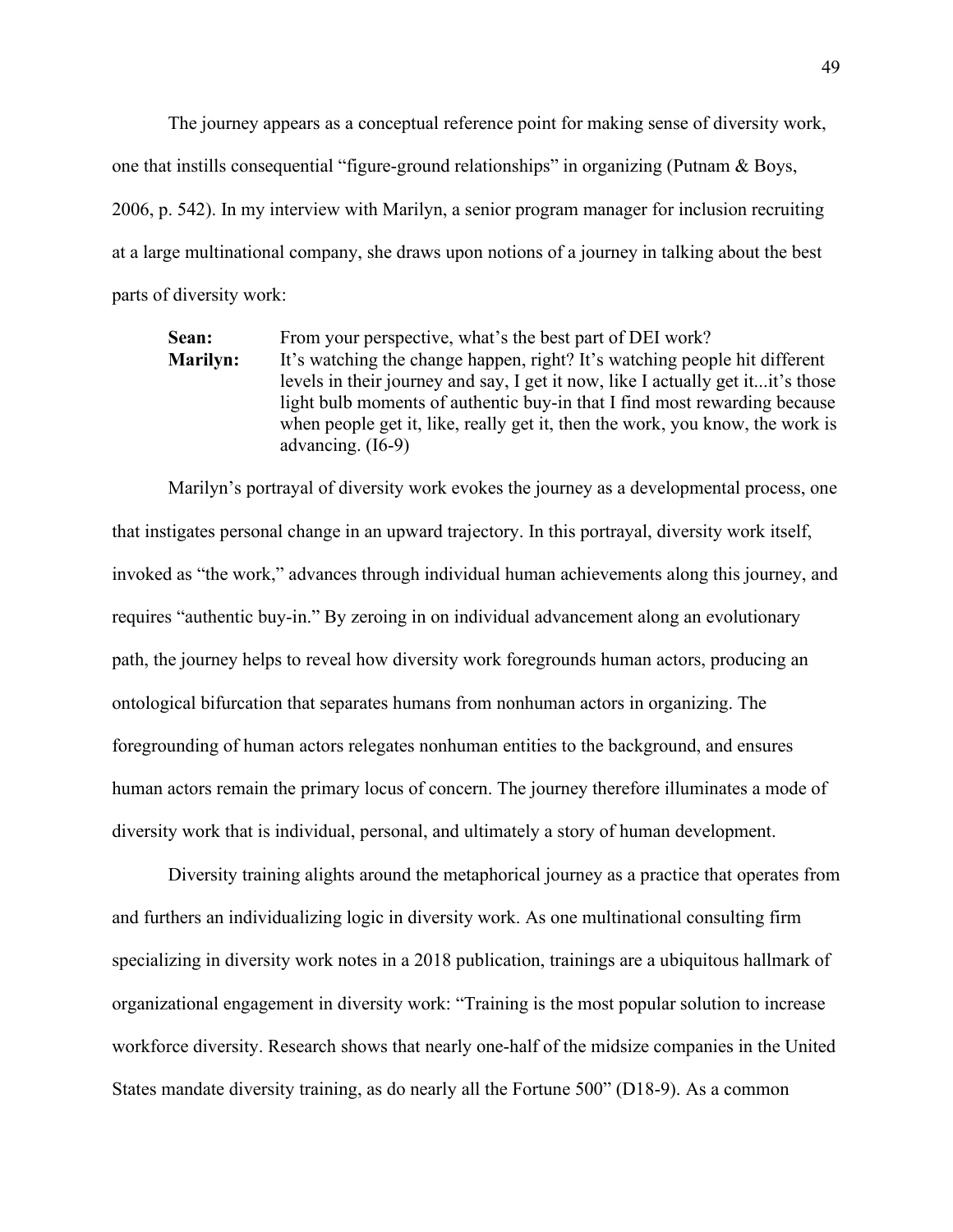practice in diversity work, trainings often contribute to initiating, continuing, and benchmarking progress along an individual's personal journey in diversity work.

### *Trainings and Personalizing Diversity Work*

Diversity work trainings are themselves made up of a variety of activities that can serve to further the figure-ground relationships illuminated by the metaphor of the journey, wherein an ontological bifurcation frames diversity work as a human and personal endeavor. For example, during a business's internal staff training, the facilitator began with an "icebreaker" activity that asked people to stand up, move around the room, find a partner, and discuss questions that included "What is a value that you got from someone growing up?" and "What is a value that you have had to unlearn" (F3-2). After this activity, the facilitator asked everyone to return to their seats: "[the facilitator] says that she hopes this training is about creating 'a warm container we can pour ourselves into,' and 'a space where we find out who we are'" (F3-2). In setting the tone for the training, this initial activity suggests a journey that is thoroughly individual and personal, wherein training participants reflect on values outside the context of work or organizational activity. The comments that followed the activity, where the facilitator framed the session as "a space where we find out who we are," similarly fashions diversity work as a personal journey of discovery. Note here that the comment directs participants inward (i.e., "Who am I?"), rather than towards other lines of inquiry that might challenge ontological assumptions of the individual and organizations as bounded entities (for example, "What is the thing we come to know as organization, and how does it influence issues of diversity, equity, and inclusion?" or "How do I come to understand myself in relation to ideas about organization and organizing?"). Framing diversity work as an internal, personal endeavor therefore helps to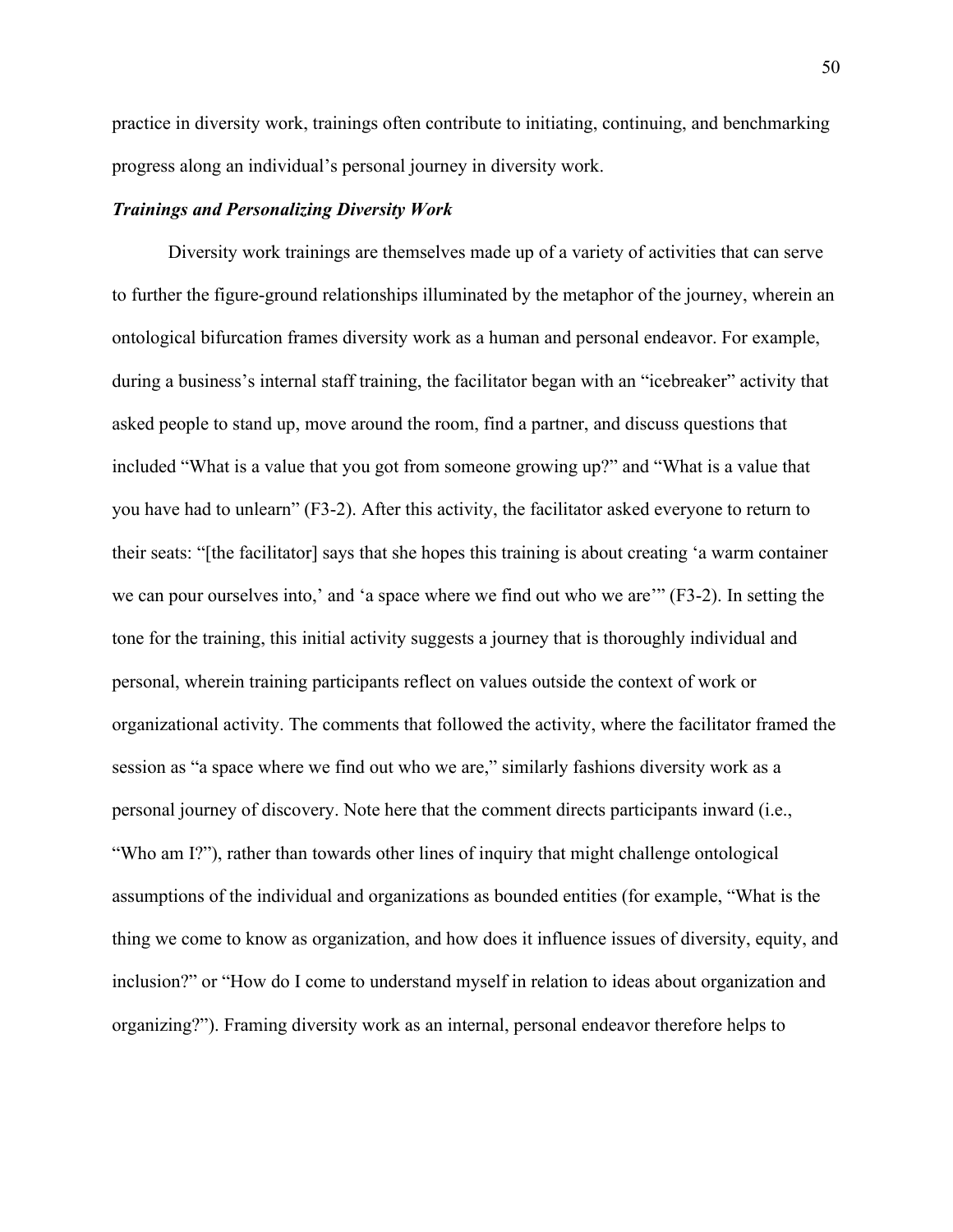obscure other means of engaging in diversity work that take seriously the implications of other actors and other relations that might be perpetuating inequities in organizing.

Autoethnographic reflections of my own diversity work training facilitations also reveal initial training activities as initiating an internal and personal journey. A PowerPoint presentation for a training I conducted was entitled "Start with the Self" (A8), and a handout prompted attendees to reflect on personal experiences that related to the ideas of belonging and inclusion. From the outset, participants are asked to foreground personal values and beliefs as the primary site of inquiry, rather than seeing human actors as enmeshed among a variety of human and nonhuman actors.

The turn inward facilitated by an ontological bifurcation in turn individualizes potential action and change in diversity work. At a diversity and inclusion session at a large higher education institution, a worksheet with the header "Personalizing the [Diversity, Inclusion, and Academic Excellence] Plan" tells participants:

There are three overarching goals that define the recommendations within the [Diversity, Inclusion, and Academic Excellence] Plan. In this session, you are invited to map out how you connect to the three goals in specific, actionable language. We encourage you to approach this work with a growth mindset: stay open, positive, and interested in new ideas. (D8)

Alongside the three goals, the worksheet prompts participants to answer the following questions: "What do I personally know? What do I need to know? What is currently happening in my unit/dept.? What can I make happen?" (D8). The handout explicitly evokes notions of personalizing diversity work, and primes participants for a journey of individual development by encouraging a "growth mindset." This growth, and a personal journey inward, translates to an individualized notion of, and responsibility for, action and change, where the worksheet calls organizational members to reflect specifically upon the question "What can I make happen?"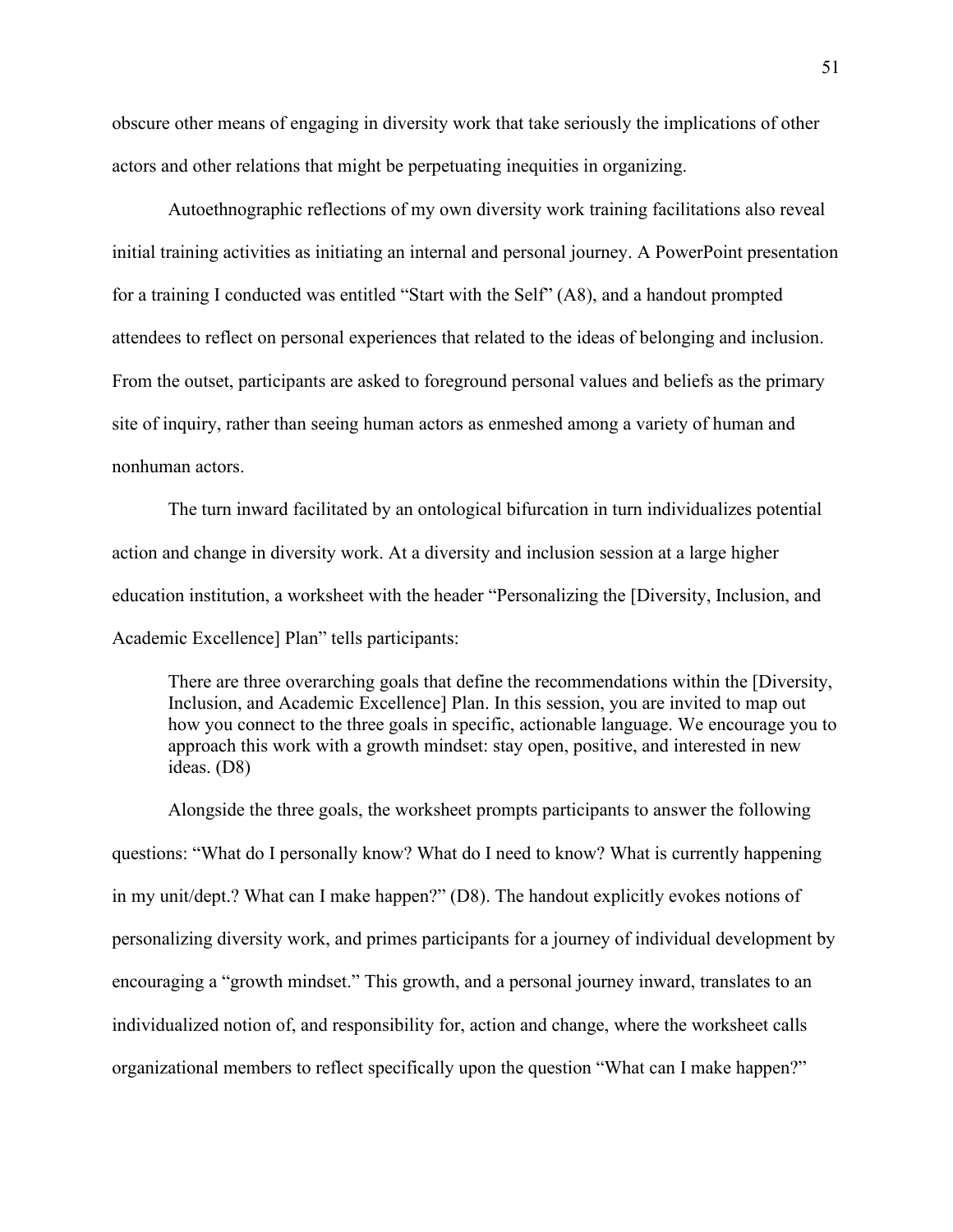Evaluations or feedback forms that come at the end of a training also evince diversity work's focus on individualized action. During field observations of a diversity and inclusion training session in a higher education setting, a feedback form included the following two questions that asked for a numerical response on a scale from one to five: "This session gave me skills or ideas to take action to further diversity and inclusion" and "This session was valuable to me and the work I do" (F6-13). The feedback form also included a short answer question: "What have you been inspired to address now that you have attended this session?" (F6-13). These questions encourage participants to evaluate the training based on its ability to convey skills that are of personal value and use in individually advancing diversity work, and to inspire action in attendees. Feedback forms here set the terms by which training practices can be evaluated, foreclosing sensemaking of diversity work that might extend beyond that of the personal journey of human development. Organizational members are ultimately framed as the principal means to "further diversity and inclusion," and feedback forms, alongside other training practices, hold them accountable to this role while minimizing the importance of other organizational dynamics.

The examples above provide a fuller picture of the texture of diversity work trainings vis a vis practice: the way facilitators, handouts, bodies, feedback forms, and PowerPoint slides, among many other dynamic actors, initiate participants into undertaking a personal journey of the mind and heart. Acknowledging this varied cast of actors, many of them nonhuman, reveals diversity work and organizing writ large to be a more complex, relational endeavor, even as such practices obscure their constitutive force by ontologically separating and spotlighting the human actor. Framing diversity work as a personal journey, with attendant activities that operate from the individual as the locus of concern, therefore hinders an interrogation of practices, dynamics, and entities outside of the individual and personal growth. Instead, a personalization of diversity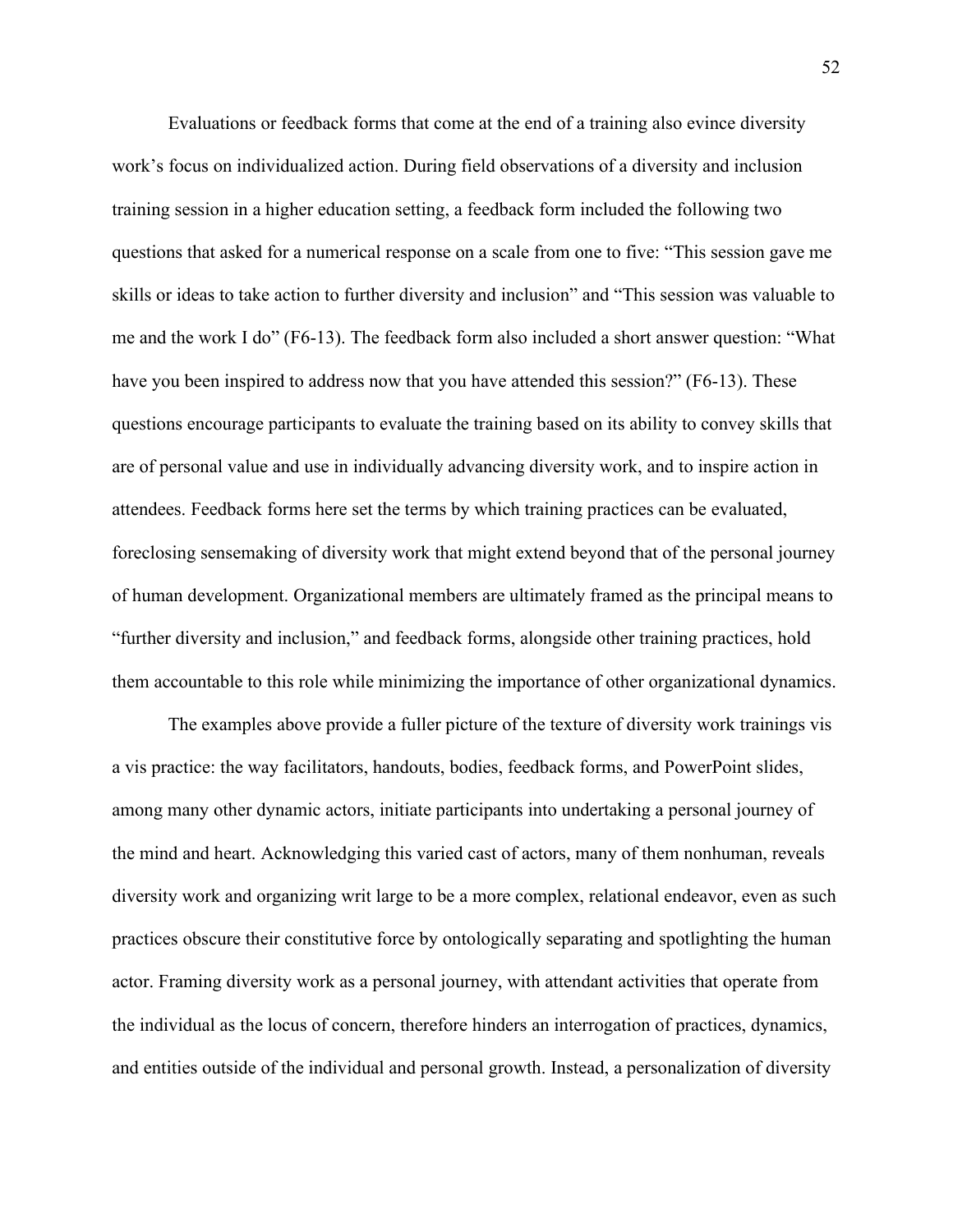work animates relations of authenticity and accountability that can further silo diversity work as separate from other organizational activities.

#### *Staying Authentic, Accountable, and Isolated*

The ontological bifurcation of the human actor from nonhuman actors facilitated by the metaphorical journey and training practices contributes to a formation of diversity work that is fixated on authenticity, personal motivation, and accountability. Such relations lead to an additional division: the compartmentalization of diversity work as separate from other organizational activities.

Diversity work participants and practitioners often cited authenticity in relation to engagement in diversity work. As CSC, a volunteer member of an organizational diversity, inclusion, and equity committee, noted: "if you are going to really do this work authentically, then that's because you have done this work internally. And that for me kind of like elevates you to different levels" (I4-7). Such notions of authenticity spring from a personalization of diversity work that the metaphorical journey and trainings help to instantiate. In field notes taken at one company that recently underwent a day-long training with their staff, the organization's diversity and inclusion committee discussed how some members of the staff seemed to be resistant to what the training facilitators covered. In response to this, the committee discussed having followup conversations where staff members could share testimonials about their own personal investment in diversity work, or their "why" statement: "people who want to lead it can say their 'why' statement and sit in on an open session that they oversee...this would be a way to engage other people" (F1-9). This statement prompts committee members to begin sharing their "why" statements in the meeting with one another, as preparation for the training debrief conversations. One member volunteers: "mine is social justice, it is what it is" (F1-9). The committee head,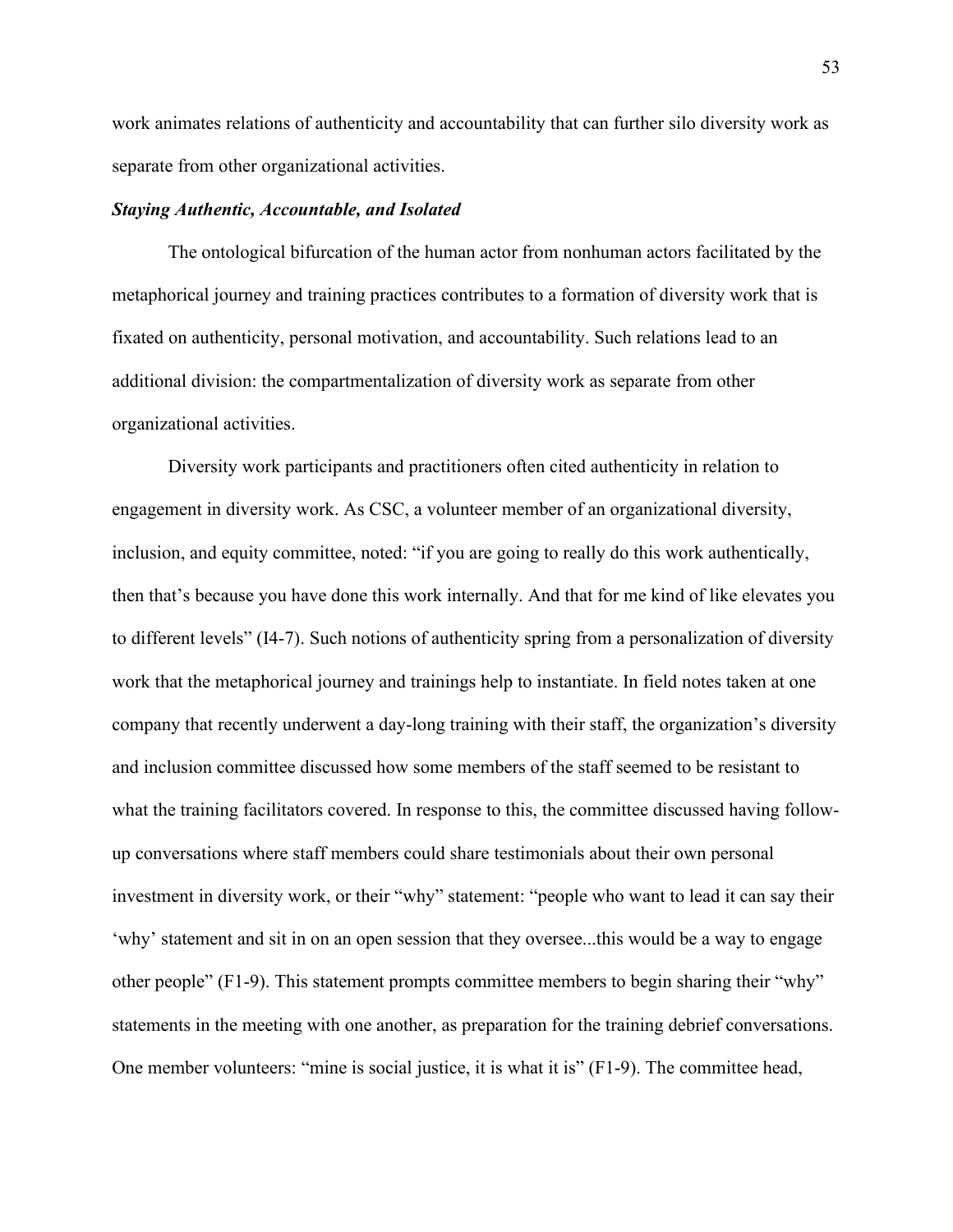pointing to another member of the group, suggests another example for a "why" statement: "you don't have to say this, but maybe yours is your personal growth in this." Afterward, she notes: "I'm looking to grapple with my own racist behavior, I'm in it for my own education, and I'm going through my own work in this process" (F1-9).

These "why" statements, in this case a reaction to perceived resistance to diversity work in a training setting, reveal how authenticity becomes a kind of currency in diversity work, proof that an individual is truly "on the path" and personally believes in what diversity work is trying to accomplish. Further, stumbling blocks or obstacles encountered in diversity work are often understood within the confines of the personal journey as a sensemaking device: if diversity work is *not* advancing, it must be because of personal problems like moral deficiency, resistance, or inauthentic engagement.

Diversity work fashioned along a personal journey therefore becomes about authenticity, a question of earnest personal investment and internal engagement, that detracts from seeing how organizing itself might be implicated in inhibiting diversity work. This personalization and internalization prompted by authenticity serves to compartmentalize diversity work among other organizational activities. Queen, the head of a governmental department that has spearheaded diversity and inclusion efforts, notes how the personal element of diversity work makes it unique and different from other aspects of work:

...there is the personal energy that goes into [diversity work]. I mean, this is very difficult work. And, and you're, you know, there are many things in terms of your professional job that- when people say it is not personal choice; not personal if you're working and talking about a budget or, you know, talking about a program, maybe. But I think this is always personal. So I think it's the personal energy that it requires and the fact that you, by the nature of the work, you are always vulnerable. (I8-8)

Queen indicates that the journey of diversity work, which implicates authenticity, involves personal and emotional investment in ways that other organizational activities such as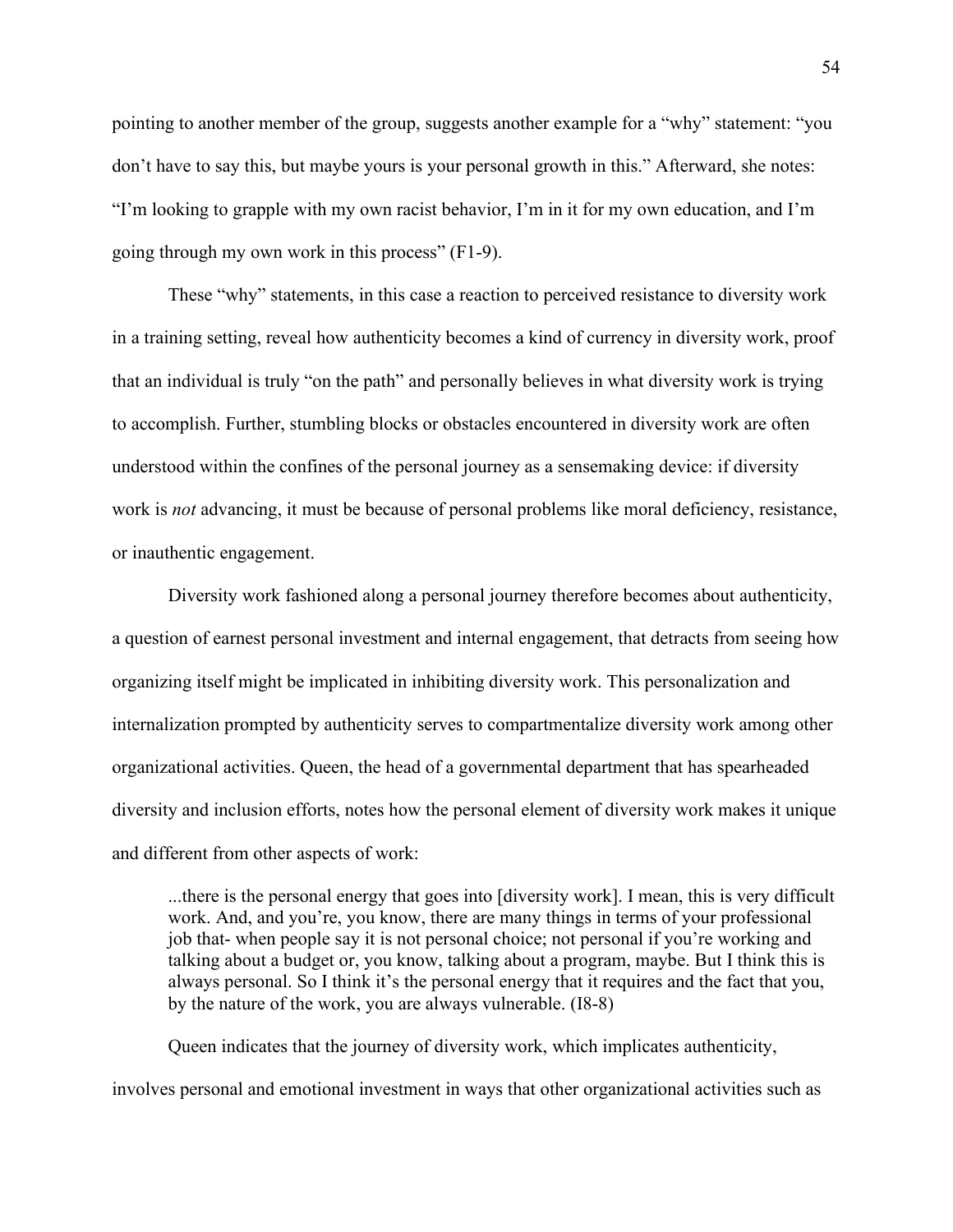budgeting and programming do not. The personal realm of the journey estranges diversity work from day-to-day organizational activity, and reinforces the notion that other organizational activities are normatively impersonal, rendering authenticity irrelevant and unnecessary in those settings. The practice of bringing in outside consultants to conduct trainings and engage in diversity work can inadvertently further silo diversity work as emotional, personal, and therefore outside of what is considered organizational activity. During field observations of a panel event for nonprofit organizations entitled "Equity, Diversity, and Inclusion (EDI) 101," one panelist discusses the vulnerability required of diversity work alongside a need for consulting: "consultants and trainers are valuable, and in most cases necessary for EDI work" (F8-5). Diversity training, often undertaken by an outside consultant, serves as a means to prompt and shepherd members along a personal journey while also preserving a veneer of professional decorum elsewhere in the organization. The contrast of diversity work as personal, authentic, and emotional against other organizational activities cast as objective and professional contributes to a bifurcation of work, separating diversity work from day-to-day organizational activity.

Within a framework of authenticity, diversity work holds organizational members accountable for their own internal development and growth. Specific skills covered in diversity trainings become new accountability measures for participants: as one institution's diversity and inclusion strategic plan states, "The ultimate aim is to provide the knowledge, skills, and abilities that result in personal accountability and empowerment" (D13-29). As a site of accountability, trainings prompt participants to learn and then make use of particular tools and skills, further atomizing diversity work to the level of individual capacities. One diversity training targeted specifically towards organizational leaders focused on the development of six traits that would foster inclusiveness: commitment, courage, cognizance of bias, curiosity, cultural intelligence,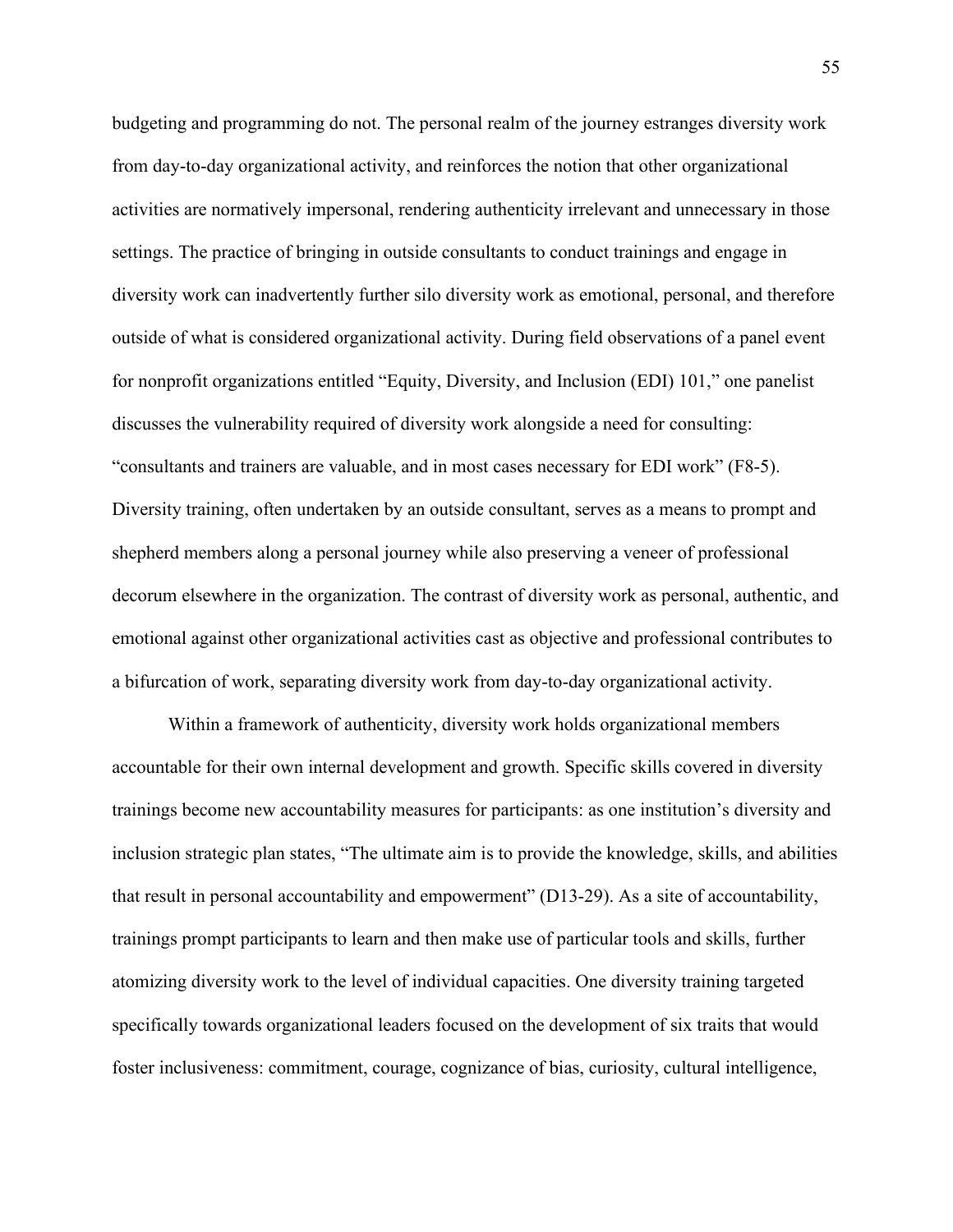and collaboration. In discussing the trait of courage, "the facilitator highlights the words bravery and humility, and says that courageous leaders hold themselves and others accountable. She then asks participants: 'why does D&I matter to you?'" (F7-6&7). The reference to accountability here, associated with bravery and humility, begs the question: accountable to whom, or what? The appeal for a "personal why" in relation to diversity work suggests that organizational members must stay accountable to diversity work itself, as an individualized activity divorced from organizational practice. The separation of diversity work from other organizational activities prevents questions of accountability that take into account organizing practices and nonhuman actors as enmeshed with individuals (e.g., "How do interactions and practices that I am a part of shape how, when, and to what degree diversity work matters here?").

In the context of this inclusive leadership training, an individualized accountability carried through to a wrap-up activity involving creating a personal action plan. The accompanying activity worksheet, entitled "Inclusive Leadership Action Plan," asks attendees which of the six leadership traits they would like to further develop, alongside the following questions: "1) How will you cultivate your selected trait(s)? 2) What resources (e.g., data, funding, professional development) will you need? 3) How will you track and evaluate your progress? What is your timeline?" (D22). Here, engagement in diversity work amounts to the application of personal skills and traits, and the handout asks attendees to reflect on how they will personally plan, implement, track, and evaluate their individual progress integrating such skills into their work. The worksheet questions imply that accountability to diversity work begins and ends with the individual on their path of the personal journey, reinforcing the bifurcation of work that silos diversity work in organizing.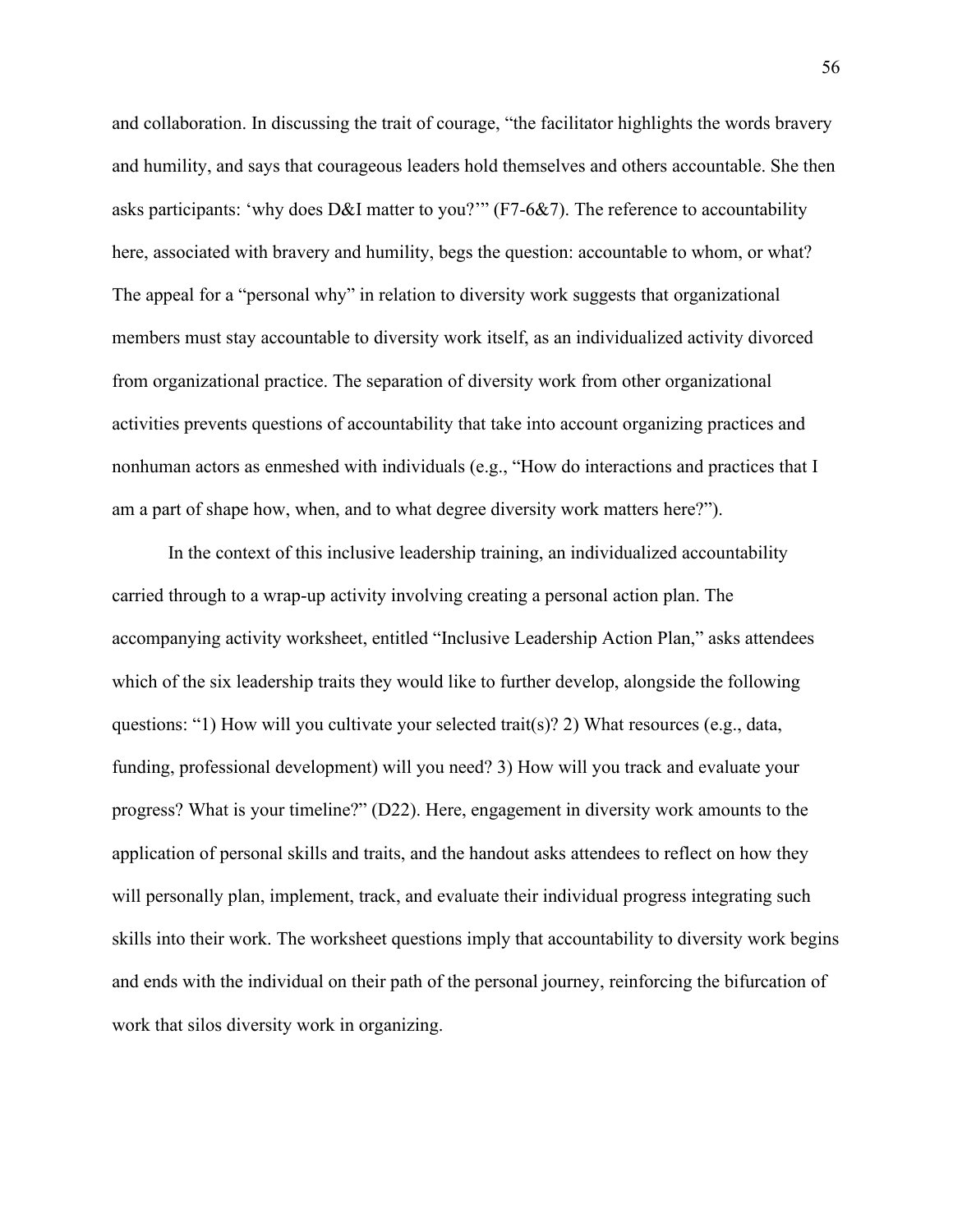Nonhuman actors are certainly referenced in trainings, though viewing them through the lens of the metaphorical journey as a sensemaking device positions them as secondary and inert, reinforcing the ontological bifurcation. While the worksheet questions above evoke data, funding, and additional trainings, the ontological primacy of the human subject converts these nonhuman actors into stable, apolitical tools and accessories that aid personal development. As Ashcraft (2019) notes, "dualisms endemic to Western thinking, such as human-nonhuman and subject-object, are preserved. People act, whereas stuff does not; things are inert material, opportunity and constraint to be manipulated by humans" (p. 108). In this manner, diversity trainings and a varied array of nonhuman actors assist in prompting authentic and accountable behavior among human participants, while at the same time obscuring their influence by reinforcing the centrality of the human actor. Following the rationale of a personal journey, where authentic belief is paramount, the onus of diversity work is not on the dynamic relations of organizing in practice, but rather sits squarely with the individual. Trainings and the metaphorical journey therefore reveal how an ontological separation of human and nonhuman actors arises and persists, in turn contributing to a bifurcation of diversity work from other organizational work.

## *Expertise as Embodied Diversity and Differential Labor*

The coupled bifurcations of human/nonhuman and diversity work/organizational work help to construct notions of expertise that differentially distribute labor among organizational members, inside and outside of training contexts. Expertise within the metaphorical journey adheres to organizational members who embody identities coded as diverse, contributing to tokenization and additional labor required of people with marginalized identities.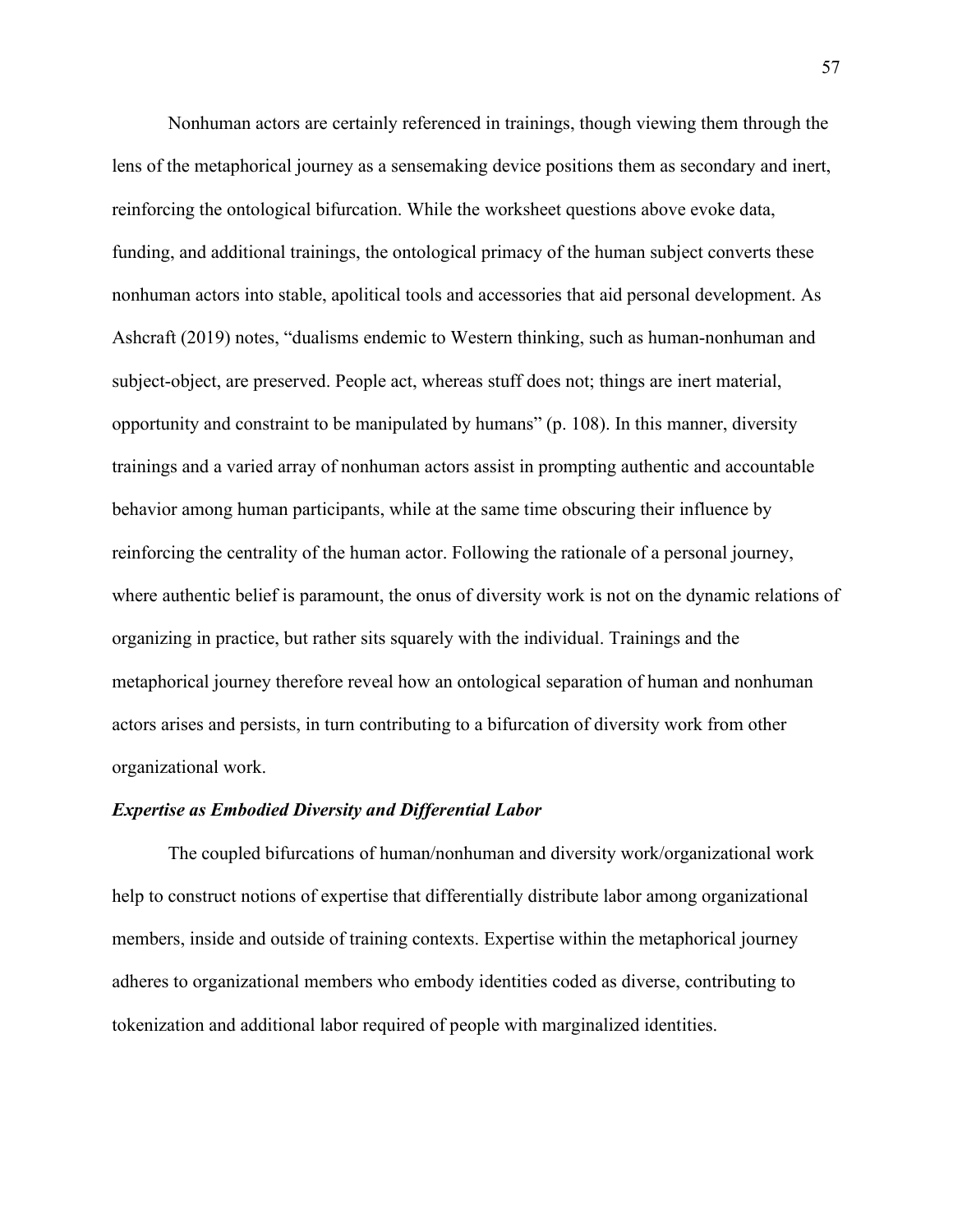Diversity work often calls upon individuals who recognizably embody diversity. In an interview with an equity program manager at a large government institution, Paco notes how training settings become spaces that spotlight people with marginalized identities, and particularly people of color:

Sometimes I think in diversity work that we can harm people of color by looking at them and tokenizing them...because it's like, you know, you'll be doing your training, you'll be talking about somebody, or you're talking about a group. And there's the one person in the room who fits into that group. And everybody's looking at them to see their reaction or coming to them and asking them for kind of help and guidance. And it's like we have to stop relying on those who are negatively impacted to help do the teaching...So I think the marginalized groups who often are most impacted are the ones who can also be harmed. (I7-9&10)

Paco reveals that training spaces, particularly those in predominantly white organizations, further spotlight the embodied expertise of individuals understood to be diverse. To be sure, people with marginalized identities have a more complete view of the world as a result of needing to understand both their own experiences in addition to the experiences of dominant groups, as standpoint theory importantly reveals (Harris, 2017). However, the notion of diversity work as a personal journey elevates such embodied expertise as providing a means of "knowing" the Other's journey for the benefit of one's own, rather than prompting reflection on how all people are implicated in creating inequitable social orders together with nonhuman actors via practice. As Paco notes, the foregrounding of the personal journeys of marginalized people results in additional labor for such individuals, upon whom privileged participants rely for "help and guidance," and to "help do the training" itself.

This added labor takes place both within and outside the bounds of a training space. During field notes of a diversity and inclusion committee that was debriefing an all-staff racial equity training that had happened the week prior, one African American staff member discusses his reticence to lead a training debrief conversation because of his identity: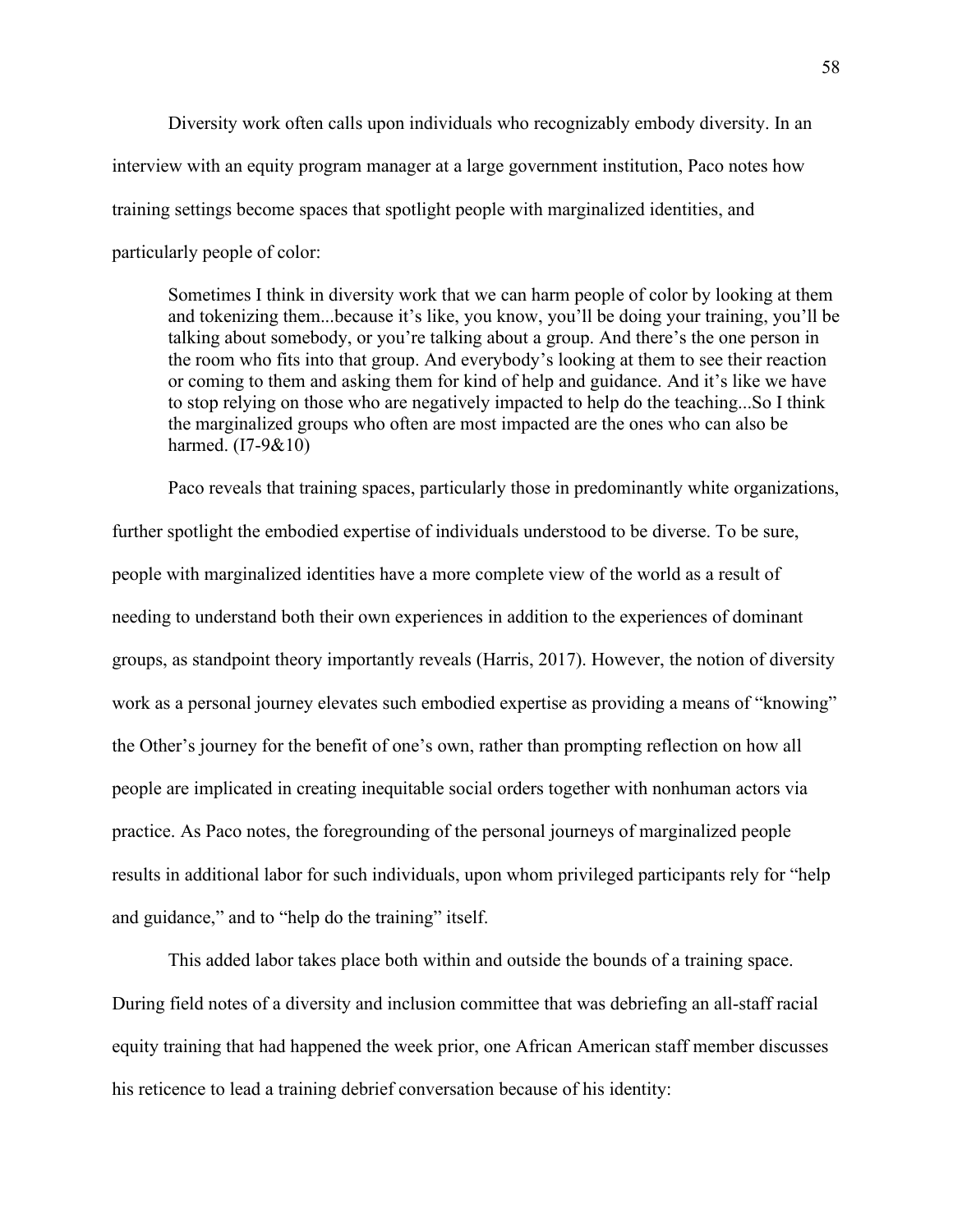He said that, as an African American, "I walked in today feeling different than when I walked in Friday [for the training]." He says that he doesn't want to lead a discussion group debriefing the training because he doesn't want people to come to the group just to see what he feels about it because he's African American. (F1-9)

This staff member's reflections reveal how embodied expertise becomes a prized commodity in diversity work that spotlights marginalized individuals in settings like diversity trainings. Rather than attending a debrief session to reflect on the racial equity training's implications for themselves and their work, privileged staff members can remain relatively disengaged voyeurs. Bruce, a director of diversity, equity, and inclusion at a large education institution, reflects on how his African American identity shapes his experience engaging in diversity work in the organization:

I do suffer from imposter syndrome. I do suffer from stereotype threat because I'm the Black man in DEI. So the first thing I had to do was the token thought, that people might think I'm a token. So that's the first thing I overcome with that...It's not that people called me that or treated me that way. I wanted to make it clear that I was not because I knew that perception would be there. (I1-11)

Bruce mentions the notion of stereotype threat, a concept that addresses the additional stress and cognitive effort required of people who are concerned about confirming a widely held stereotype about one or more of their social identities (Steele, 2010). Not only are people with marginalized identities called upon disproportionately to engage in diversity work, such tokenization prompts additional attention and scrutiny from the organization and organizational members, in training settings and beyond.

An individualization of diversity work helps facilitate notions of embodied expertise that not only harm marginalized community members, as Bruce indicates, but also distract from an interrogation of how privileged identities are implicated in diversity work. Disproportionate attention towards organizational members with marginalized identities in trainings diverts attention away from how all participants, alongside nonhuman actors, contribute to particular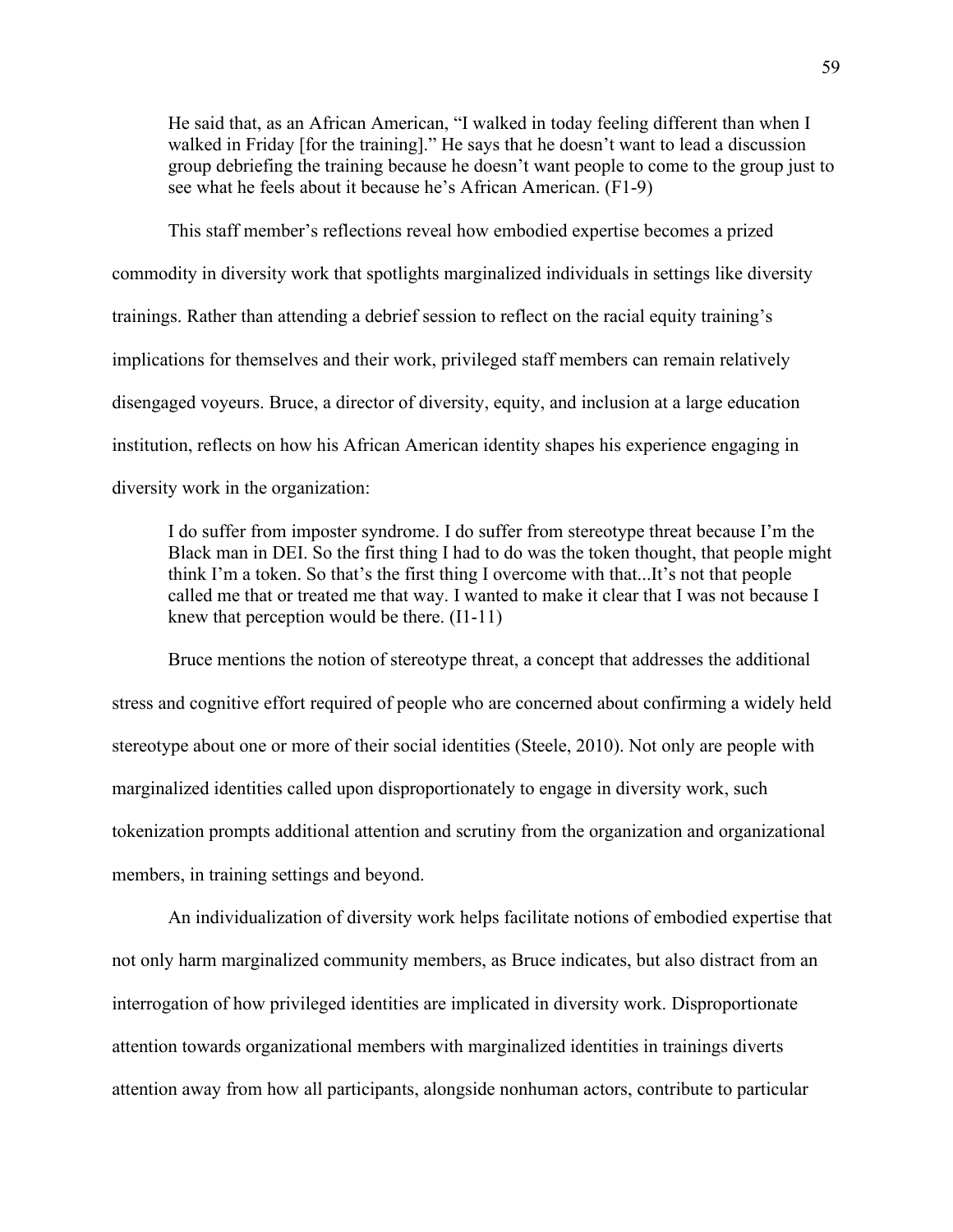inequitable social relations in organizing. This dynamic of both foregrounding bodies marked as diverse and obscuring privileged identities helps perpetuate the kinds of inequities that diversity work seeks to address. While embodied expertise requires additional labor for people with minoritized identities, those with privileged identities in the organization remain *outside* of expertise, and therefore more easily exempt from the attendant responsibilities and labor associated with expertise in diversity work.

In this manner, the metaphorical journey of diversity work and the associated practices of diversity trainings not only help to separate the individual and diversity work from organizing, but also reinforce whiteness, among other normative identities. Embodied expertise can effectively extract people with marginalized identities from the journey of diversity work, suddenly converted from wayfarer to guide. To be "on the journey" of diversity work is itself a kind of privilege, one that requires less in the way of knowledge, responsibility, and action. The journey as it arises in diversity work therefore helps enact a differential accountability, doling out responsibilities across organizational bodies via marginalized and privileged identities.

This differential accountability extends well beyond the context of diversity trainings. In my interview with CSC, a Latinx volunteer committee member for an organizational diversity, inclusion, and equity committee, she notes how members of the organization approach her to do additional work as someone who is perceived to have more expertise:

...there is this [diversity, inclusion, and equity committee] who is supposed to be advising and just doing the coaching. And then others doing the work. Like, I don't have to put together a communication. I can read a communication that you write and tell you you're forgetting about this or about that, "as a brown woman, I think this and that." But there is this need for spoon feeding like "oh [CSC] must know, oh let's ask [CSC]." (I4-23)

Embodied expertise allows dominant groups to disengage from diversity work, while creating more work for marginalized individuals, as is the case for CSC. This differential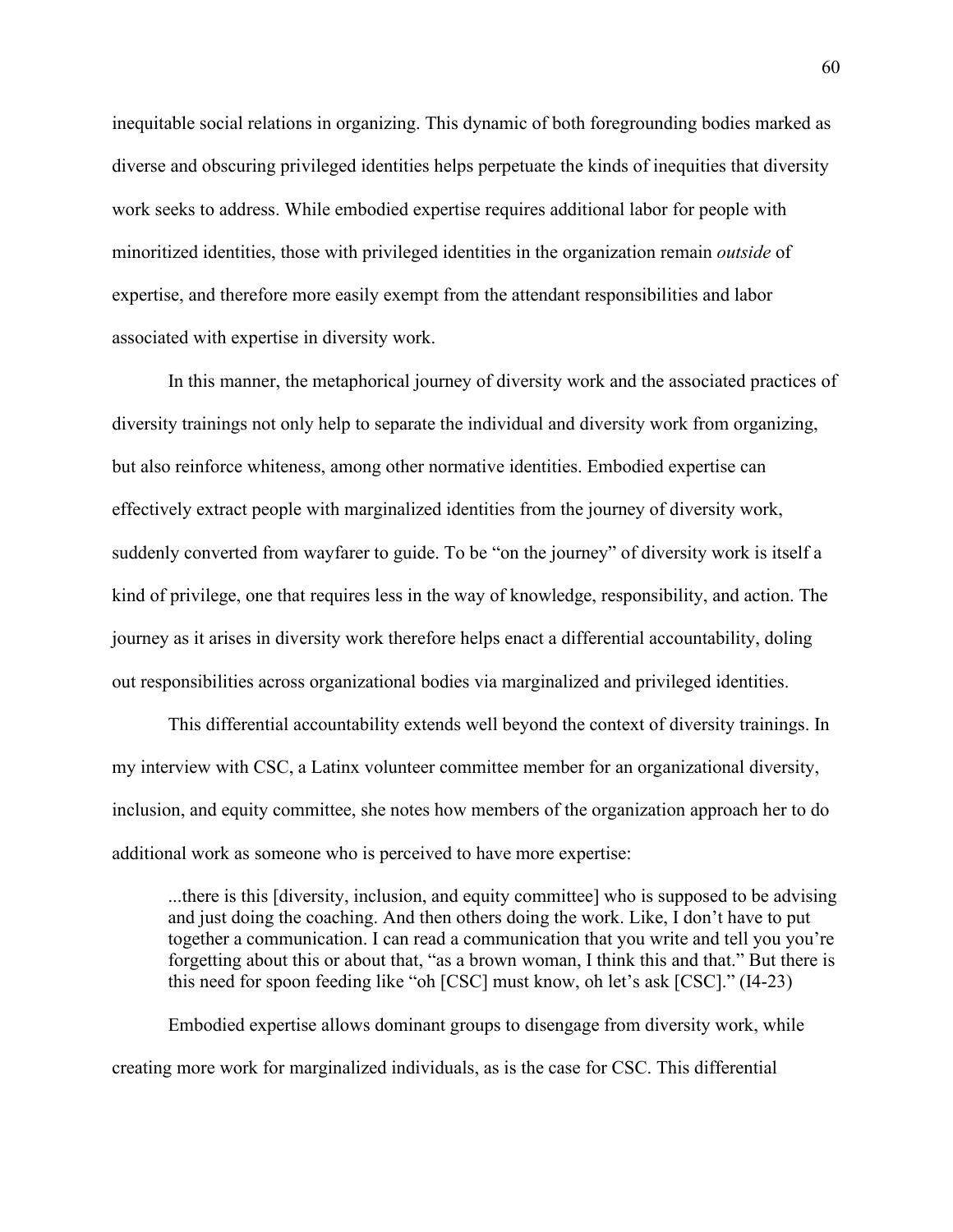accountability and labor helps to ensure that expertise remains embodied in diversity work, with the metaphorical journey undertaken by those with privilege orienting towards a horizon of expertise that is continuously, and advantageously, deferred.

# *The Expertise Silo: A Journey's Dead End*

Ultimately, the adherence of diversity work expertise to marginalized identities, when coupled with a bifurcation of diversity work from organizational work, results in a separation and siloing of diversity work expertise from other forms of organizational expertise. Such a bifurcation of expertise further marginalizes organizational members coded as diverse in organizing. For CSC, who serves as a volunteer chair of her institution's diversity and inclusion committee, this includes struggling to balance work duties, diversity work, and time with her family:

It is another full-time job. And it's not sustainable. There can be a lot of passion and practice and it's not sustainable and it's not right. I mean, that's when a little bit of the hard piece comes and plays because I as a human being I'm volunteering a lot of my personal time with my family, with my son. (I4-21)

Diversity work enacted as a personal journey, and a compartmentalization that arises from it, helps foster a scarcity of time and energy that falls differentially on marginalized individuals. Despite this added labor and responsibility, a compartmentalization of diversity work contributes to a delegitimation of diversity work expertise in other organizational activities. Abby, who helps spearhead her business's inclusion and diversity initiative, indicates that she was asked to lead a diversity training in her organization because of her sexual identity as a lesbian. Abby notes that decisions about new hires on the part of leadership generally come down to a decision between diversity or work-related skills:

I'll just say our leadership team is constantly tripping over words when they talk about like bringing in diverse people. It's always, well, they need to have great skills and they can be diverse. It's like, it's kind of like one or the other. (I2-11)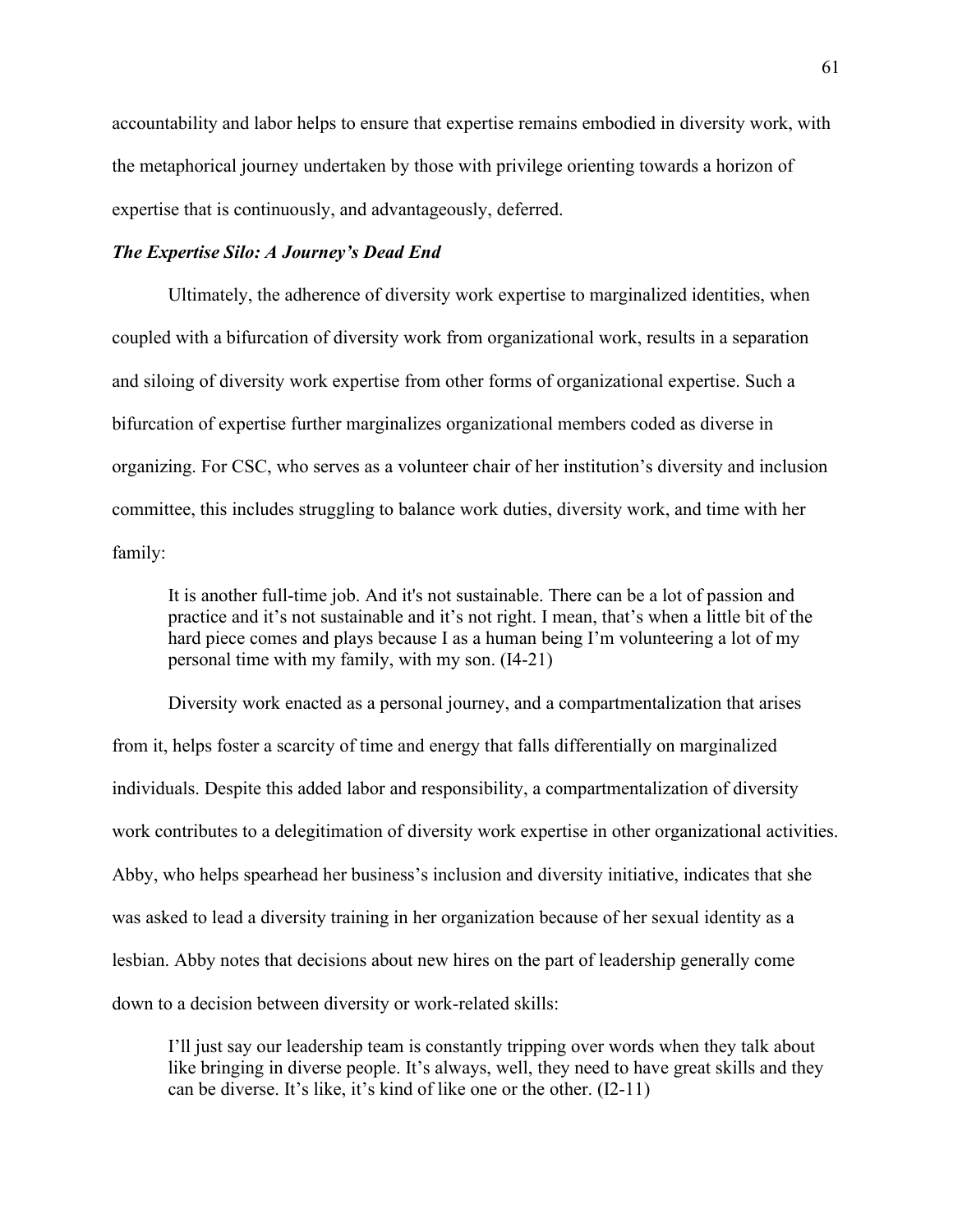Embodied expertise in the form of identities marked as diverse, prized in training sessions and within the personal journey of diversity work, loses its currency outside of such contexts. As a siloed, personal endeavor, diversity work becomes both time intensive and undervalued as a skill set in other organizational activities. Kate, an organizational consultant on issues of diversity and inclusion, notes how dynamics of time and delegitimation punish marginalized people engaged in diversity work:

Unfortunately, what tends to happen more these days is that role can actually have a negative effect on promotion, because it takes time and because time taken away from your normal job and what you were originally hired for is oftentimes sort of lost...I think for better or for worse people who focus on DEI tend to be people from underrepresented groups...I think that that is a positive, but can also be a real negative. Unfortunately...they sort of get a negative ding, specifically sort of women and people of color if they raise their hand to volunteer for this. They actually get negatively dinged on their career advancement, which is too bad. And part of that is because of that lack of taking account for the work.  $(15-5&10)$ 

The metaphorical personal journey and training practices arise as normative practices and means of sensemaking in diversity work that spotlight embodied expertise, in ways that entail differential accountability and labor for people with marginalized identities. At the same time, the bifurcation of diversity work from organizational work fosters temporal scarcity and a delegitimation of diversity work. For people with marginalized identities, the journey of diversity work therefore leads to a dead end. As the personal journey and trainings call upon the labor of particular bodies, they simultaneously foreclose opportunities for diversity work and related expertise to be recognized and valued organizationally. Such an inequitable dynamic relies upon the layers of division that spring from a bifurcation of human and nonhuman actors. Holding the human actors apart as separate, as the metaphorical journey and training practices help to accomplish, maintains a normatively individualized construction of diversity work that contributes to inequitable relationships, even as such work purports to address them.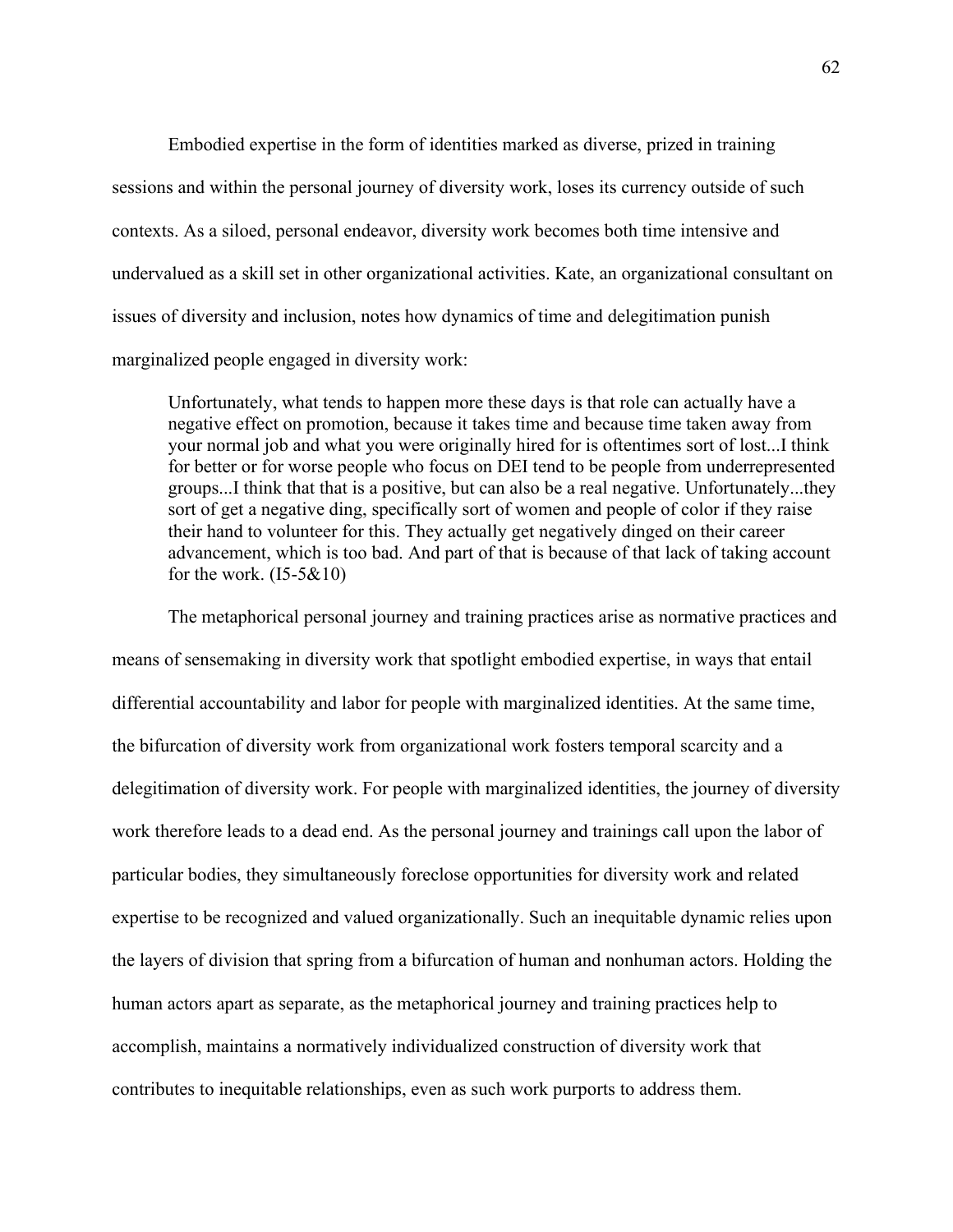#### **Organization as Container: Data Collection and a Politics of Measurement**

An interrogation of the metaphorical journey and training practices, which highlight diversity work as an individual and personalized endeavor, begs the question: where is the *organization* in organizational diversity work? The container metaphor in diversity work aids in tracing the other side of the human/nonhuman bifurcation instantiated in diversity work practices and sensemaking. If diversity work primarily serves to usher organizational members along a personal journey, the organization figures as a container that provides the ideal conditions for such a journey. The container metaphor helps to bring the organization into relief as an entity relegated to the background of diversity work. Positioning the organization as responsible for the conditions or surroundings in which human activity occurs fosters a view of diversity work, and attendant notions of diversity and inclusion, that are fixated on counting and accounting for individual and group behavior. Diversity work as a form of a designed container therefore marshals an approach to diversity and inclusion that is both instrumentalist and bounded, bifurcating the organization from individual activity.

While the particular metaphors vary, evocations of the organization as a container abound in diversity work, appearing under various guises that include climate, ecosystem, environment, culture, and system. As an example, one multinational company's presentation materials frame its efforts around diversity and inclusion as fostering a particular kind of environment:

Objective: To provide an inclusive environment that attracts and retains a values- and purpose-driven workforce; cultivates the intellectual capital of unique skills, backgrounds, and experiences for innovative solutions; and enables all of our people to thrive in their careers. (D17-2)

Whether referencing an environment, culture, or climate, these kinds of statements craft the organization as a container in need of intentional design for the sake of conducting diversity work. The organization is charged with cultivating, enabling, and providing such optimal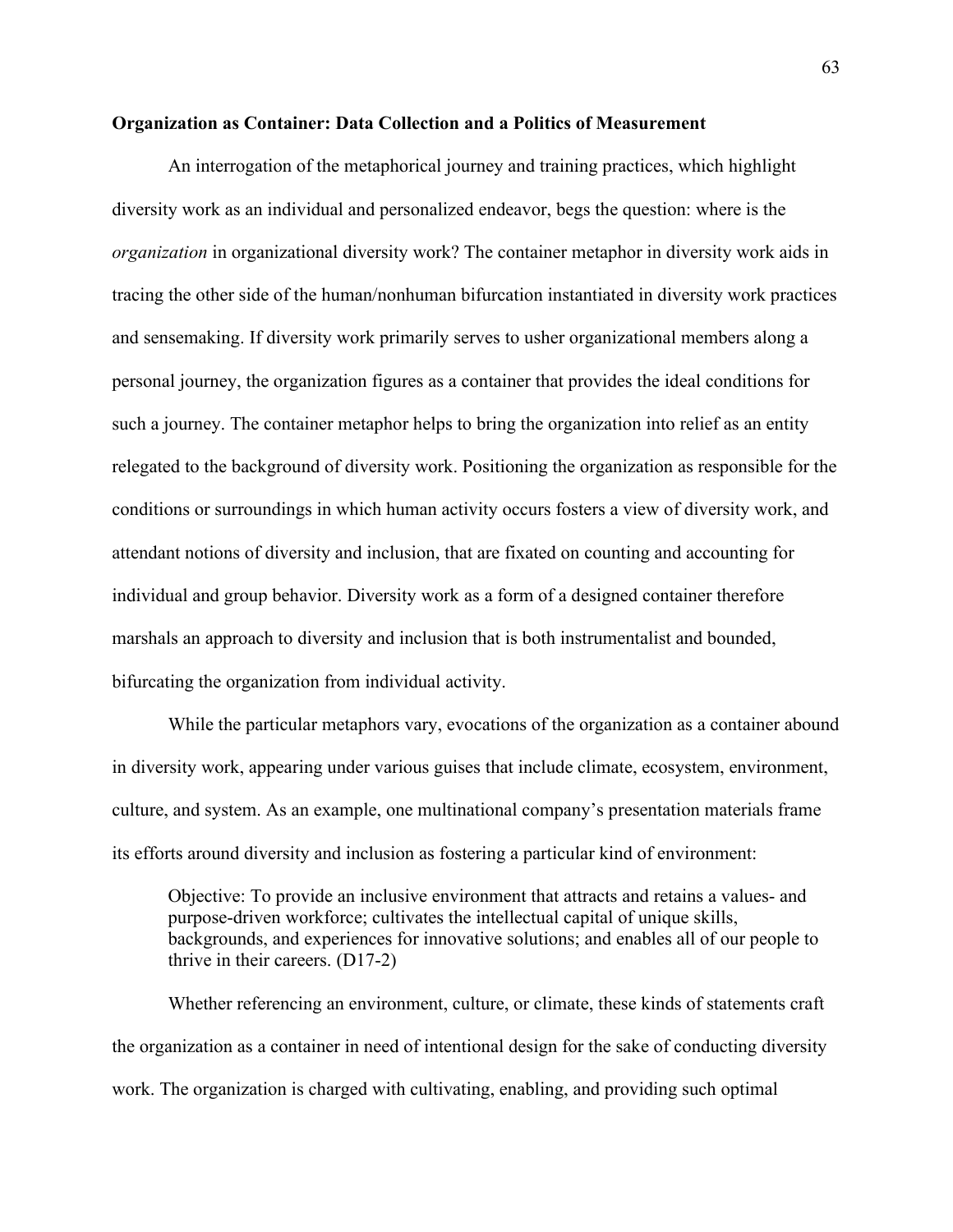conditions, under the implicit understanding that a container spatially demarks the organization as a bounded entity. Yet, as evident in the quote above, the organizational container plays a supporting role to the main event: human actors. Whether attracting and retaining a diverse workforce, making people feel valued and welcomed, or promoting the "intellectual capital" of workers, the container metaphor tasks the organization with providing the right kinds of conditions for organizational members to engage in diversity work.

The container metaphor is a popular and persistent means of conceptualizing organizing that can be found both in organizational activity and organization scholarship. In the field of organizational communication, Ashcraft and others (2009) note that a container metaphor situates the organization as a "bracketed space in which communication occurs" (p. 9). Scholars operating from the container metaphor study organizational activity within the presumed stable confines of the organization, failing to interrogate how, and to what effects, the organization becomes entified: "From this container root metaphor, the ontological status of organization (i.e., what is it?) is rarely questioned" (Ashcraft et al., 2009, p. 9).

Rather than assume that diversity work occurs within an organization that serves as an unproblematic and static backdrop, I shift kaleidoscopic inquiry to how the notion of the organization-as-container arises in diversity work, and what consequences emerge from such a formulation. To do so, I turn to quantitative data collection as a normative practice in diversity work, which often evokes the organization as a container and provides further evidence of the human actor's separation from nonhuman actors in organizing. Foregrounding the organization lends new insights into the consequences of such a bifurcation beyond the human journey. As the methods section to this research project above indicates, data collection is a practice that always carries with it political implications. Just as I endeavored to interrogate my own practices of data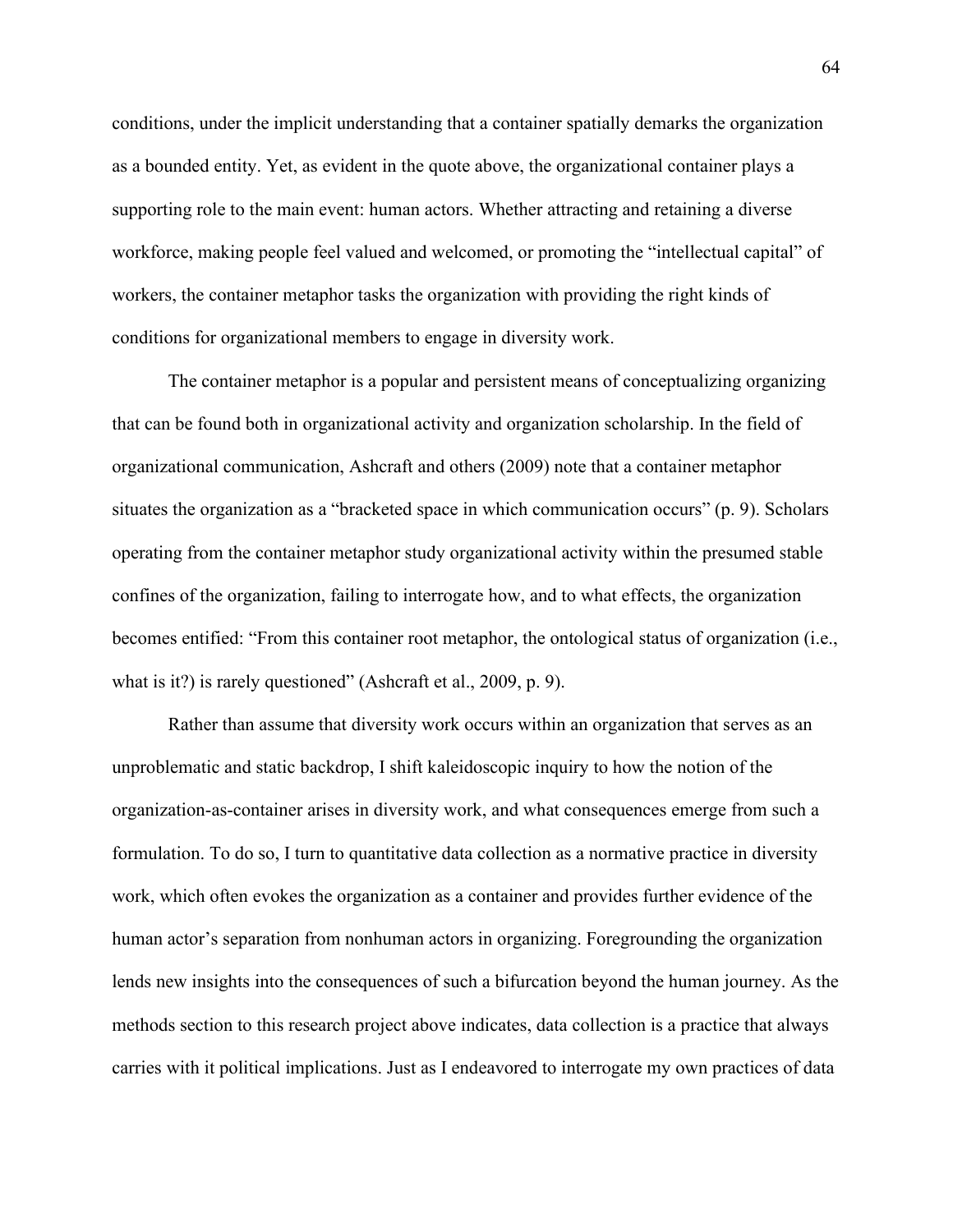collection, I examine data collection practices in diversity work to better understand how the identifying and collecting of data can contribute to inequitable social orders in organizing.

# *Making a Difference with Data Collection: A Politics of Measurement*

Practices of data collection in diversity work tend to operate from a view of the organization as a container or setting charged with providing the optimal conditions for the personal journey of diversity work. Positioning the organization as a contained environment within which human actors operate in turn shapes diversity work along a politics of measurement and alignment, where data collection practices instantiate differences among organizational members that the organization is then responsible for assessing and regulating. Such efforts make particular kinds of differences relevant, and activities that flow from data collection, such as recruitment and retention, can serve to further silo organizational diversity work.

Across the data, engagement in organizational diversity work often includes data collection as a well advised, if not requisite, activity. The substance of data collection therefore not only says a great deal about diversity work, but more importantly shapes what diversity work can be in consequential ways. Central to the practice of data collection in diversity work is workforce demographic information, as the following excerpt from a human resource guide on "How to Develop a Diversity and Inclusion Initiative" makes evident:

By capturing data on employee demographics, an employer is better able to understand the diversity of its employees and identify any areas of concern or trends. Historically, these data have included federal and state protected categories; however, recent trends indicate that other factors, such as personality type and thinking/learning style, may also be of value, though perhaps harder to find national data for. (D16-1)

The report also recommends collecting data on "the current company culture," suggesting that "surveying employees can help shed light on their perception of the company in relation to encouraging and appreciating diversity in the workplace" (D16-2). Here, data collection implies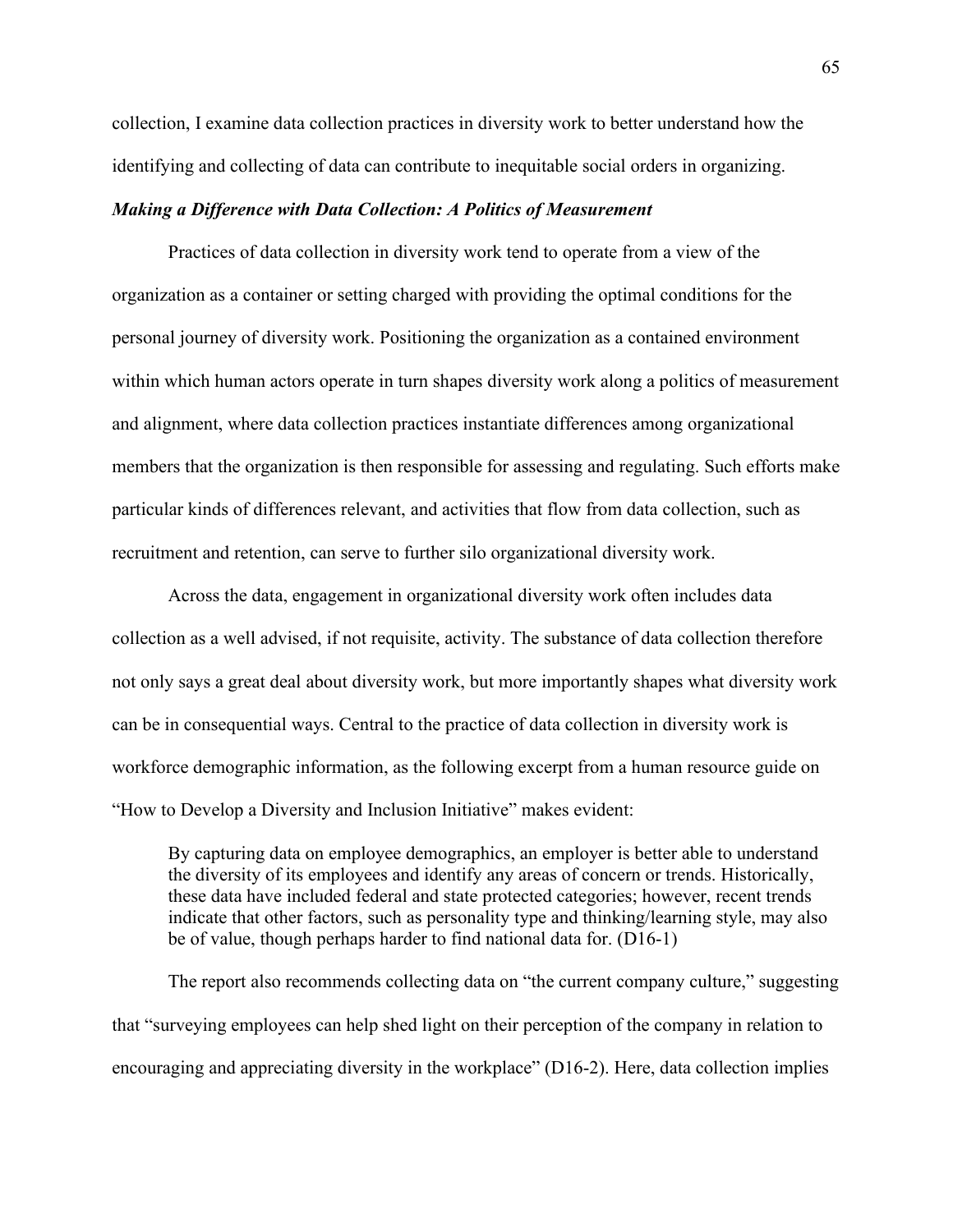quantitatively focusing on organizational members' social identities, perceptions, personality types, and learning styles, seeking to provide data points to individuals' cognition and behavior. Data collection as a practice therefore aligns with the personal journey metaphor. Positioning the individual and social identity groups as the locus of inquiry helps to ensure that the "areas of concern" identified by data collection remain centered around interrogating and understanding the individual in diversity work, rather than extending out to other nonhuman actors that similarly shape the social orders of work and organizing.

Data collection's isolation of employees situates the organization as responsible for counting and accounting for its members, in addition to fostering a "company culture" that is conducive to diversity in the workplace. Carla, a manager for her nonprofit's diversity and inclusion efforts, notes her own struggles responding to a prioritization of quantitative data in diversity work:

...a lot of people, you know, because of that white supremacy culture binary thinking, it's like, "oh, if it's not quantitative, it's not relevant," right, and so I'm like, "no, there's all kinds of data." (I3-9&10)

Carla notes how particular kinds of data are deemed relevant and worthy in diversity work. Such quantitative data collection practices depend upon a container view of the organization, reinforcing the organization as a spatially delimited entity and operating from the premise that a defined organizational environment exists, and that it can be accurately measured and designed. Just as training practices help further notions of the metaphorical journey and an ontological bifurcation, data collection practices operating from a container metaphor further a separation of human actors from nonhuman actors in diversity work.

Data collection also helps to define diversity and inclusion as operative terms within the container metaphor. From a container viewpoint of the organization, *diversity* implicitly signifies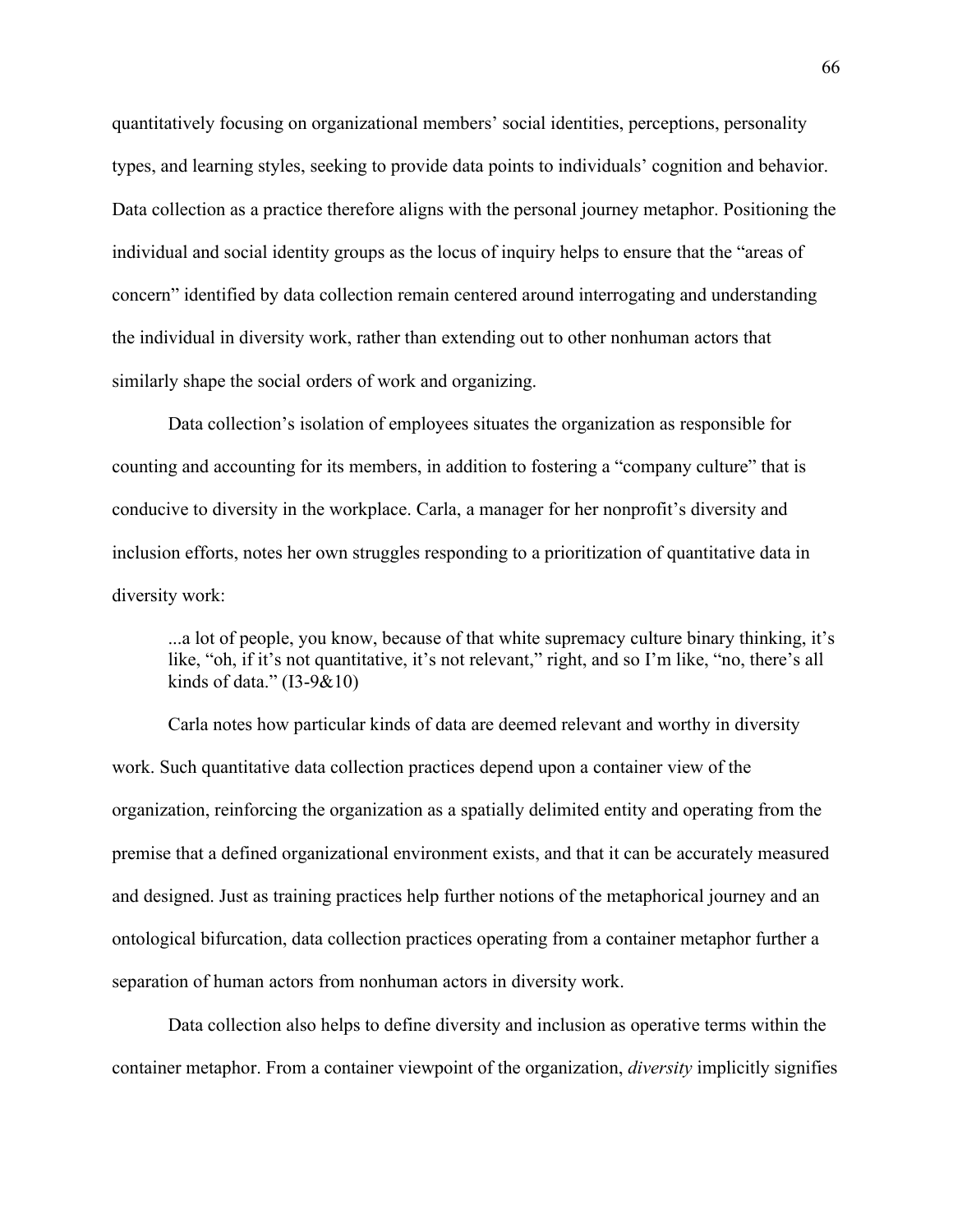the numerical representation of people coded as diverse, and *inclusion* their retention and satisfaction within the boundaries of the workplace. Diversity defined as such scrutinizes people demographically identified as diverse, despite efforts to position diversity work as pertaining to all organizational members. One national corporation's inclusion and diversity presentation materials note that "A White person is not 'non-diverse'" (D17-5), yet earlier in the presentation an infographic states that the organization's board of directors is "41% diverse," presumably indicating people of color and other marginalized identities (D17-2). Similar to diversity trainings, such practices of accounting in diversity work disproportionately draw attention to marginalized identities, allowing whiteness and other normative identities to fall away from view as a primary concern in addressing organizational inequities. Operating from and reinforcing a human/nonhuman bifurcation, data collection practices continue to create divisions among organizational members that denote which individuals are scrutinized. In this manner, data collection as a normative practice, both in terms of *what* data is deemed relevant and collected, and *how* the data is used to discuss and engage in diversity work, can contribute to inequitable social orders in organizing.

In addition to relegating whiteness to the background, diversity work that centers around counting populations within the organization as a container can inevitably exclude particular identities. During a research interview, Ryan, an executive manager of a diversity, equity, and inclusion programs office in a large multinational technology corporation, mentions issues with not being able to count certain identity categories with an employee self-identification (ID) program due to legal restrictions in other countries:

I know that there's definitely some shortcomings that we still have to fix. Like a whole proper global self-ID program. It's not there yet. It's only here in the U.S. and I feel like that's the basis of getting things done is it's a census, to be honest. Like if you can't be counted, how are you going to be represented? And if it's illegal to be counted, then it's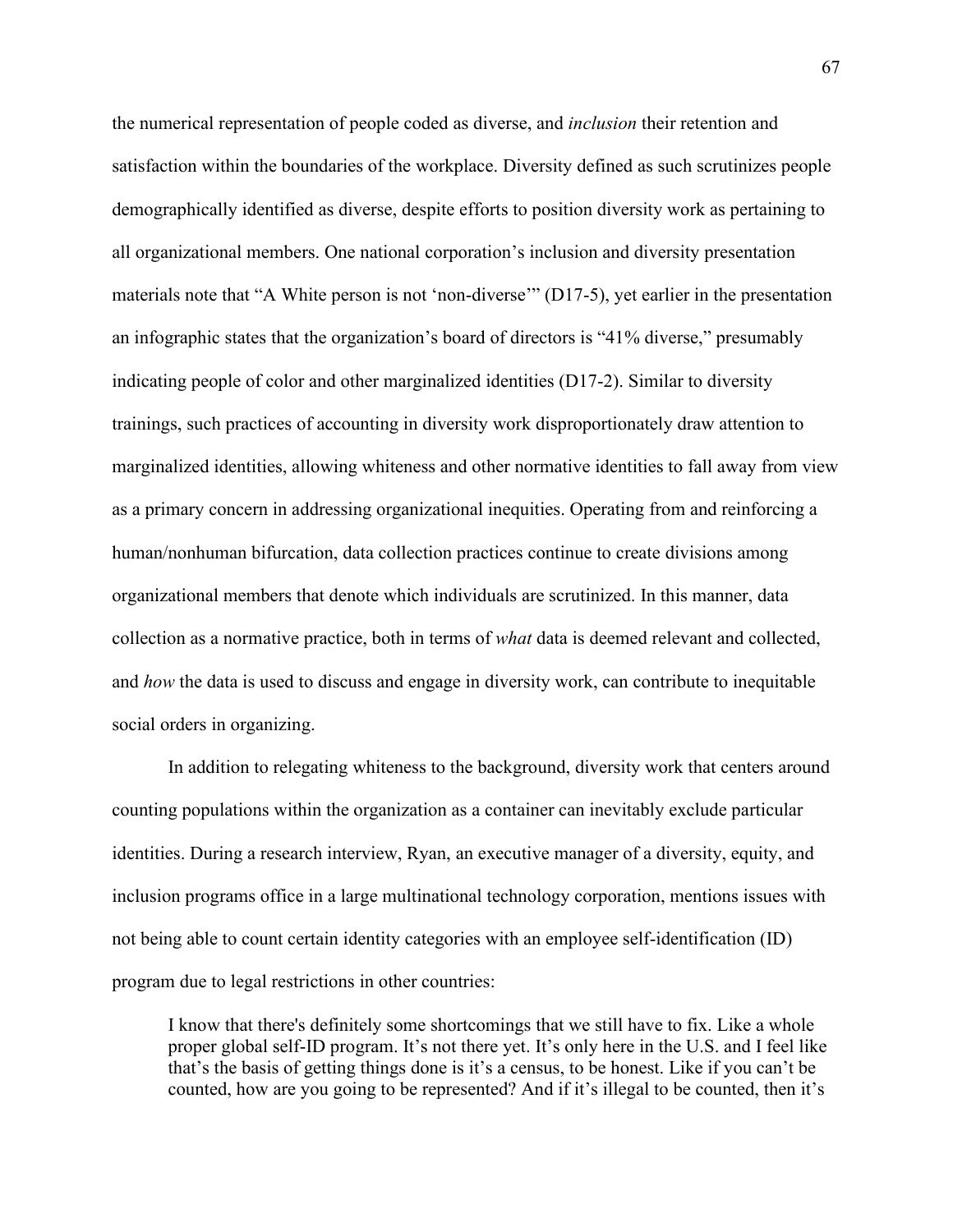like, I don't know. I feel like it's the end of the road for that group until either laws change or they do it behind their back and hope to God nobody sues them for it. (I9-4)

For those identities that are not counted in data collection - because they legally cannot be counted, because employees choose not to volunteer such information, or because certain identities do not register as necessary to be counted in diversity work - Ryan implies that there is little diversity work can do for such groups. If data on demographics provide "the basis of getting things done" in diversity work, not being counted in the organizational container signifies the "end of the road." Data collection therefore enacts a politics of measurement that relies on the notion of the organization as a contained environment, where opportunities and resources are afforded to those who can be counted and represented as diverse. Such a politics relies on discrete identity categories amenable to being counted, a willingness among organization members to volunteer potentially closeted parts about their identities (Harris & McDonald, 2018), and a means of determining who does and does not count as diverse. While data collection presumes to merely reflect the reality of the organization, data practices are, in fact, *making a difference*, foregrounding human actors as apart from nonhuman actors, and bringing certain social differences to the fore as salient and potentially erasing or minimizing others.

One notable omission often missing from quantitative data practices in diversity work is indigeneity. As but one example, an organizational diversity and inclusion framework provided by a consulting firm highlights what it argues are "the most important elements, practices, focus areas, stakeholders, audiences, and communications media to consider" when undertaking a diversity initiative (D9-2). Under "Constituencies," the framework includes the following social identity categories that ought to be taken into account when engaging in diversity work: "culture, ethnicity/race, gender, generation/age, invisible dimensions, language, mental/physical status, nationality, religion, sexual orientation, veterans" (D9-3). Indigenous identity is absent from this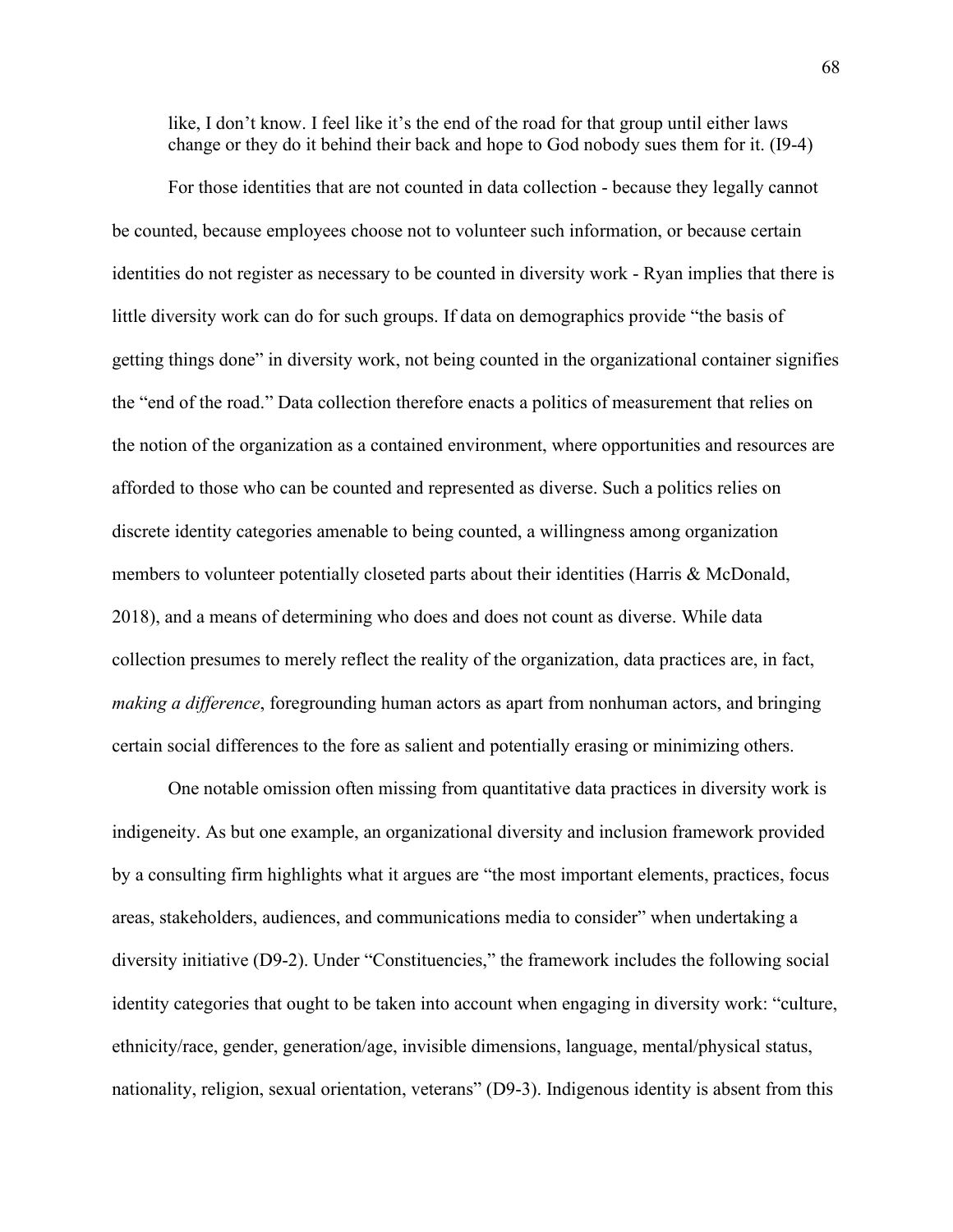list, likely presumed to be a part of culture, "ethnicity/race," or nationality. Yet as Kauanui (2016) asserts, indigenous identity cannot be conflated with other identity categories such as ethnicity, race, or nationality, as is often the case with data collection practices in diversity work. Such categories do not account for structured efforts of elimination of indigenous peoples in settler colonial societies like the United States (Wolfe, 2006), nor do they acknowledge indigenous people's ongoing claims to land and sovereignty. Here, the container metaphor becomes particularly consequential in relation to data collection practices, where the demarcated bounds of the organization seem to preclude concerns of settler colonialism and indigenous rights in diversity work. Efforts of improving workplace diversity and inclusion operate from a bounded notion of organizing, making inside/outside distinctions that obscur the role of organizations in furthering settler colonialism through their presence in settler colonial societies and erasure of indigeneity. Collapsing indigenous identity with race or nationality, as many data collection practices do, therefore contributes to a myopic view of diversity work that is limited to the concerns within the presumed container of the organization. In so doing, diversity work's politics of measurement can serve to not only erase certain identities, but also further inequitable social orders such as settler colonialism.

## *Data-Driven Activities and a Compartmentalization of Diversity Work*

The centrality of data collection in diversity work helps to ensure that issues of organizational privilege and erasure persist in organizing through a politics of measurement. The aforementioned human resource guide defines data collection as the first of four "phases" of a diversity and inclusion initiative: "1. Data collection and analysis to determine the need for change" (D16-1). Practices of data collection become the starting point from which subsequent diversity work actions should be taken, serving the important role of identifying and justifying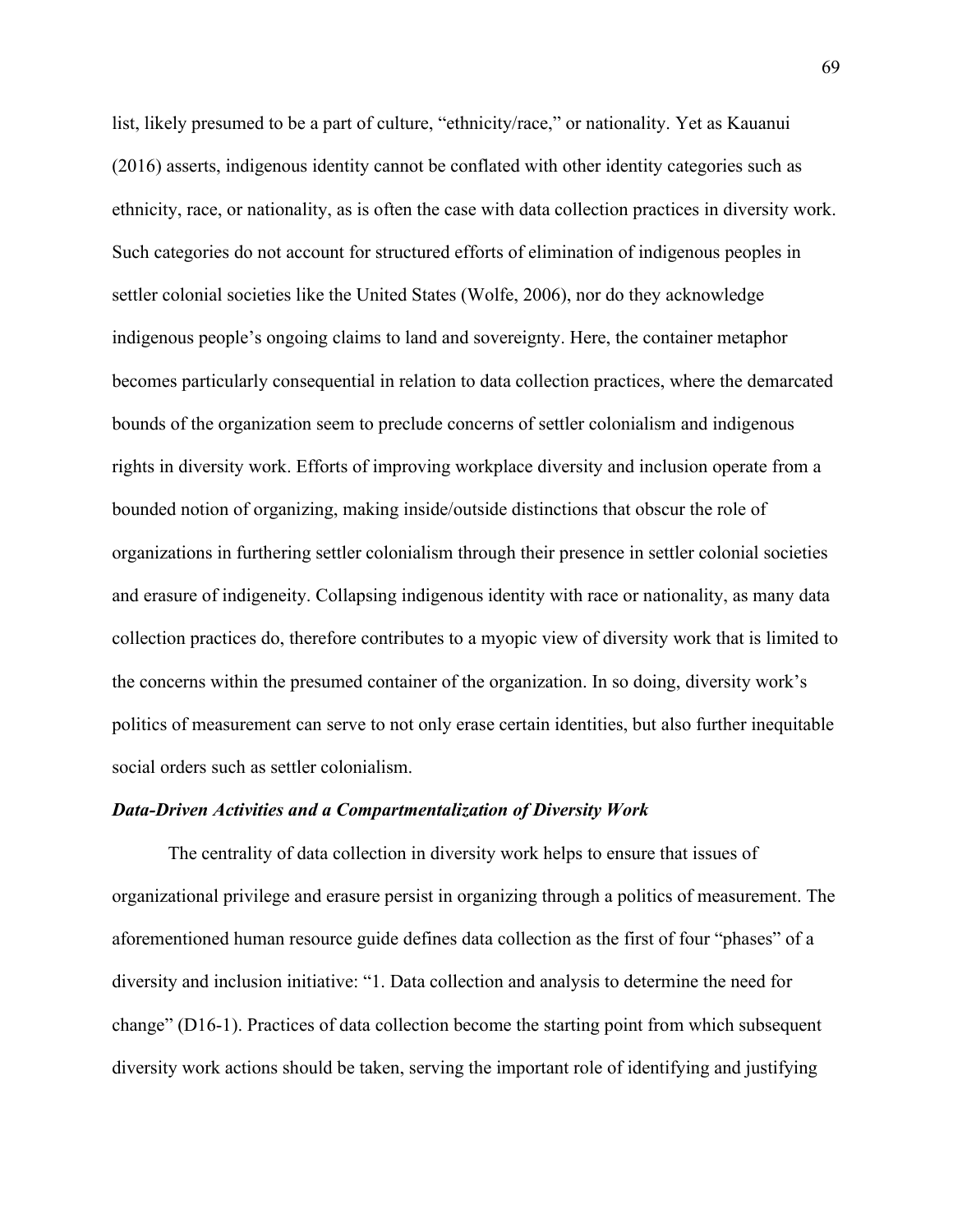the need for diversity work to occur in the first place. As one organization's leader mentioned during field observations of a diversity training: "we can't address or reward what we don't measure" (F6-7). The impetus for diversity work hinges upon data, setting up a relationship in which diversity work must constantly reference data to not only prompt organizational change, but also quantify progress towards addressing needs originally identified by the data collection process itself. Even as the data collection practices present diversity work with inconsistencies and challenges to achieving organizational equity, data collection's recursiveness continues to breathe life into a politics of measurement. The foregrounding of marginalized identities, minimization of privileged identities in engaging in diversity work, and erasure of inequities related to issues that include indigeneity and coloniality therefore persist, and become an integral part of other practices associated with diversity work.

Various diversity work activities can be traced back to data collection practices which operate from a container metaphor of the organization. Data collection practices therefore help to shape what diversity work can be in terms of organizational activities, furthering a division between diversity work and other organizing practices. While evocations of the organizational environment, climate, and ecosystem that arise from data collection might connote a view of diversity work that is all-encompassing in terms of organizing, data collection practices help create an environment apart, a separate world existing parallel to work, rather than integrated into it. In my interview with Ryan, mentioned above, he similarly detailed how data collection should serve as a starting point for engaging in diversity work in ways that inform organizational activity: "For me, [the] doing of diversity work I think always starts typically with the data of being counted" (I9-4). In Ryan's organization, data collection practices of gathering demographic data lead to additional activities that are tracked via a monthly "scorecard" that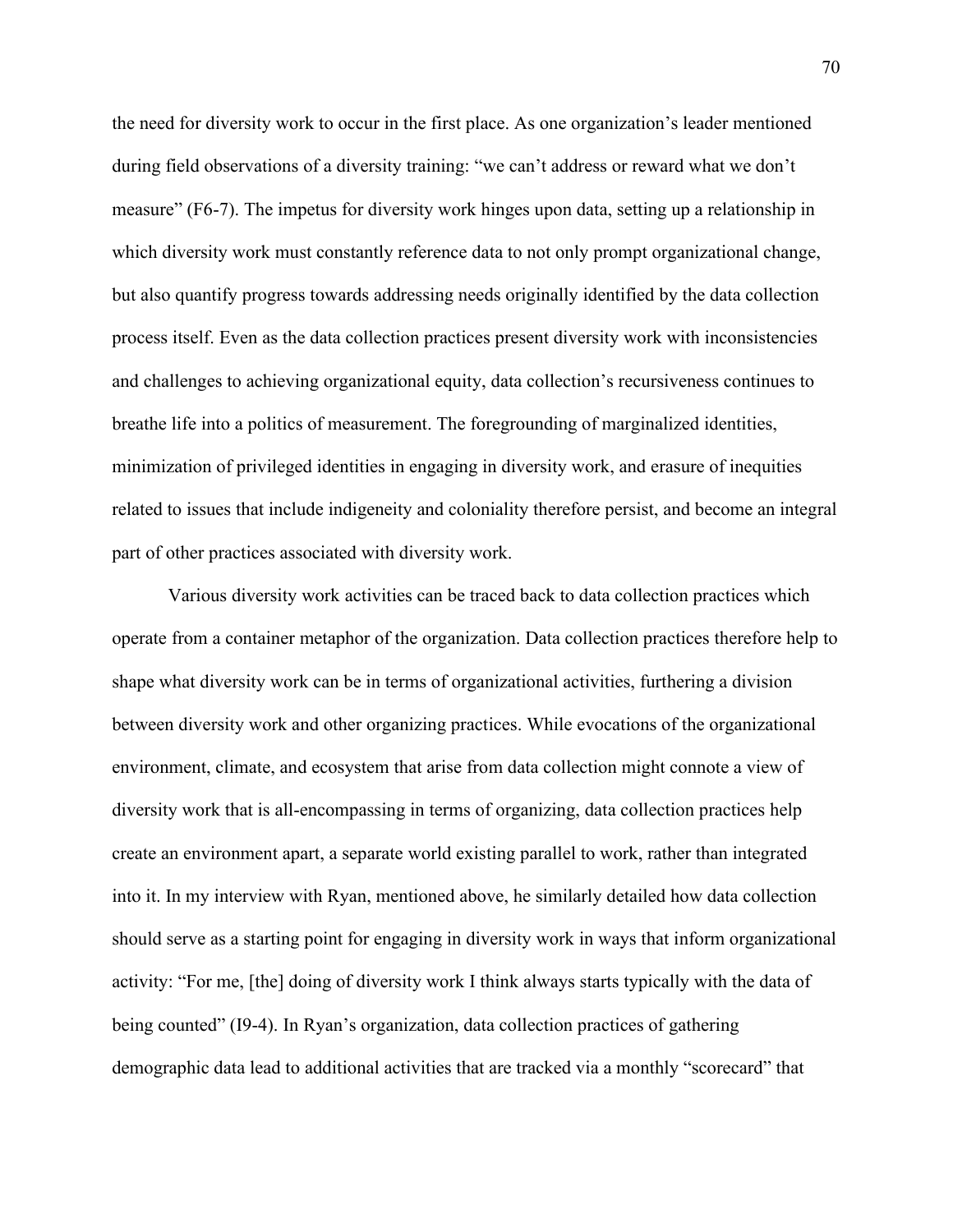tabulates diversity metrics of hiring, retention, and promotion. When asked what constitutes diversity work in his organization, Ryan responds:

Diversity and inclusion work is going to be...kind of the scorecards that we do for our executives. So dealing with hiring, retention and development of minorities, that's one facet. The other facet would be the employee resource groups as the other one kind of backbone, pushing that from the bottom up. (I9-13)

Ryan's comments reinforce a notion of data collection that fixates on human actors, particularly those understood as diverse. Data collection practices motivate other organizational activities that come to be understood as diversity work: employee recruitment, hiring, development, and retention. The container metaphor lurks among this construction of diversity work, fashioned as a means of identifying and bringing in individuals understood to be diverse into the bounds of the organization, and then finding ways to keep them in the organizational container once they have arrived. Ryan mentions employee resource groups (ERGs) as a part of these activities, which provide gatherings and programming related to social identity such as racial minorities, women, veterans, and LGBTQ-identified people. While "allies" are encouraged to join these groups, notably absent are ERGs specifically for members with privileged identities to engage from their social positions in diversity work. As places of affinity, ERGs certainly provide spaces for connection and support among marginalized individuals that might not otherwise exist in the organization. However, ERG's connection to data collection and related employee retention practices limits the ability of diversity work to engage all organizational members, particularly those with privileged identities, as responsible for and accountable to addressing organizational inequities. Similar to the metaphorical journey, a politics of measurement that operates from a container metaphor of organization foregrounds marginalized identities while minimizing the role of privileged identities in addressing inequitable social orders in organizing.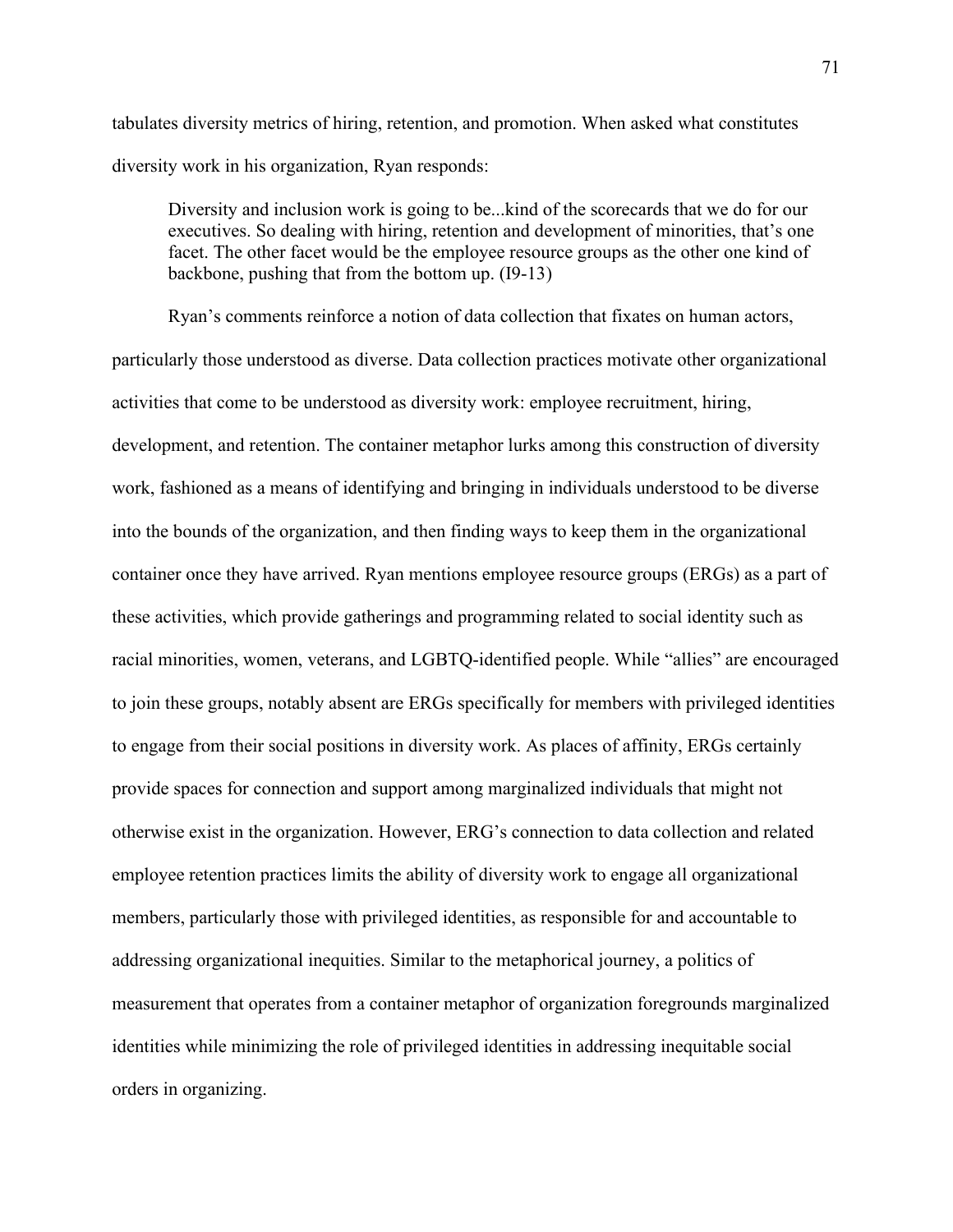Constructing diversity work from the starting point of data collection practices and demographic representation can simultaneously serve to separate and silo diversity work among other organizational activities. During field observations of a committee charged with overseeing a nascent diversity and inclusion initiative in a company, one member noted that the organization's recently drafted diversity statement had been completed and was now live on the website: "One person asks how they can find the statement on the website, and [the committee member] responds that you need to click on the 'Careers' subtab, which is nested within the 'Our Story' tab, and the statement is located under the heading 'Join the Team'" (F2-2). For this nonprofit, as for many other organizations, a diversity and inclusion statement seeks to make public an organization's commitment to engaging in diversity work. The statement itself reads on the website:

In order to grow our impact, we're becoming an inclusive organization where the diversity of our program is reflected in our staff, and where each individual's unique background is valued for the perspective it adds to our collective vision. We're leading the way in bridging traditional gaps between systems in our country, and we can't do that unless our team is able to collaborate meaningfully across perceived differences that other institutions too often see as barriers.

The text of the diversity and inclusion statement reflects its placement under the "Careers" tab on the organization's website, honing in on demographic diversity, and an inclusive environment that supports people's unique backgrounds. Both the statement and its placement on the website signal that the organization's diversity work efforts are primarily relevant to recruitment and hiring activities, and less so for other aspects of the organization highlighted elsewhere on the website. Positioned where it is on the company website, it is difficult to envision someone finding this statement unless they are specifically looking for employment at the company, as even the company's current employees had difficulty locating the statement. Diversity work mediates a prospective employee's entrance into and experience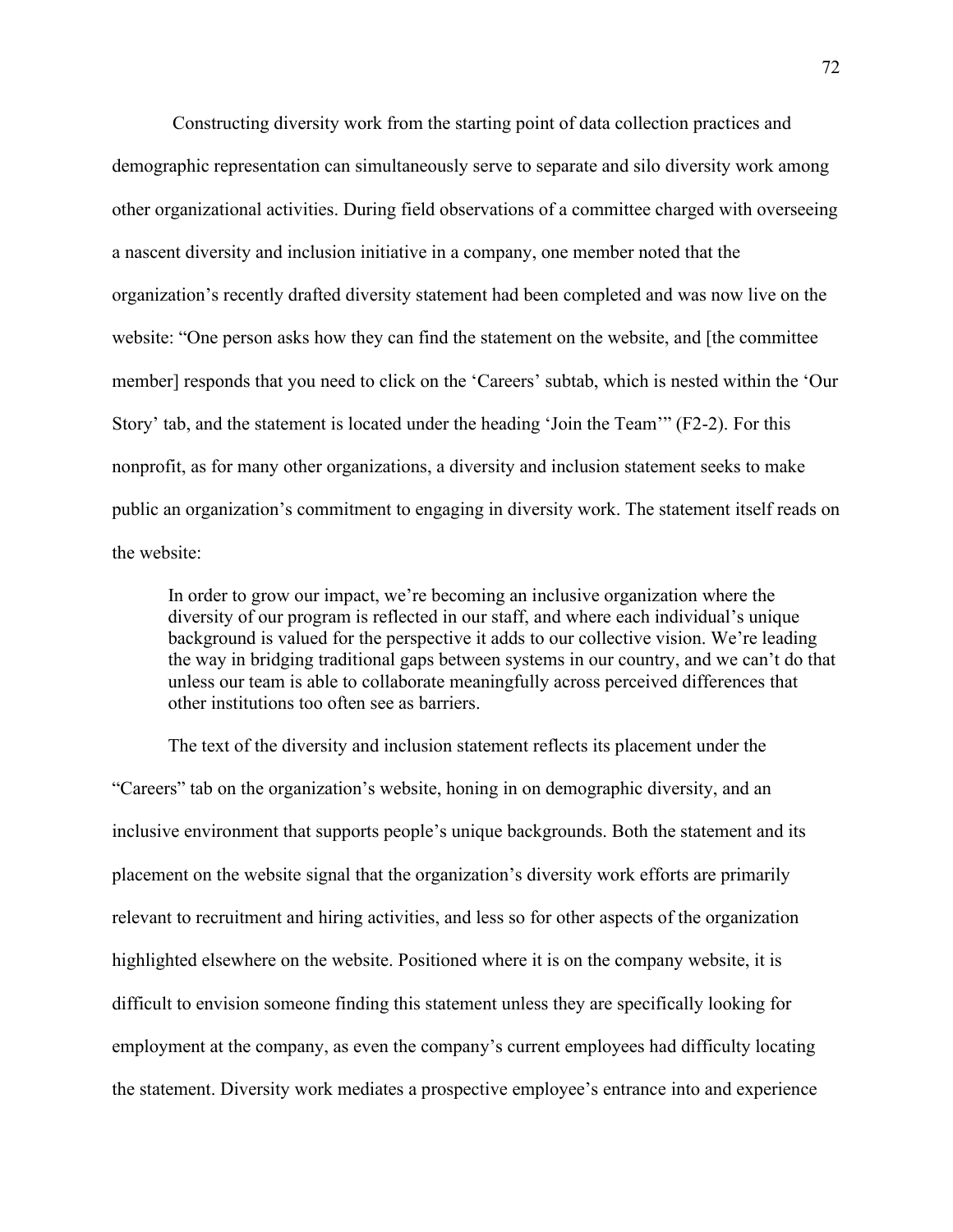within the organization as a container, though does not necessarily permeate all aspects of organizing and work. In this manner, data collection practices and the container metaphor further contribute to a bifurcation of work: diversity work's division and isolation from other organizational activities, which ultimately limits diversity work's capacity for more comprehensively addressing inequities in organizing.

## *The Journey and the Container: Aligning for Diversity Work*

Though I have interrogated each separately, the metaphors of journey and container, and their associated practices, deeply relate to and augment one another. Drawing from data that identifies when a diversity or inclusion "problem" exits, diversity work calls organizations themselves to be responsible for providing the resources, space, and time necessary for trainings to occur. In the context of trainings that portray diversity work as personal and internal, the organization then falls to the background, relegated once again to the stable container in which the main concern is the human journey.

While the metaphor of the personal journey casts diversity work as an insular effort, the container metaphor provides a way to conceptualize the personal journey as an organizational endeavor, particularly through the notion of alignment. Marilyn, senior program manager for inclusion recruiting at a large corporation, provides a viewpoint of organizational diversity work that centers around alignment as she outlines what the ideal organizational state would be for diversity work:

...ideal state is, you know, DEI work is inclusive. And, you know, you've got it like bottom up. Right. You've got employees understanding what it means that their company being- If somebody asks you, "hey, what's diversity mean at your company?" Everybody has the same definition, right, and can speak to it and understand how it plays into the culture, how it's part of them, is excited about it. (I6-13)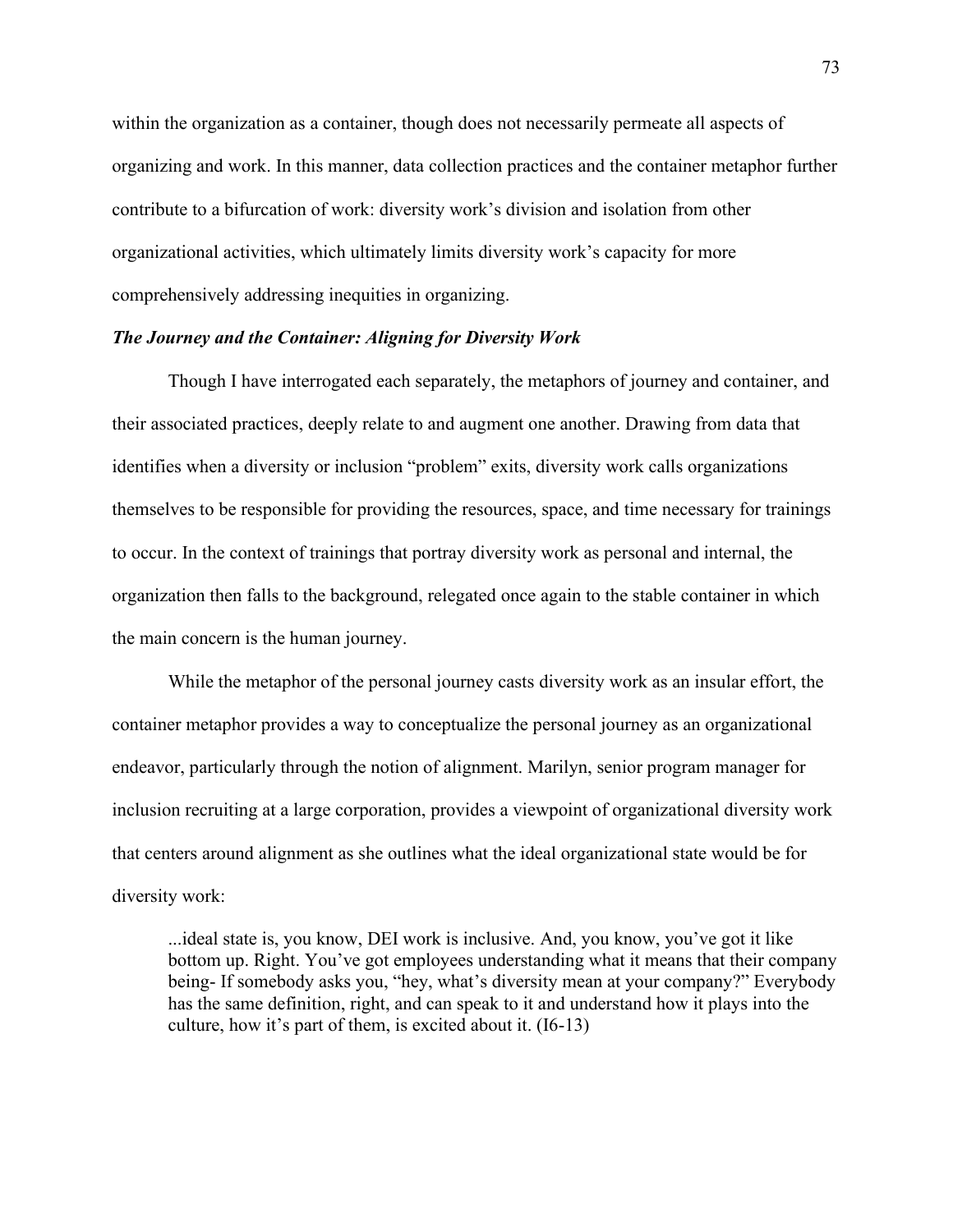Marilyn's evocations of alignment arise from a depiction of all organizational members sharing similar understandings of diversity language, as well as how diversity work is integrated into both an individual's work and the organization's culture. Here, the metaphors of personal journey and organizational container act in concert to constitute diversity work, where the container provides the right conditions for aligning employees' personal journeys in order to bring about organizational change. Such portrayals of alignment show up elsewhere in the data, particularly in relation to the container metaphor. One organization's announcement of an inaugural equity and inclusion position at a large nonprofit notes that one of the primary responsibilities of the role will include "Fostering a unified culture throughout [the organization] where all team members feel welcomed and valued" (D-14-6). A unified culture indicates organizational alignment as a critical aim of diversity work. In field observations of a session that provided an overview of an institution's racial equity efforts, one of the presenters noted that trainings were an important means of achieving organizational change:

Together, this will mean that 30% of people will have completed the training and will therefore be on the same page and use the same language and share a sense of urgency around equity - [the presenter] says that is what is needed for a tipping point in creating change in the organization. (F5-3)

The presenter's comments bring the implications of diversity work alignment into further relief. Here, organizational change is a matter of aggregation: the alignment of human actors' language and feeling (i.e., their personal journeys) in accordance with diversity work priorities. Training provides the means of accomplishing this effort, which depends upon a view of diversity work as a journey that spotlights human actors and personal effort. Alignment as a mode of engaging in diversity work converts the personal journey and diversity trainings into data points that operate from a container view of the organization.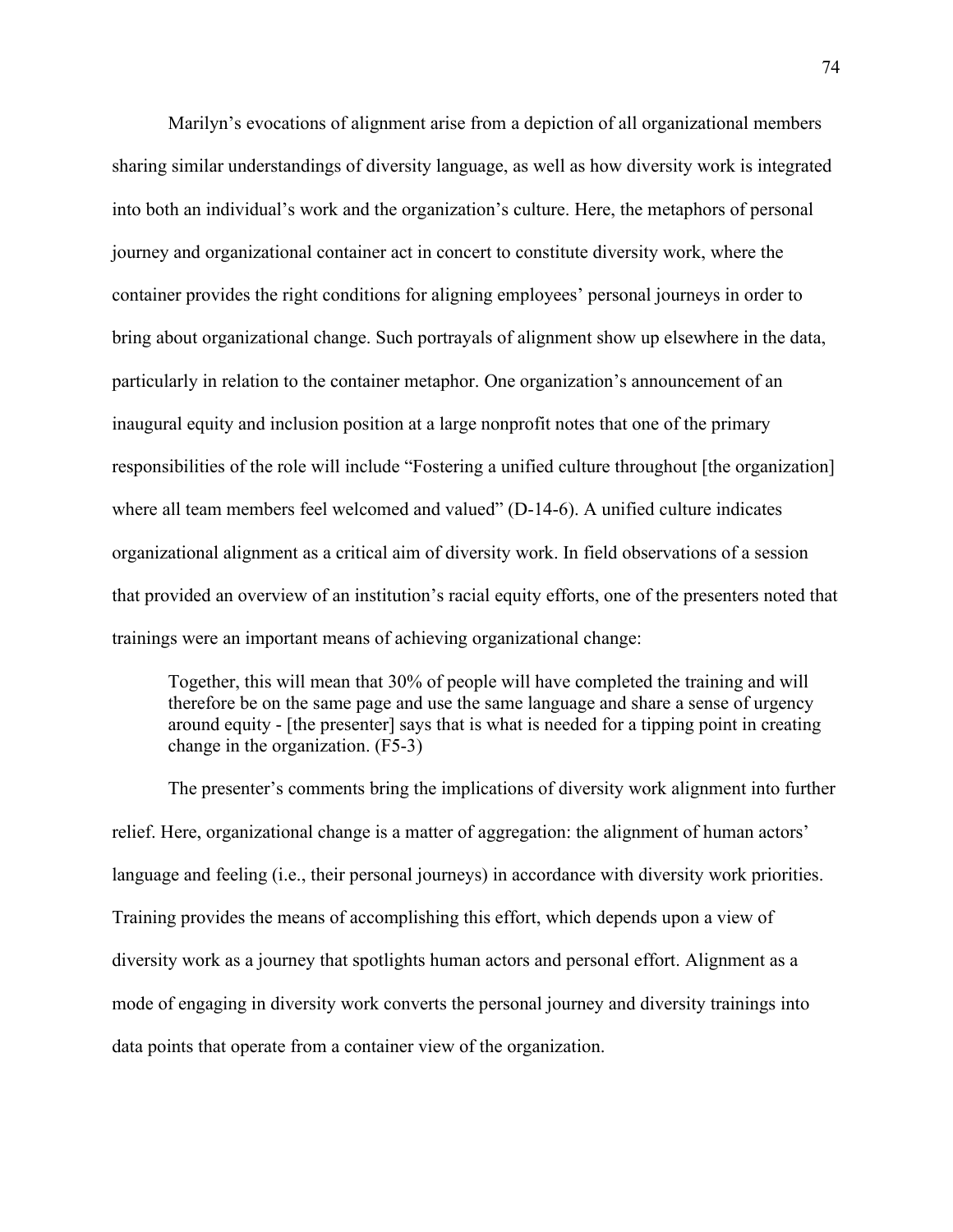The drawback of this portrayal of organizational change is that it continues to rest upon notions of the journey and container metaphors that isolate human efforts and minimize nonhuman actors in diversity work. The container metaphor casts the organization as responsible for producing the conditions for the alignment of employees' personal journeys through practices like data collection and trainings, yet the human journey still takes precedence, casting nonhuman actors and the "organization" as stable, inert, and ancillary. With the human actor on center stage, efforts to organizationally align members' personal journeys ultimately rest upon the compliance and willingness of organizational members, as Kate, a diversity and inclusion consultant, points out:

...there are going to be some people whose mindsets you are not going to change and you have to put structures in place to deal with those other than trying to force them down the process...you're just not going to change everybody's mind and you have to sort of be okay with that.  $(I5-14&15)$ 

Rather than attend to dynamics between human and nonhuman actors that contribute to organizational inequities, diversity work remains focused on the personal journey and changing people's hearts and minds, or "dealing" with those individuals who are noncompliant. With the aid of alignment, the container metaphor therefore enables the personal journey and a bifurcation of humans and nonhumans to keep their place of prominence in diversity work. The result is a seemingly irreconcilable separation of human actors and organizing, helping to ensure that related organizational inequities that spotlight and silo marginalized individuals remain. An interrogation of the container metaphor reveals constructions of the organization to be far from inert, but rather a dynamic process that occurs through practice, and contributes to instituting a variety of bifurcations in diversity work, including human/nonhuman, diverse/nondiverse, inside/outside, and diversity work/organizational work. Viewing the journey and container together provides a more nuanced view of not only how organizational members make sense of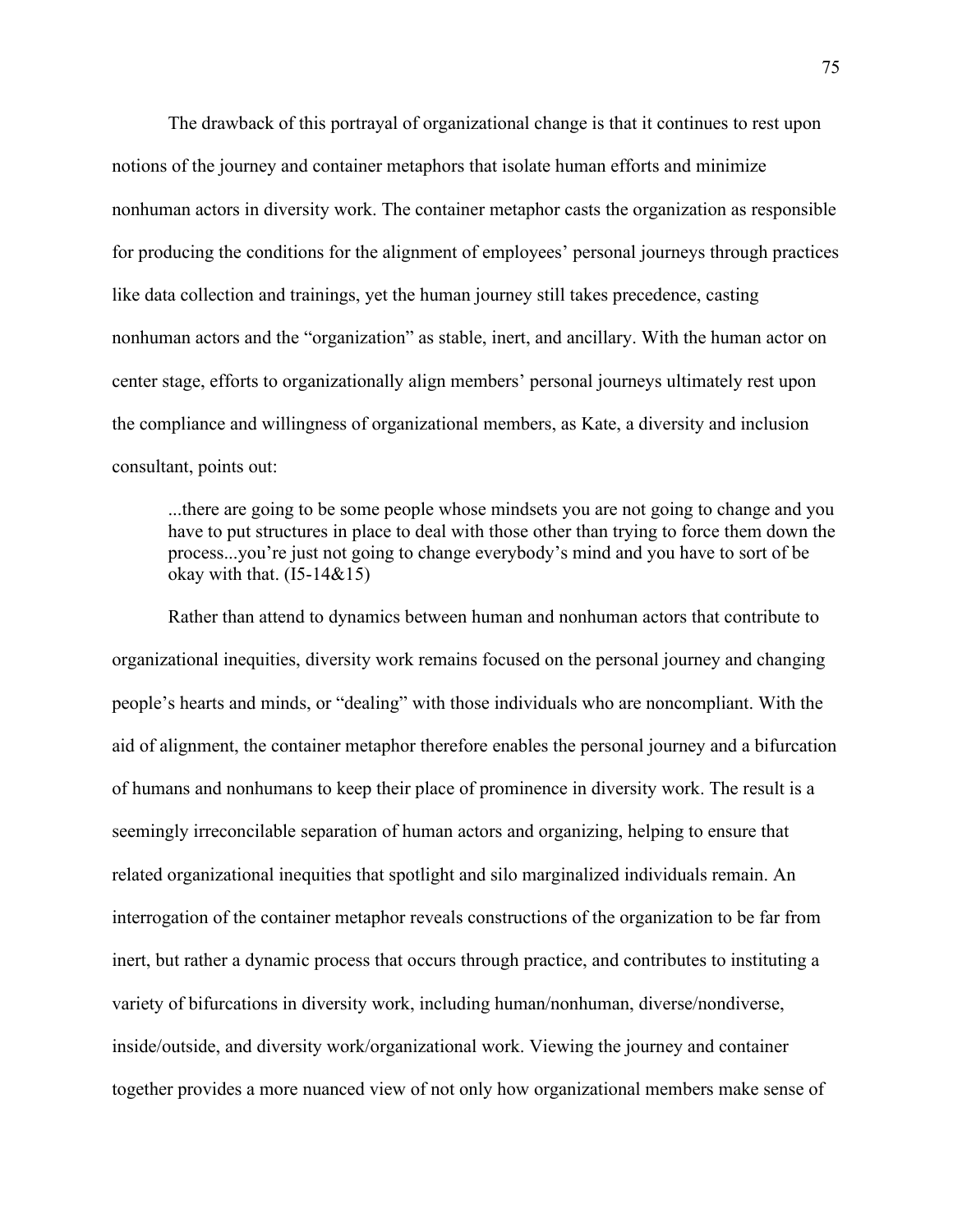diversity work and what normative practices constitute it, but also how such arrangements contribute to persistent organizational inequities.

## **Leadership at the Table: Dependency and Agency in Diversity Work**

The journey and container metaphors frame diversity work as a human, personal, and siloed endeavor, one that differentially surveils and calls upon marginalized identities in part through a politics of measurement. Such dynamics largely rest upon a bifurcation of human actors from the organization, which presents a fundamental impasse in conceptualizing how organizational change happens, or is even possible in the first place. Arising from this conundrum, the metaphorical table appears in diversity work as an ill-defined yet oftenreferenced plane of existence where the personal and organizational become synonymous: where personal action translates to material organizational effect. Positional leadership as a practice is often implicitly invoked alongside references to the table metaphor, in the form of access to power, resources, and decision-making capable of initiating meaningful and lasting organizational change. In practices and accounts of diversity work, positional leadership is often edified as a necessity, and the actions of individual leaders are often conflated with organizational action itself. Here, leadership metonymically operates as organization, effectively serving as an attempted resolution to the human/nonhuman ontological bifurcation. While positional leadership attempts to bridge this divide, it simultaneously reinforces the gap's existence, ensuring leadership remains a primary reference point for diversity work. Tracing the metaphorical table and positional leadership practices therefore uncovers relations of scarcity, access, and dependency in diversity work that ultimately limit a capacity to act and contribute to organizational inequities.

#### *Setting the Table: Addressing the Ontological Bifurcation*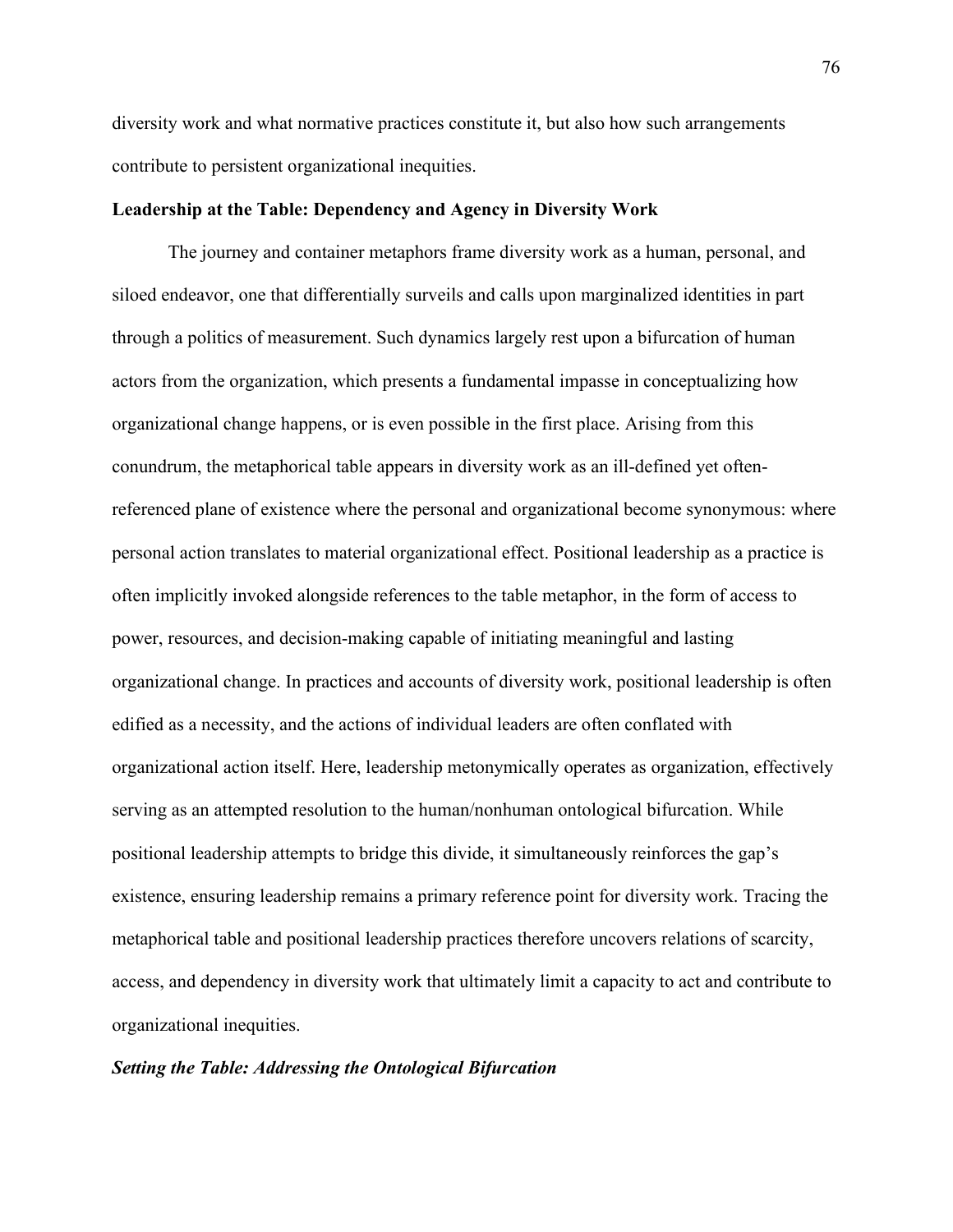Persistent questions arise out of the human/nonhuman bifurcation that diversity work instantiates. If diversity work is conceptualized as a personal journey, where the organization serves as a container that provides the optimal conditions for personalized and internal work, what is organizational change in diversity work, and how does it occur? How does a sometimes microscopic emphasis on individual skill, action, and thought translate to achieving organizational aims of diversity, inclusion, and equity? While such dilemmas were rarely explicitly discussed in the data, the confusions produced by a separation of human actors from the organization were still evident in enactments and accounts of diversity work. During a diversity and inclusion committee debrief of an all-staff diversity training, one committee member attempted to clarify and reconcile individual and organizational change in diversity work:

[One staff member] says that he would like to learn more about how if [the organization] improved 20 percent of its collective DEI score, what difference would that make for staff as individuals: "sometimes I'm not exactly sure if the purpose is to make me a better person or to make the organization better." (F1-3)

The ontological bifurcation produced in diversity work provides a means of understanding this staff member's confusion as perhaps an inevitable result of such a division, which effectively separates organizational members from organizing and conceptualizations of the organization itself. This separation of human actors and organization stymies what kinds of changes can be envisioned and enacted through diversity work. The metaphorical table emerges in diversity work as one means of addressing the divide. Participants in both interviews and during field observations frequently invoked the metaphor of the table, typically using the table as a conceptual sensemaking tool for describing diversity work and its aspirational aims. Multiple people referenced a metaphorical table when defining terms like diversity equity, and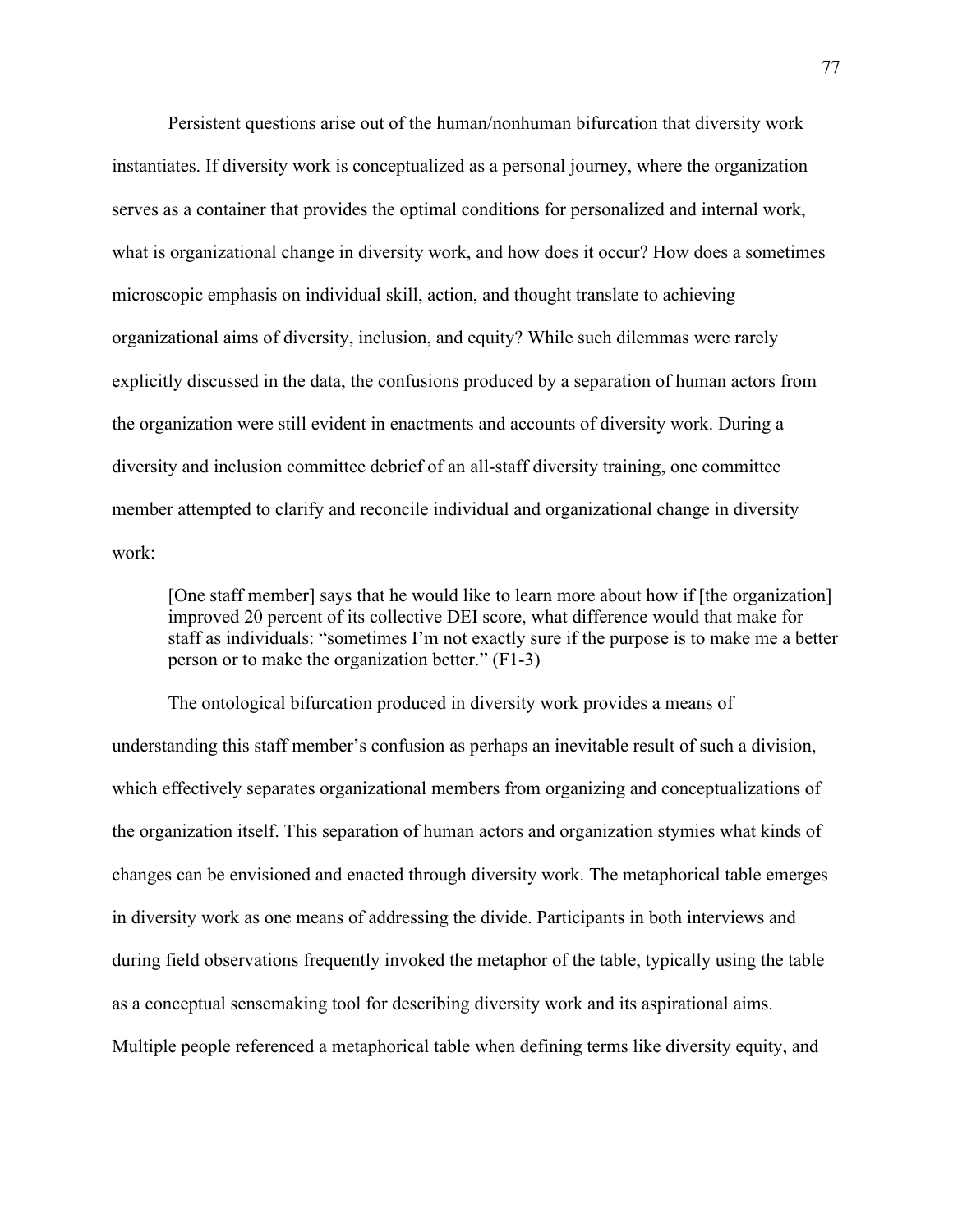inclusion. One trainer during field observations defined diversity as "representation, who's at the table" (F8-3), and in my interview with Abby, she similarly defined diversity as:

...making sure that there are an array of people from a variety of backgrounds and perspectives at the table and then making sure that people feel included. And that means they can celebrate who they are at that table. And then really the equitable piece is that everyone has like high outcomes for what they bring to the table. (I2-2)

For Abby, diversity, inclusion, and equity are each positioned in relation to the

metaphorical table. The table provides a means of simultaneously defining and envisioning the

not-yet of diversity work, ideals towards which diversity work orients. Later on in my interview

with Abby, she again brings up the metaphorical table, this time in terms of actions required of

DEI work:

I do think that stepping back and stepping forward is what DEI work is in many ways, because if we're saying we want everyone at the table, then some of us who have been taking up a lot of space at the table need to step back to open up room. (I2-8)

This description provides additional texture to the table, here as a metaphorical space

inhabited by organizational members and implying access to power. After this comment, I press

Abby on her account of the table, and what it specifically represents:

- **Sean:** When you talk about the table, you talked about, you know, the table with diversity, equity, inclusion. You talked about like stepping back and stepping forward, you know, at the table. What is the table? Is the table the DEI conversations? Is the table the ability to make change or decisions writ large or broadly in the organization?
- **Abby:** Great question. I think it's, it's a table of belonging. And. And so therefore, it's like, it's the table where everyone has a voice. I think it's a, it's a desired state. It's not a space that I think we currently have. But I think it's a, yeah, it's a hope. It's a hope...It's not there yet. We're not there...I think it's a place of having a voice in DEI work and making change and, yeah, it's very elusive...That's a great question. I am struggling myself to define it. (I2-9)

When pointedly asked to define the table, Abby has difficulty finding the words. This

future-oriented description includes having a voice and making a change, encapsulating a more

expansive capacity to act that implicates organizational change. If the table represents a horizon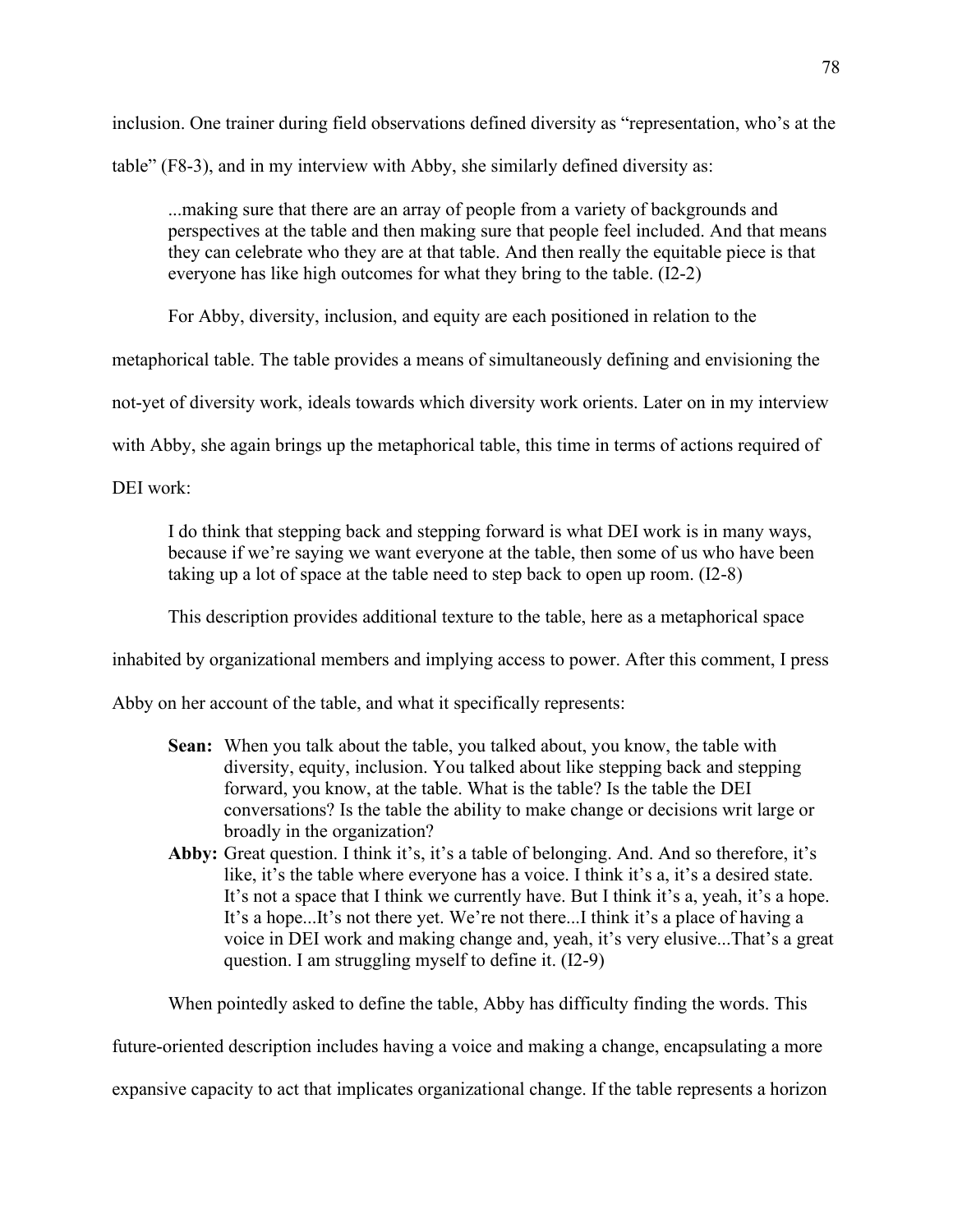where the difference between organization and human actor become hard to distinguish, then it is little wonder that organizational members might struggle to define such a ubiquitous metaphor: the table represents a mode of being that is strange to diversity work as it is practiced, grounded in the human/nonhuman bifurcation.

Even with this additional explanation from Abby, questions linger. Where might this table be? Who is already at the table, able to determine access for others? Interrogating the table further reveals that positional leadership often adheres to the metaphor of the table. Similar to data collection and trainings, positional leadership is a practice that shapes and is shaped by diversity work in relation to an ontological bifurcation. Leadership is often implicitly associated with the metaphorical table, and at times slips the bonds of categorization within the human/nonhuman bifurcation, inhabiting both simultaneously. I therefore explore the table and positional leadership together, to reveal what possibilities, and foreclosures, they introduce into diversity work's divisions.

#### *Leadership as Individual and Organization: Bridging the Bifurcation*

Diversity work often elicits and edifies leadership, though it does so in ways that blur distinctions between human actors and organization. One corporation's diversity and inclusion presentation materials frame leaders as critical to an "Inclusion & Diversity Strategy." Under the heading "Leadership Engagement & Accountability," the materials state: "Our leaders own inclusion and diversity and demonstrate their clear commitment through their words and actions each day. They hold each other accountable at every level for advancing diversity and strengthening an inclusive environment" (D17-4). Discussions of leadership such as this portray a personal journey entailing individual commitment through word and deed, yet also evoke the organization as a container, wherein leaders attend to "strengthening an inclusive environment."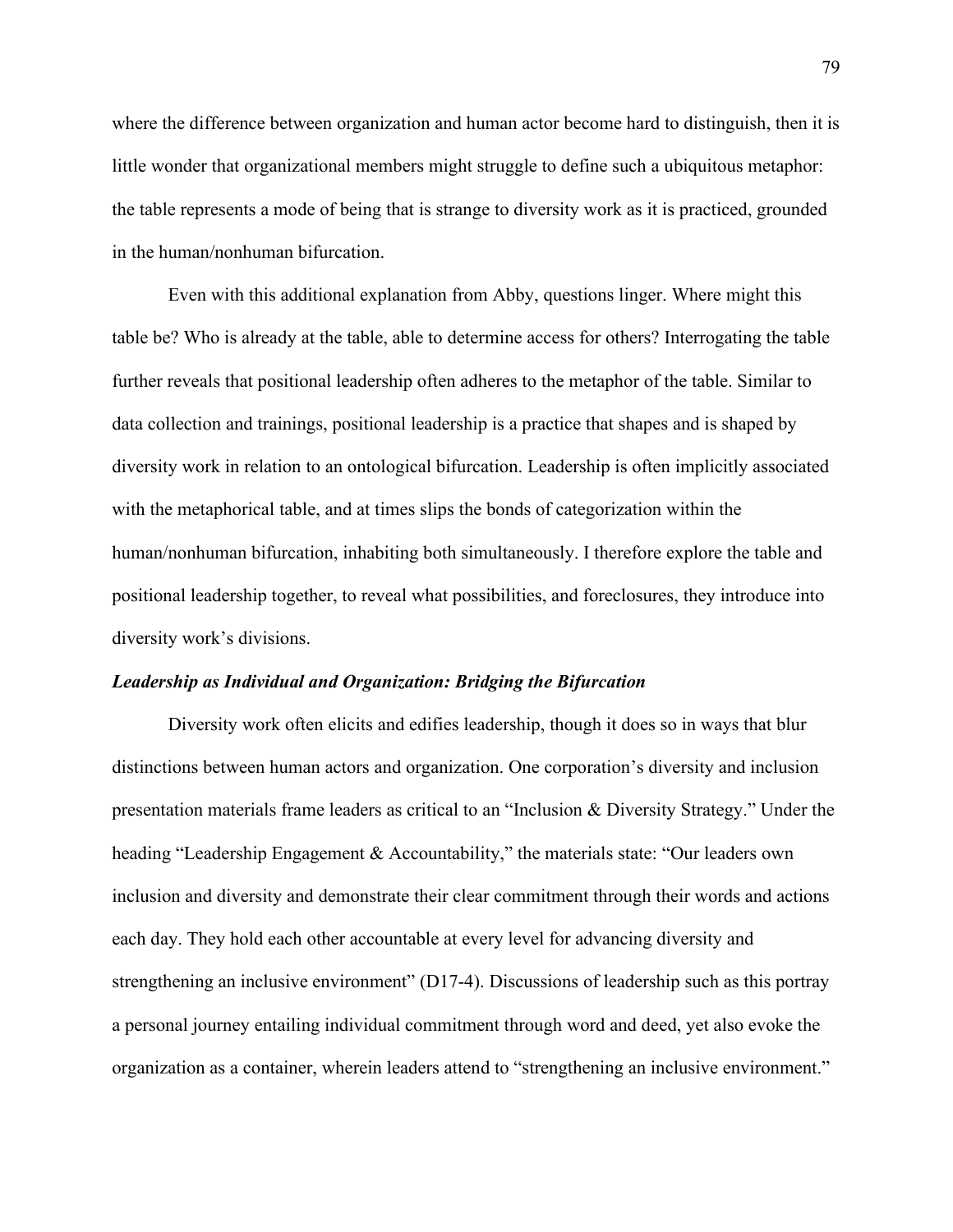Positional leaders begin to take on qualities in diversity work that extend beyond the individualized and personal journey. Take, for example, one consulting agency's "maturity model" for organizational diversity and inclusion work, which includes four levels of organizational advancement. The authors note that the engagement of positional leaders prompt meaningful organizational change:

More substantial cultural change begins at level 3 - a true transition point - when the CEO and other influential business leaders step up, challenge the status quo, and address barriers to inclusion. By role-modeling inclusive behaviors and aligning and adapting organizational systems (for example, by tying rewards and recognition to inclusive behavior), they create the conditions that influence employee behavior and mind-sets. (D18-13)

Once again, both the individual and organization are present in this discussion of diversity work and leadership, with the focus progressing from leaders' individual behaviors to changing organizational systems. By "aligning and adapting organizational systems," leaders help to shift "employee behavior and mind-sets" in a way that is evocative of the container metaphor discussed in the previous analysis section, yet here, the leader assumes the organizational task of creating the conditions for diversity work. Another company's organizational announcement for a new diversity and inclusion leadership hire makes a similar case about leadership's role: "Leaders are ultimately curators and stewards of an organization's climate and culture" (D25).

Similar to evocations of the metaphorical table, discussions of leadership as such speak simultaneously to both diversity work as an organizational container and as an individual journey, appearing to traverse the bifurcation between human actors and the organization. A change in the behaviors of positional leaders becomes a linchpin, "a true transition point" in instituting organizational change in diversity work (D18-13). This extends to the hiring of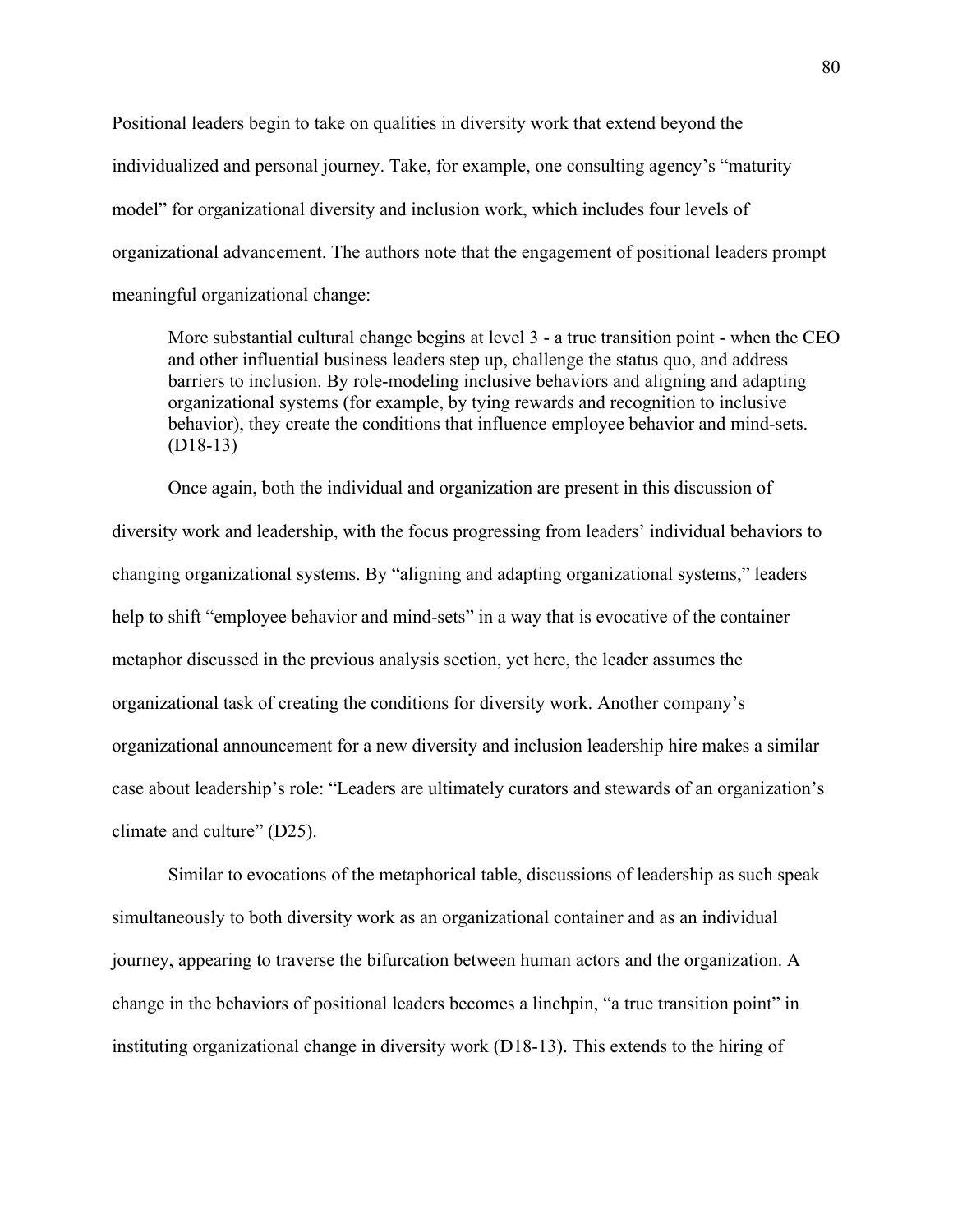leadership positions with specific diversity, inclusion, and equity roles, as is evident in one organization's announcement of a new leadership hire:

While many companies have stated an intended desire to make their workplaces more diverse, the [organization] took a major step toward turning intention into action today when it announced the appointment of...its first-ever Executive Director of Equity and Organization Culture. (D14-2)

The appointment of a leadership position becomes a means of making organizational desire manifest, and of initiating tangible organizational change. Leadership is therefore discussed in a way that suggests that leadership action is synonymous with organizational change in diversity work, in ways that the actions of other organizational members are not. In this manner, leadership becomes a stand-in, effectively functioning as a metonym, for the organization. Leadership as a metonym for organization provides a means of bridging the gap between individuals and organization that diversity work itself helps to instantiate: a way of talking about the organization as an actor with agency in order to conceptualize organizational change in diversity work beyond the individual journey.

Diversity work's continued and persistent bifurcations of ontology, work, and expertise through activities like trainings and data collection help to ensure that leadership remains relevant and necessary for diversity work. Evidence of leadership's centrality to diversity work abound, and leaders serve as frequent reference points throughout practices and accounts of diversity work. A human resource guide to developing a diversity and inclusion initiative asserts that the success of diversity work hinges upon leadership:

For the diversity initiative to succeed, senior level buy-in and support are vital. Senior management must understand the business case for diversity and inclusion initiatives, with direct links to the company's strategic goals. It is helpful to identify a senior-level champion who can be tasked with visible support of the initiative and ultimately responsible for keeping the program "alive." (D16-3)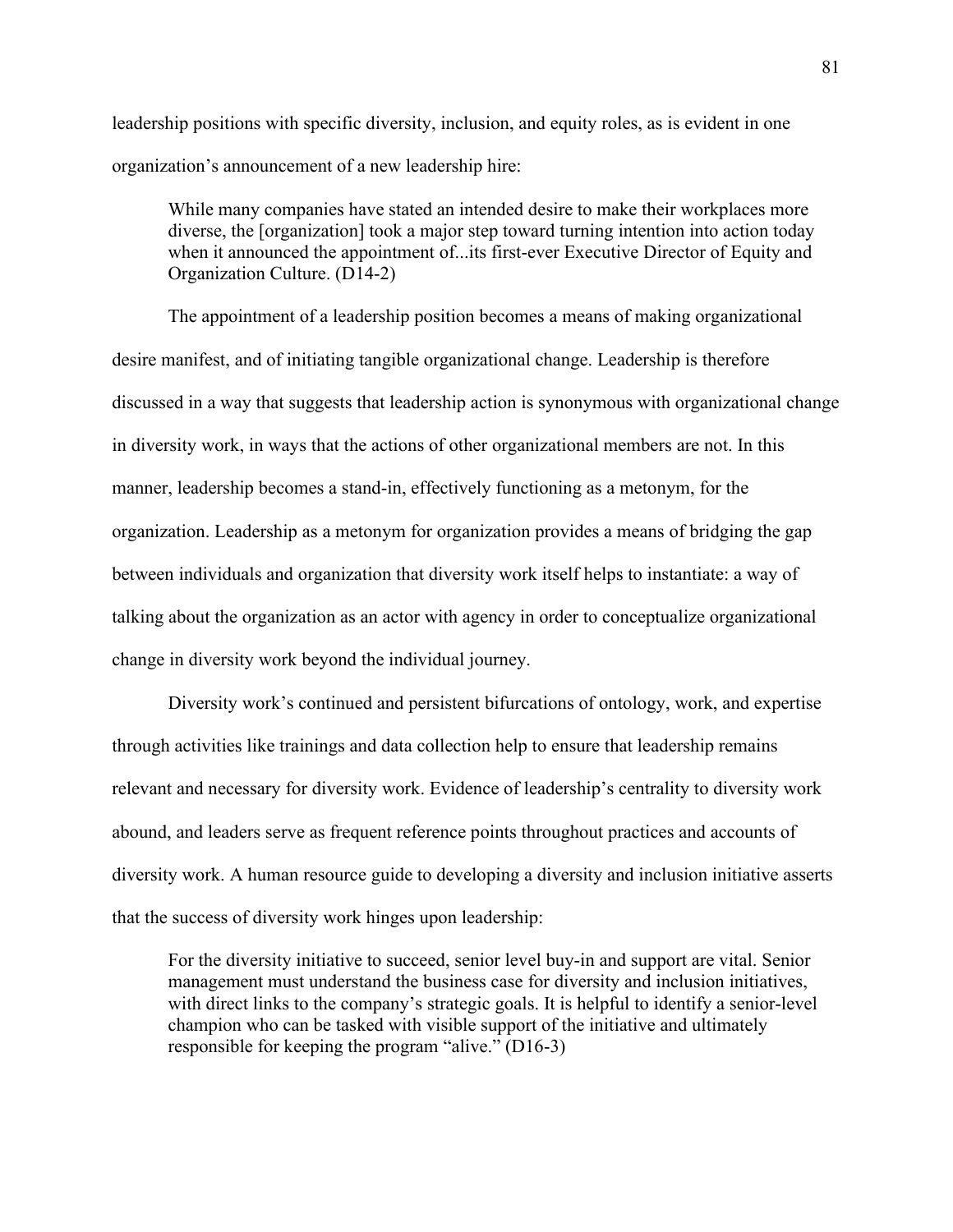Here, diversity work depends upon leadership, needs a leader to serve as a champion, a voice, an advocate, and an evangelist for the changes that diversity work seeks to bring about. Diversity work also centers on leadership as a key organizational constituent, with activities specifically designed to target positional leaders. One higher education institution's inclusion, diversity, and equity plan situates leadership as one of three overarching goals: "Create a permanent focus on diversity, equity, and inclusive excellence as a deeply understood shared priority among campus leaders at all levels" (D13-8). This same institution implemented a daylong training specifically for campus leadership, entitled "Cultivating Inclusive Leadership," where the introductory comments from campus leadership noted that "inclusion is a key competency for leadership in academia" and "nothing works without inclusive leadership" (F7- 2). Diversity work not only relies upon leadership, but also seems intent on positioning itself as a "key competency" for leadership itself.

Leadership's centrality in diversity work might be self-evident, in the sense that leaders are already positionally oriented as central to organizational activity writ large. However, diversity work's bifurcation of human actors from the organization, and the dilemma this bifurcation presents in envisioning organizational change, helps to explain the persistent preoccupation with the actions of leaders. By spanning the organization/human divide, positional leaders signify an attempted resolution to the bifurcation and the concerns arising from it. This unique position in relation to the organization/human bifurcation also lends insight into leadership's implicit connection to the metaphorical table. The ability of positional leaders to traverse the bifurcation of organization and individual, and to translate action into organizational change, suggests that positional leaders might occupy the same horizon as the table, or at least the promise of transcendence it implies.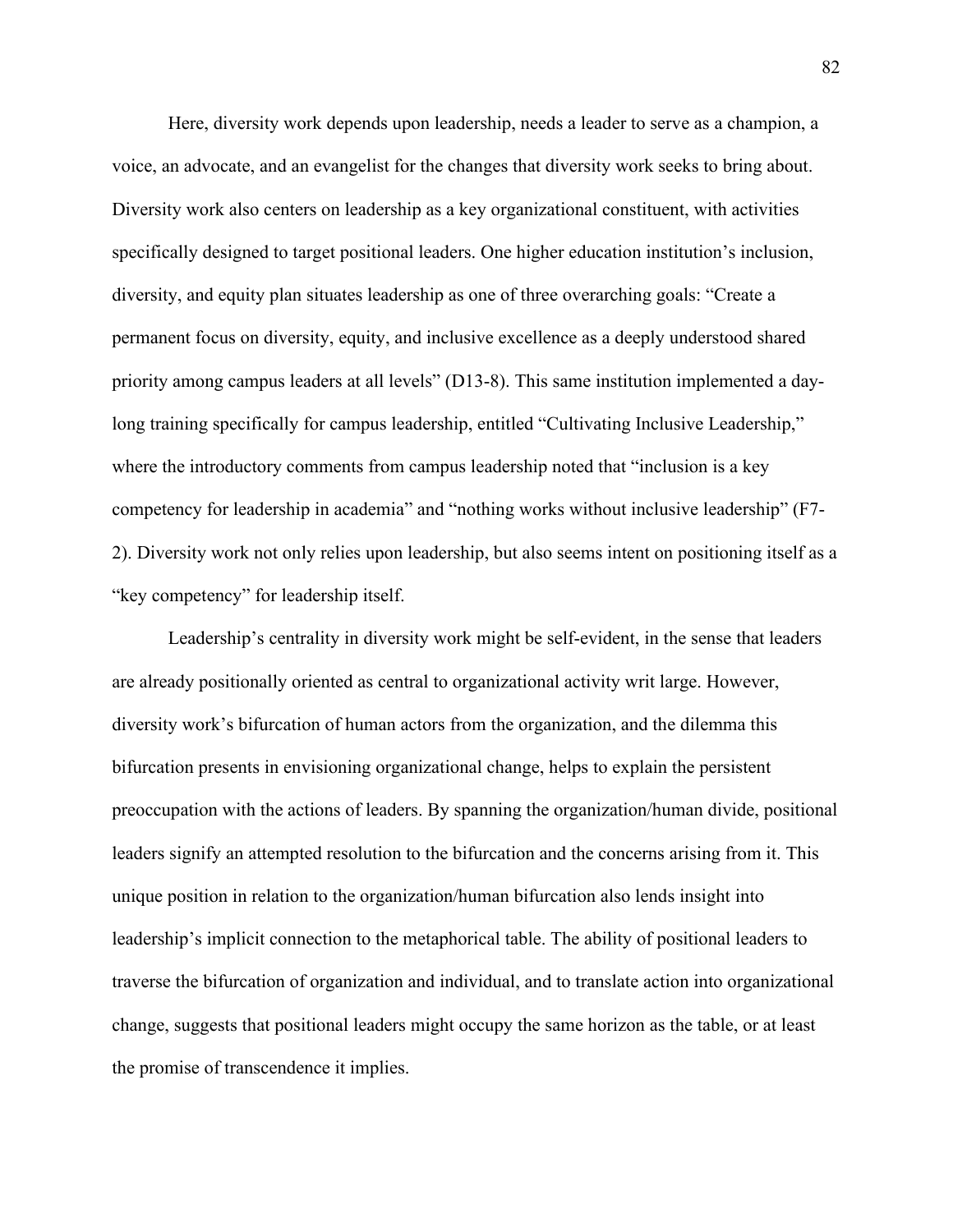Yet, leaders are distinguished from other organizational members in diversity work, bolstered by hierarchy and access to certain resources afforded by their position. Carla, who serves as a diversity and inclusivity manager for a large nonprofit, laments the difficulty in accessing leadership, and the tables they inhabit, in order to create meaningful change in the organization: "I wish they would just be more open to taking the suggestions and inviting me to the tables where I can have the most impact in the way they say they want it" (I3-24). For Carla, leadership occupies the most impactful positions, and tables, within the organization to further diversity work, limiting opportunities to transcend the personal journey to affect organizational change. One approaches the metaphorical table in diversity work to find leadership already seated. Rather than resolve the bifurcation of organization and human actors, diversity work positions leadership as brokering the divide, and mediating possibilities for others to approach the table.

Leadership's distinction as positionally and hierarchically apart from other organizational members therefore means that leadership does not resolve the gap between individual and organization, but merely bridges it. In eliciting leadership, this attempted bridging also reinforces the gap itself, ensuring the bifurcation will stay in place by framing leadership as the locus of power and change in the organization, and maintaining human actors and the organization as separate entities. Positional leaders maintain a capacity to alter systems, design culture, and steward climate, activities that remain beyond the purview of other organizational members as depicted in diversity work. In other words, diversity work necessarily invokes leadership as an attempted resolution to its bifurcation of the organization and human actors, a divide which organizational members are framed as unable to resolve themselves. Such a dynamic contributes to leadership's edification as a necessary element of diversity work, without resolving the issues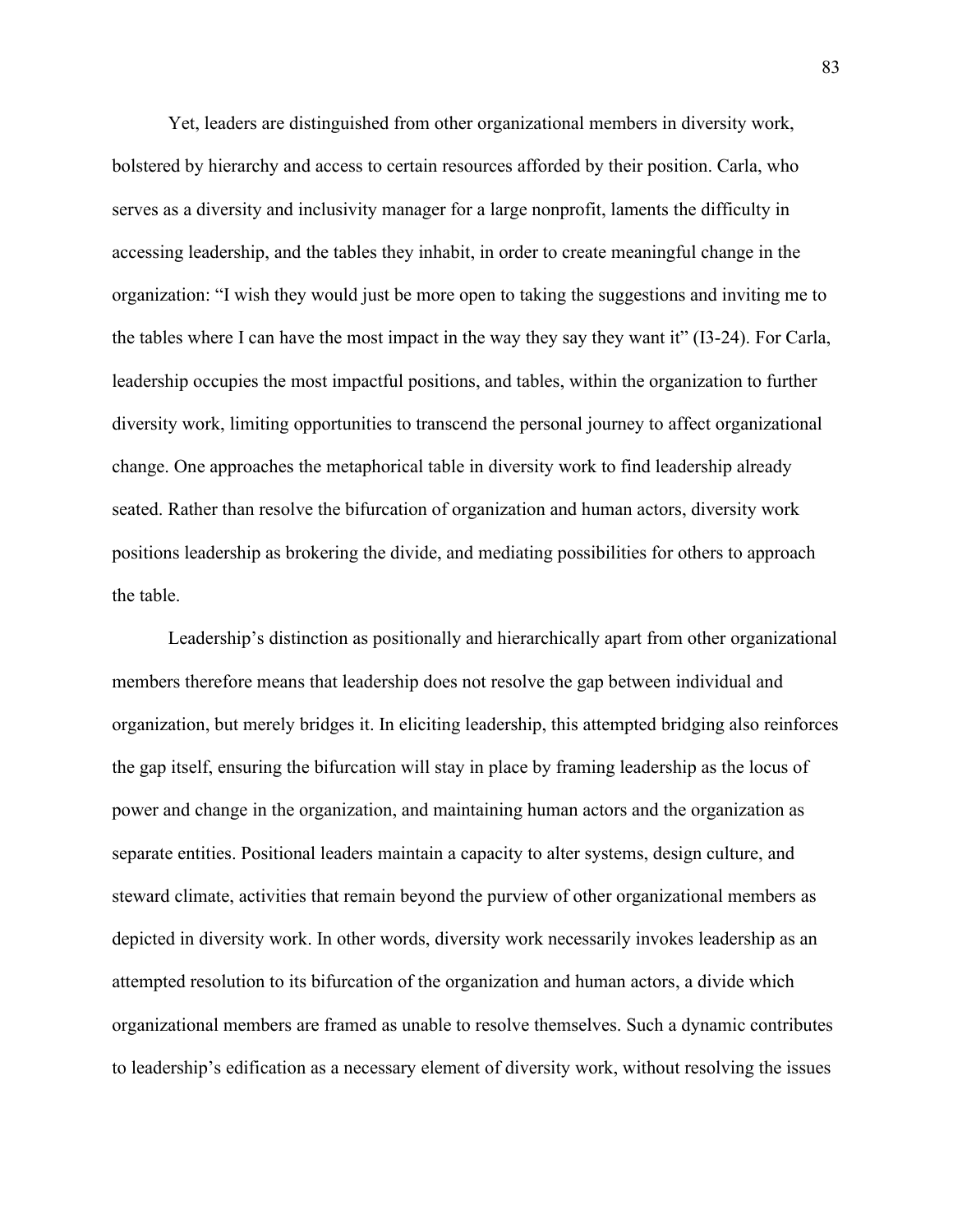arising from the bifurcation. With leadership's inhabitation of the metaphorical table, the promise of the table as a mode of being, and the not-yet potentialities that it holds, therefore remain elusive in diversity work. Leadership's centrality creates relations of dependency and limits a capacity for action in diversity work, ensuring the organization/individual bifurcation, and the inequities it contributes to, persist.

# *Orienting to Leadership at the Table: Agency and Dependency*

Diversity work's edification of leadership contributes to a notion of achieving organizational change that maps back to positional hierarchy. Within such a framework, the further away one is from positional leadership, the further away an individual engaging in diversity work is from affecting change, and therefore the wider the gulf between the organization and the individual. Even in efforts to distribute leadership and empower organizational members, formal leadership often remains the focal point, reifying the centrality of organizational hierarchy. During field observations of a diversity and inclusion session that sought to help people "personalize" the higher education institution's diversity, inclusion, and equity strategic plan draft, session leaders made an effort to frame all attendees as leaders: "nobody owns inclusion efforts at the university, it's on all of us" (F6-5). Attendees were seated at round tables with eight chairs, and the session leaders explained to attendees, who were a mix of staff, faculty, and students, that an executive administrator would be assigned to each table, and would rotate periodically throughout the session. Before the table discussions about the draft strategic plan began, the session leaders asserted that even with an executive administrator at the table, "it's not about hierarchy, you're all leaders" (F6-5).

Despite these assertions from the session leaders, the event itself reified positional leadership in various ways. The initial presenters noted that the strategic plan draft, the very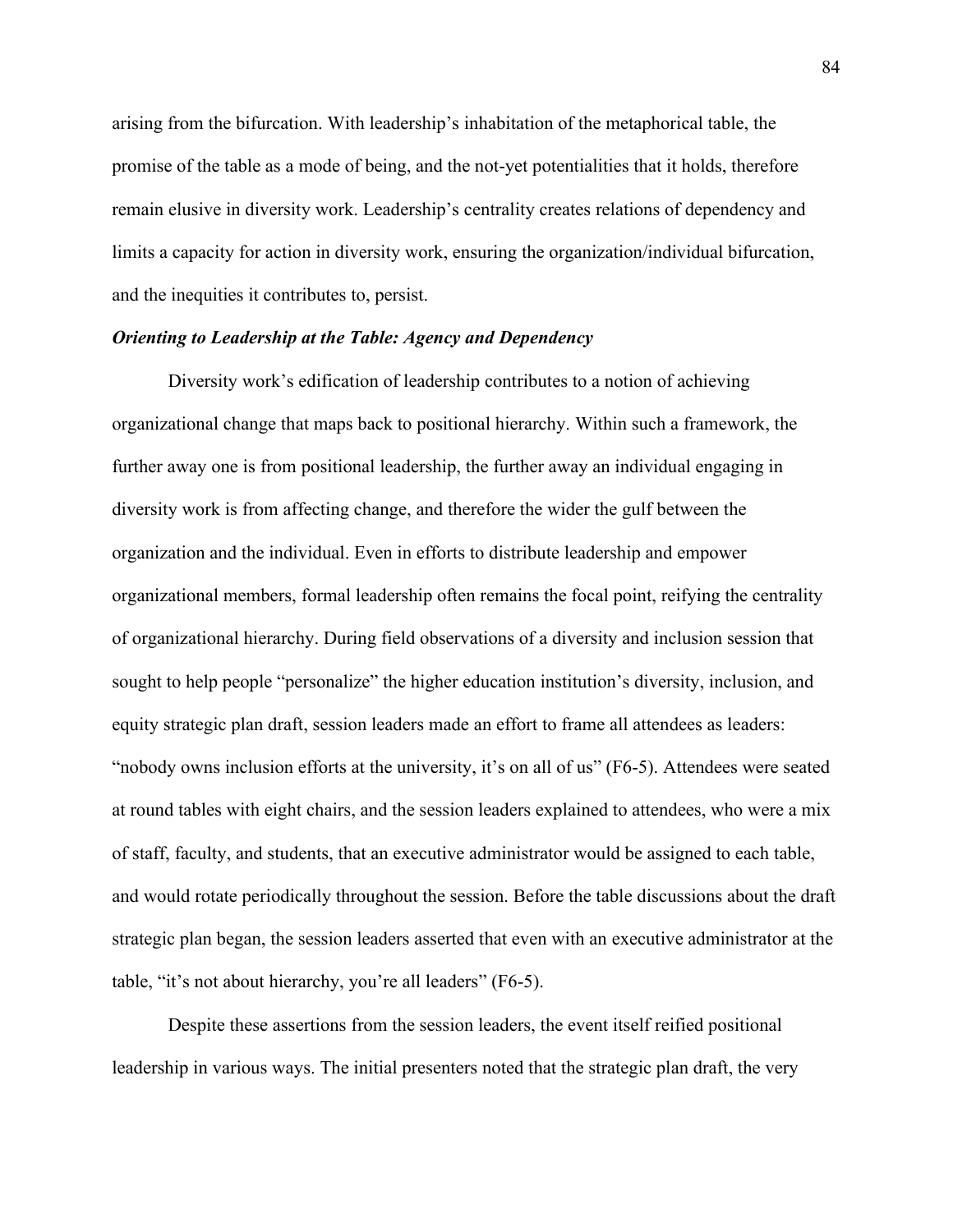centerpiece of the session and table discussions, was "awaiting approval" from the campus leadership cabinet (F6-4). Once the table discussions commenced, several of the executive administrators began the conversation with a desire to hear the opinions of everyone else in the group: "[the executive administrator] indicates that she wants to hear the perspectives from the table, because she feels a need to advocate for issues of diversity and inclusion" (F6-5). Such comments helped shape what the conversation could be about, and what purpose the discussion served in terms of gleaning information from organizational members. As the event progressed, the executives were periodically asked by the session leaders to rotate to a new table, abruptly stopping any current conversations. The table discussions would then reset once a new campus leader joined the group.

The session's stated goals indicated an intention to empower ownership of an institutional diversity, equity, and inclusion plan, and prompt engagement in questions of infrastructure and climate. Note how the physical (and metaphorical) table arrives on the scene as an important mediator and convener that orients people to collaborative discussion, making possible efforts to move beyond the personal journey in diversity work towards a horizon of organizational change. Yet the session ultimately reasserts leadership's centrality at the discussion table: administrative leaders guide the purpose, content, and tenor of the conversation, and it is leadership who will ultimately decide whether or not to approve the diversity and inclusion strategic plan. Despite the session presenters' intentions, positional leadership remained the focal point of diversity work, as attendees oriented their bodies and attention to each of the administrative leaders seated at the table. Maintaining a focus on leadership bifurcates positional leaders from other organizational members, and further reifies the separation of organization and human, where the positional leader simultaneously traverses, reinforces, and mediates the divide.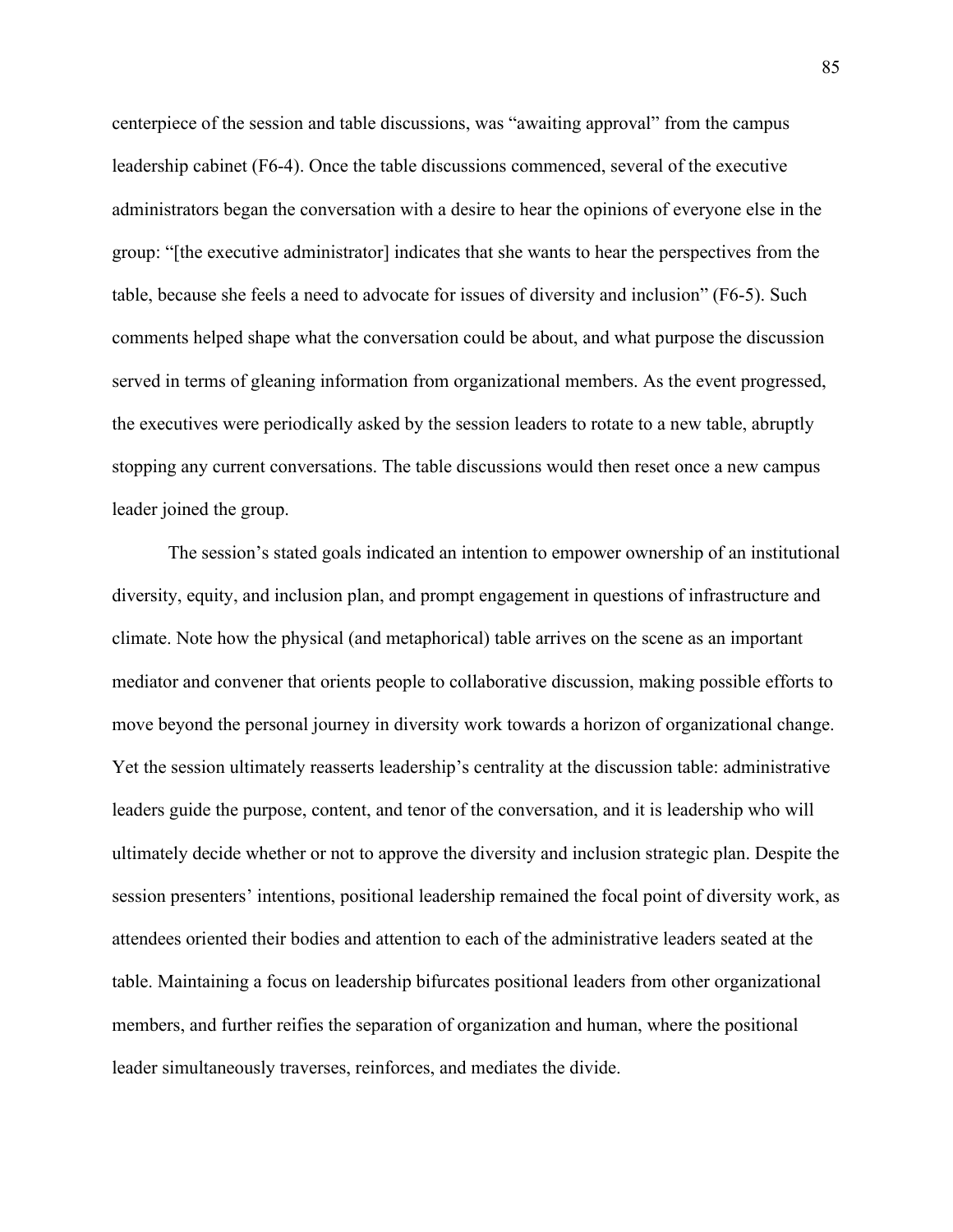Diversity work's orientation towards leadership helps to ensure that diversity work hinges upon leadership support, limiting notions of achieving change in diversity work and enacting relations of dependency. Potential resistance to diversity work from leadership can therefore constitute a significant barrier to advancing aims of diversity, equity, and inclusion. During field observations of an organization's day-long racial equity training, at one point members of the leadership team openly questioned material about white supremacy culture that the facilitators presented (F3). The following week, during the organization's inclusion and diversity committee debrief session, multiple employees noted the difficulty that leadership's questioning presented. In referencing a related document on white supremacy culture that the presenters used, one committee member observed: "two people on the C-level invalidated it in front of everyone" (F1-5). Another member said that she did not want to participate in the training activity with the leaders who seemed to question the content, noting: "I can't lose my job" (F1-6). When discussing the impact of leadership's perceived resistance, others in the meeting argued that "you can't just take your title off" and "you can't change how leadership feels in the room" (F1-6). Here, diversity work responds to and orients around leadership in ways that set positional leaders apart from other organizational members. During the committee meeting, many members agreed that they would have reacted differently to the comments in the training if they had been made by people who were not in leadership positions. Leadership circulates in a training space as a physical presence, an organizational title, and a feeling, among many other entifications, that inflect diversity work and impact organizational relations and behaviors. In this case, an orientation around leadership's resistance results in stress, frustration, fear, and determination related to engaging in diversity work, shaping how diversity work proceeded in the organization.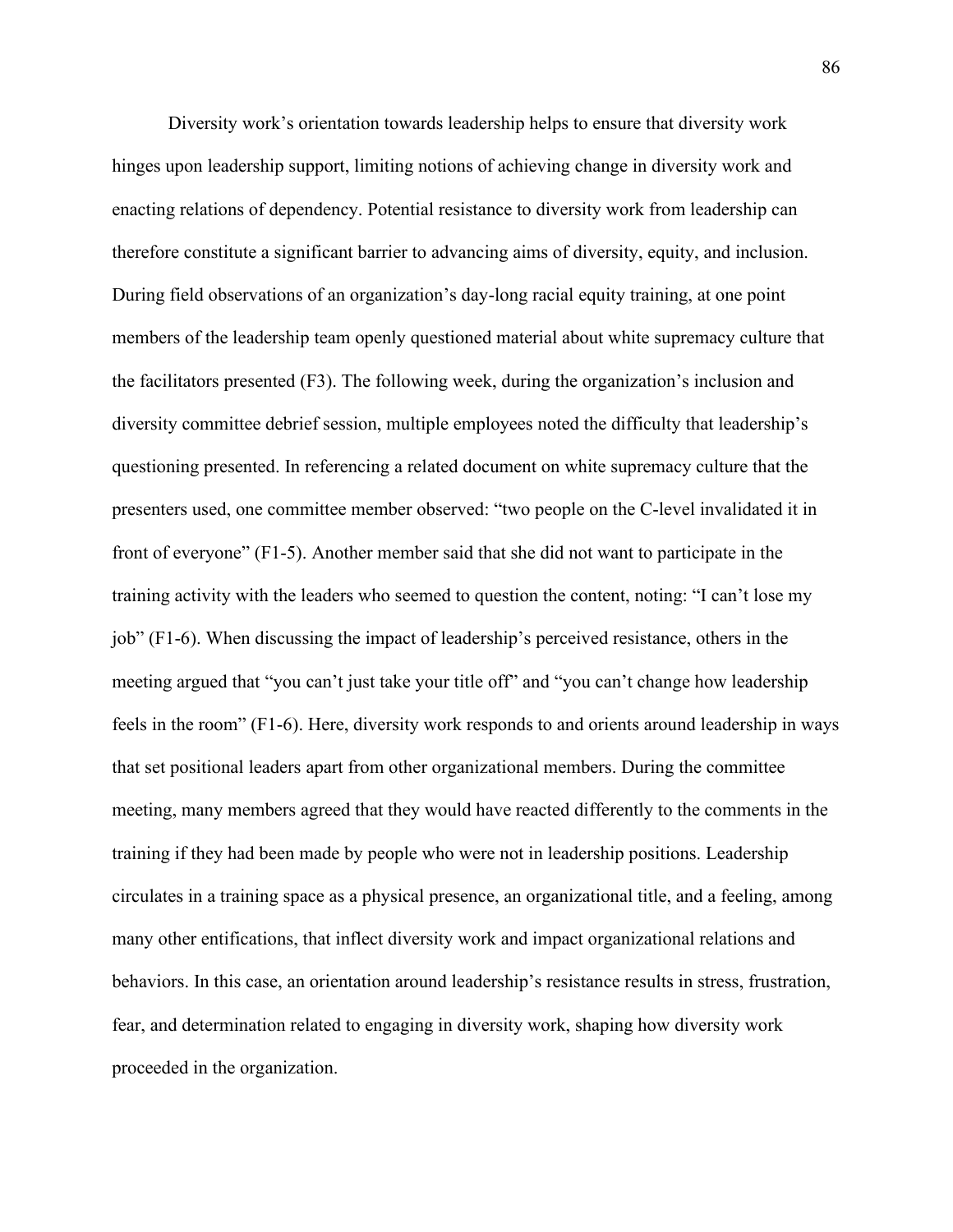Leadership is therefore capable of helping to both facilitate and inhibit organizational change and action in diversity work. This extends to ways of envisioning what organizational change can look like. In my interview with Abby, one of the volunteer leaders of her organization's diversity and inclusion committee, she discusses issues of attrition and diversity among staff, framing the problem in relation to leadership:

- **Abby:** ...if we're in a rush just to say, "let's bring in diverse talent," but we don't create an environment that makes anyone feel inclusive, then we're actually shooting ourselves in the foot. We've had people of color leave and they're leaving for a reason. And we're not showing that we have leadership of color, or that is supportive of this. So it's just- it feels like we have an uphill battle because of the structures in place. And the people.
- **Sean:** Yeah. And so the people thing is people who aren't creating an inclusive environment for people of color, and the structures are- what would you say are the structures that are pushing people of color out?
- Abby: Yeah, it's that there...It's that there is nobody in leadership that represents them. That speaks out for efforts of equity and inclusion in the organization. Nobody in leadership. And it's that they are tokenized." (I2-12&13)

Abby goes on to say that "our leadership team lacking diversity is one of the biggest

issues" (I2-14). Abby's discussion of organizational change evinces the metonymic slide of leadership to organization and structure, where increasing diversity among the leadership team translates to creating structural and environmental changes in the organization. Such a vision of organizational change in diversity work relies heavily upon leadership, and specifically change within the composition of the leadership team.

With leadership positioned as the pivotal means of attaining organizational change, diversity work becomes about accessing leadership and the metaphorical table that positional leaders occupy, activating relations of dependency in diversity work. Kate, an organizational diversity and inclusion consultant, notes that diversity work often lacks positional leadership, creating an emphasis on existing hierarchical leaders in the organization in order to obtain resources: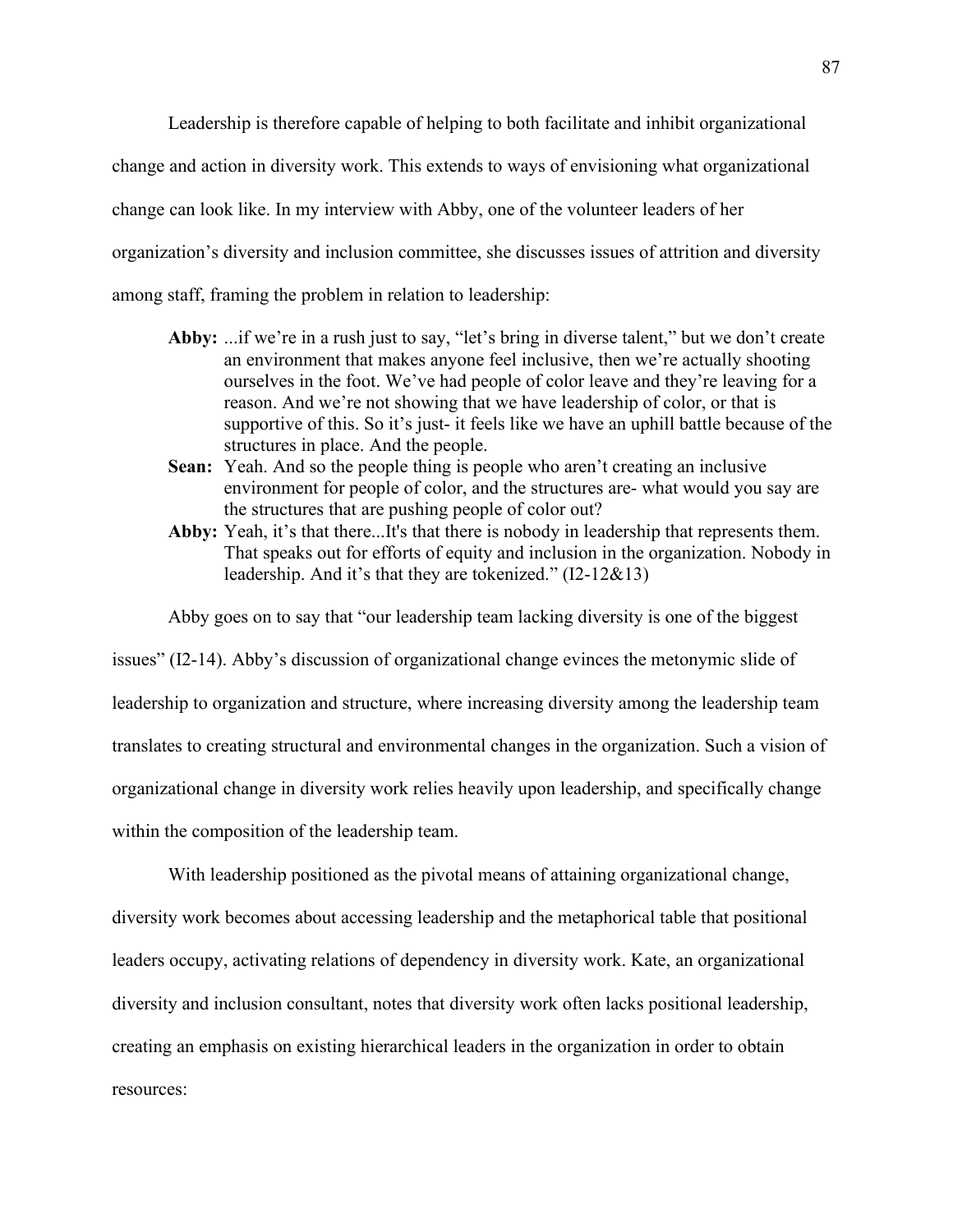I've heard a lot of DEI professionals internally who've had a real difficulty because they have expectations on impact, but they really aren't given the resources to implement that. It's a bigger problem. It's sort of like, "How do I convince leadership that this needs budget?" is a question we hear a lot. (I5-7)

Positional leadership signifies access to the influence, time, and resources necessary to create organizational change. Yet, Kate's comment reveals that a positional leader in diversity work is often lacking in many organizations. Leadership eludes diversity work even as diversity work edifies it, resulting in a continual appeal for leadership support. Within such a relationship of dependency, access to leadership and the decision-making tables that leaders inhabit becomes a central preoccupation. Carla, a diversity and inclusivity manager within her institution, expresses her frustration with gaining access to the organization's department head meetings: "give me access to the department head meetings so I can like fluidly be meeting with them. So some of the things I've done was I've been able to push my way into meetings, right, and share and communicate" (I3-25). A significant part of Carla's efforts include pushing her way into meetings in order to access positional leadership and advance organizational diversity work, an effort that has taken its toll on Carla's energy and engagement in diversity work:

- **Carla:** Invite me into spaces where I don't have to bust through the door. You know, I'm constantly trying to convince them. And I say "I'm no longer doing the Oliver Twist version of equity. I will no longer beg for crumbs."
- **Sean:** "I want some more."
- **Carla:** Right, like "Please, sir, can I have more crumbs for equity?" We're done with that. I am done with the convincing portion of the program. Are you in or are you out? (I3-23&24)

A preoccupation with access results in frustration and exhaustion for Carla, who likens herself to the character Oliver Twist, an impoverished young boy in a Charles Dickens novel who pleads for more food in order to survive. Leadership's centrality suddenly casts diversity work as a starving child, at the foot of the table, or perhaps at the door to the meeting room, begging for crumbs in the form of resources and time to continue diversity work.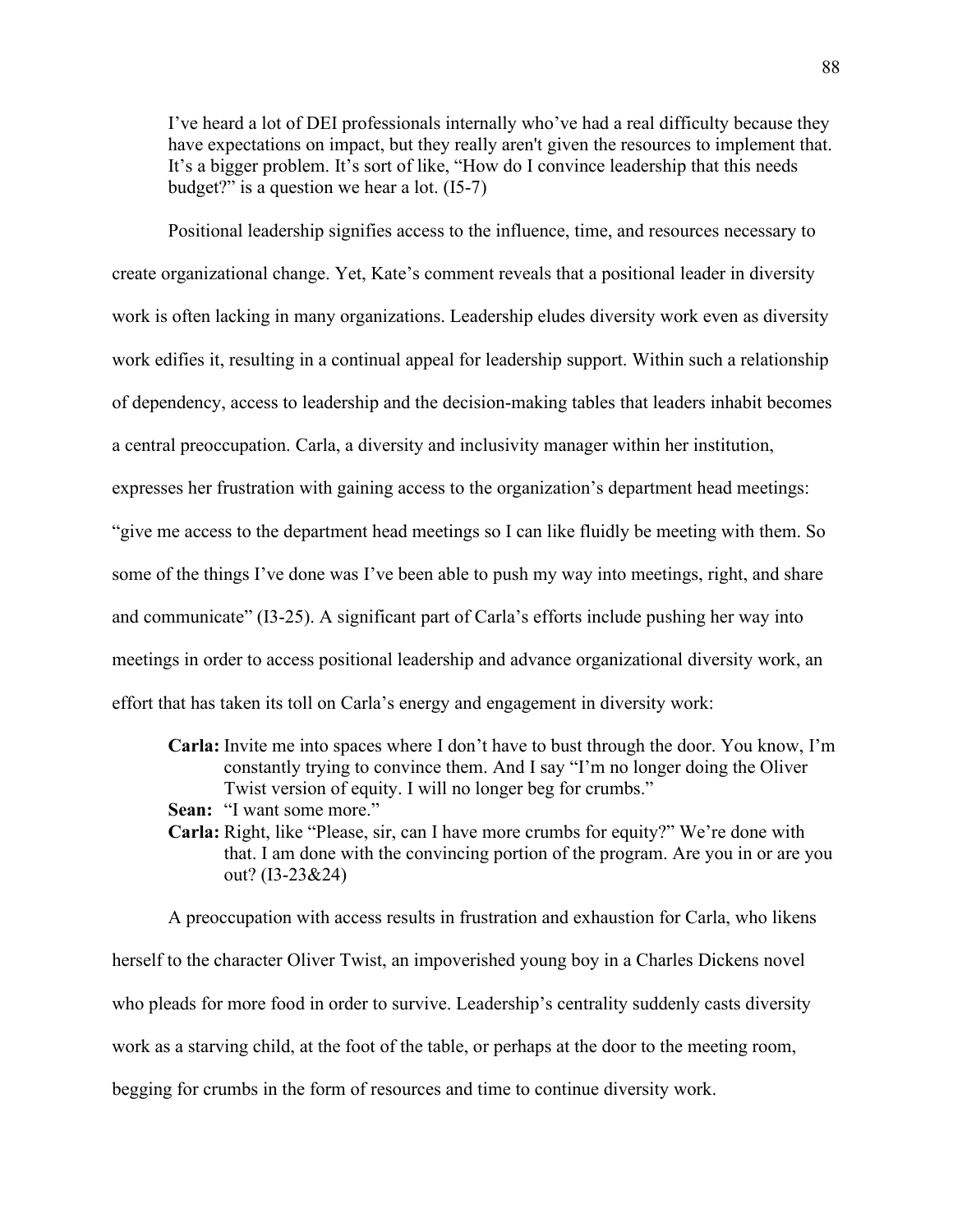Relations of dependency and access therefore help to shape diversity work's

preoccupations, and the kinds of objects towards which it orients. Diversity work delineates the terms upon which organizational change can happen, positioning the ability to affect change within a narrow view of leadership. The prized position that leaders inhabit as a metonym for organization, spanning the organization/individual bifurcation, in turn contributes to concerns about access and dependency in diversity work. Meanwhile, "outside" of leadership, diversity work calls upon organizational members to "own their own work," and engage in their own personal journey of consciousness raising and education. The isolation of the personal journey helps to ensure that leadership-as-organization remains a linchpin for organizational change in diversity work, and envisioning what change can be and look like in the first place.

Attention to metaphors of the organizational environment and the personal journey reveal that the bifurcation contributes to a host of problems for organizational members engaging in diversity work. A compartmentalization of diversity work and a politics of measurement lead to differential embodiment, labor, and legitimacy for organizational members coded as diverse. While conceptualizations of positional leadership attempt to address the bifurcation, they do not resolve it, and in fact contribute to the bifurcation's continued presence by mediating the divide between organization and individual.

Twinned attention to leadership and the metaphorical table help to reveal how diversity work efforts revolve around the table as organizational imaginary. Diversity work seems to long for the table, and orients towards the table as an imagined horizon capable of transcending the bifurcation of organization and human actors: a meeting point where individual action manifests organizational change. Leadership's occupation of the metaphorical table in turn orients diversity work, keeping the table cordoned in the boardroom or the "C-suite," forever out of reach and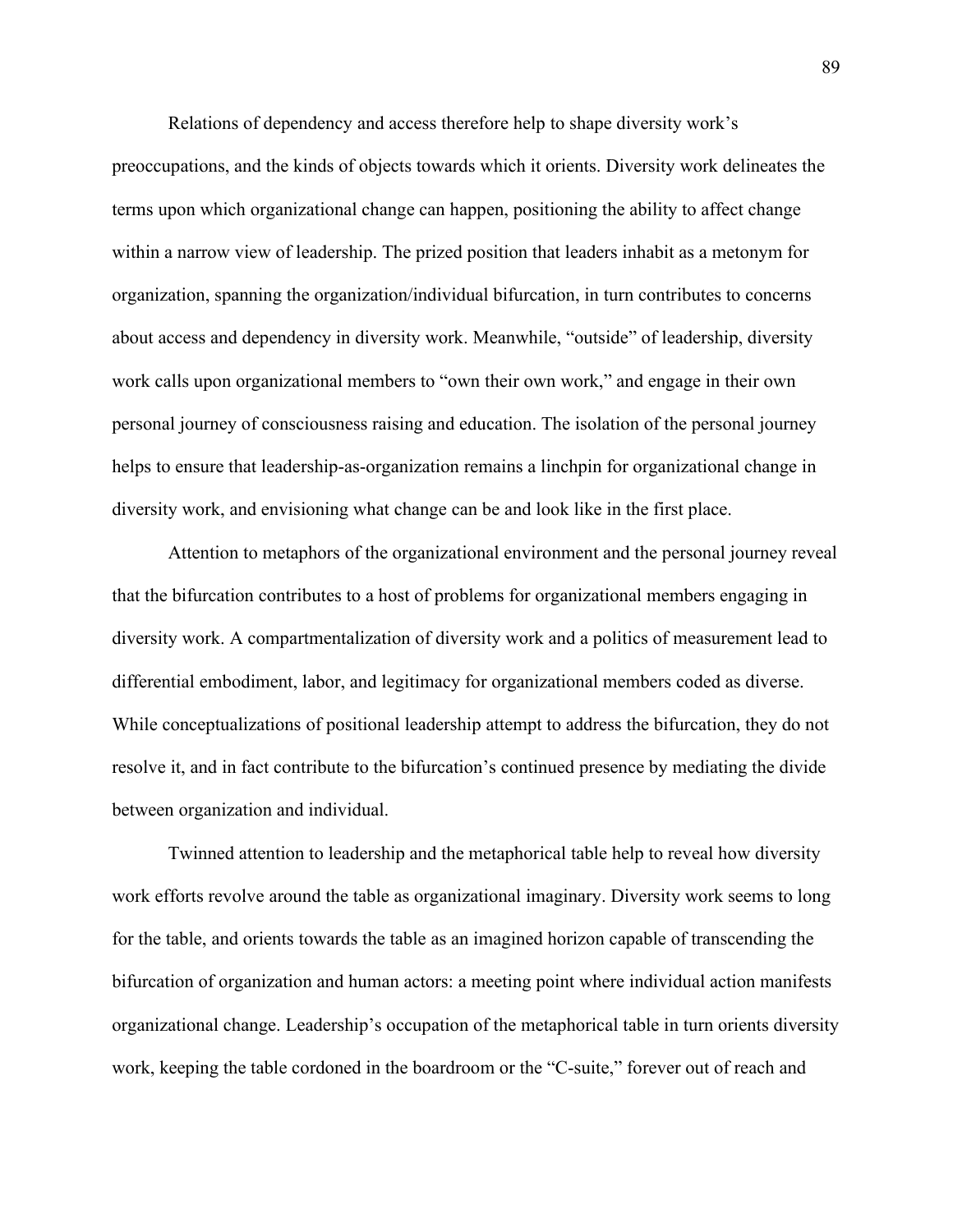under lock and key by positional leaders. As a result, diversity work must constantly reference positional leadership as necessary.

Diversity work's frequent exclusion from positional leadership may lead to calls for more leadership positions specifically dedicated to diversity, equity, and inclusion. While undoubtedly this may assist in achieving desired changes, leadership's complicity in perpetuating inequitable relations would remain. The framing of leadership as a primary reference point for organizational change produces a narrow view of agency that limits possibilities for engaging in diversity work and addressing issues of organizational oppression and inequality. An emphasis on leadership, revealed in part by the metaphorical table and concomitant relations of access and dependency, distracts from examining daily practices of diversity work as consequential to constituting lived realities, and inequities, in work and organizing. Such a move might unravel notions of the organizational container and individual journey as separate, and reveal "the table" to be everywhere that organizing occurs.

#### **Kaleidoscopic Conclusions**

Kaleidoscopic inquiry into normative practices and accounts of diversity work reveal a multitude of bifurcations that ultimately serve to separate human actors from what is understood to be the organization. Such divisions contribute to particular social orders in organizing that contribute to the very inequities that diversity work purports to address, while also stymying conceptualizations of agency that might help to undo them. In seeking to understand normative sensemaking at play in accounts of diversity work (RQ1), I have trained kaleidoscopic attention to the prominent metaphors of journey, container, and table, and traced their dynamic relationships to normative practices of trainings, data collection, and positional leadership (RQ2).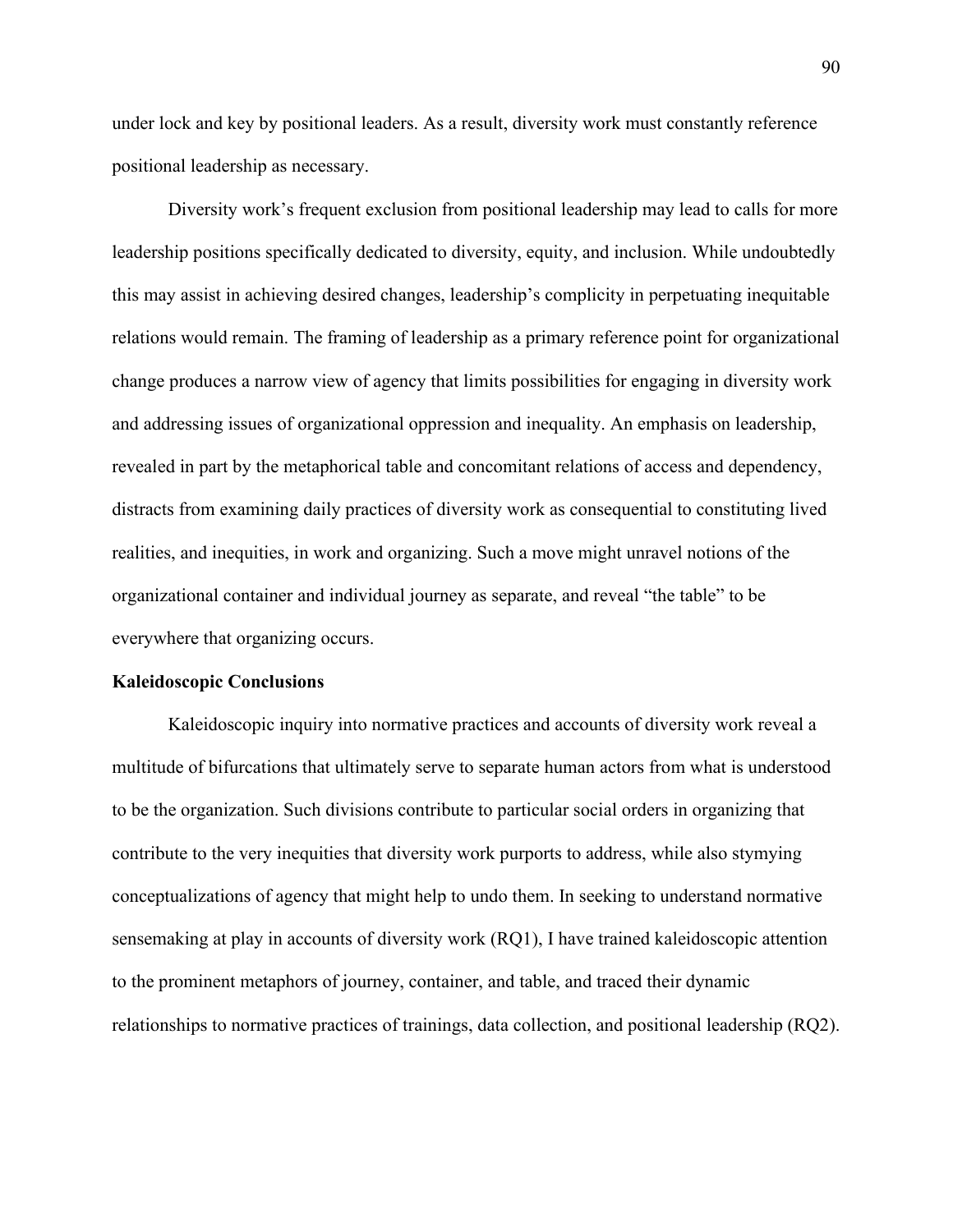From this analysis of sensemaking and practice emerges a more nuanced view of inequitable relations at play in diversity work and organizing (RQ3).

Diversity work framed as a personal journey, wherein the organization serves as a container that provides the ideal conditions for such a journey, reveals an underlying ontological bifurcation separating organizational members from nonhuman actors, casting diversity work as an individual and largely internal endeavor. Not only does an ontological bifurcation obscure the multitude of relations that constitute diversity work and organizing, it also facilitates additional divisions that contribute to inequitable relations. Perhaps the most significant among these is a bifurcation of work. The personalization of diversity work, as well as a politics of measurement that seeks to quantitatively assess diversity and inclusion within the bounds of a contained environment, contribute to a separation and isolation of diversity work within organizing. The metaphors of journey and container, operationalized through practices like trainings and quantitative data collection, also help to separate and spotlight organizational members with marginalized identities in diversity work, contributing to additional scrutiny, labor, and responsibility in comparison to privileged identities. Unfortunately, a bifurcation of work means that the additional labor asked of individuals coded as diverse goes largely unrecognized and can even negatively impact their chances for promotions and raises. The resulting bifurcation of expertise therefore leads to a dead end of sorts for marginalized individuals called to engage in diversity work.

Normative practices in diversity work therefore contribute to the very same relations of inequity that diversity work attempts to address. What is more, an ability to disrupt such inequitable relations is stymied by a limited view of agency proffered by positional leadership and the metaphorical table. For most organizational members, diversity work frames agency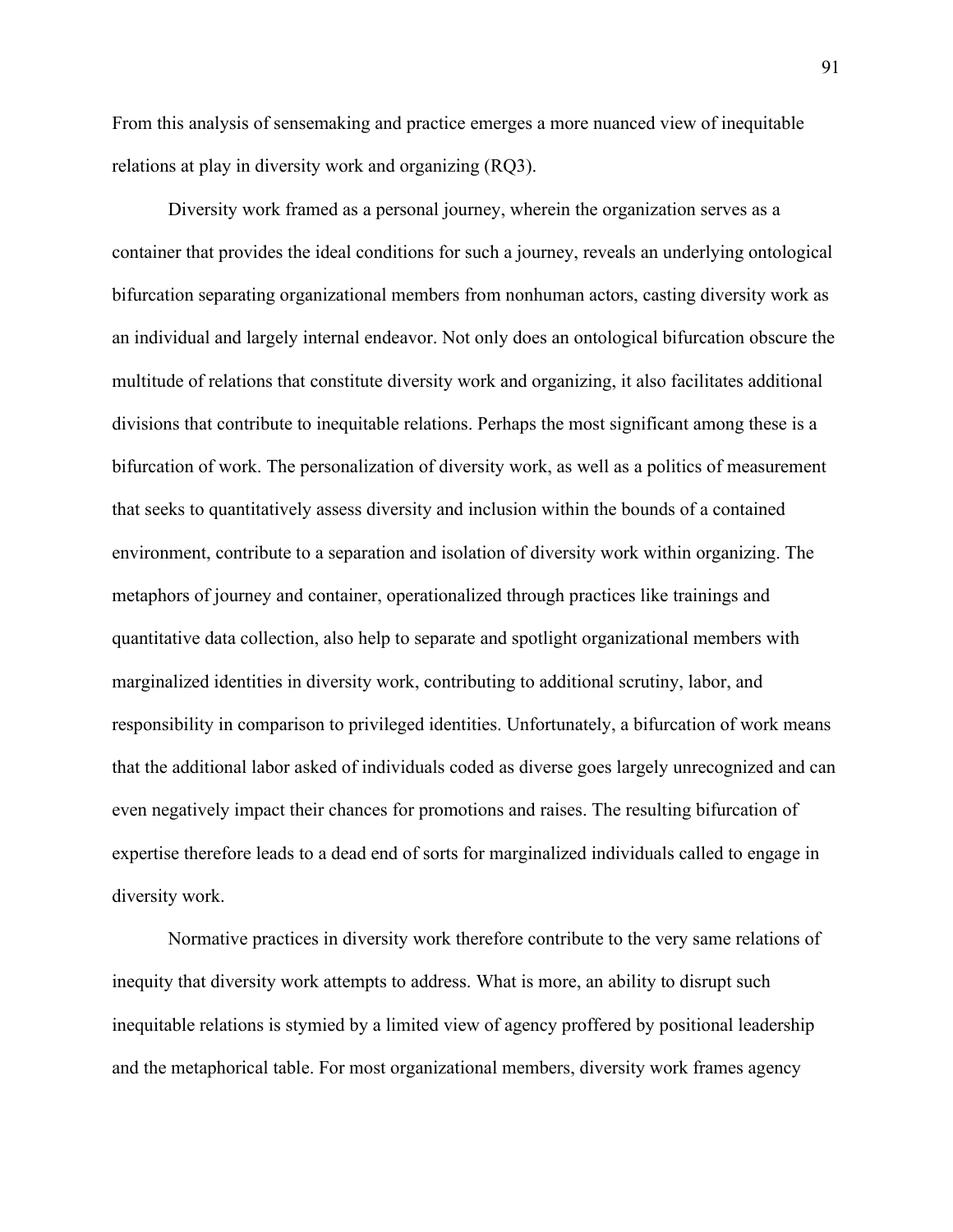within the context of the personal journey, where it remains the individual's responsibility to change themselves for diversity work. Leadership arrives on the scene with a more expansive capacity for agency: as an actor capable of translating individual action to organizational change. While providing a means of bridging the separation of organization and individual in order to achieve meaningful change in diversity work, organizational leaders maintain exclusive access to such conceptualizations of agency. This helps to ensure that organizational members remain dependent upon leaders for addressing inequity in organizing.

At the heart of this narrow view of agency, as well as the inequitable relations to which diversity work contributes, is a bifurcation of human actors from nonhuman actors: an inability to see the complex and dynamic relations that constitute diversity work, organizing, and the social orders produced under their signs. Disrupting this ontological bifurcation might provide opportunities to unseat diversity work from ways of accounting and practice that (re)produce inequitable dynamics, and might reveal diversity work's capacity to be a more equitable and bountiful otherwise.

#### **Conclusion**

This thesis has mobilized a queer approach to the study, analysis, and explication of organizational diversity work. The persistence of organizational inequities, in spite of and sometimes exacerbated by concerted efforts to engage in diversity work, necessitates frameworks that can durably interrogate and disrupt the organizational status quo. I argue that a queer orientation to norms and normativity productively extends extant scholarship on diversity work, particularly in attending to practice and addressing normative logics that reproduce inequities. To this end, I have developed kaleidoscope as a queer methodology for organizational field research that takes normative relations as its point of inquiry. This project and the resulting analysis reveal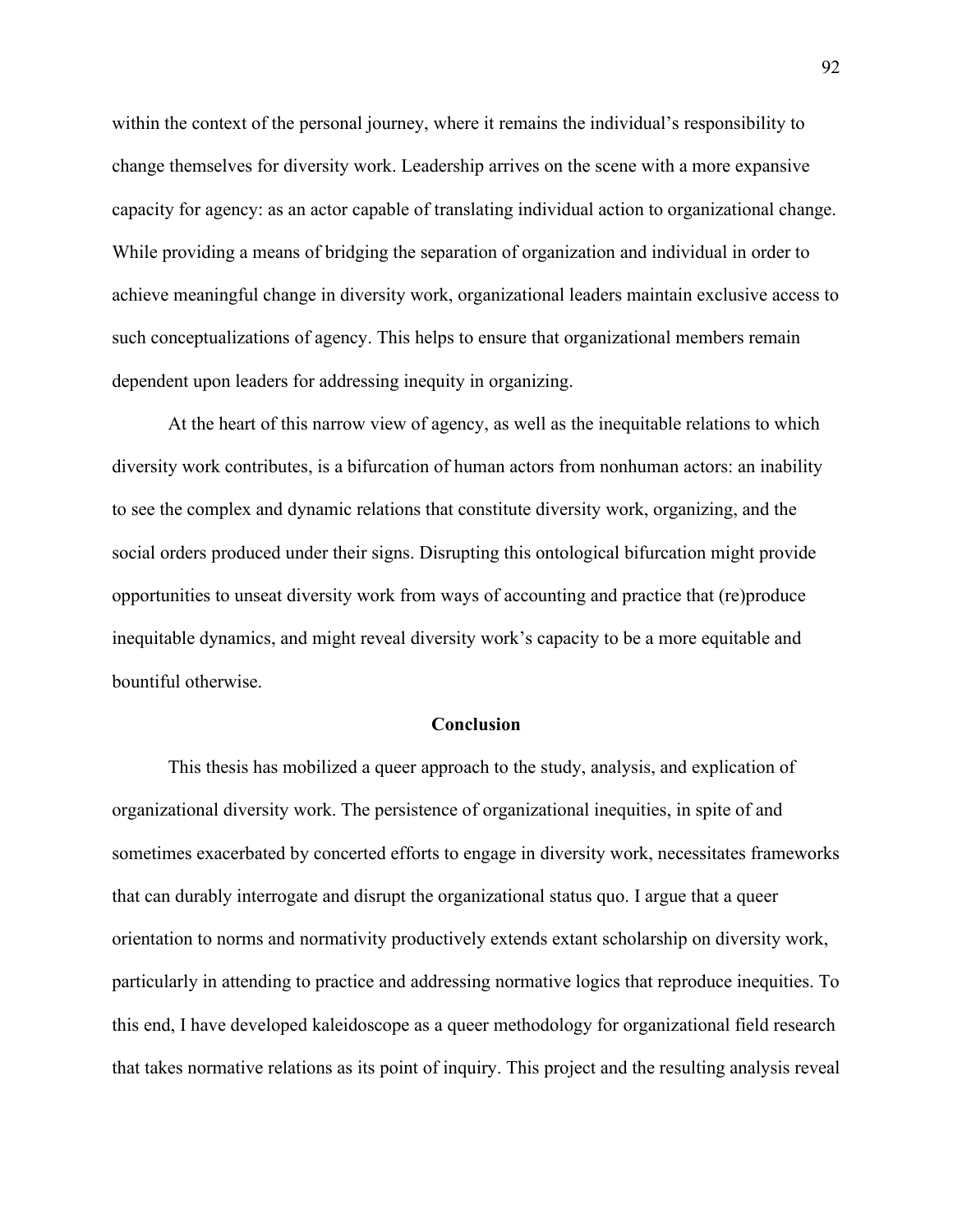a persistent bifurcation of the "individual" and "organizational" in diversity work that perniciously reinscribes inequitable relations in organizing. Organizational members take the main stage as they navigate the "personal journey" of diversity work, whereas the organization disappears to the background as the mere container for individual exploration. Leadership emerges as a key figure capable of spanning this ontological divide by translating individual action to organizational change, yet the enshrinement of positional leadership leaves the bifurcation intact and stymies other opportunities for enacting organizational change at the level of practice.

In this concluding section, I first seek to reflect on this project's findings in relation to diversity work theory, research, and practice. Grounded in my discussion of both scholarship and practice, I address the limitations and opportunities for future research that this thesis presents. I then explore the implications of queering diversity work for the field of organizational communication more broadly. I argue that kaleidoscopic inquiry not only troubles scholarly and practical considerations of diversity work, but also challenges organization and organizing as conceptual and material constructions around which the field of organizational communication coheres. Addressing these dynamics takes seriously the notion that "whiteness and colonialism are organizational communication" (Harris, 2019, p. 5), and that queer *dis*organization might be one way to disrupt white supremacy in the field

#### **Queering Diversity Work**

Following Ahmed's (2012) interrogation of diversity work in higher education, this project queerly contends with "what diversity can and does do" in organizational settings, and what interests are served in that doing (p. 1). As a discourse and a practice, diversity work shapes organizational activity, drawing upon and enacting normative relations that render labor and life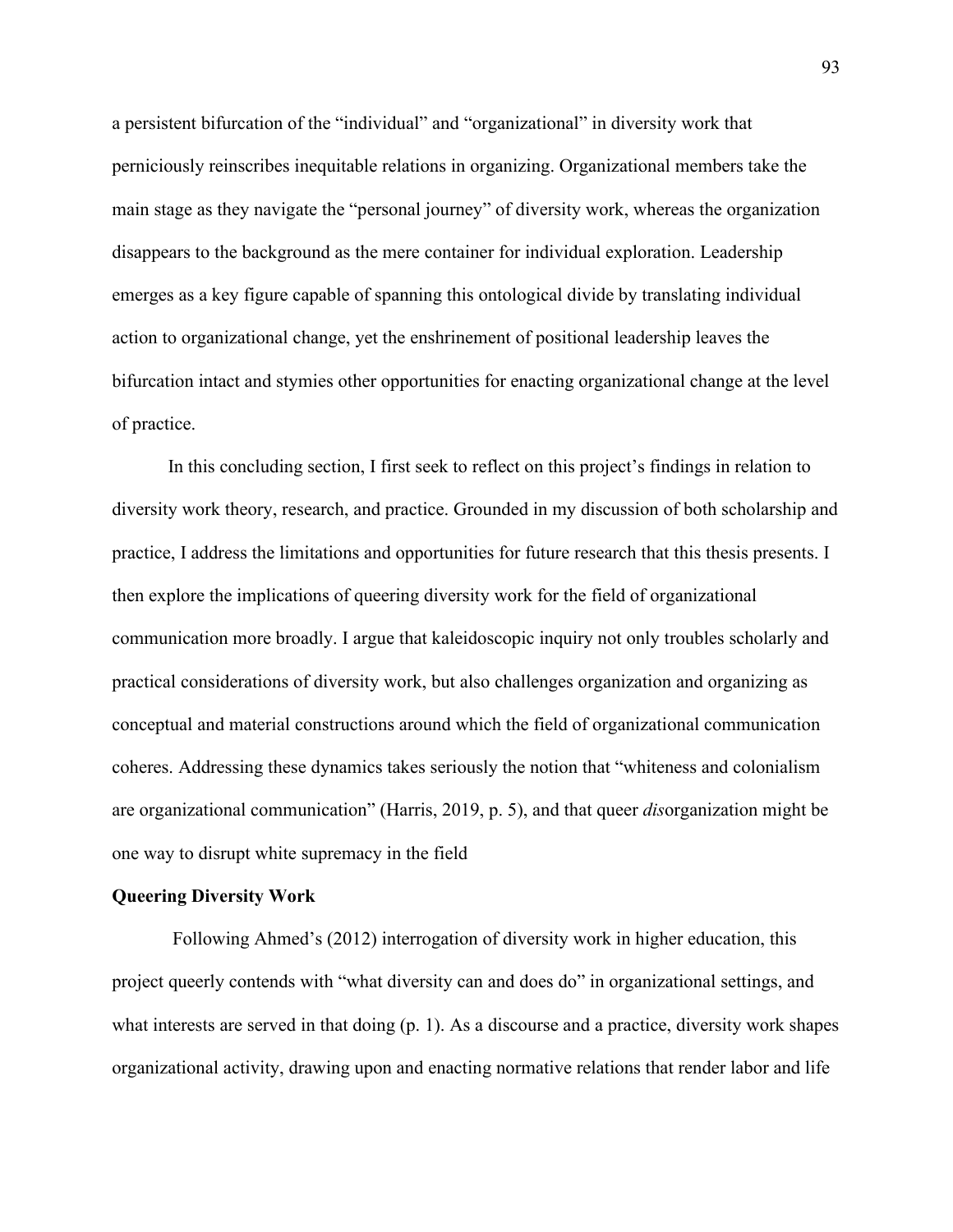chances differentially across social identities. Taking a queer approach that centers norms and normative relations surfaces both a pernicious ontological bifurcation and its costly price, inscribing and reinforcing inequities and attempting to limit a capacity for organizational action. Kaleidoscopic inquiry extends extant practice-based scholarship, reveals logics of whiteness and coloniality at play in diversity work, and presents opportunities for practitioner intervention that prompt different relational potentialities.

# *Diversity Work Theory and Research*

Queering diversity work helps to reveal that the normative bifurcation of individual and organization is central to how diversity work is constituted, even as this bifurcation ensures diversity work's limitations and maintains the organizational status quo. This finding extends the work of other scholars who have investigated ontological divides that arise in diversity work research and organizational practice. Janssens and Steyaert (2019) argue that diversity research, arising from Western social theoretical traditions, operates under a dualism constituted by individualist and societist stances. The individualist stance rests in mentalism or a cognitive approach where the unit of analysis is individual behavior and interaction, whereas the societist stance focuses on discursive phenomena outside of the individual. My research finds that the ontological dualism that exists at the level of diversity work theory and research to some extent reflects sensemaking by organizational members in relation to enacting diversity work. Janssens and Steyaert's (2019) exploration of the psychological focus of the individualist stance is not unlike the internal and personal journey organizational members are encouraged to undertake as a part of diversity work. Training sessions that conceptually assert individual forms of oppression as distinct from structural or institutional oppression further underscore a societist stance that is separate from diversity work as an internal journey. Importantly, this empirical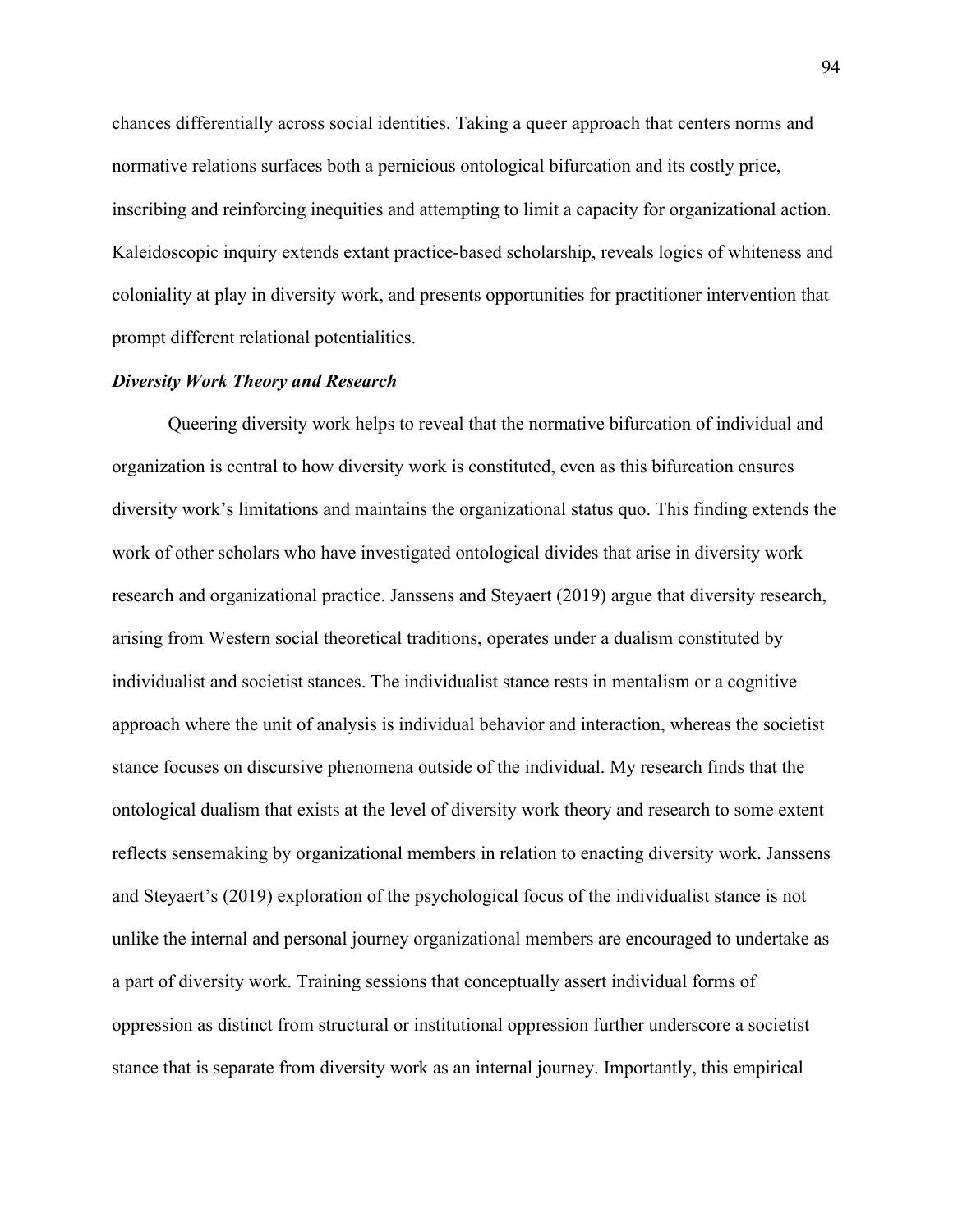project lends insights into how such a bifurcation arises in situ, rather than in the literature, and what varied effects emerge from such practices to affect diversity work as an organizational phenomenon.

Shifting from scholars to practitioners, Mease (2016) notes that diversity consultants also navigate the disjuncture between organization and individual when it comes to envisioning change in diversity work. While consultants argue for broad organizational change, Mease (2016) finds that they largely conceptualize this change as happening on an individual level due to a lack of resources and limited access. Mease (2016) defines the toggling between individual and organizational change as a discursive tension, one that is tentatively resolved by viewing individual change as a starting point to affecting other processes. For Mease (2016), "this paradoxical focus on organizational and individual change does not mark a fissure in two different kinds of diversity work, but rather a point of possibility, where organizational change can be thought of in terms of individual change and vice versa" (p. 75). While not necessarily resolving the tension, kaleidoscopic inquiry further challenges the categories of individual and organizational as stable and unproblematic. A queer reading reveals that normative constructions of individual and organization, and the collective maintenance of their cleaving, ensures a particular inequitable social order finds footing and perseveres.

Perhaps more than extending the extant scholarship on ontological dualisms in diversity work, this study provides greater understanding as to the varied effects that arise from the social orders brought into relation under diversity work's bifurcations. Attending to these effects brings into relief broader normative logics such as whiteness and coloniality in organizing. On one level, diversity work's emphasis on the individual via the metaphorical "journey" further isolates the individual as the responsible party for diversity work, contributing to the "intensified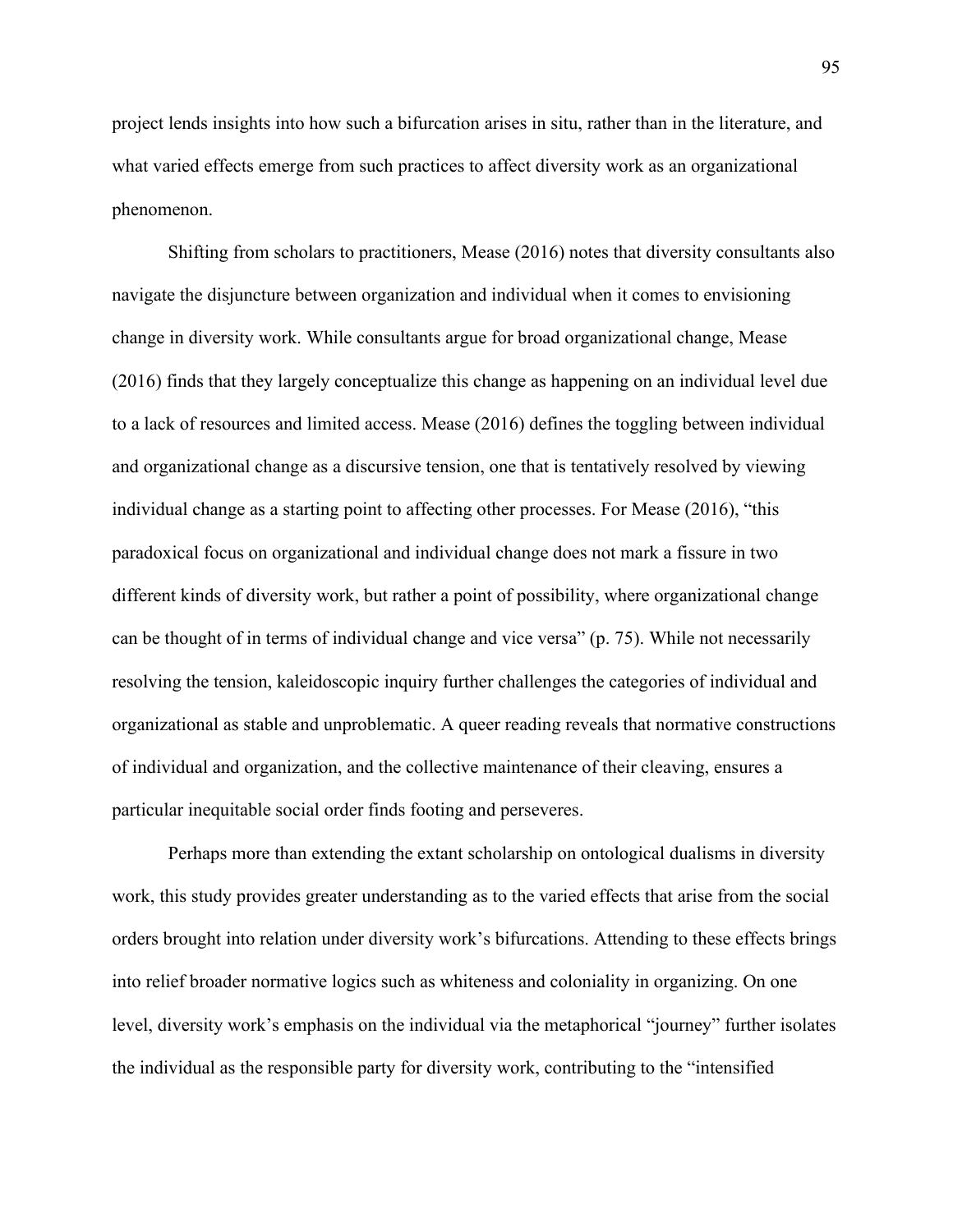individualization of responsibility and failure" (Ashcraft, 2017, p. 39) characteristic of work in the era of neoliberalism. As the organization falls from view into the background, so too does its complicity in inhibiting diversity work's stated aims of anti-oppression and equity. The ontological bifurcation and subsequent spotlighting of the individual's personal journey therefore situates diversity work as another mode of organizational control: "What was once considered private, namely the workers' thoughts, feelings, and emotions, now routinely serve as fodder for organizational and managerial interventions" (Tracy & Tretheway, 2005, p. 172). Further, the exclusive turn inward towards one's own thoughts, feelings, and beliefs sets the parameters for agency in diversity work, wherein a broader capacity for change remains under the purview of positional leadership alone.

More than shoring up modes of organizational and managerial control, diversity work's emphasis on individualism serves as a continuation of Eurocentric and American ideological systems that edify a view of the discrete and stable modern human subject (Cruz & Sodeke, 2020). The enshrinement and classification of the individual is an architecture of othering rooted in Western ways of knowing that draw distinctions between subject and object, human and nonhuman. As Taylor (2020) argues, "The colonialist project coproduced systems of rational thought in which the isolated, individuated subject came into being as a product of his own selfrecognition, turning all else into an object of knowledge to be mastered and controlled" (p. 24). Diversity work reinforces such distinctions along colonial lines of difference between European subjects and non-European Others (Mignolo, 2007). As the white, cisgender, heterosexual, and able-bodied subject sets out on their diversity work journey, organizational members with marginalized identities shift from journey-goers to guides, becoming teachable objects who assist those with privilege. The journey, which forever orients spatiotemporally towards a future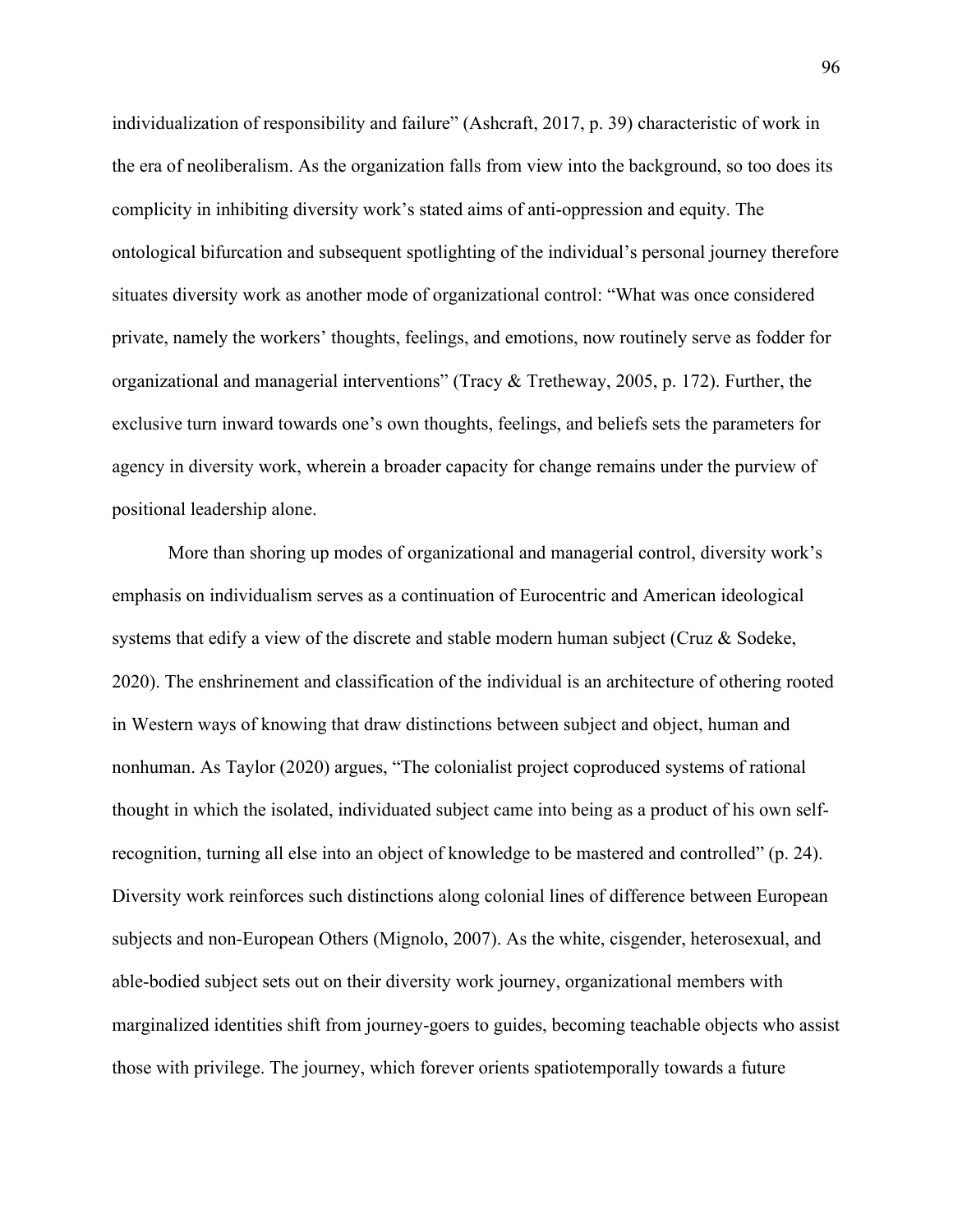horizon, suggests that those unable to access the journey are also unable to access its attendant organizational capacity and futurity. Similar to rights-based discourses, diversity work activities can be said to "discriminate which bodies are vested with futurity, or more accurately, they cultivate (some/certain) bodies that can be vested with futurity" (Puar, 2017, p. 15). While foreclosing a journey and the organizational future it promises for some, diversity practices can further serve to erase those who do not even register as diverse, and yet cannot claim the privileges associated with cisheterosexual able-bodied whiteness in organizing. In accordance with data collection practices, identities marked as diverse receive some measure of organizational funding and support, whereas those erased, conflated, or unwilling to be tracked – such as Indigenous, queer, and dis/ability identities – are rendered organizationally nonexistent.

In organizational contexts rooted in white privilege, coloniality, and white supremacy (Frenkel & Shenhav; Nkomo & Al Ariss, 2014; Rosenthal, 2018), a queer view of diversity work reveals how a normative bifurcation of individual and organization reproduces the inequitable organizational status quo. Ahmed (2012) has similarly noted the ironic nature of diversity work, wherein "an equality regime can be an inequality regime given new form, a set of processes that maintain what is supposedly being redressed" (p. 8). Kaleidoscopic inquiry reveals that diversity work produces social orders with effects that fall differentially on bodies depending upon social identity, contributing to normative regimes of whiteness and coloniality. Diversity work can therefore be understood as a technology of organization, wherein organization is understood as a mode of coloniality, a logic of whiteness.

Kaleidoscopic inquiry, which mobilizes a queer approach to norms and normative relations while also attending to organizational sociohistorical contexts, serves as a vital means of naming and addressing the status quo in diversity work research and scholarship. This aligns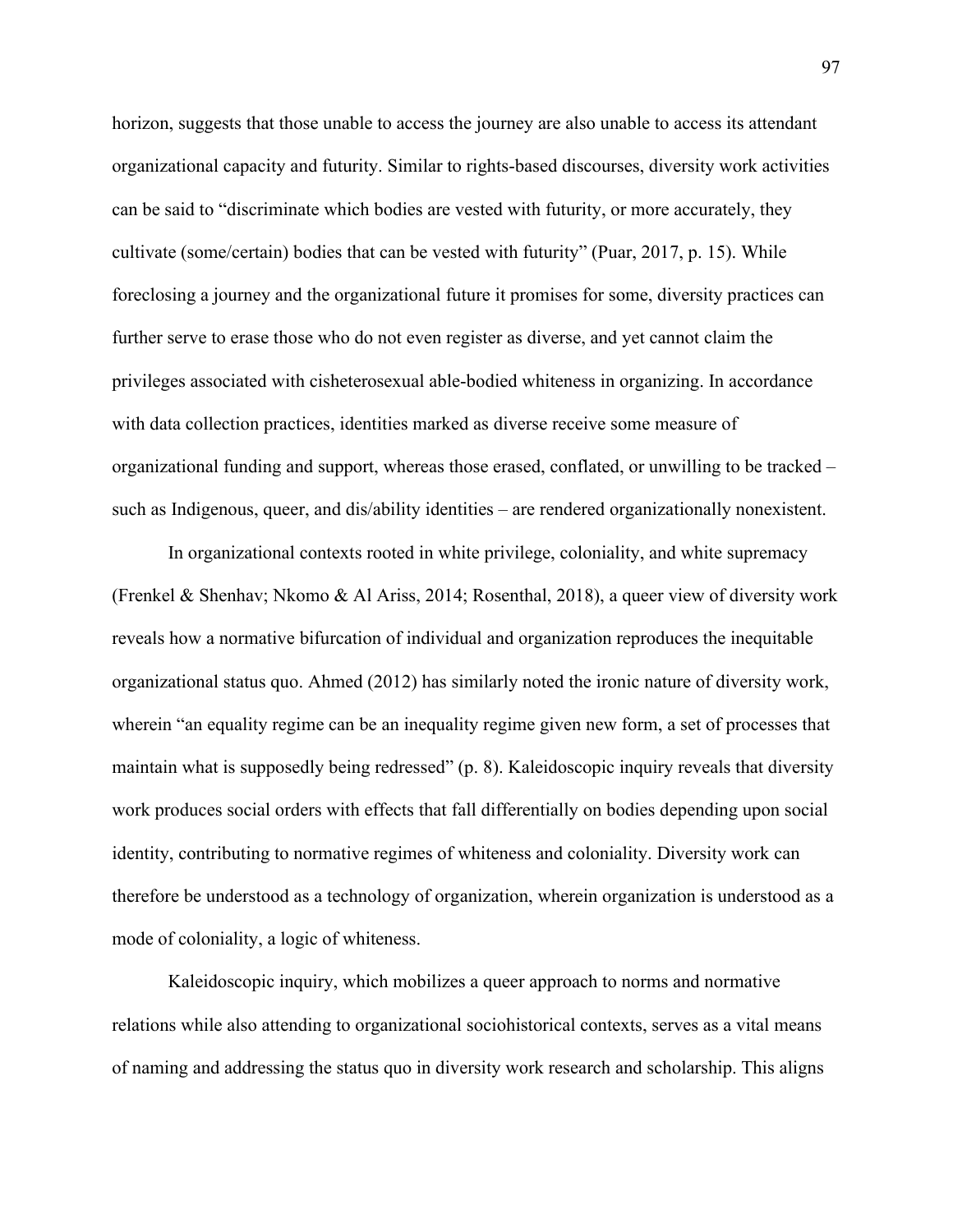with Christensen's (2018) norm-critical approach to diversity training, which aims for "denaturalising and hence repoliticising dominant norms as a contingent and contested terrain by means of explicating the norms" (Christensen, 2018, p. 113). In this study, metaphors have provided a window into normative constructions at play in diversity work and organizing, serving as an entry point for kaleidoscopic inquiry. Like Schoeneborn and others (2019), I find utility in studying metaphors "for their ontological consequences—for instance, their role in creating and sustaining organizations and organizational phenomena" (p. 5). A queer attention to normative constructions embedded in the metaphors of journey, container, and table allows for a more durable interrogation of the organizational status quo and the logics of whiteness and coloniality embedded within it. Even as whiteness arises as the implicit benefactor of the diversity work journey, the container and auditor of diversity work activity, and the a priori resident of the metaphorical table, its normative presence falls away from view as "just the way things are." Norm-inquiry assists in bringing attention to normative logics like whiteness that gain their power, in part, from appearing as obvious and neutral. Queer draws focus to "what recedes when diversity becomes a view" (Ahmed, 2012, p. 14).

The centrality of diversity work practices and normative relations in a queer kaleidoscopic approach reveals that practice is critical to norm inquiry and disruption. This aligns with Janssens and Steyaert's (2019) assertion that ontological reflection is foundational "for retheorizing diversity in organizations" (p. 529). Among nascent efforts to apply practicebased approaches to diversity work, queer theorizing might serve as a productive heuristic. This study might further model ways of addressing what Kuhn (2020) terms "blind spots" of practicebased theorizing in organization studies. Such limitations include an inability to adequately question the ontological stability of the organization, understand agency beyond human activity,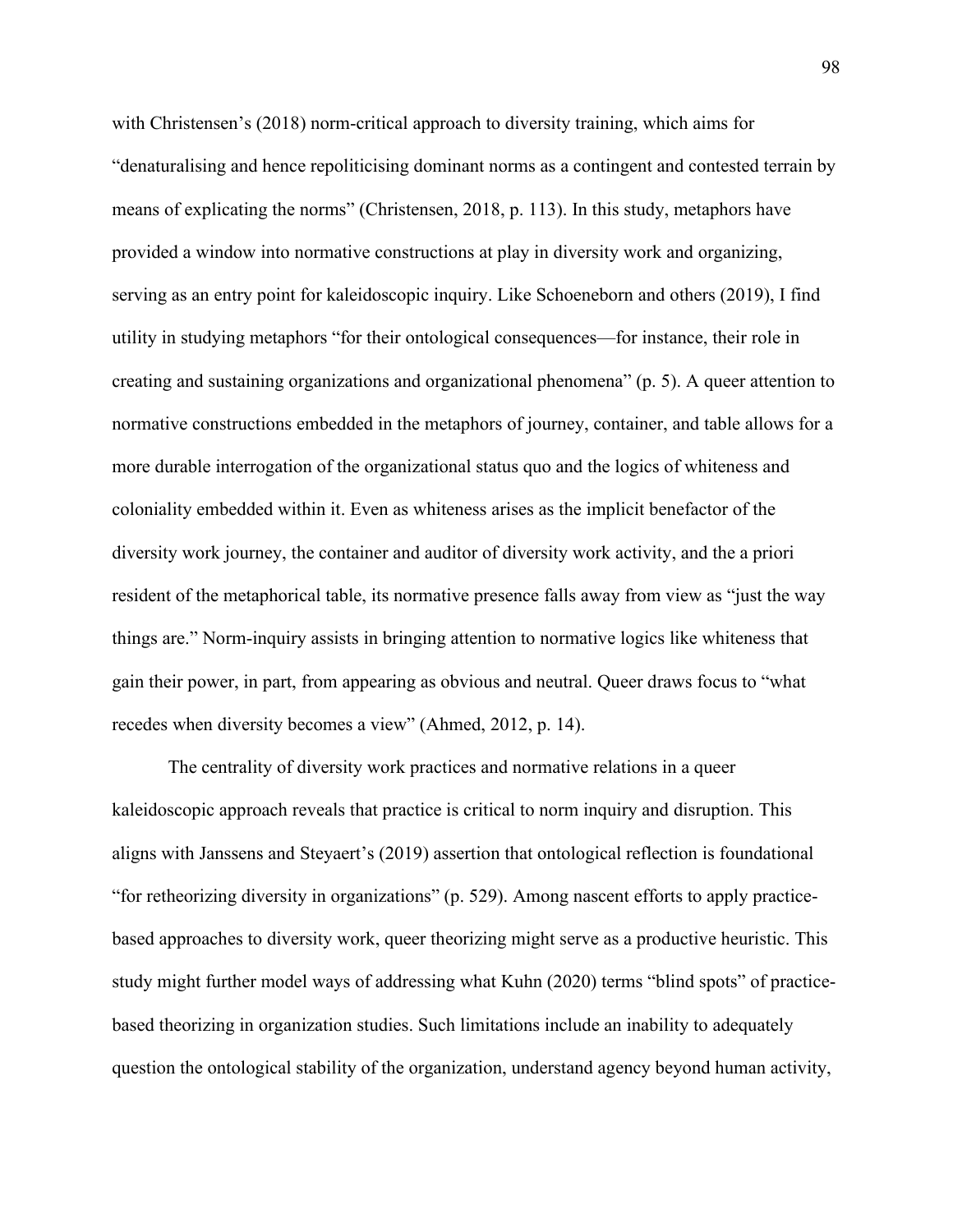and theorize power, control, and resistance (Kuhn, 2020). By specifically interrogating how diversity work conceptualizes organization and delimits agency, and exploring how this affects the way power operates organizationally in service of whiteness and coloniality, kaleidoscopic inquiry illustrates the potential of queer theorizing to extend practice-based theorizing in organization studies.

Attention to practice can also add nuance to a queer approach to organizational norms and how they operate. Janssens and Steyaert (2019) describe how examining the entanglement of the material, discursive, and embodied inherent in diversity practices can reveal normative social orders: "it is through focusing on the particular sociomaterial entanglement – how these elements hang together and prevent or reproduce normativities – that diversity scholars will be able to better understand how a particular practice accomplishes a particular social order" (p. 531). Understanding how norms and normativities emerge and operate on the granular level of daily practice can further ground and lend focus to queer studies of diversity work.

Kaleidoscopic inquiry therefore models the generative opportunities that arise when intentionally bringing queer theorizing and attention to practice to bear in organizational research. Similar to practice-based theorizing, queer theories could also be said to orient towards "ontological multiplicity" through norm critique (Kuhn, 2020, p. 7). Queer theory introduces a political bent towards this acknowledgement of multiplicity and the normative constraints that often foil its emergence. For queer scholars, multiplicity inherently implicates "an opening up of what counts as a life worth living" (Ahmed, 2006, p. 178). Mobilizing queer theory in organizational research through kaleidoscopic inquiry therefore positions queer as a resistive orientation against fixity: queer as an orientation of refusal, and the horizon of potentiality that such a refusal breaks open (Muñoz, 2009). Building from Ahmed (2006), a queer orientation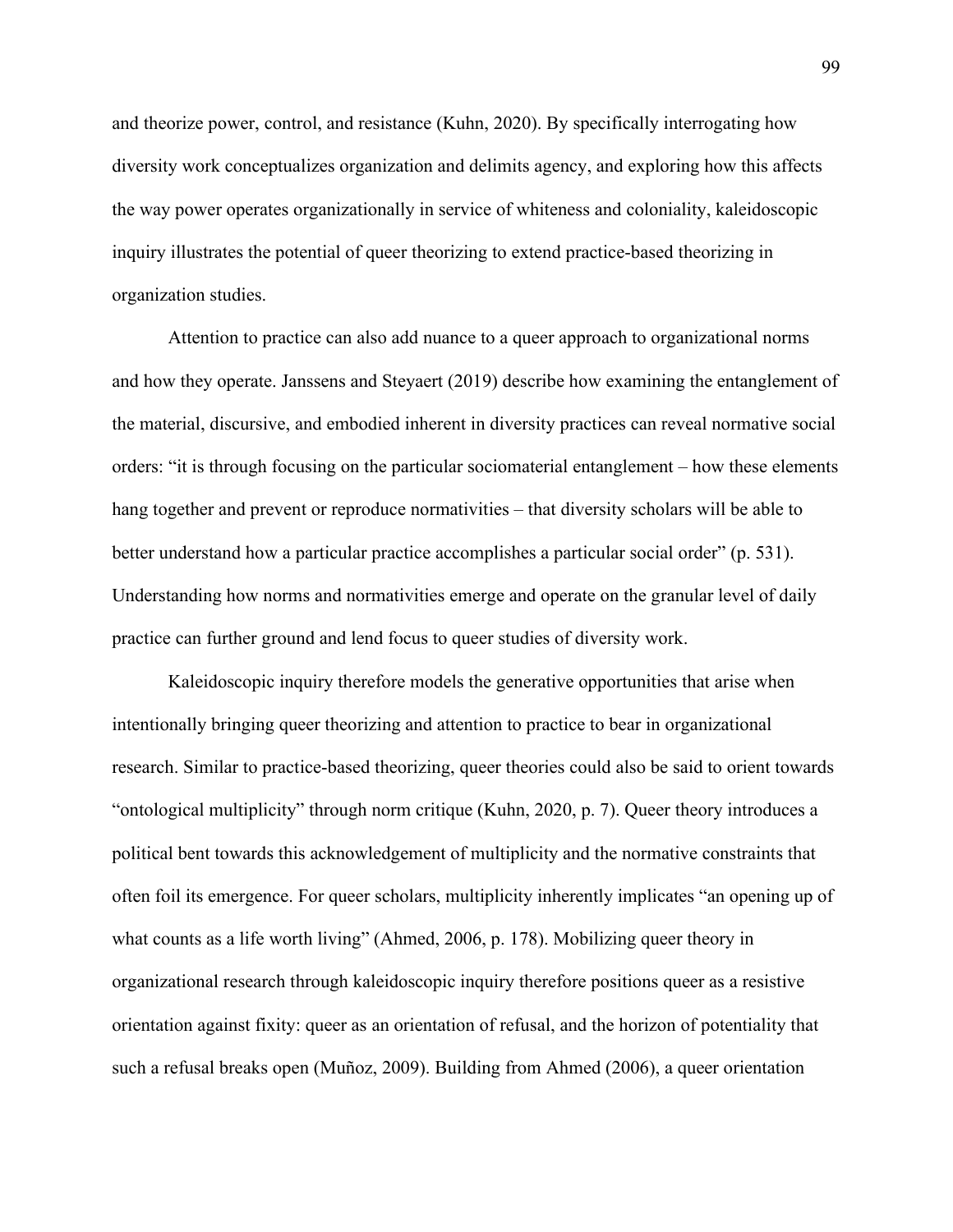rejects the normative lines that prescribe ways of being and knowing in organizing. Norms, which may be viewed as technologies that seek to order and organize a coherent reality, can paradoxically inhibit the inhabitation of such a reality for some: norms cleave as they knit. Attention to norms and a queer refusal of the oppressive social orders they currently produce can be one means of providing "the condition of possibility for another way of dwelling in the world" (Ahmed, 2006, p. 178).

# *Limitations and future research*

As a multi-site qualitative research project focused on diversity work, this study attempts to identify norms that arise across a variety of organizational forms and contexts, including for profit, nonprofit, government, and higher education. While providing a broad scope of analysis that examines diversity work in the United States, different and valuable insights could be gleaned by conducting a longer-term study situated in a single organizational setting. Such analysis would provide an opportunity to examine the nuances of factors like geographic region, organizational sector, industry, and size in influencing how diversity work is practiced and what norms arise. A longer amount of time in a singular field site could also allow a researcher greater attention to shifts in sensemaking and practice over time. Due to travel limitations, the data collected in participant observation was largely focused on Colorado and the Denver metro area. While I attempted to conduct interviews and analyze documents that extended this reach to other parts of the country, additional insights could certainly be gained from participant observation in different geographic locations as well.

Ideally, this project can serve as a means of opening new opportunities for conducting queer qualitative research in organization studies. McDonald (2017) has outlined foundational commitments for engaging queer theory methodologically in qualitative research, though he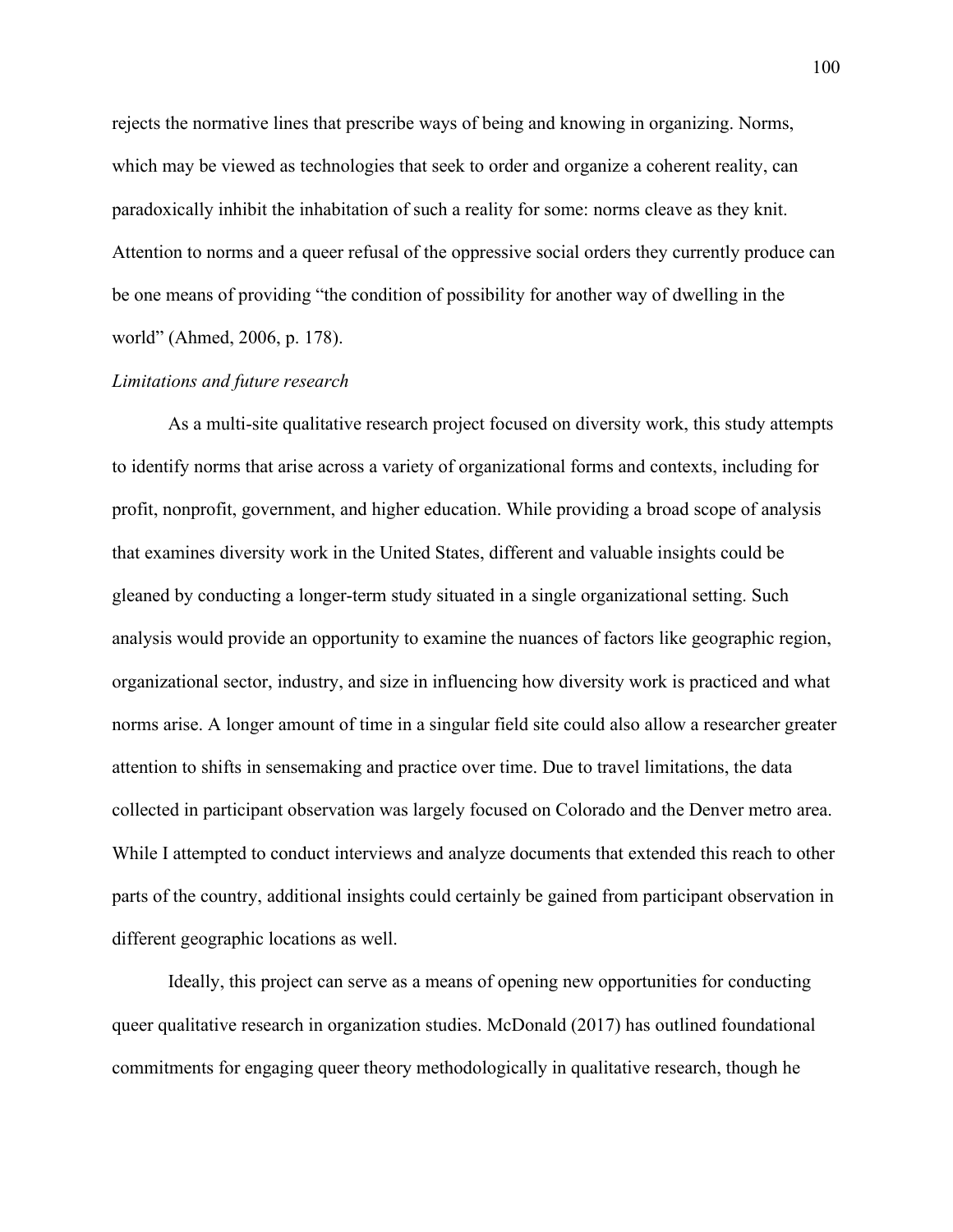notes that much of the queer scholarship in organization studies is conceptual in nature. While queer "re-readings" of existing studies are undoubtedly important in furthering analysis, opportunities remain to more fundamentally integrate queer commitments into empirical research projects. To this end, Ashcraft and Muhr (2018) propose promiscuous coding as a means of queering data collection and analysis, which provides a hopeful outline of what queer qualitative methods might entail. My hope is that kaleidoscope as queer methodology serves as a fruitful heuristic for future qualitative projects seeking to mobilize queer theory. Such an approach foregrounds norms and normative relations as the primary locus of inquiry, observed via organizational practice. Kaleidoscopic inquiry might serve as a point of departure for identifying how other instances of organizational sensemaking and practice create similar bifurcations between organization and individual via communication. Importantly, even as researchers attend to the granular level of daily practice, the sociohistorical context of organizations and organizing must be taken into account, necessitating a coalitional approach that engages with other critical frameworks like critical race and decolonial theorizing. As a coalitional mode of analysis, this allows for identifying how norms arising in daily practice can operate in service to broader normative regimes like whiteness and coloniality.

## *Practicing Diversity Work*

For practitioners and organizational members engaging in diversity work, a queer approach aids in surfacing norms in everyday organizational activity that shape action even as they escape notice and definition. Following Ahmed (2019), kaleidoscopic inquiry provides an opportunity for a mode of "queer furnishing" that surfaces and makes strange the normative and often invisible: "A queer furnishing might be about making what is in the background, what is behind us, more available as 'things' to 'do' things with" (p. 168). If the ontological bifurcation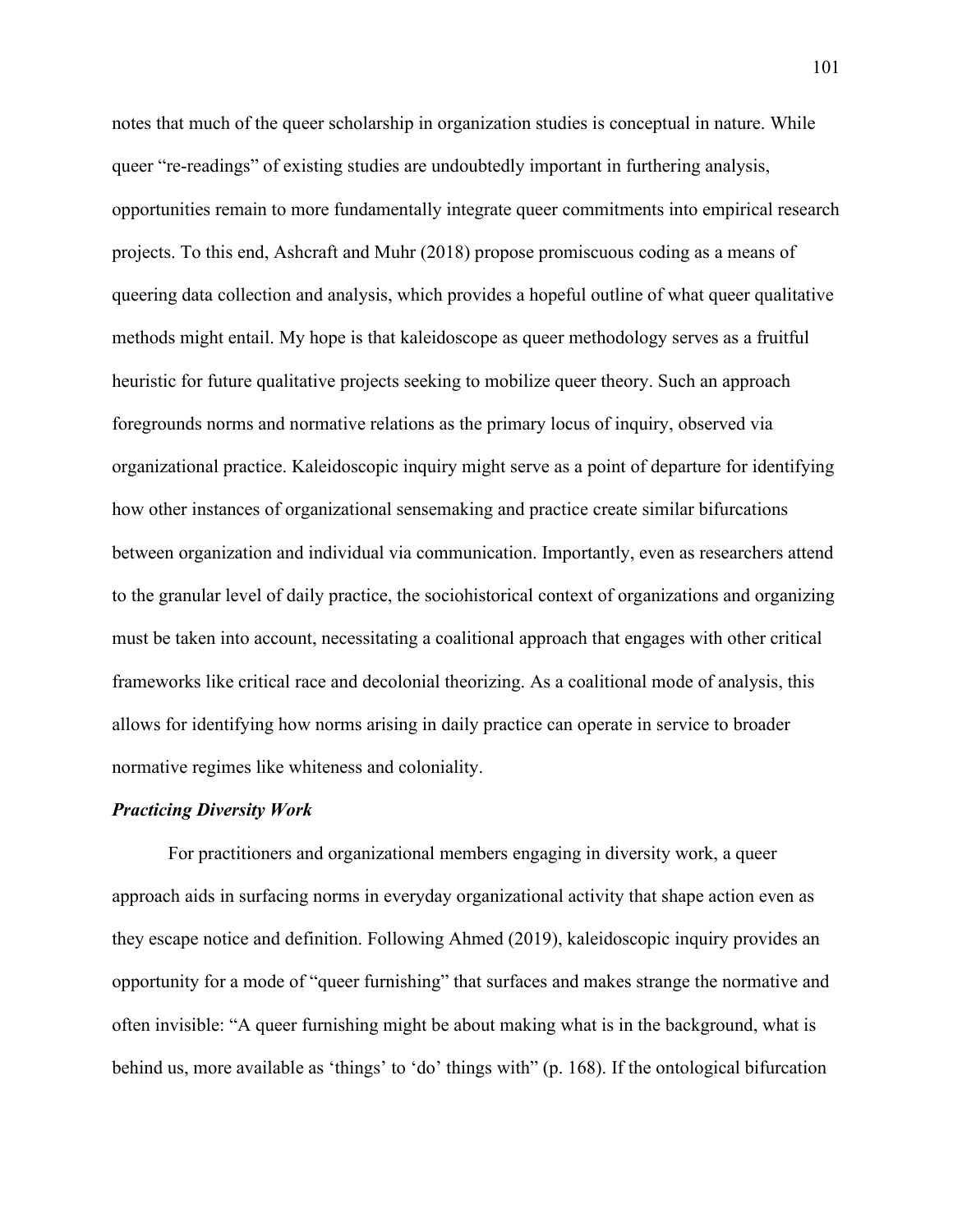instantiated by diversity work can be named, it can also be addressed and disrupted; it can be transformed from inequity to organizational capacity for doing diversity work and organizing differently. Certainly, any effort to identify equitable practices is fraught when attempted in absence of the localized setting wherein diversity work is situated (Janssens & Steyaert, 2019). What follows is therefore a tentative discussion of queer (dis)orientations and questions that might serve as productive heuristics for deviating from the ontological bifurcation and the inequitable relations that result from it.

Kaleidoscopic inquiry reveals that diversity work implicitly defines, and therefore delimits, what counts as diversity work, and what range of actions are possible given these constraints. As a "journey," diversity work is often cast as an individualized and personal affair. In this context, the organization as "container" has very little bearing on one's individual journey, other than providing the backdrop and ideal conditions for such a journey to occur. In an attempt to affect larger organizational change, individuals might seek access to "the table," or organizational leadership. For practitioners, this leaves little room for agency outside changing the self, unless the organizational member happens to be in a senior leadership position in an organization.

Attending to organizational practice might therefore start with first recognizing the normative relations that diversity work occasions, and how such relations reify the organizational status quo and the power of positional leadership. Understanding the potential effects of a bifurcation of the organization and individual might instead prompt a more expansive understanding of organizational agency and diversity work that acknowledges the enmeshment of human and nonhuman actors. Deviating from the normative relations prescribed by diversity work allows for enacting different kinds of relations, and bringing about new and otherwise ways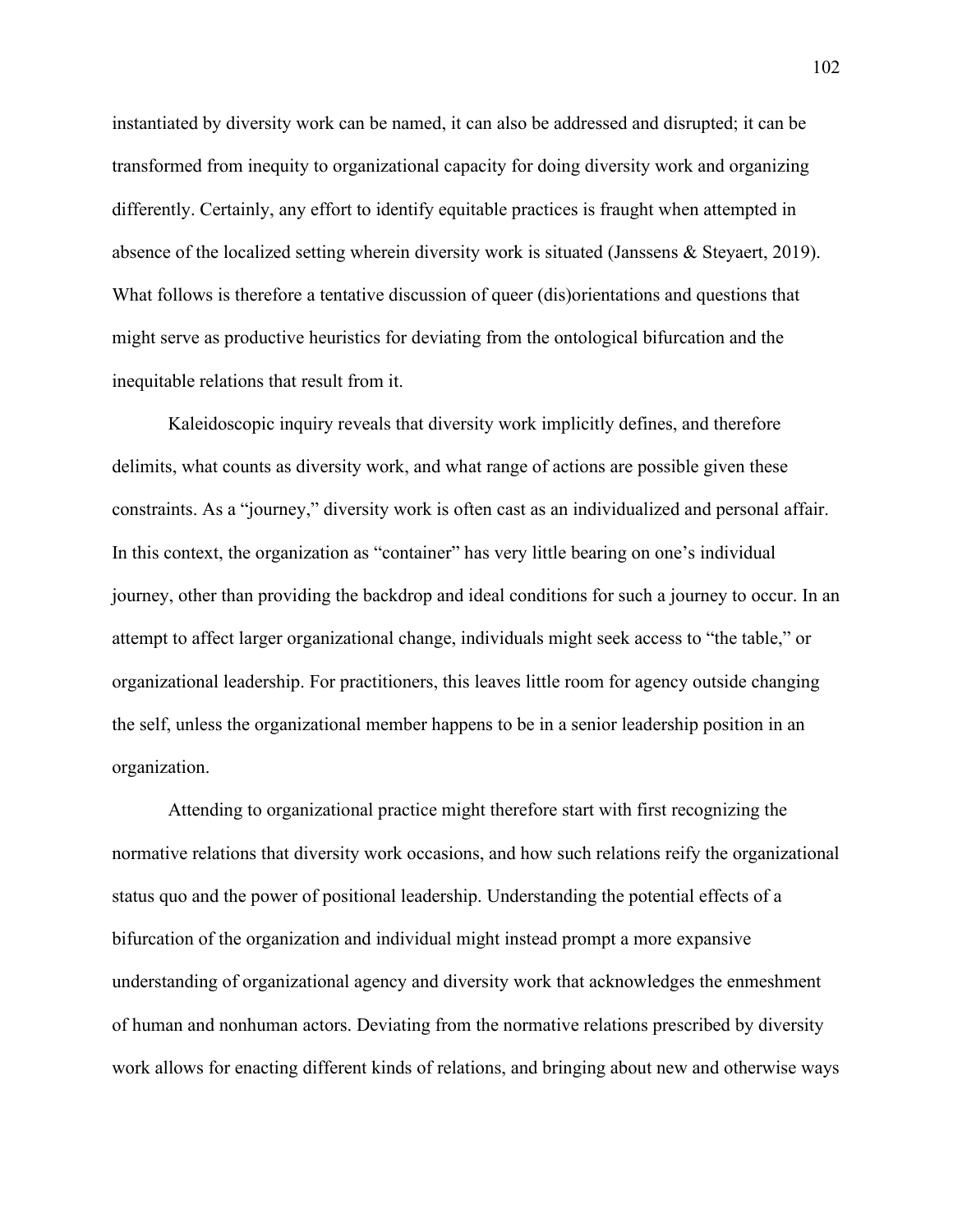of being. As Ahmed (2006) intones, "risking departure from the straight and narrow makes new futures possible, which might involve going astray, getting lost, or even becoming queer" (p. 21). Rather than viewing "the table," and the capacity for action that it implies, as being under the purview and control of organizational leadership, practitioners might instead understand the table otherwise: what constitutes organization and the opportunity for organizational change is the enmeshment of all human and nonhuman actors in a given scene. Such a shift might unseat leadership as the necessary reference point, to instead see the articulation of meaningful change happening at a multitude of nodal points. In other words, far from being kept away in the boardroom, the table is everywhere that organizing occurs. Rather than asking "how can we get a seat at the table," organizational members might fruitfully ask "who and what is at the table we inhabit in this moment, and what opportunities for care, concern, anti-oppression, and equity might this moment provide?" If, as Ahmed (2006) argues, "A table acquires a life through how it arrives, through what it comes into contact with, and the work that it allows us to do" (p. 164), then perhaps altering one's relationship to the metaphorical table might occasion different enactments that disrupt diversity work's bifurcation and the inequities it produces.

Diversity training occasions further opportunities for suspending normative practices and the organizational status quo, allowing for different ways of organizing and coordinating action to emerge (Mease, 2016). For example, Christensen (2018) details an introductory diversity training activity where the facilitators define key terms with a focus on the privileged, normative identities that largely go unmarked in day-to-day organizational activity, such as cisgender and heterosexual, rather than spotlighting and dwelling LGBTQ+ identities. In so doing, the training helps to "make the participants literate in discussing diversity issues in relation to norms," including prompting participants with normative identities to better understand their own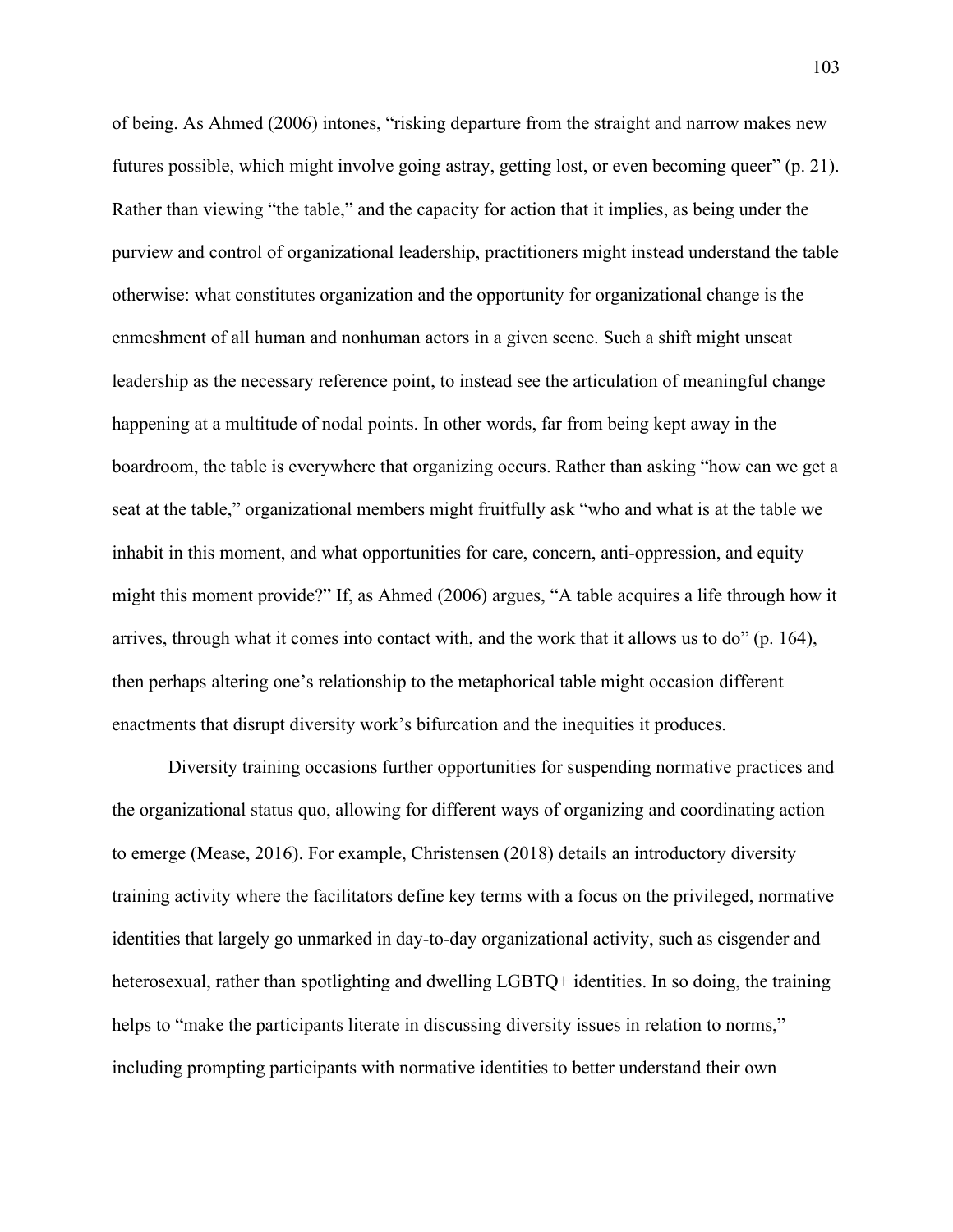positionalities (Christensen, 2018, p. 119). Christensen's (2018) important work provides insights into how a deconstructive approach might help interrogate normative regimes like white supremacy in organizing, though his work leaves open the question of how diversity training might shift away from an individualizing stance towards a more relational view of affecting organizational change. Below are questions that organizational members might fruitfully explore in diversity training sessions, planning meetings, or in daily practices as a first step towards a disruption of the ontological bifurcation:

- How do your work experiences, relationships, and practices shape what diversity work can be here?
	- o What are the people and things implicated in that shaping?
- Collectively identify a practice in your daily work: what organizational norms shape this practice, or, what counts as normal for this practice?
	- o Who and what is involved in creating this "normal"?
	- o Who and what does this normal exclude?
	- o Who and what does that normal work for?
- What becomes possible in how we relate, act, and think when certain organizational norms are changed, disrupted, or deviated from?
	- o What bodies, things, and relationships might be involved in that deviation?
- What might collective (rather than individual) accountability look like as we engage in diversity work?

Again, rather than a prescriptive list or guide, I provide the above questions as one starting point among many for returning to the situated and embodied daily practices of diversity work, and the varied human and nonhuman actors implicated in these practices. Such work attempts to recuperate as sense of self as deeply embedded within relations to human and nonhuman actors that constitute organizing: kaleidoscope as a dynamic and relational plane of being and situated experience. Recognizing and disrupting the bifurcation as it arises in various practices allows for a generative deviation that opens up to an otherwise horizon, one imbued with potentiality (Muñoz, 2009).

# **Disorganizing Organizational Communication**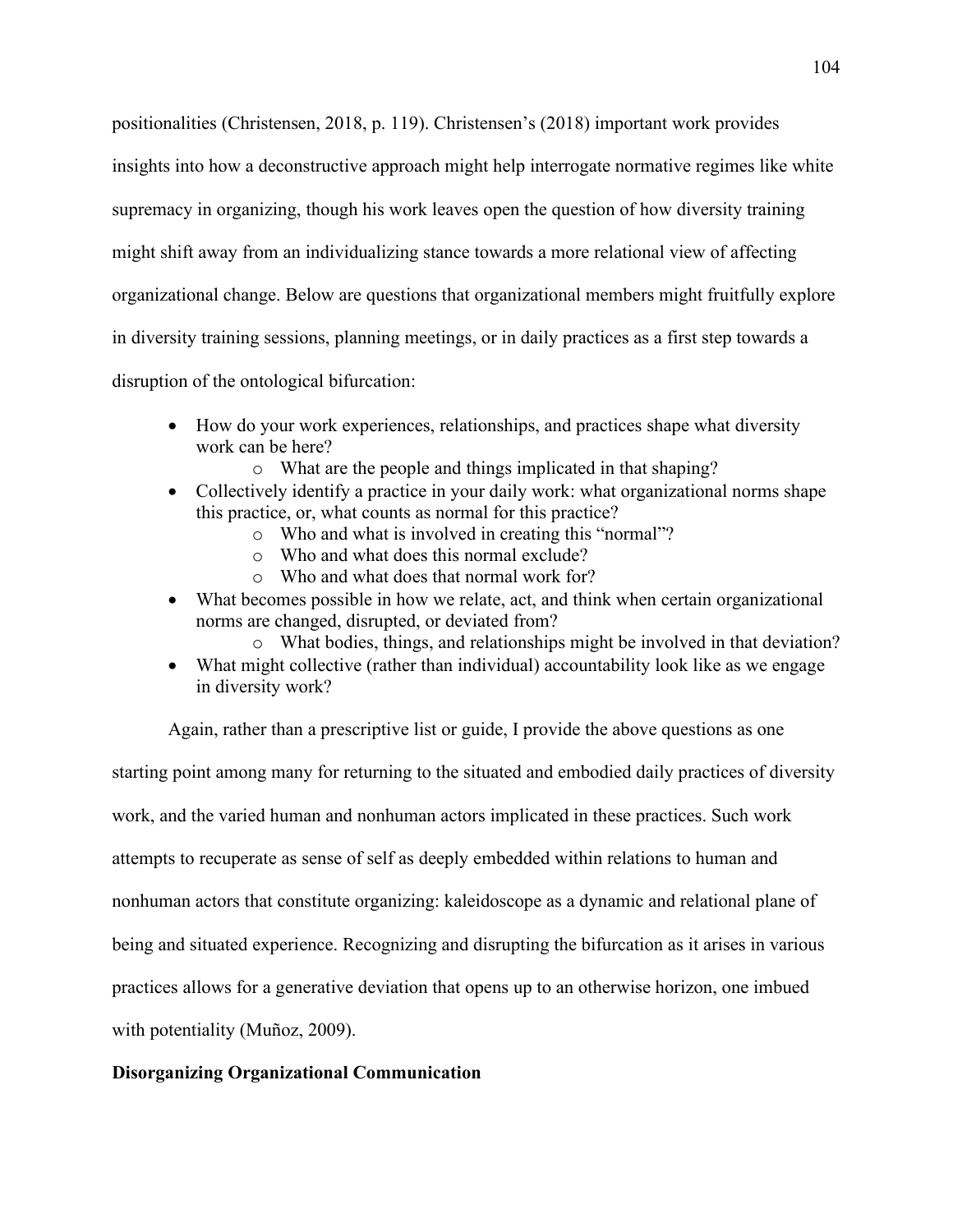Beyond examining diversity work research, theory, and practice, my hope is that the interrogation of diversity work in this thesis might point to opportunities for deviating and disorganizing the broader field of organizational communication. Normative inquiry into diversity work reveals that it is impossible to separate the organization and the individual, despite the many scholarly and practical technologies that attempt to do so, opening up new possibilities for undoing, relating, and thriving in organizing and work. What is more, the continued maintenance of this bifurcation extends beyond enactments of diversity work and helps to reify organizational inequities. Diversity work therefore uncovers new ways of understanding work and organization.

Of course, the field of organizational communication is far from a neutral actor in the maintenance of such normative conceptualizations of organization and the inequities that arise in academia and organizing at large. The Organizational Communication Top Paper Panel walkout at the 2019 National Communication Association revealed the ways in which whiteness is embedded in academic practices, and the challenges associated with resisting such inequities (Gist-Mackey, 2020). Speaking broadly about bias in the field and the influences of networks, scholarly identification, and routines that center Euro-American scholars, Cheney (2000) argued that "Along a number of dimensions, organizational communication can be thought to suppress difference" (p. 136). A queer approach to diversity work therefore presents a challenge to what counts as organizational, and the norms that undergird organization and organizing.

For example, in her study of diversity work consultants, Mease (2016) notes a tension in diversity work between what she defines as organizational and social justice imperatives: "If one gives up attention to social inequality, one is a management consultant; without attention to organizational imperatives, one is an activist" (p. 64). In tracing the history of diversity work,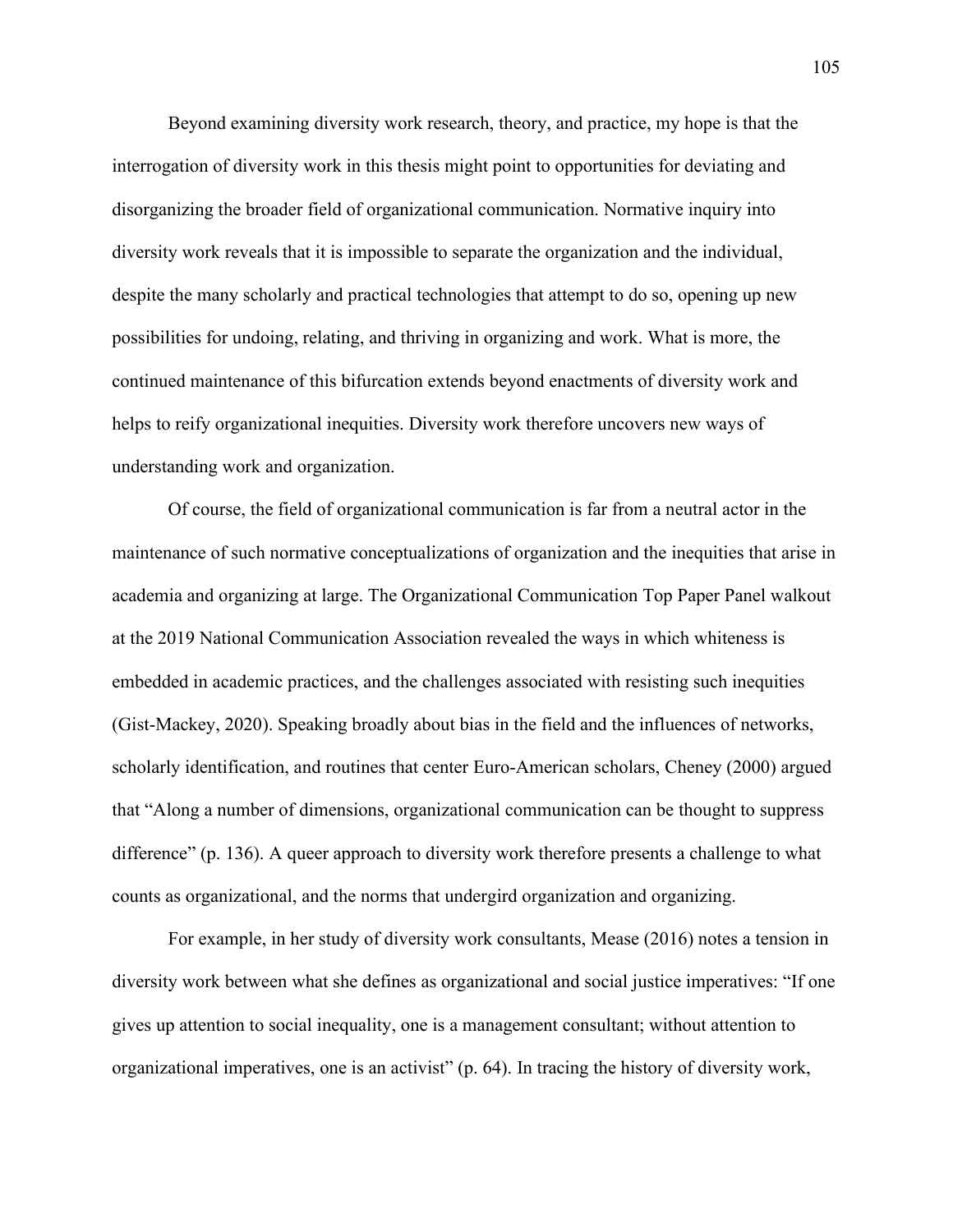Mease (2016) indicates that "organizational imperatives" imply increased profit and productivity. For Mease (2016), the discursive tension between organization and social justice imperatives is "a defining feature of diversity work" (p. 76). If social justice and organizational aims are at odds, this begs the question: towards what ends do organization and organizing orient? In other words, what is the purpose and telos of organizing? The whiteness and coloniality of organizations, in which modern organizing is rooted in white supremacy, slavery, and colonial projects (Cooke, 2003; Frenkel & Shenhav, 2006; Harris, 2019; Nkomo & Al Ariss, 2014), suggests that organization as a modern construction mobilizes a particular social order, a reality and way of being normalized through practice. Put another way, organization is useful to coloniality and whiteness.

More comprehensively contending with the ontology of organization and the sociohistorical context of organizing signifies an effort to contend with whiteness and coloniality. Organizational communication's reticence to interrogate its own ontological assumptions and understand how those assumptions are bound up with the racist and colonial histories of modern organizing means that the field itself is complicit in perpetuating such harmful and oppressive logics that ensure the status quo prevails. A refusal to follow and orient towards such normative lines might signify an opportunity to do organization differently: to *dis*organize as a mode of being and working against regimes of whiteness and coloniality, and as a means of "constituting otherwise ways of being in the world" (Crawley, 2020, p. 29).

Ahmed (2012) asserts that "we need to keep asking what we are doing with diversity" (p. 17), and this research project underscores the importance of diversity for not only diversity work, but the field of organizational communication as well. Queerly tracing how ontological separations arise and the varied effects they enact on organizing can provide an additional means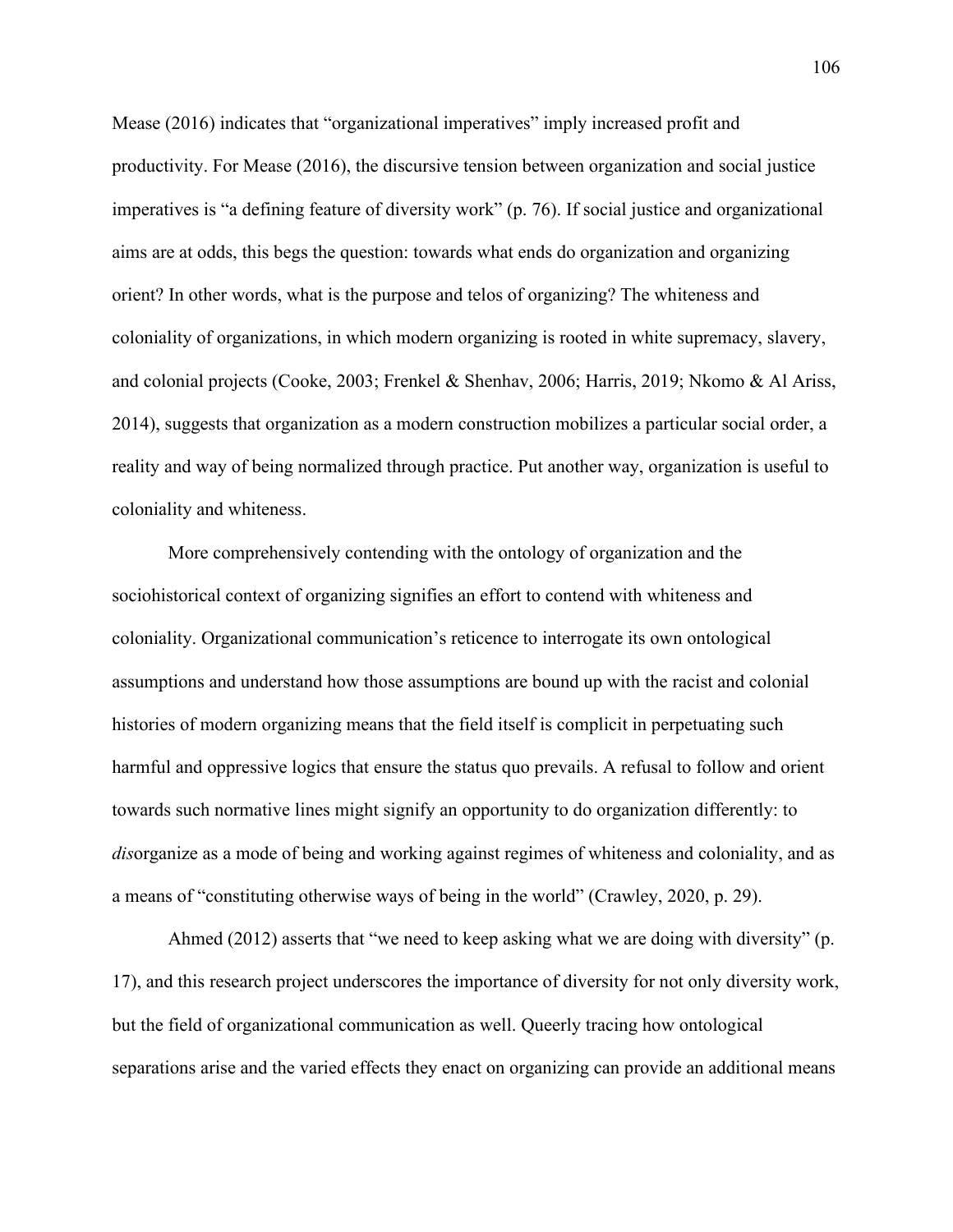of addressing normative regimes likes whiteness, coloniality, and cisheteropatriarchy that are suffused in organizing and the field of organizational communication. Diversity work, and indeed all organizational work, must more consciously name and address such normative logics, in order to expand notions of agency and better strive for an equitable and anti-oppressive politics. Diversity work and organizing can, and must, be otherwise.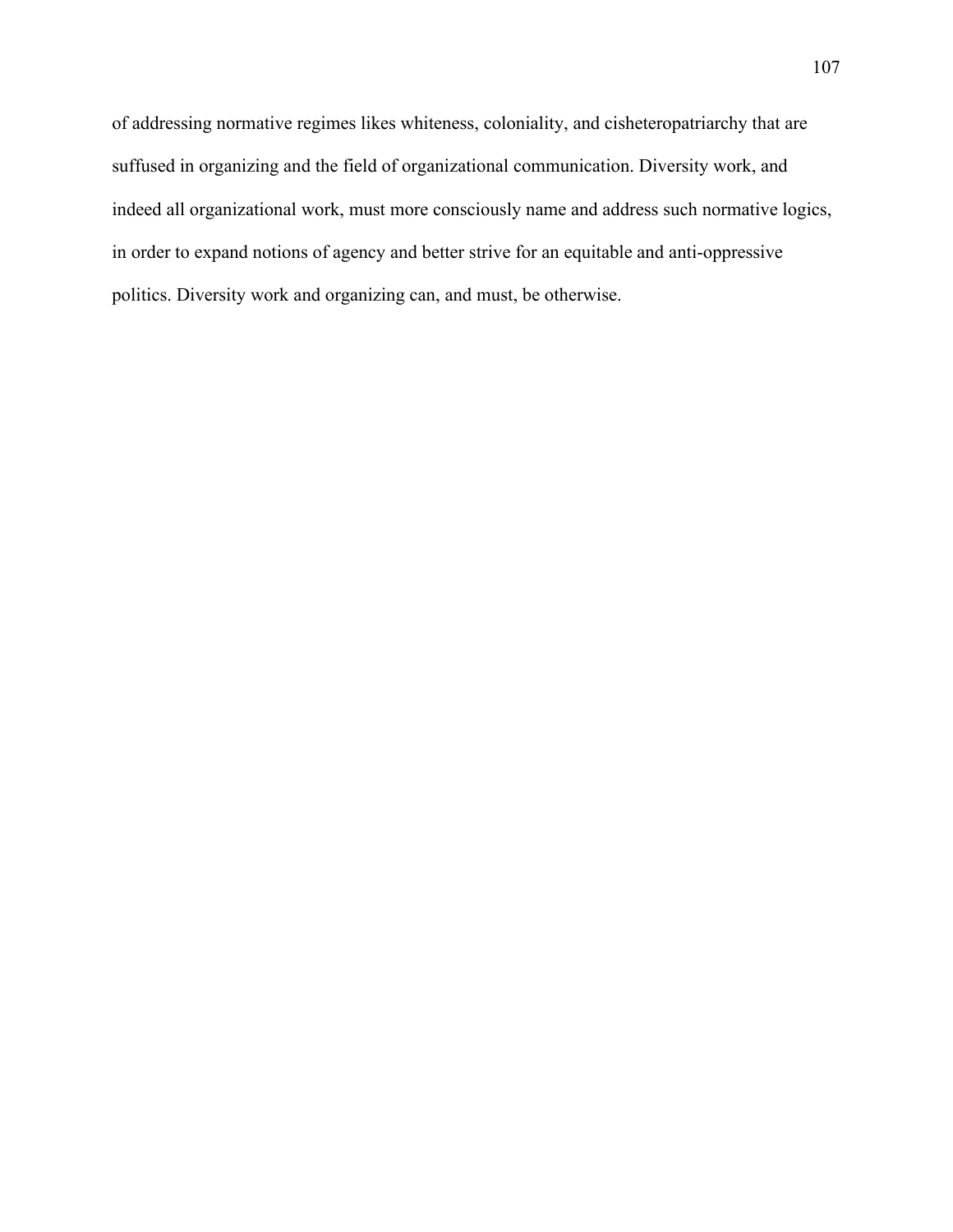#### **References**

- Allen, B. J. (2011). *Difference Matters: Communicating Social Identity* (2<sup>nd</sup> edition). Waveland Press, Inc.
- Ahmed, S. (2019). *What's the Use? On the Uses of Use*. Duke University Press.
- Ahmed, S. (2012). *On Being Included: Racism and Diversity in Institutional Life*. Duke University Press.<https://doi.org/10.1215/9780822395324>
- Ahmed, S. (2006). *Queer Phenomenology: Orientations, Objects, Others*. Duke University Press.
- Alvesson, M. (2009). At-Home Ethnography: Struggling with Closeness and Closure. In S. Ybema, D. Yanow, H. Wels, & F. Kamsteeg, *Organizational Ethnography: Studying the Complexities of Everyday Life* (pp. 156–174).
- Ashcraft, K. L. (2011). Knowing work through the communication of difference: A revised agenda for difference studies. In D. K. Mumby (Ed.) *Reframing difference in organizational communication studies: Research, pedagogy, practice* (pp. 3-29). SAGE Publications.
- Ashcraft, K. L. (2017). 'Submission' to the rule of excellence: Ordinary affect and precarious resistance in the labor of organization and management studies. *Organization*, *24*(1), 36– 58.<https://doi.org/10.1177/1350508416668188>
- Ashcraft, K. L. (2019). Feeling things, making waste: Hoarding and the dis/organization of affect. In C. Vásquez & T. Kuhn (Eds.), *Dis/organization as Communication: Exploring the disordering, disruptive and chaotic properties of communication* (pp. 99-124). Routledge.
- Ashcraft, K. L., & Allen, B. J. (2003). The racial foundation of organizational communication. *Communication Theory*, *13*(1), 5–38.
- Ashcraft, K. L., Kuhn, T. R., & Cooren, F. (2009). 1 Constitutional amendments: "Materializing" organizational communication. *The Academy of Management Annals, 3*(1), 1–64. https://doi.org/10.1080/19416520903047186
- Ashcraft, K. L. & Muhr, S. L. (2018). Coding military command as a promiscuous practice? Unsettling the gender binaries of leadership metaphors. *Human Relations, 71*(2), 206- 228.
- Ashcraft, K. L., & Mumby, D. K. (2004). *Reworking gender: A feminist communicology of organization.* SAGE Publications.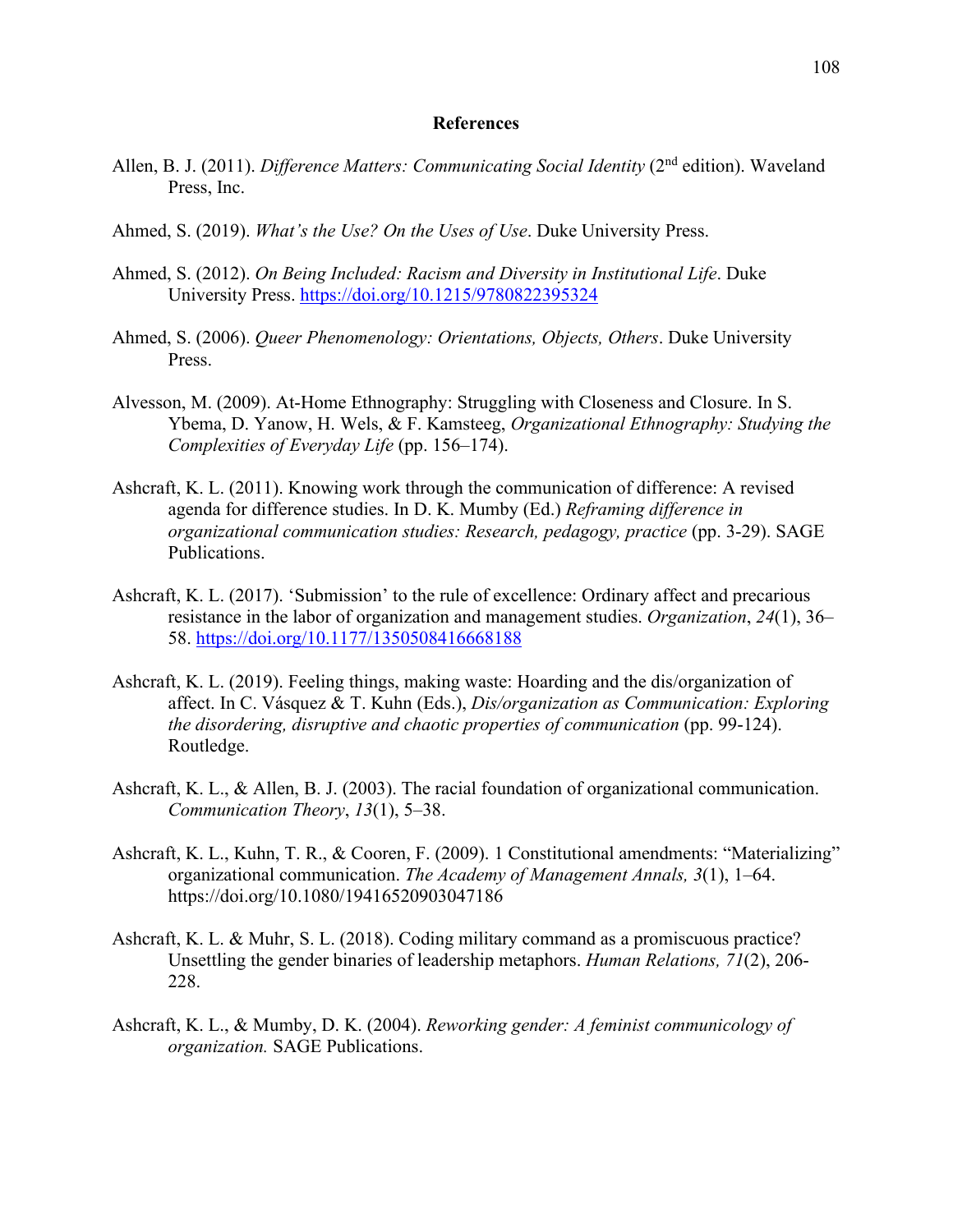- Bendl, R., Fleischmann, A., & Walenta, C. (2008). Diversity management discourse meets queer theory. *Gender in Management: An International Journal, 23*(6), 382–394.
- Bendl, R., Fleishchmann, A., & Hofmann, R. (2009). Queer theory and diversity management: Reading codes of conduct from a queer perspective. *Journal of Management & Organization*, *15*, 625–638.
- Bendl, R. & Hofmann, R. (2015). Queer perspectives fueling diversity management discourse: Theoretical and empirical-based reflections. In E. Henttonen and A. Mills (Eds.) *The Oxford Handbook of Diversity in Organizations* (pp. 317-336). Oxford University Press.
- Brewis, D. N. (2017). Social justice 'lite'? Using emotion for moral reasoning in diversity practice. *Gender, Work & Organization*, *24*(5), 519–532.
- Broadfoot, K. J., & Munshi, D. (2007). Diverse voices and alternative rationalities: Imagining forms of postcolonial organizational communication. *Management Communication Quarterly*, *21*(2), 249–267.
- Caidor, P., & Cooren, F. (2018). The appropriation of diversity discourses at work: A ventriloquial approach.pdf. *The Journal of Business Diversity*, *18*(4), 22–41.
- Carrim, N. M. H., & Nkomo, S. M. (2016). Wedding intersectionality theory and identity work in organizations: South African Indian women negotiating managerial identity. *Gender, Work & Organization*, *23*(3), 261-277.
- Cheney, G. (2000). Thinking Differently about Organizational Communication: Why, How, and Where? *Management Communication Quarterly*, *14*(1), 132–141. <https://doi.org/10.1177/0893318900141006>
- Christensen, J. F. (2018). Queer organising and performativity: Towards a norm-critical conceptualisation of organisational intersectionality. *Ephemera: theory and politics in organization, 18*(1), 103-130.
- Cohen, C. J. (1997). Punks, bulldaggers, and welfare queens: The radical potential of queer politics? *GLQ: A Journal of Lesbian and Gay Studies*, *3*, 437–465.
- Collinson, D., & Hearn, J. (1996). Breaking the Silence: On Men, Masculinities and Managements. In D. Collinson & J. Hearn, *Men as Managers, Managers as Men: Critical Perspectives on Men, Masculinities and Managements* (pp. 1–24). SAGE Publications Ltd.<https://doi.org/10.4135/9781446280102.n1>
- Compton, C. A. (2016). Managing mixed messages: Sexual identity management in a changing U.S. workplace. *Management Communication Quarterly*, *30*(4), 415–440.
- Cooke, B. (2003). The denial of slavery in management studies. *Journal of Management Studies*, *40*(8), 1895–1918.<https://doi.org/10.1046/j.1467-6486.2003.00405.x>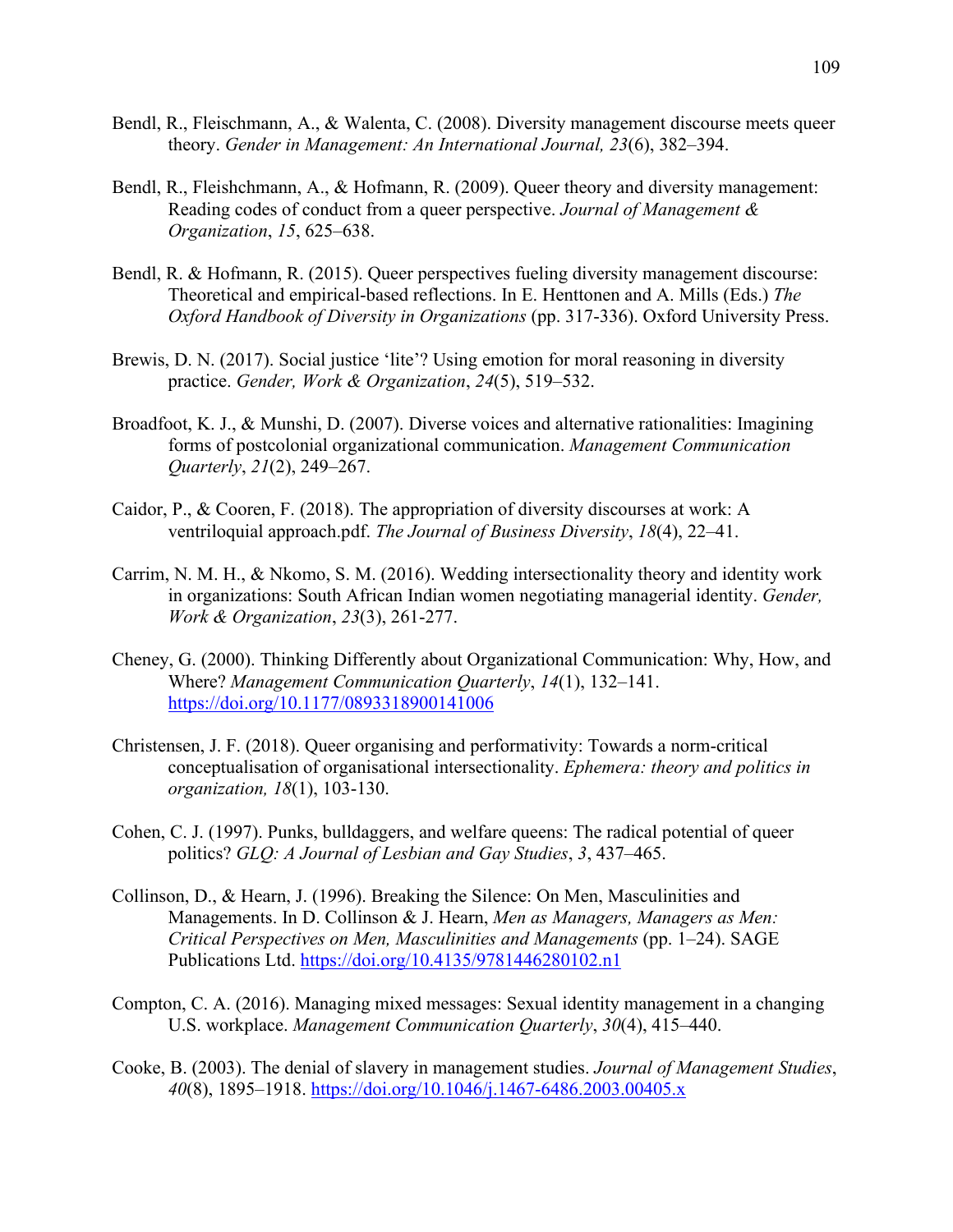Crawley, A. T. (2020). *The lonely letters*. Duke University Press.

- Cruz, J. M., & Sodeke, C. U. (2020). Debunking Eurocentrism in Organizational Communication Theory: Marginality and Liquidities in Postcolonial Contexts. *Communication Theory*, qtz038.<https://doi.org/10.1093/ct/qtz038>
- Dobbin, F., & Kalev, A. (2016, July 1). Why Diversity Programs Fail. *Harvard Business Review*, (July–August 2016). Retrieved from [https://hbr.org/2016/07/why-diversity-programs-fail.](https://hbr.org/2016/07/why-diversity-programs-fail)
- Ellingson, L. L. (2014). "The truth must dazzle gradually": Enriching relationship research using a crystallization framework. *Journal of Social and Personal Relationships*, *31*(4), 442– 450.
- Faria, A. (2015). Reframing diversity management. In R. Bendl, I. Bleijenbergh, E. Henttonen, & A. J. Mills (Eds.) *The Oxford Handbook of Diversity in Organizations* (pp. 127- 149). Oxford University Press.
- Ferguson, J. P., & Koning, R. (2018). Firm turnover and the return of racial establishment segregation. *American Sociological Review*, *83*(3), 445-474.
- Frenkel, M., & Shenhav, Y. (2006). From binarism back to hybridity: A postcolonial reading of management and organization studies. *Organization Studies*, *27*(6), 855–876. <https://doi.org/10.1177/0170840606064086>
- Gedro, J., & Mizzi, R. C. (2014). Feminist Theory and Queer Theory: Implications for HRD Research and Practice. *Advances in Developing Human Resources*, *16*(4), 445–456. <https://doi.org/10.1177/1523422314543820>
- Gist-Mackey, A. N. (2020). The pain of performative professionalism. *Departures in Critical Qualitative Research*, *9*(2), 140–143.<https://doi.org/10.1525/dcqr.2020.9.2.140>
- Groggins, A., & Ryan, A. M. (2013). Embracing uniqueness: The underpinnings of a positive climate for diversity. *Journal of Occupational and Organizational Psychology*, *86*(2), 264–282.
- Harding, N., Lee, H., Ford, J., & Learmonth, M. (2011). Leadership and charisma: A desire that cannot speak its name? *Human Relations*, *64*(7), 927–949.
- Harris, K. L. (2017). Re-situating organizational knowledge: Violence, intersectionality and the privilege of partial perspective. *Human Relations, 70*(3), 263-285.
- Harris, K. L. (2019). *Unlearning border defensiveness, undermining white supremacist violence: Renewing the case for interdisciplinary inquiry in organizational communication* [Paper presentation]. National Communication Association (NCA) Conference 2019, Baltimore, United States.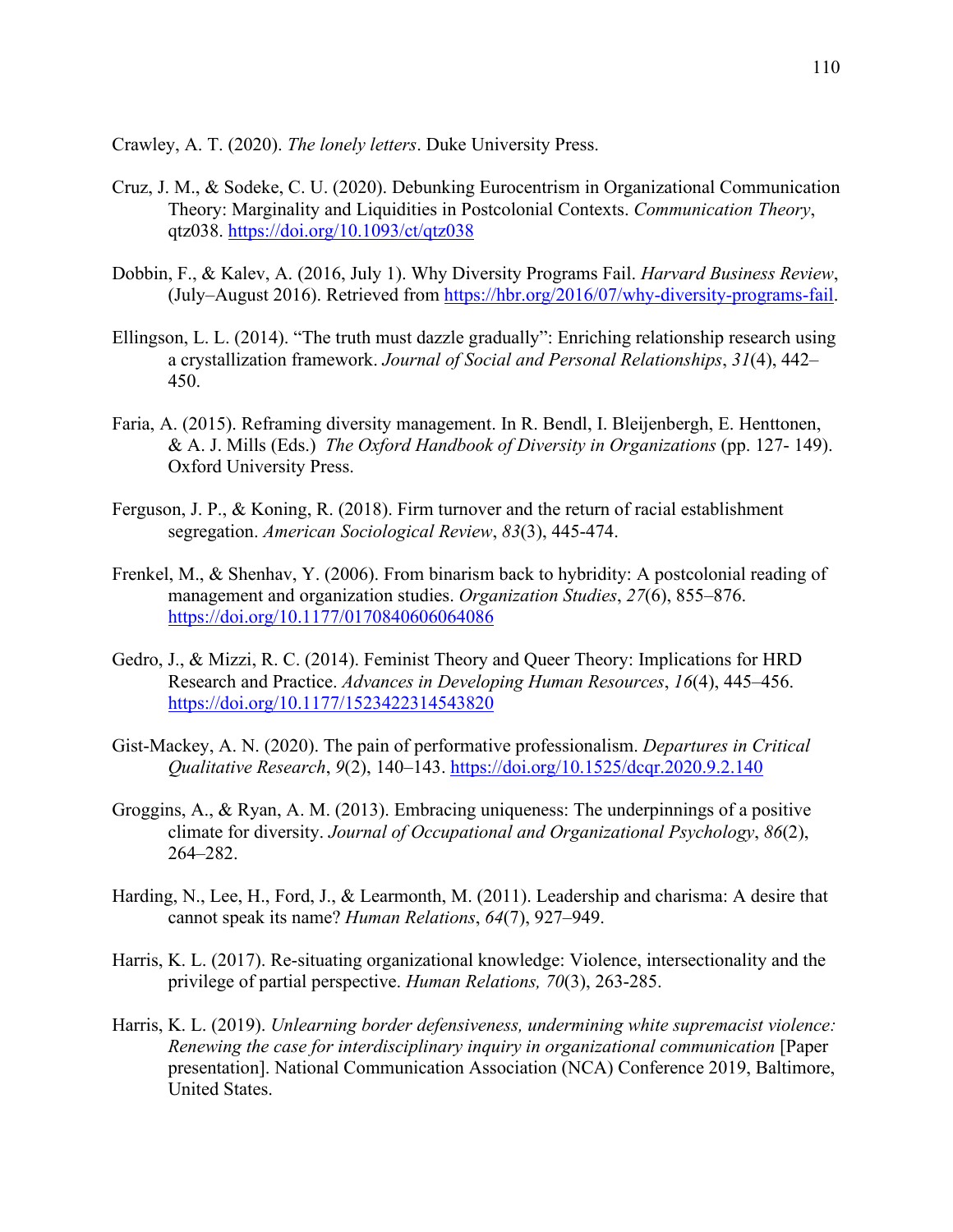- Harris, K. L., & McDonald, J. (2018). Forum introduction: Queering the "closet" at work. *Management Communication Quarterly, 32*(2), 265-270.
- Holck, L. (2016a). Putting diversity to work: An empirical analysis of how change efforts targeting organizational inequality failed. *Equality, Diversity and Inclusion: An International Journal*, *35*(4), 296–307.
- Holck, L. (2016b). Spatially embedded inequality: Exploring structure, agency, and ethnic minority strategies to navigate organizational opportunity structures. *Personnel Review*, *45*(4), 643–662.
- Holck, L. (2018). Unequal by structure: Exploring the structural embeddedness of organizational diversity. *Organization*, *25*(2), 242–259.
- Holck, L., & Muhr, S. L. (2017). Unequal solidarity? Towards a norm-critical approach to welfare logics. *Scandinavian Journal of Management*, *33*(1), 1–11.
- Holck, L., Muhr, S. L., & Villesèche, F. (2016). Identity, diversity and diversity management: On theoretical connections, assumptions and implications for practice. *Equality, Diversity and Inclusion: An International Journal*, *35*(1), 48–64.
- Ibarra-Colado, E. (2006). Organization studies and epistemic coloniality in Latin America: thinking otherness from the margins. *Organization, 13*(4), 463-488.
- Janssens, M., & Steyaert, C. (2019). A practice-based theory of diversity: Respecifying (in)equality in organizations. *Academy of Management Review*, *44*(3), 518-537.
- Just, S. N., & Christiansen, T. J. (2012). Doing diversity: Text-audience agency and rhetorical alternatives. *Communication Theory, 22*(3), 319–337.
- Kalev, A., Dobbin, F., & Kelly, E. (2006). Best practices or best guesses? Assessing the efficacy of corporate affirmative action and diversity policies. *American Sociological Review*, *71*(4), 589–617.<https://doi.org/10.1177/000312240607100404>
- Kauanui, J. K. (2016). "A structure, not an event": Settler colonialism and enduring Indigeneity. *Lateral, 5*(1). https://doi.org/10.25158/L5.1.7
- Kavanagh, D. (2004). Ocularcentrism and its others: A framework for metatheoretical analysis. *Organization Studies*, *25*(3), 445–464.<https://doi.org/10.1177/0170840604040672>
- Kuhn, T. (2020). (Re)moving blinders: Communication-as-constitutive theorizing as provocation to practice-based organization scholarship. *Management Learning*. <https://doi.org/10.1177/1350507620931508>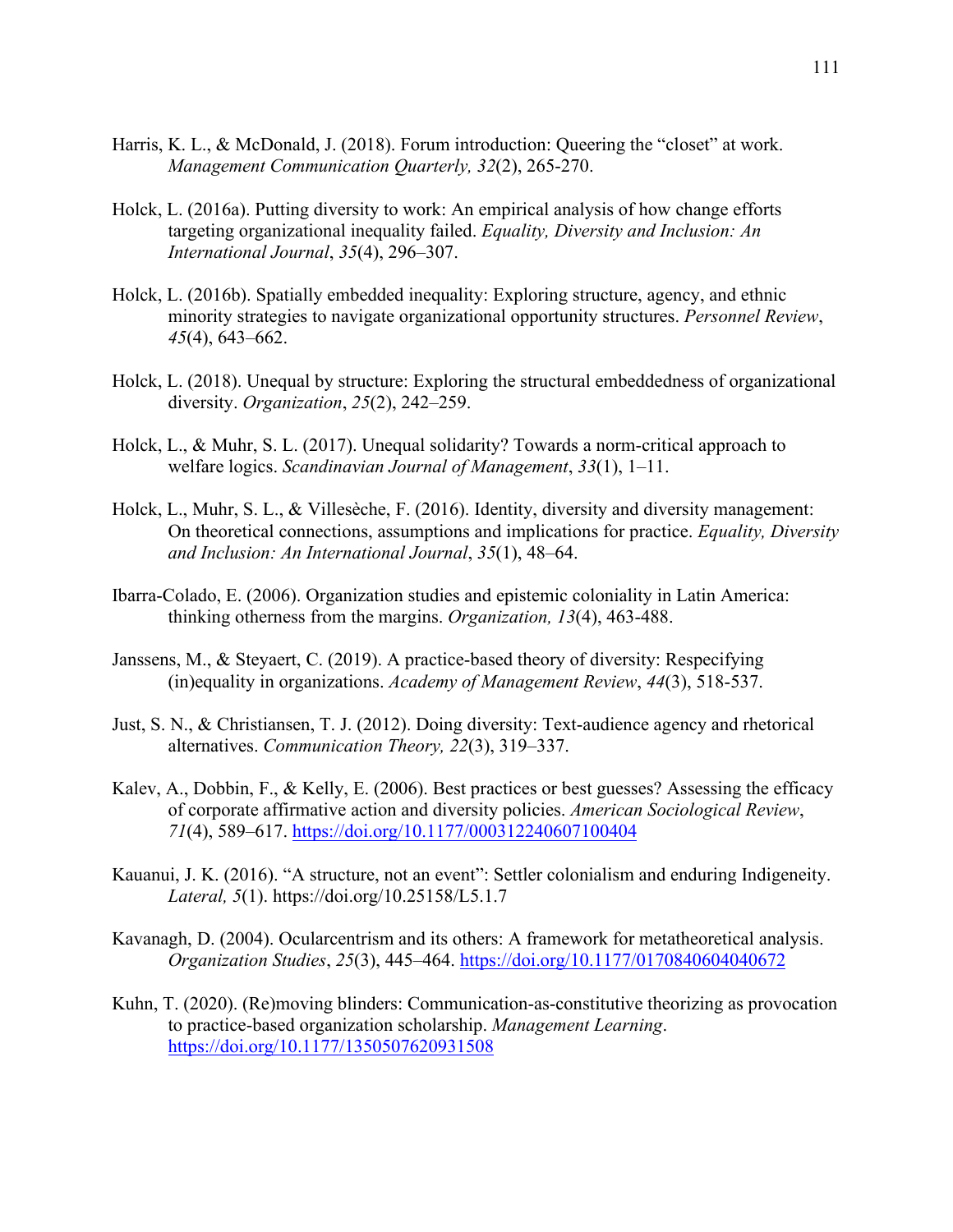- Lindlof, T. R. & Taylor, B. C. (2019). *Qualitative communication research methods* (4<sup>th</sup> ed.). SAGE Publications.
- Lipman, J. (2018, January 25). *How diversity training infuriates men and fails women*. Time. [http://time.com/5118035/diversity-training-infuriates-men-fails-women/.](http://time.com/5118035/diversity-training-infuriates-men-fails-women/)
- Liu, H. (2017). Sensuality as subversion: Doing masculinity with Chinese Australian professionals. *Gender, Work & Organization*, *24*(2), 194–212.
- Madison, D. S. (2012). *Critical ethnography: Methods, ethics, and performance* (2<sup>nd</sup> ed.). SAGE Publications.
- Mallick, M. (2020, September 11). *Do you know why your company needs a chief diversity officer?* Harvard Business Review. [https://hbr.org/2020/09/do-you-know-why-your](https://hbr.org/2020/09/do-you-know-why-your-company-needs-a-chief-diversity-officer)[company-needs-a-chief-diversity-officer.](https://hbr.org/2020/09/do-you-know-why-your-company-needs-a-chief-diversity-officer)
- McDonald, J. (2013). Coming out in the field: A queer reflexive account of shifting researcher identity. *Management Learning*, *44*(2), 127–143. <https://doi.org/10.1177/1350507612473711>
- McDonald, J. (2015). Organizational communication meets queer theory: Theorizing relations of "difference" differently. *Communication Theory, 25*(3), 310-329.
- McDonald, J. (2017). Queering methodologies and organizational research: Disrupting, critiquing, and exploring. *Qualitative Research in Organizations and Management: An International Journal*, *12*(2), 130–148.
- Mease, J. J. (2012). Reconsidering consultants' strategic use of the business case for diversity. *Journal of Applied Communication Research*, *40*(4), 384–402. <https://doi.org/10.1080/00909882.2012.720380>
- Mease, J. J. (2016). Embracing discursive paradox: Consultants navigating the constitutive tensions of diversity work. *Management Communication Quarterly*, *30*(1), 59–83.
- Mease, J. J., & Collins, B. L. (2018). Asset, liability, possibility: Metaphors of human difference and the business case for diversity. *Equality, Diversity and Inclusion: An International Journal*, *37*(7), 664–682.<https://doi.org/10.1108/EDI-05-2017-0114>
- Mignolo, W. D. (2007). Delinking: The rhetoric of modernity, the logic of coloniality and the grammar of de-coloniality. *Cultural studies, 21*(2-3), 449-514.
- Miles, M. B., Huberman, A. M., & Saldaña, J. (2020). *Qualitative Data Analysis: A Methods Sourcebook*. SAGE.
- Morrish, L., & O'Mara, K. (2011). Queering the discourse of diversity. *Journal of Homosexuality*, *58*(6–7), 974–991.<https://doi.org/10.1080/00918369.2011.581966>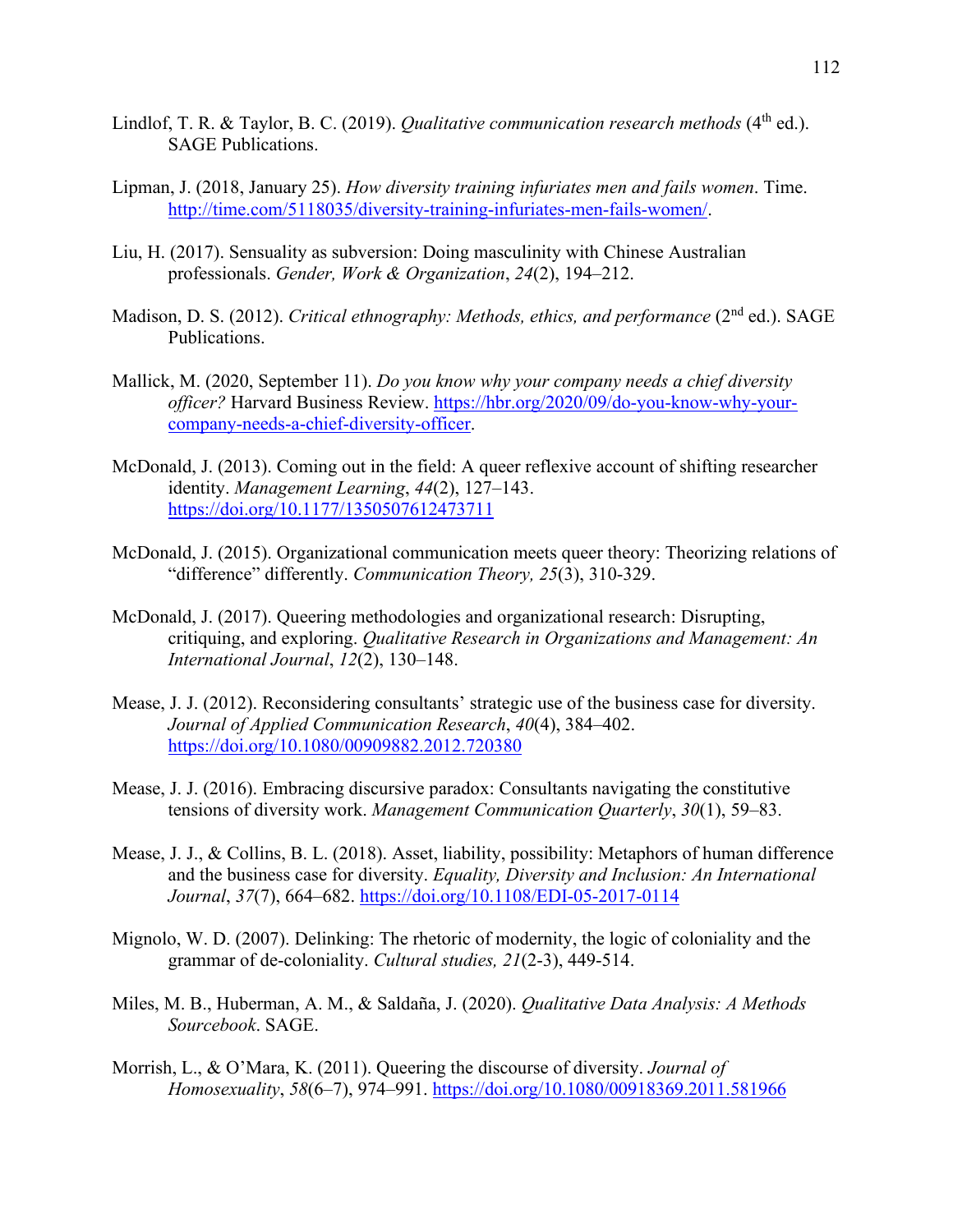- Mumby, D. K., & Ashcraft, K. L. (2017). Critical approaches. In C. R. Scott, J. R. Barker, T. Kuhn, J. Keyton, P. K. Turner, & L. K. Lewis (Eds.), *The International Encyclopedia of Organizational Communication* (pp. 571-593). John Wiley & Sons, Inc.
- Muñoz, J. E. (2009). *Cruising utopia: The then and there of queer futurity*. New York: New York University Press.
- Mutsaers, P., & Trux, M. L. (2015). In search of "the real": The subversive potential of ethnography in the field of diversity management. In E. Henttonen and A. Mills (Eds.) *The Oxford Handbook of Diversity in Organizations* (pp. 317-336). Oxford University Press.
- Nadiv, R., & Kuna, S. (2020). Diversity management as navigation through organizational paradoxes. *Equality, Diversity and Inclusion: An International Journal*, *39*(4), 355–377. <https://doi.org/10.1108/EDI-12-2018-0236>
- Nkomo, S. M., Bell, M. P., Roberts, L. M., Joshi, A., & Thatcher, S. M. B. (2019). Diversity at a critical juncture: New theories for a complex phenomenon. *Academy of Management Review*, *44*(3), 498–517.<https://doi.org/10.5465/amr.2019.0103>
- Nkomo, S. M., & Al Ariss, A. (2014). The historical origins of ethnic (white) privilege in US organizations. *Journal of Managerial Psychology*, *29*(4), 389–404. <https://doi.org/10.1108/JMP-06-2012-0178>
- Nkomo, S., & Hoobler, J. M. (2014). A historical perspective on diversity ideologies in the United States: Reflections on human resource management research and practice. *Human Resource Management Review*, *24*(3), 245–257. <https://doi.org/10.1016/j.hrmr.2014.03.006>
- Opie, T., & Roberts, L. M. (2017). Do black lives really matter in the workplace? Restorative justice as a means to reclaim humanity. *Equality, Diversity and Inclusion: An International Journal*, *36*(8), 707–719.<https://doi.org/10.1108/EDI-07-2017-0149>
- Ozturk, M. B., & Tatli, A. (2016). Gender identity inclusion in the workplace: Broadening diversity management research and practice through the case of transgender employees in the UK. *The International Journal of Human Resource Management*, *27*(8), 781–802. <https://doi.org/10.1080/09585192.2015.1042902>
- Parker, M. (2002). Queering management and organization. *Gender, Work & Organization*, *9*(2), 146–166.
- Parker, P. S., & ogilvie, dt. (1996). Gender, culture, and leadership: Toward a culturally distinct model of African-American women executives' leadership strategies. *The Leadership Quarterly*, *7*(2), 189–214.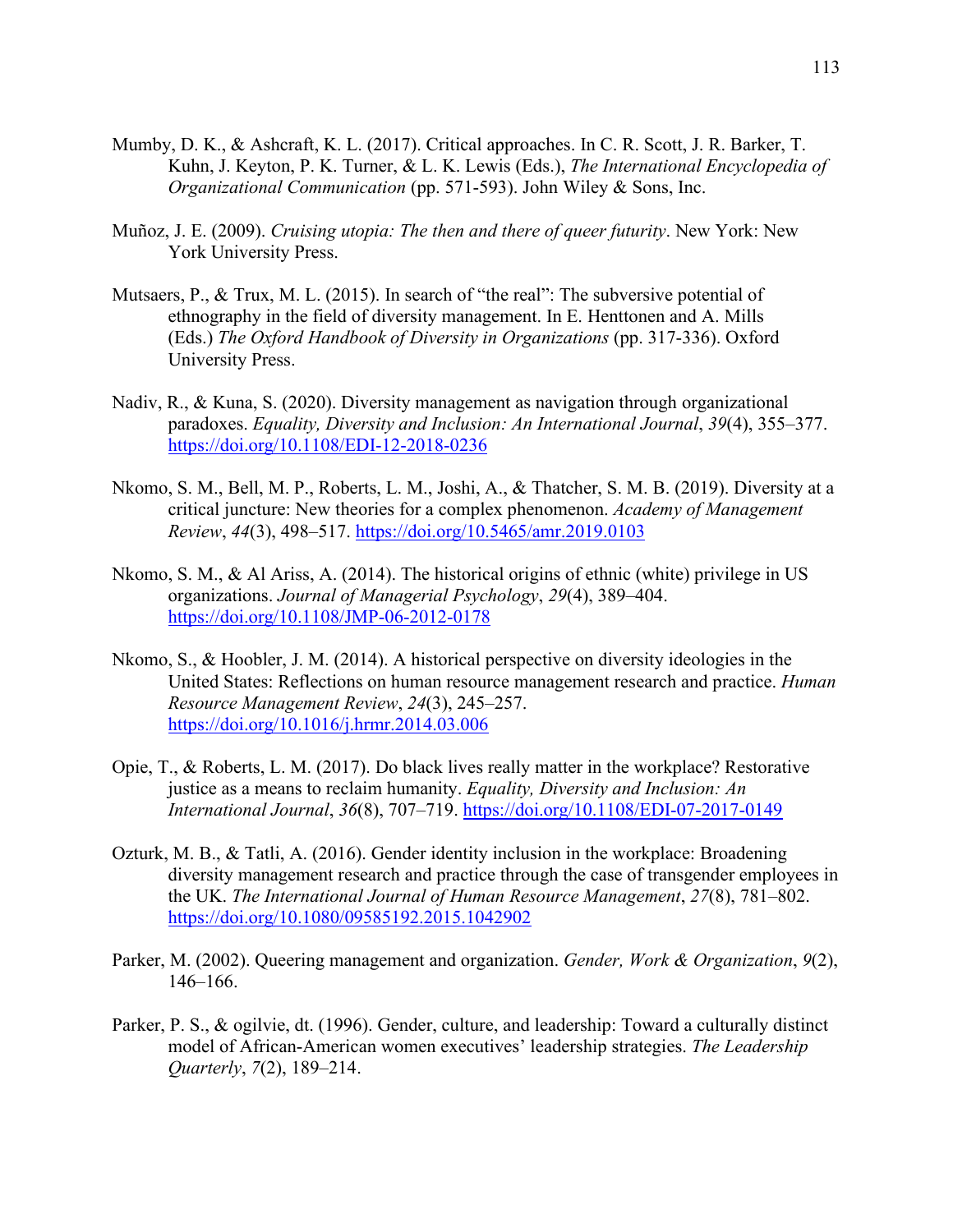- Parker, P. S. (2001). African American women executives' leadership communication within dominant-culture organizations: (Re)Conceptualizing notions of collaboration and instrumentality. *Management Communication Quarterly*, *15*(1), 42–82.
- Pascoe, C. J. (2018). What to do with actual people? Thinking through a queer social science method. In D. Compton, T. Meadow, & K. Schilt (Eds.), *Other, please specify: Queer methods in sociology* (pp. 291-303). University of California Press.
- Pereira, P. P. G. (2019). Reflecting on decolonial queer. *GLQ: A Journal of Lesbian and Gay Studies*, *25*(3), 403–429.<https://doi.org/10.1215/10642684-7551112>
- Pfeffer, C. A. (2018). Queer accounting: Methodological investments and divestments. In D. Compton, T. Meadow, & K. Schilt (Eds.), *Other, please specify: Queer methods in sociology* (pp. (pp. 304-325). University of California Press.
- Prasad, A. (2003). The gaze of the other: Postcolonial theory and organizational analysis. In A. Prasad (Ed.), *Postcolonial theory and organizational analysis: A critical engagement* (pp. 3–43). Palgrave Macmillan.
- Priola, V., Lasio, D., Serri, F., & De Simone, S. (2018). The organisation of sexuality and the sexuality of organisation: A genealogical analysis of sexual 'inclusive exclusion' at work. *Organization*, *25*(6), 732–754.<https://doi.org/10.1177/1350508418790140>
- Puar, J. K. (2017). *The right to maim: Debility, capacity, disability*. Duke University Press.
- Putnam, L. L., & Boys, S. (2006). Revisiting metaphors of organizational communication. In D. Grant, C. Oswick, L. L. Putnam, & T. Keenoy (Eds.), *The Sage handbook of organization studies* (pp. 541–576). Sage.
- Pullen, A., Thanem, T., Tyler, M., & Wallenberg, L. (2016). Sexual politics, organizational practices: Interrogating queer theory, work and organization. *Gender, Work & Organization*, *23*(1), 1–6.<https://doi.org/10.1111/gwao.12123>
- Quillian, L., Pager, D., Hexel, O., & Midtbøen, A. H. 2017. Meta-analysis of field experiments shows no change in racial discrimination in hiring over time. *Proceedings of the National Academy of Sciences, 114*, 10870–10875.
- Rosenthal, C. (2019). *Accounting for slavery: Masters and management*. Harvard University Press.
- Rumens, N. (2018). *Queer business: Queering organizational sexualities*. Routledge.
- Rumens, N., de Souza, E. M., & Brewis, J. (2018). Queering queer theory in management and organization studies: Notes toward queering heterosexuality. *Organization Studies, 40*(4), 593-612.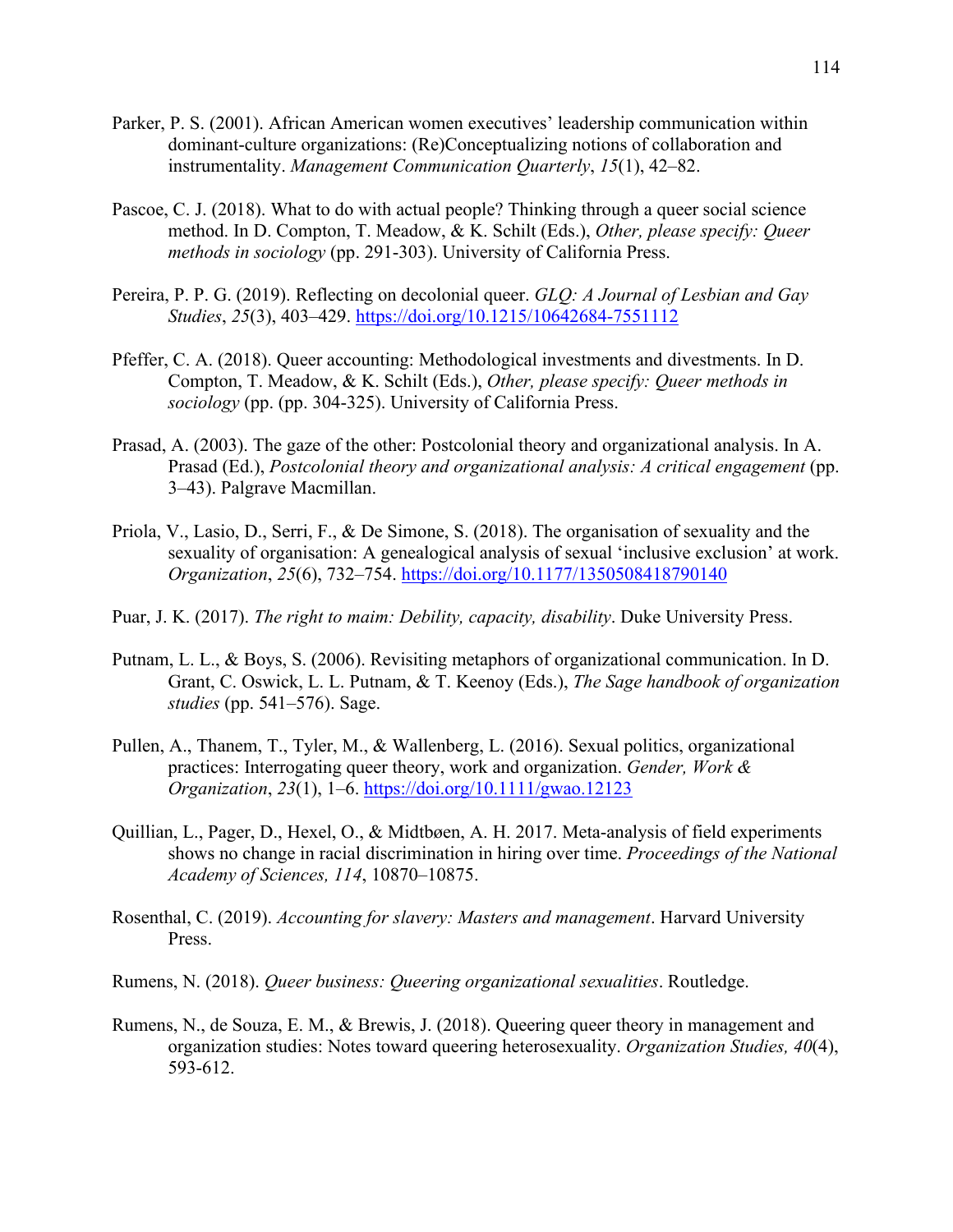- Sharp, R., Franzway, S., Mills, J., & Gill, J. (2012). Flawed policy, failed politics? Challenging the sexual politics of managing diversity in engineering organizations. *Gender, Work & Organization*, *19*(6), 555–572.
- Stangel, L. (2017, February 13). *Tech still struggles with diversity, despite \$1.2B in investments, report says*. Silicon Valley Business Journal. [https://www.bizjournals.com/sanjose/news/](https://www.bizjournals.com/sanjose/news/%202017/02/13/silicon-valley-tech-diversity-numbers-apple-amazon.html)  [2017/02/13/silicon-valley-tech-diversity-numbers-apple-amazon.html.](https://www.bizjournals.com/sanjose/news/%202017/02/13/silicon-valley-tech-diversity-numbers-apple-amazon.html)
- Steele, C. M. (2010). *Whistling Vivaldi: How stereotypes affect us and what we can do.* W. W. Nortan & Company.
- Tatli, A. (2011). A multi-layered exploration of the diversity management field: Diversity discourses, practices and practitioners in the UK. *British Journal of Management*, *22*(2), 238–253.<https://doi.org/10.1111/j.1467-8551.2010.00730.x>
- Taylor, D. (2020). *¡Presente! The politics of presence*. Duke University Press
- Tomlinson, F., & Schwabenland, C. (2010). Reconciling competing discourses of diversity? The UK non-profit sector between social justice and the business case. *Organization*, *17*(1), 101–121.
- Tracy, S. J. (2013). *Qualitative research methods: Collecting evidence, crafting analysis, communicating impact*. United Kingdom: Wiley-Blackwell.
- Tracy, S. J., & Trethewey, A. (2005). Fracturing the real-self <-> fake-self dichotomy: Moving toward "crystallized" organizational discourses and identities. *Communication Theory*, *15*(2), 168–195.<https://doi.org/10.1111/j.1468-2885.2005.tb00331.x>
- Trittin, H., & Schoeneborn, D. (2017). Diversity as polyphony: Reconceptualizing diversity management from a communication-centered perspective. *Journal of Business Ethics*, *144*(2), 305–322.<https://doi.org/10.1007/s10551-015-2825-8>
- Wilton, L. S., Apfelbaum, E. P., & Good, J. J. (2019). Valuing differences and reinforcing them: Multiculturalism increases race essentialism. *Social Psychological and Personality Science*, *10*(5), 681–689.<https://doi.org/10.1177/1948550618780728>
- Wolfe, P. (2006). Settler colonialism and the elimination of the native. *Journal of Genocide Research, 8*(4), 387-409.
- Zanoni, P., Janssens, M., Benschop, Y., & Nkomo, S. (2010). Unpacking diversity, grasping inequality: Rethinking difference through critical perspectives. *Organization, 17*(1), 9– 29.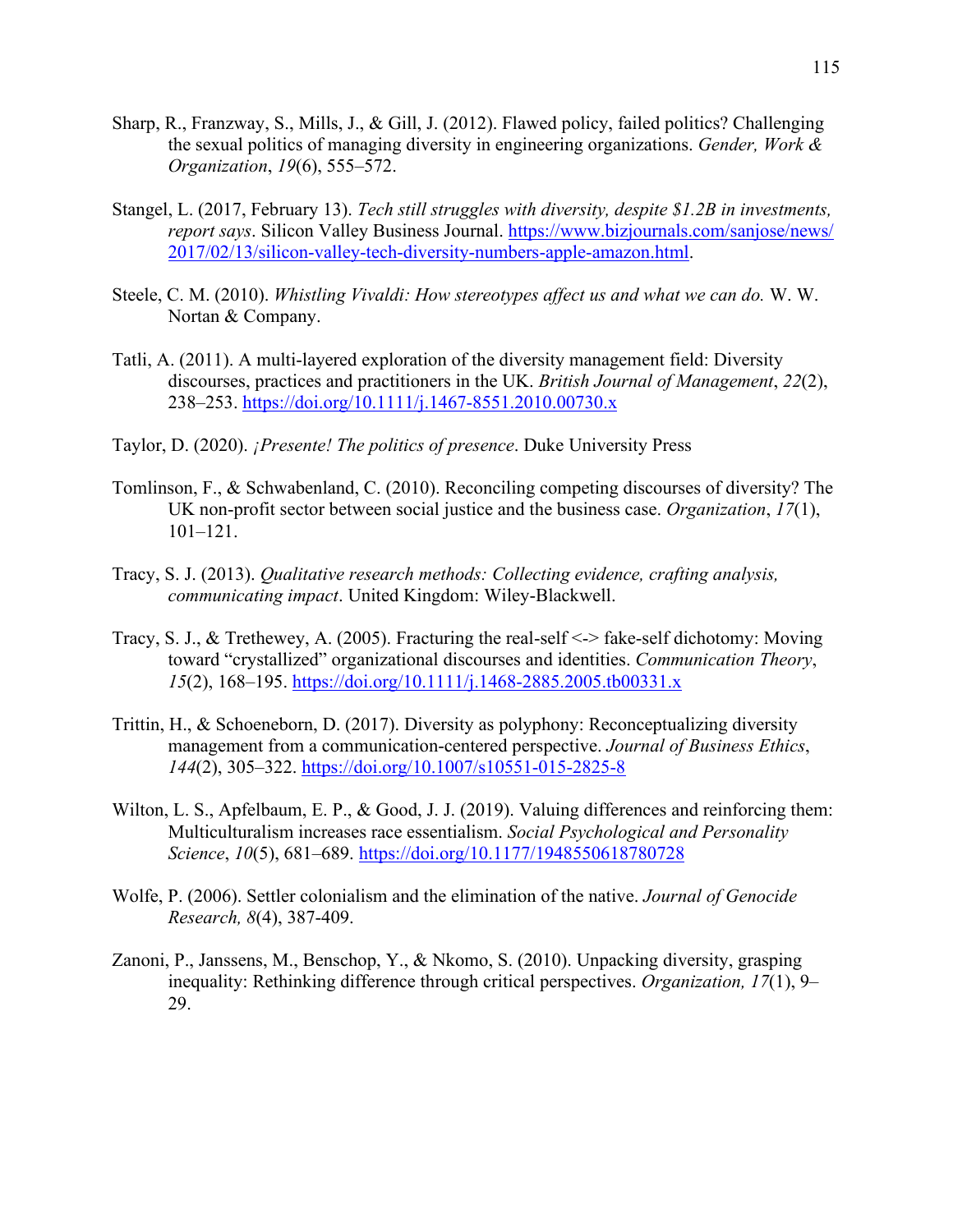#### Appendix

### **Interview Guide**

Organizing diversity work: Understanding norms in organizational enactments of diversity, equity, and inclusion

#### **Introductory script:**

This study seeks to better understand how organizations make sense of what counts as diversity, equity, and inclusion (DEI) work, and what forms that work generally takes organizationally. In this interview, I am hoping to learn more about your own experiences engaging in organizational DEI work. Your name and any identifying information will be changed in any papers or presentations, to make sure no one can identify you with your answers.

Before we begin, do you have any questions?

Are you comfortable with me audio recording this conversation?

# **Demographic**

- 1. What social identities are most salient and important for you (e.g., age, gender, sexuality, race, nationality, ability)?
	- a. Why and how have these become the most salient or important for you?
	- b. Are there identities that are less salient for you, or that you perhaps pay less attention to? Why?

# **DEI Work Generally**

- 2. What does diversity, equity, and inclusion (DEI) work mean to you?
	- a. From your experience, what does DEI work usually look like to you?
	- b. Can you provide an example?
	- c. How could DEI work be different? What do you wish DEI work could do that it doesn't seem to already do?
- 3. When you think of DEI work, what do you feel, and where do you feel it on your body?
- 4. Who or what does DEI work benefit?
	- a. Who/what doesn't?
- 5. Who is equipped to do DEI work?
- 6. What's the best part of DEI work?
- a. What's the worst part?

# **DEI Work in Your Organization**

- 7. What counts as DEI work in your organization?
	- a. What doesn't?
- 8. How would you characterize your organization's efforts in DEI work so far?
	- a. What is "business as usual" for DEI work in your organization?
- 9. How do you feel about your organization's emphasis on DEI work?
- 10. Ideally, what would your organization do to better engage in DEI work?
- 11. What do you think are challenges that get in the way of your organization from engaging in DEI work?
	- a. Is there a way to combat those challenges?